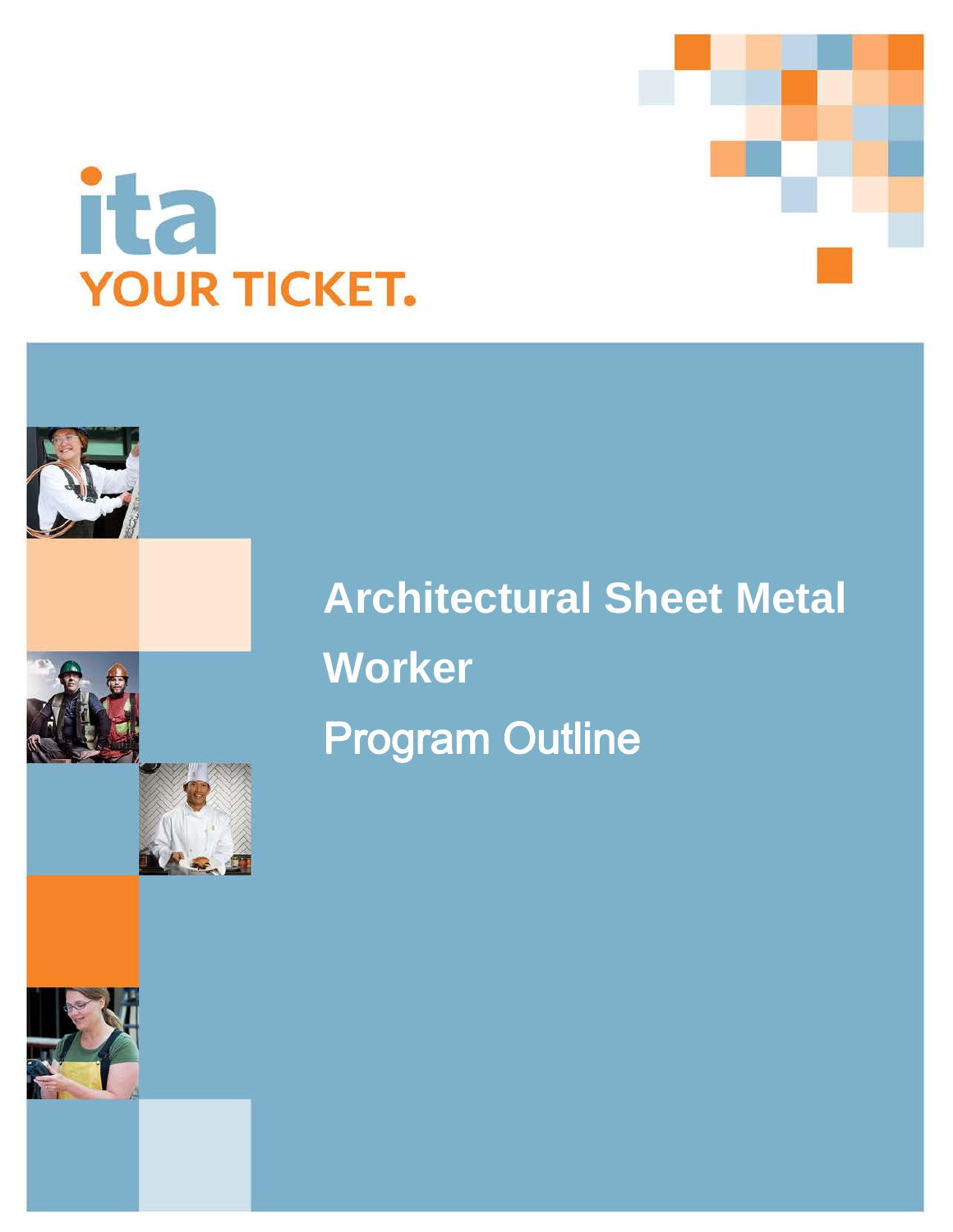# **ita**



The latest version of this document is available in PDF format on the ITA website [www.itabc.ca](http://www.itabc.ca/)

To order printed copies of Program Outlines or learning resources (where available) for BC trades contact:

Crown Publications, Queen's Printer Web: www.crownpub.bc.ca Email: crownpub@gov.bc.ca Toll Free 1 800 663-6105

# **Copyright © 2013 Industry Training Authority**

This publication may not be modified in any way without permission of the Industry Training Authority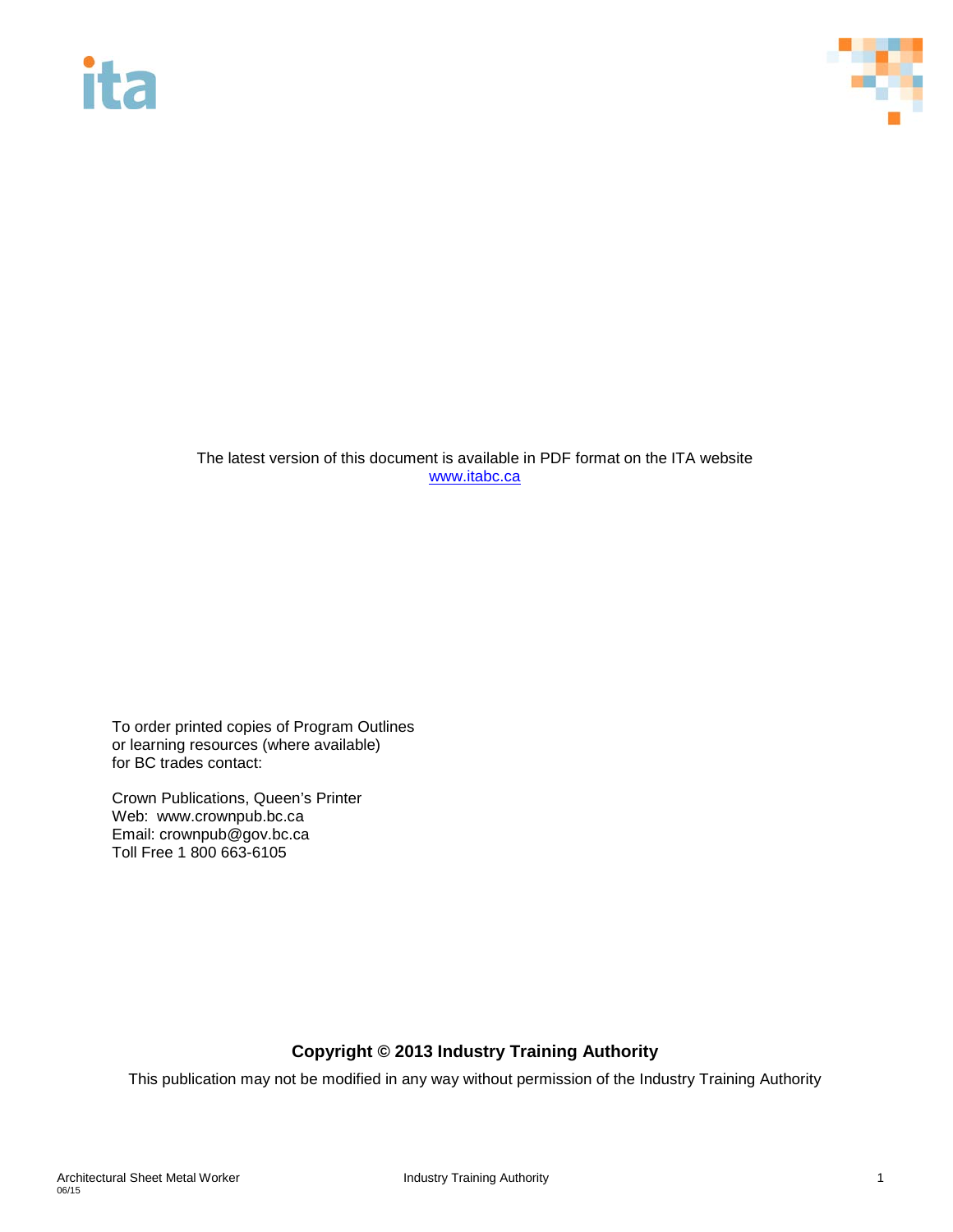



# **ARCHITECTURAL SHEET METAL WORKER PROGRAM OUTLINE**

**APPROVED BY INDUSTRY JUNE 2013**

**Developed by Industry Training Authority Province of British Columbia**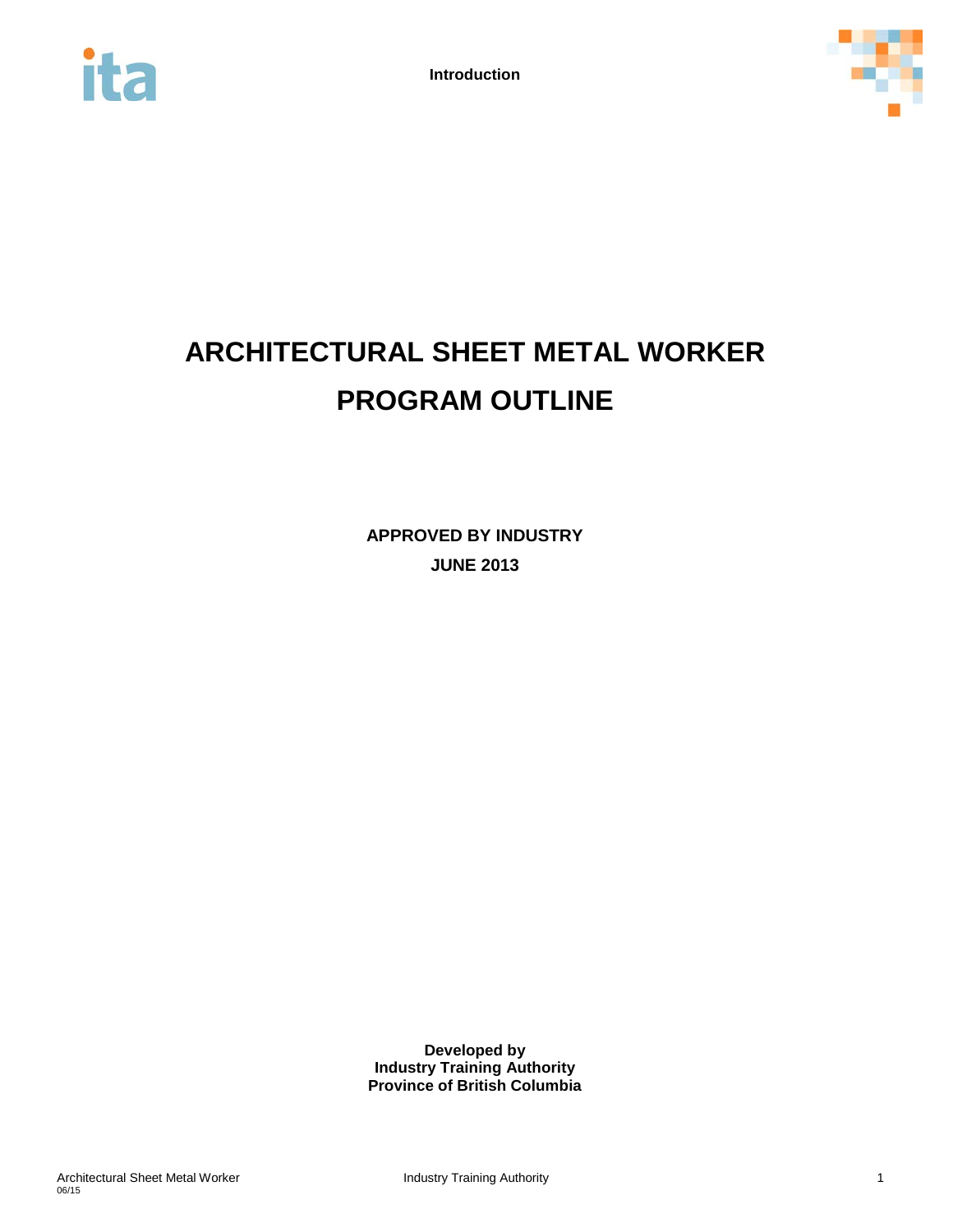



# **TABLE OF CONTENTS**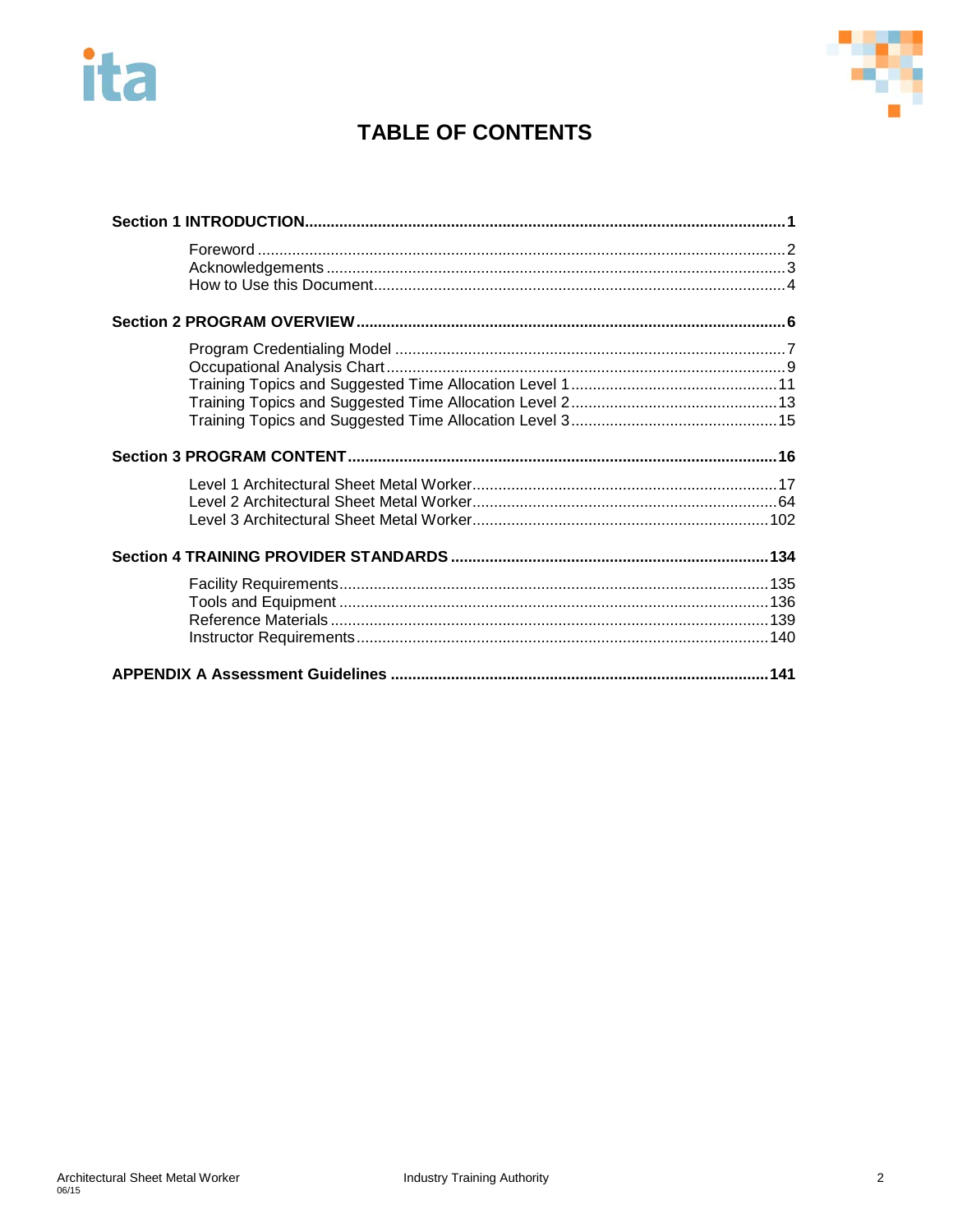<span id="page-4-0"></span>



# **Section 1 INTRODUCTION**

# **Architectural Sheet Metal Worker**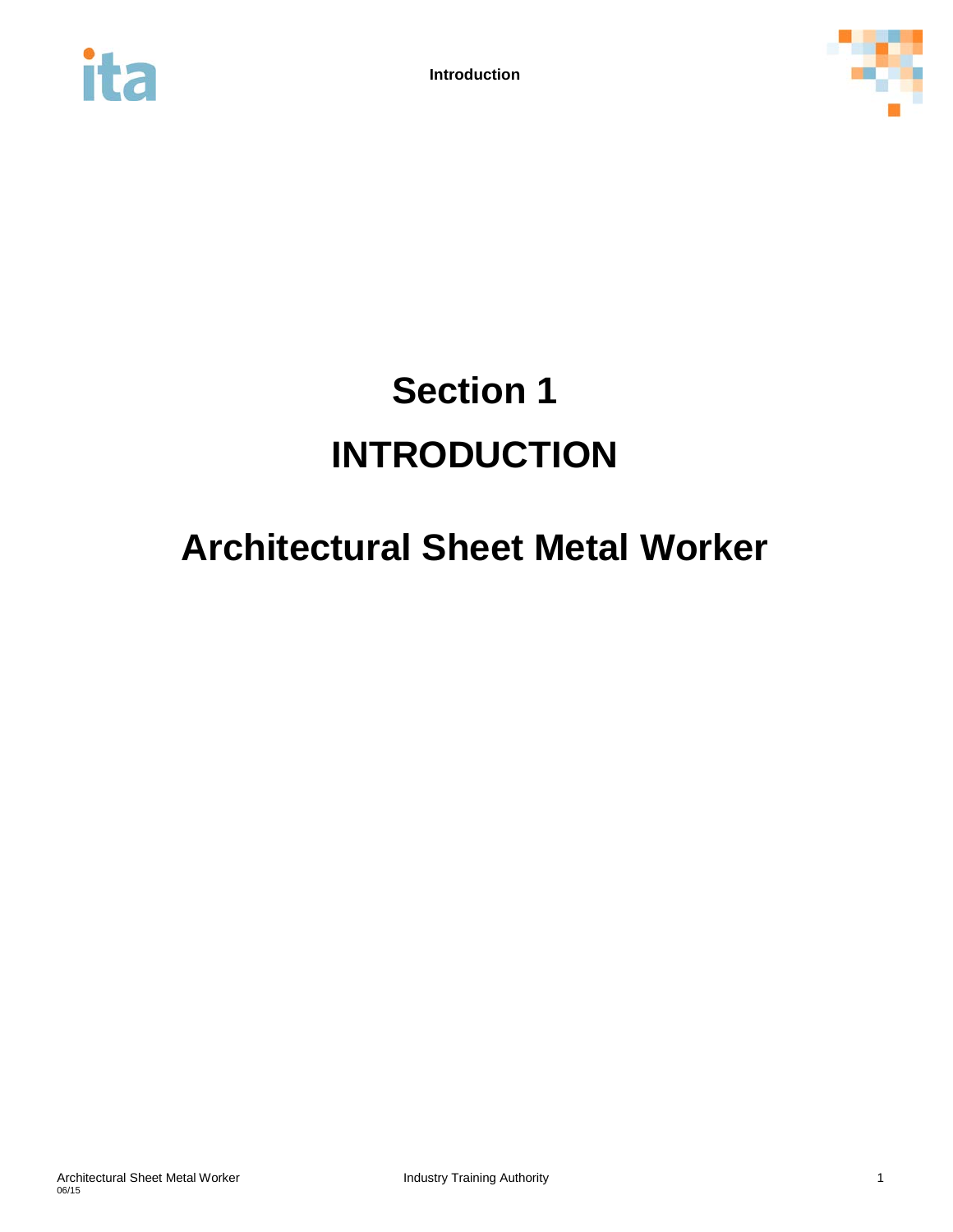

# **Foreword**

<span id="page-5-0"></span>This revised Architectural Sheet Metal Worker Program Outline is intended as a guide for instructors, apprentices, and employers of apprentices as well as for the use of industry organizations, regulatory bodies, and provincial and federal governments. It reflects updated standards based on the British Columbia industry and subject matter experts.

Practical instruction by demonstration and student participation should be integrated with classroom sessions. Safe working practices, even though not always specified in each operation or topic, are an implied part of the program and should be stressed throughout the apprenticeship.

This Program Outline includes a list of recommended reference textbooks that are available to support the learning objectives and the minimum shop requirements needed to support instruction.

The Program Outline was prepared with the advice and assistance of the Architectural Sheet Metal Worker Review Committee and will form the basis for further updating of the British Columbia Architectural Sheet Metal Worker Program and learning resources on behalf of the Industry Training Authority (ITA).

Each competency is to be evaluated through the use of written examination in which the learner must achieve a minimum of 70% in order to receive a passing grade. The types of questions used on these exams must reflect the cognitive level indicated by the learning objectives and the learning tasks listed in the related competencies.

Achievement Criteria are included for those competencies that require a practical component. The intent of including Achievement Criteria in the program outline is to ensure consistency in training across the many training institutions in British Columbia. Their purpose is to reinforce the theory and to provide a mechanism for evaluation of the learner's ability to apply the theory to practice. It is important that these performances be observable and measureable and that they reflect the skills spelled out in the competency as those required of a competent journeyperson. The conditions under which these performances will be observed and measured must be clear to the learner as well as the criteria by which the learner will be evaluated. The learner must also be given the level of expectation of success.

The performance spelled out in the Achievement Criteria is a suggested performance and is not meant to stifle flexibility of delivery. Training providers are welcome to substitute other practical performances that measure similar skills and attainment of the competency. Multiple performances may also be used to replace individual performances where appropriate

# **SAFETY ADVISORY**

Be advised that references to the WorkSafeBC safety regulations contained within these materials do not/may not reflect the most recent Occupational Health and Safety Regulation (the current Standards and Regulation in BC can be obtained on the following website: [http://www.worksafebc.com\)](http://www.worksafebc.com/). Please note that it is always the responsibility of any person using

these materials to inform him/herself about the Occupational Health and Safety Regulation pertaining to his/her work.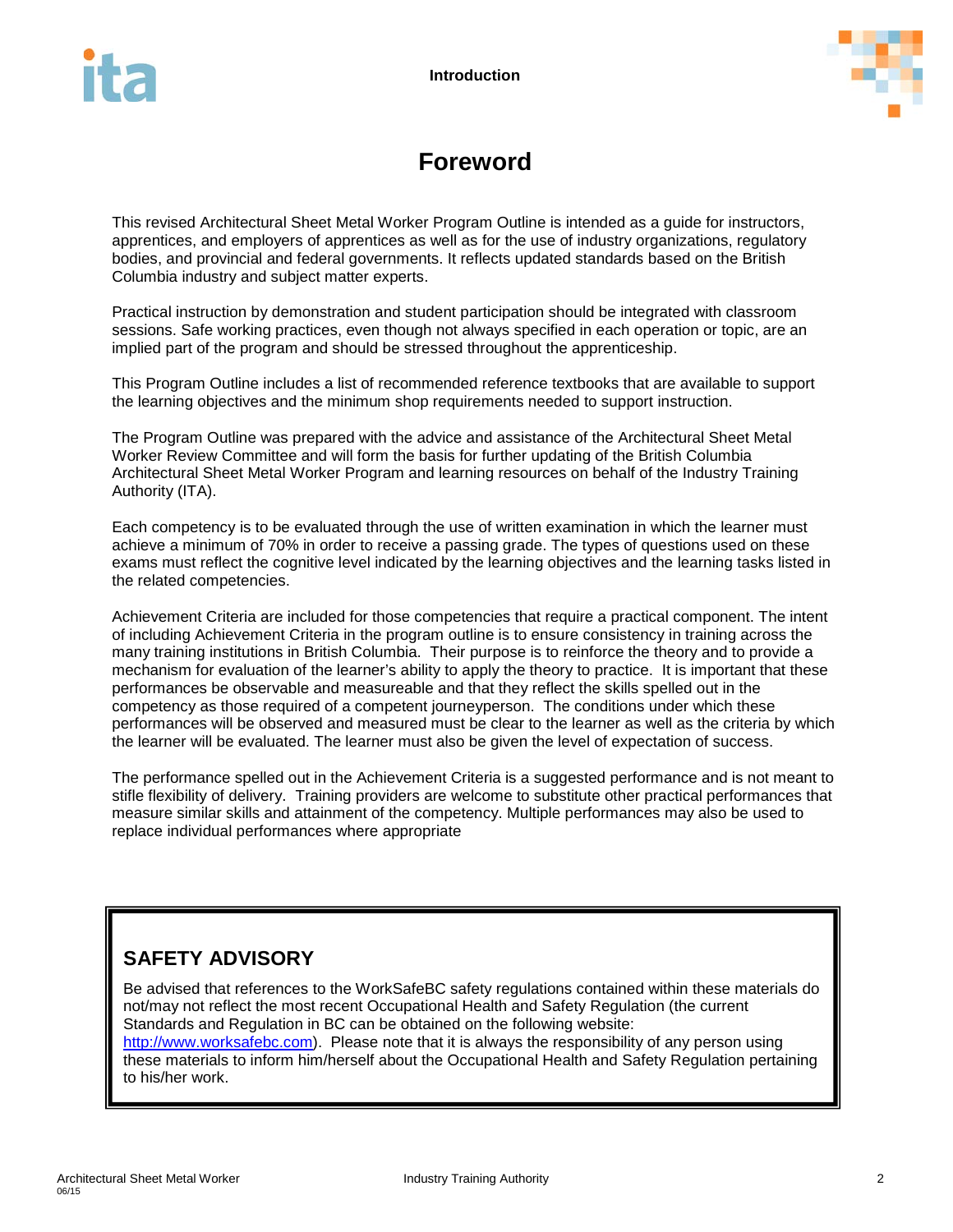

# **Acknowledgements**

<span id="page-6-0"></span>The Program Outline was prepared with the advice and direction of an industry steering committee convened initially by the BC Construction Industry Training Organization. Members include:

- Ian Ballam Kerrian Metalhouse
- Shirley Caldwell RCABC
- Mark Curtis Sheet Metal Workers Local 276
- Connor Hofler RCABC
- Judd Martell SMWTCS
- Chris McBurney Summit Steel
- Blake Merrick Flynn Canada Ltd.
- Daryl Morrison Lam Metals
- Shane Murphy Crown Roofing
- Bob Pascuzzi SMWTCS

Industry Subject Matter Experts retained to assist in the development of Program Outline content:

- Jesse Cramp Summit Steel
- Rick Conniff Flynn Canada
- Bryan Hignell Nelson Roofing
- Connor Hofler RCABC
- Randy Kellen Lam Metal
- Aaron Laplante Flynn Canada
- Bob Pascuzzi SMWTCS
- Ben Yanko Kerrian Metalhouse

Facilitators:

• Laura Chaston – CITO

The Industry Training Authority would like to acknowledge the dedication and hard work of all the industry representatives appointed to identify the training requirements of the Architectural Sheet Metal Worker occupation.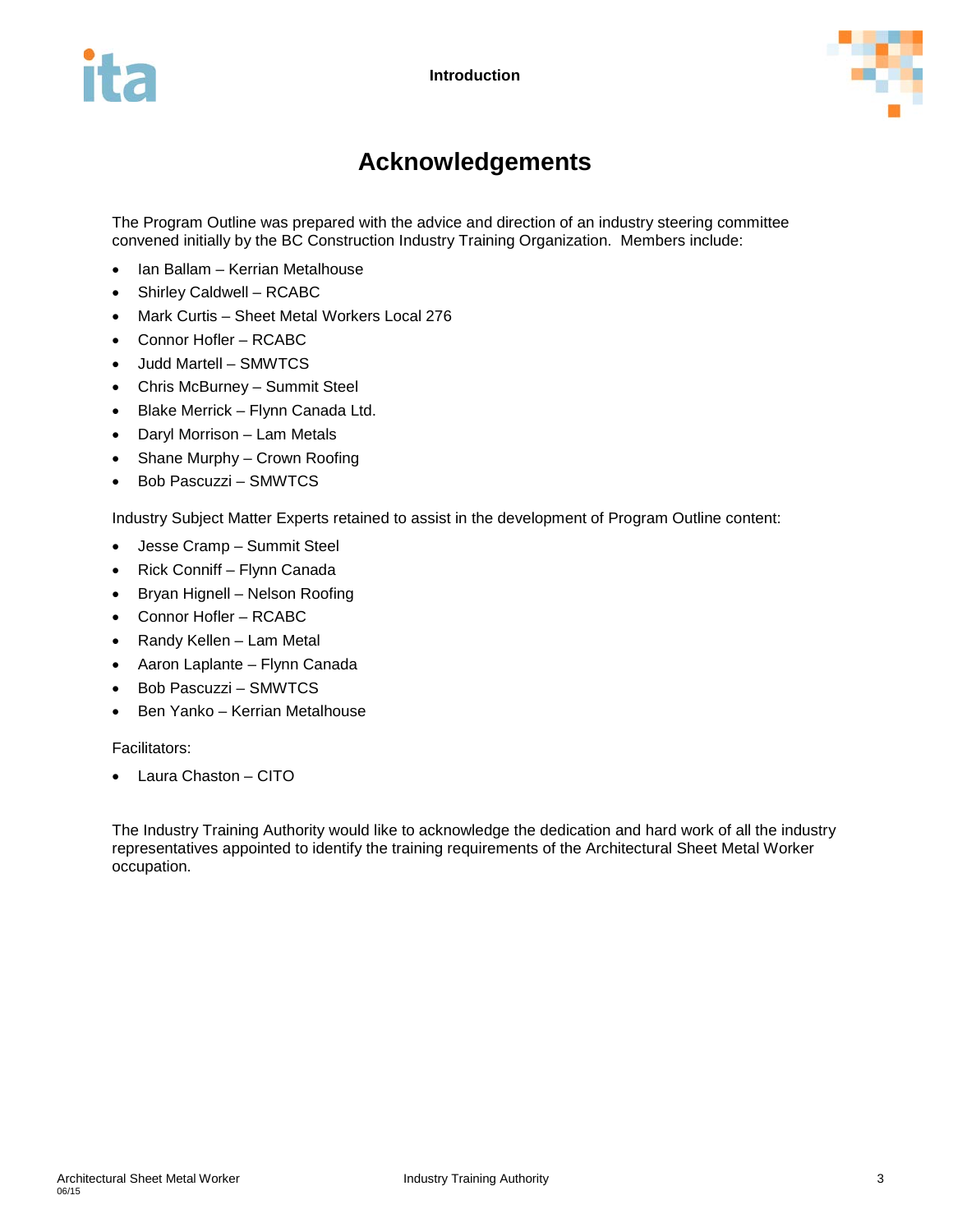

# **How to Use this Document**

<span id="page-7-0"></span>This Program Outline has been developed for the use of individuals from several different audiences. The table below describes how each section can be used by each intended audience.

| <b>Section</b>                                                                               | <b>Employers/</b><br><b>Training Providers</b><br><b>Sponsors</b>                                                                                                                                                                                        |                                                                                                                                                                                                                                                       | <b>Apprentices</b>                                                                                                                                                                                                                     | <b>Challengers</b>                                                                                                                                         |
|----------------------------------------------------------------------------------------------|----------------------------------------------------------------------------------------------------------------------------------------------------------------------------------------------------------------------------------------------------------|-------------------------------------------------------------------------------------------------------------------------------------------------------------------------------------------------------------------------------------------------------|----------------------------------------------------------------------------------------------------------------------------------------------------------------------------------------------------------------------------------------|------------------------------------------------------------------------------------------------------------------------------------------------------------|
| Program<br><b>Credentialing</b><br>Model                                                     | Communicate<br>program length and<br>structure, and all<br>pathways to<br>completion                                                                                                                                                                     | Understand the length<br>Understand the length<br>and structure of the<br>and structure of the<br>program, and pathway<br>program<br>to completion                                                                                                    |                                                                                                                                                                                                                                        | Understand<br>challenger pathway to<br>Certificate of<br>Qualification                                                                                     |
| <b>OAC</b>                                                                                   | Communicate the<br>competencies that<br>industry has defined<br>as representing the<br>scope of the<br>occupation                                                                                                                                        | Understand the<br>competencies that an<br>apprentice is expected<br>to demonstrate in<br>order to achieve<br>certification                                                                                                                            | View the<br>competencies they will<br>achieve as a result of<br>program completion                                                                                                                                                     | Understand the<br>competencies they<br>must demonstrate in<br>order to challenge the<br>program                                                            |
| <b>Training</b><br><b>Topics and</b><br><b>Suggested</b><br><b>Time</b><br><b>Allocation</b> | Shows proportionate<br>representation of<br>general areas of<br>competency (GACs)<br>at each program level,<br>the suggested<br>proportion of time<br>spent on each GAC,<br>and percentage of<br>time spent on theory<br>versus practical<br>application | Understand the scope<br>of competencies<br>covered in the<br>technical training, the<br>suggested proportion<br>of time spent on each<br>GAC, and the<br>percentage of that<br>time spent on theory<br>versus practical<br>application                | Understand the scope<br>of competencies<br>covered in the<br>technical training, the<br>suggested proportion<br>of time spent on each<br>GAC, and the<br>percentage of that<br>time spent on theory<br>versus practical<br>application | Understand the<br>relative weightings of<br>various competencies<br>of the occupation on<br>which assessment is<br>based                                   |
| Program<br><b>Content</b>                                                                    | Defines the<br>objectives, learning<br>tasks, high level<br>content that must be<br>covered for each<br>competency, as well<br>as defining<br>observable,<br>measureable<br>achievement criteria<br>for objectives with a<br>practical component         | Identifies detailed<br>program content and<br>performance<br>expectations for<br>competencies with a<br>practical component;<br>may be used as a<br>checklist prior to<br>signing a<br>recommendation for<br>certification (RFC) for<br>an apprentice | Provides detailed<br>information on<br>program content and<br>performance<br>expectations for<br>demonstrating<br>competency                                                                                                           | Allows individual to<br>check program<br>content areas against<br>their own knowledge<br>and performance<br>expectations against<br>their own skill levels |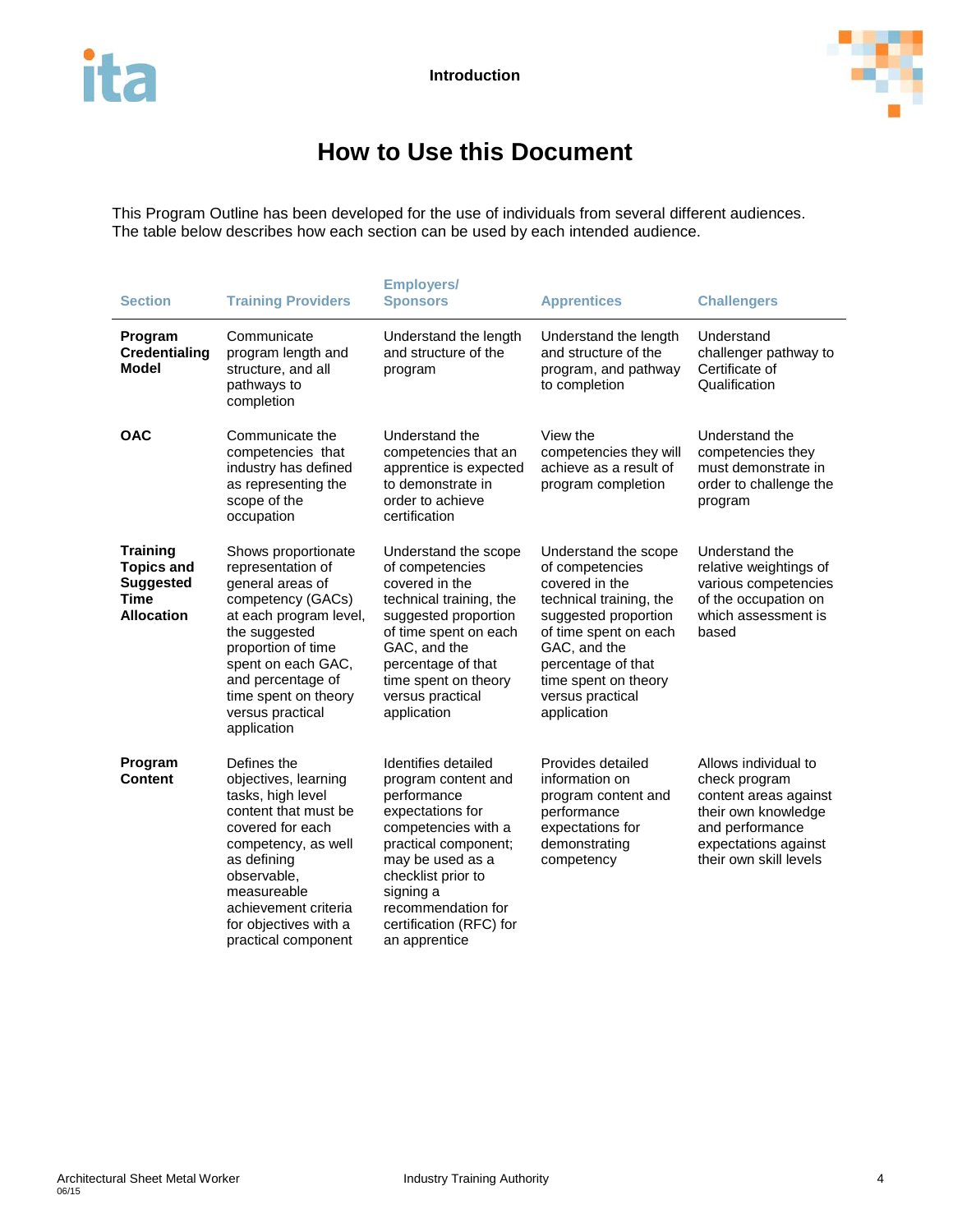



| <b>Section</b>                                         | <b>Training Providers</b>                                                                                                                          | <b>Employers/</b><br><b>Sponsors</b>                                                                                                                                                      | <b>Apprentices</b>                                                                                                                                                                                                                                    | <b>Challengers</b>                                                                                                                                                                   |
|--------------------------------------------------------|----------------------------------------------------------------------------------------------------------------------------------------------------|-------------------------------------------------------------------------------------------------------------------------------------------------------------------------------------------|-------------------------------------------------------------------------------------------------------------------------------------------------------------------------------------------------------------------------------------------------------|--------------------------------------------------------------------------------------------------------------------------------------------------------------------------------------|
| <b>Training</b><br><b>Provider</b><br><b>Standards</b> | Defines the facility<br>requirements, tools<br>and equipment,<br>reference materials (if<br>any) and instructor<br>requirements for the<br>program | Identifies the tools and<br>equipment an<br>apprentice is expected<br>to have access to:<br>which are supplied by<br>the training provider<br>and which the student<br>is expected to own | Provides information<br>on the training facility,<br>tools and equipment<br>provided by the<br>school and the<br>student. reference<br>materials they may be<br>expected to acquire.<br>and minimum<br>qualification levels of<br>program instructors | Identifies the tools<br>and equipment a<br>tradesperson is<br>expected to be<br>competent in using or<br>operating; which may<br>be used or provided in<br>a practical<br>assessment |
| Appendix -<br>Glossary of<br><b>Acronyms</b>           |                                                                                                                                                    |                                                                                                                                                                                           | Defines program<br>specific acronyms                                                                                                                                                                                                                  |                                                                                                                                                                                      |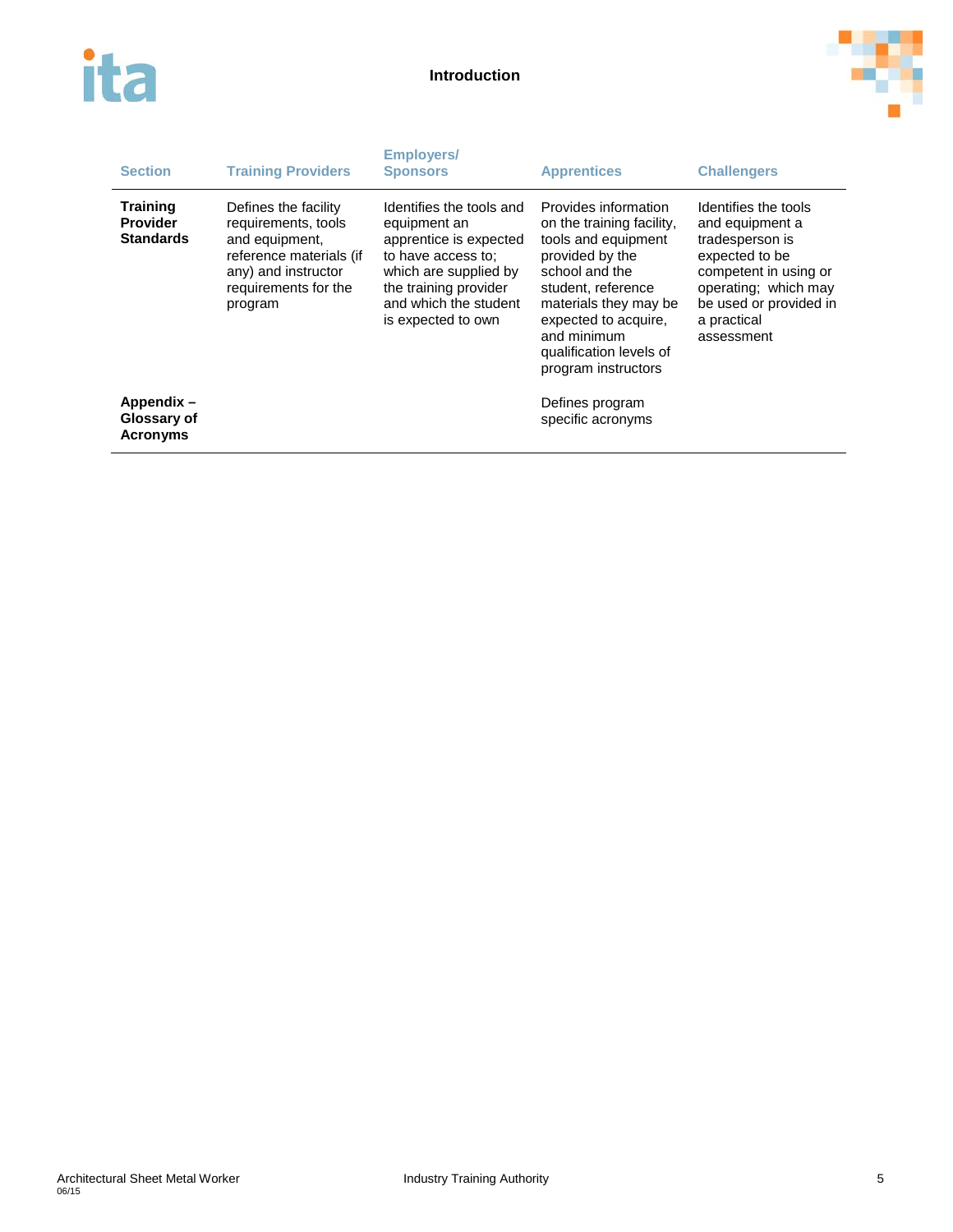<span id="page-9-0"></span>



# **Section 2 PROGRAM OVERVIEW**

# **Architectural Sheet Metal Worker**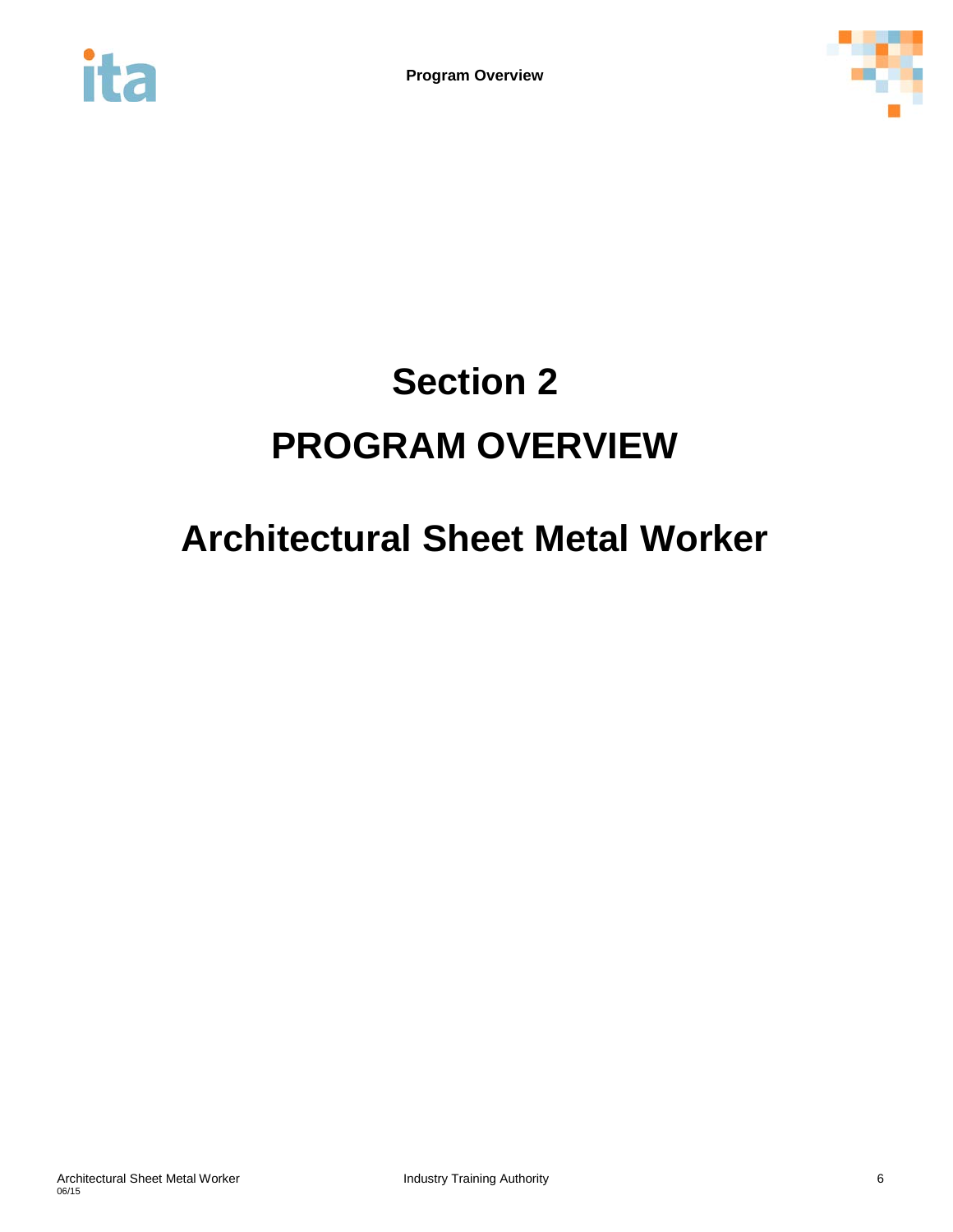

# **Program Credentialing Model**

## <span id="page-10-0"></span>**Apprenticeship Pathway**

This graphic provides an overview of the Architectural Sheet Metal Worker apprenticeship pathway.



### CROSS-PROGRAM CREDITS

*Individuals who hold the credentials listed below are entitled to receive partial credit toward the completion requirements of this program*

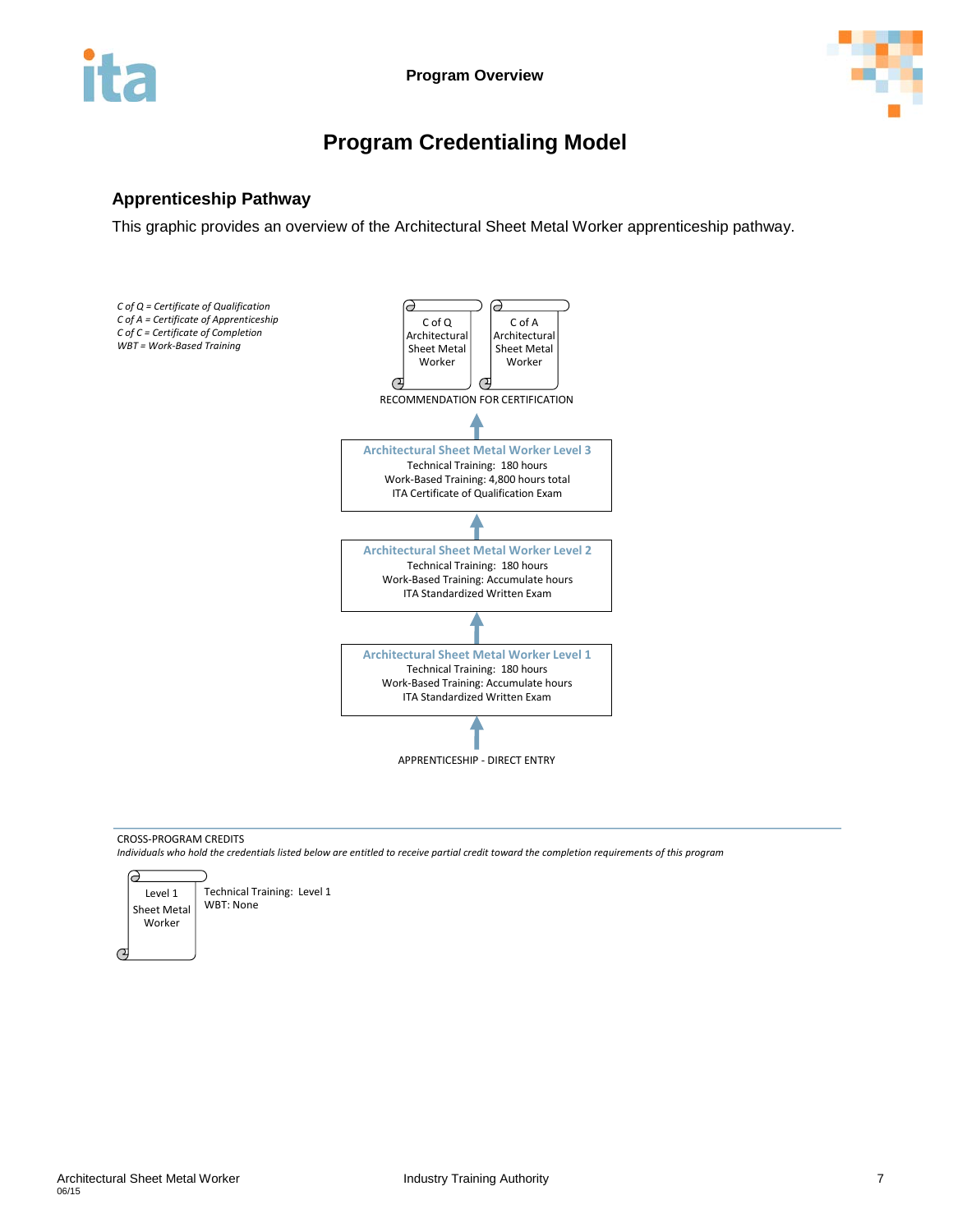



## **Challenge Pathway**

This graphic provides an overview of the Architectural Sheet Metal Worker challenge pathway.



CROSS-PROGRAM CREDITS

*Individuals who hold the credentials listed below are entitled to receive partial credit toward the completion requirements of this program* None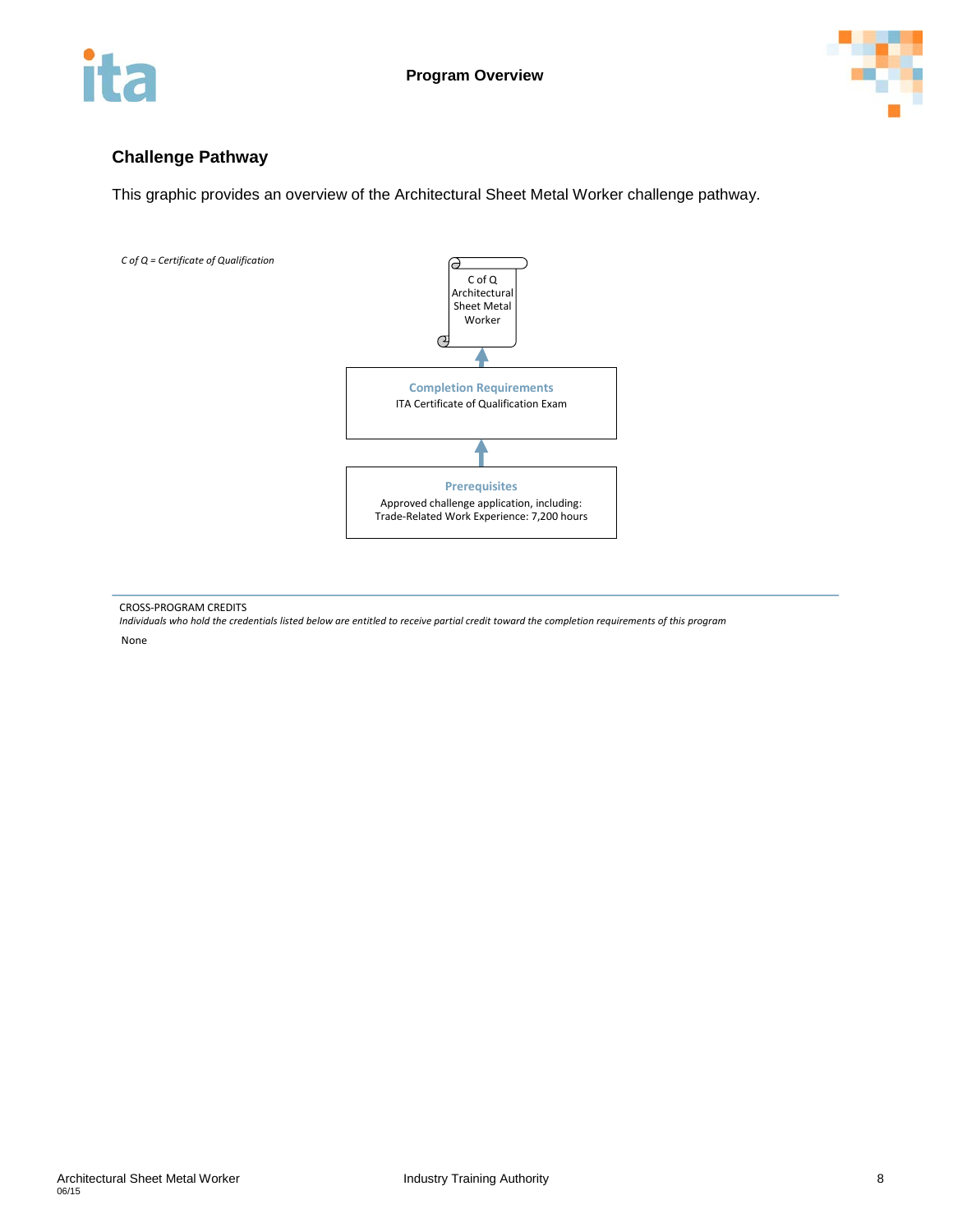

# **Occupational Analysis Chart**

# **ARCHITECTURAL SHEET METAL WORKER**

**Occupation Description:** "Architectural Sheet Metal Worker" means a person who has the product knowledge and skills to prepare, repair and fabricate components for: metal roofs, metal walls and other exterior wall products, composite panels insulation, membranes and waterproofing, ventilators and curbs, flashings, gutters, downspouts, louvers, soffits, skylights and metal doors.

<span id="page-12-0"></span>

| <b>USE SAFE WORK</b><br><b>PRACTICES</b> | <b>Use Personal Protective</b><br>Equipment | Use WorkSafeBC<br>Regulations                    | Use WHMIS<br>Identify Hazards and<br><b>Emergency Procedures</b> |                                                         | <b>Select Fire Extinguishers</b>                 | Complete Level 1 First<br><b>Aid Certification</b> |  |
|------------------------------------------|---------------------------------------------|--------------------------------------------------|------------------------------------------------------------------|---------------------------------------------------------|--------------------------------------------------|----------------------------------------------------|--|
| Α                                        | A <sub>1</sub>                              | A2                                               | A <sub>3</sub>                                                   | A4                                                      | A5                                               | A6                                                 |  |
| <b>USE TOOLS AND</b><br><b>EQUIPMENT</b> | Use Hand Tools                              | Use Power Tools                                  | <b>Use Powder Actuated</b><br><b>Tools</b>                       | Use Shop Equipment                                      | Use Ladders, Scaffolds<br>and Platforms          | Use Fasteners and<br>Sealants                      |  |
| B                                        | <b>B1</b><br>$\overline{2}$                 | <b>B2</b><br>$\overline{2}$                      | B <sub>3</sub>                                                   | B <sub>4</sub><br>$\overline{2}$                        | B <sub>5</sub><br>$\overline{2}$                 | B <sub>6</sub><br>$\overline{2}$                   |  |
| <b>ORGANIZE WORK</b>                     | Interpret Drawings and<br>Specifications    | <b>Estimate Materials</b>                        | Communicate with Others                                          | Measure and Sketch<br><b>Shop Project</b><br>Components | Identify Metals and<br>Properties                |                                                    |  |
| C                                        | C <sub>1</sub><br>$\overline{2}$<br>3       | C <sub>2</sub><br>$\mathbf{3}$                   | C <sub>3</sub><br>2<br>3                                         | C <sub>4</sub><br>$\overline{2}$<br>$\overline{3}$<br>1 | C <sub>5</sub><br>$\overline{2}$<br>$\mathbf{3}$ |                                                    |  |
| <b>USE TRADE MATH</b>                    | Use Basic Trade Math                        | Solve Problems Using<br>Formulas                 | Solve Problems Using<br>Pythagorean Theorem                      | Solve Problems Using<br>Trigonometry                    |                                                  |                                                    |  |
| D                                        | D <sub>1</sub><br>$\overline{2}$<br>3       | D <sub>2</sub><br>$\mathbf{3}$<br>$\overline{2}$ | D <sub>3</sub><br>2<br>$\mathbf{3}$                              | D <sub>4</sub><br>$\overline{3}$<br>$\overline{2}$      |                                                  |                                                    |  |
| <b>EXAMINE SYSTEMS</b>                   | <b>Identify Systems</b>                     | <b>Identify Support</b><br><b>Structures</b>     | <b>Identify Building Envelope</b>                                | <b>Examine Wall Systems</b>                             | <b>Examine Roof Systems</b>                      | <b>Examine Specialty</b><br>Products               |  |
| E                                        | E <sub>1</sub><br>$\overline{2}$<br>3       | E <sub>2</sub><br>$\overline{2}$<br>3            | E <sub>3</sub><br>$\overline{2}$<br>3                            | E4<br>$\mathfrak{Z}$                                    | E <sub>5</sub><br>$\overline{2}$                 | E <sub>6</sub><br>$\overline{2}$                   |  |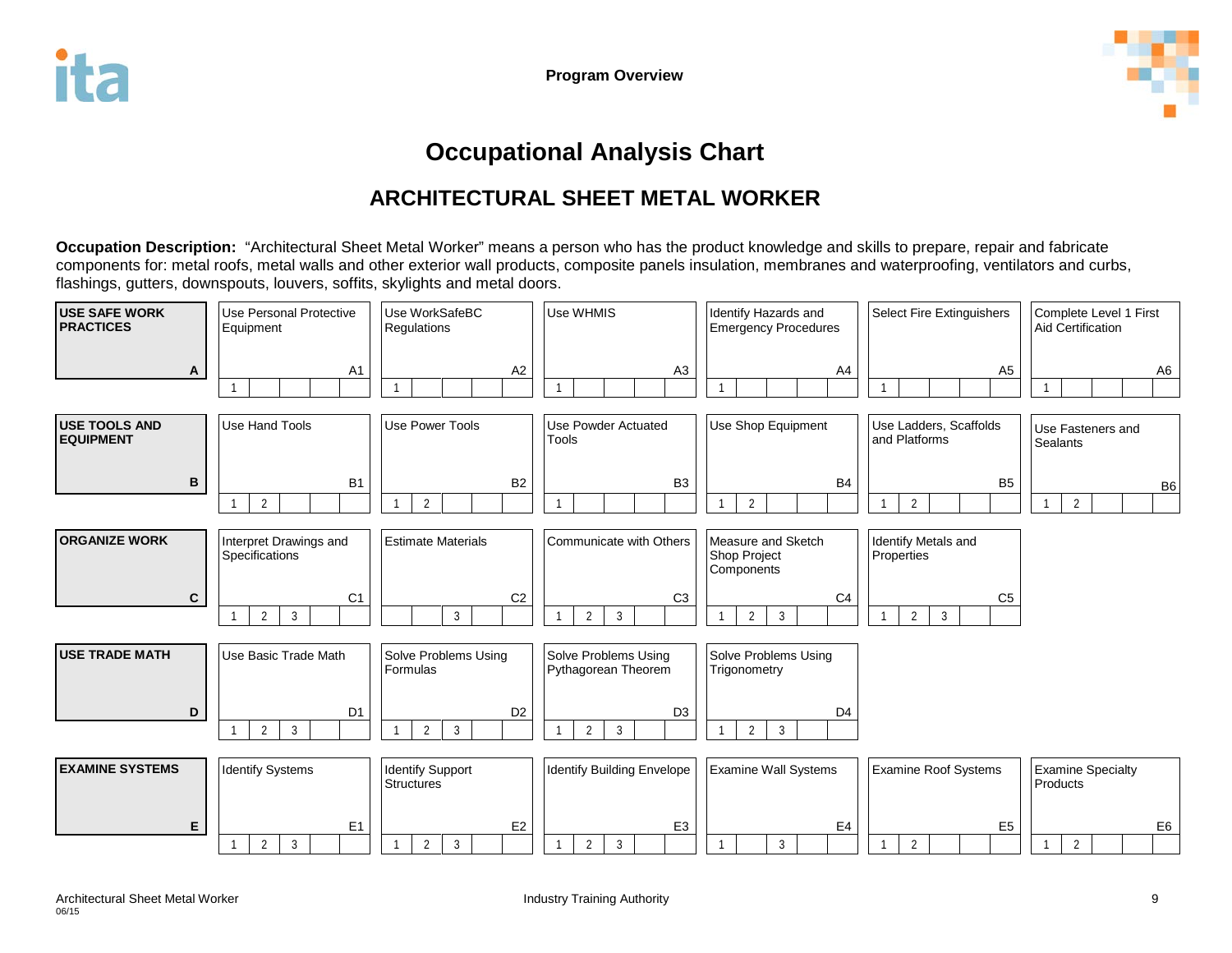



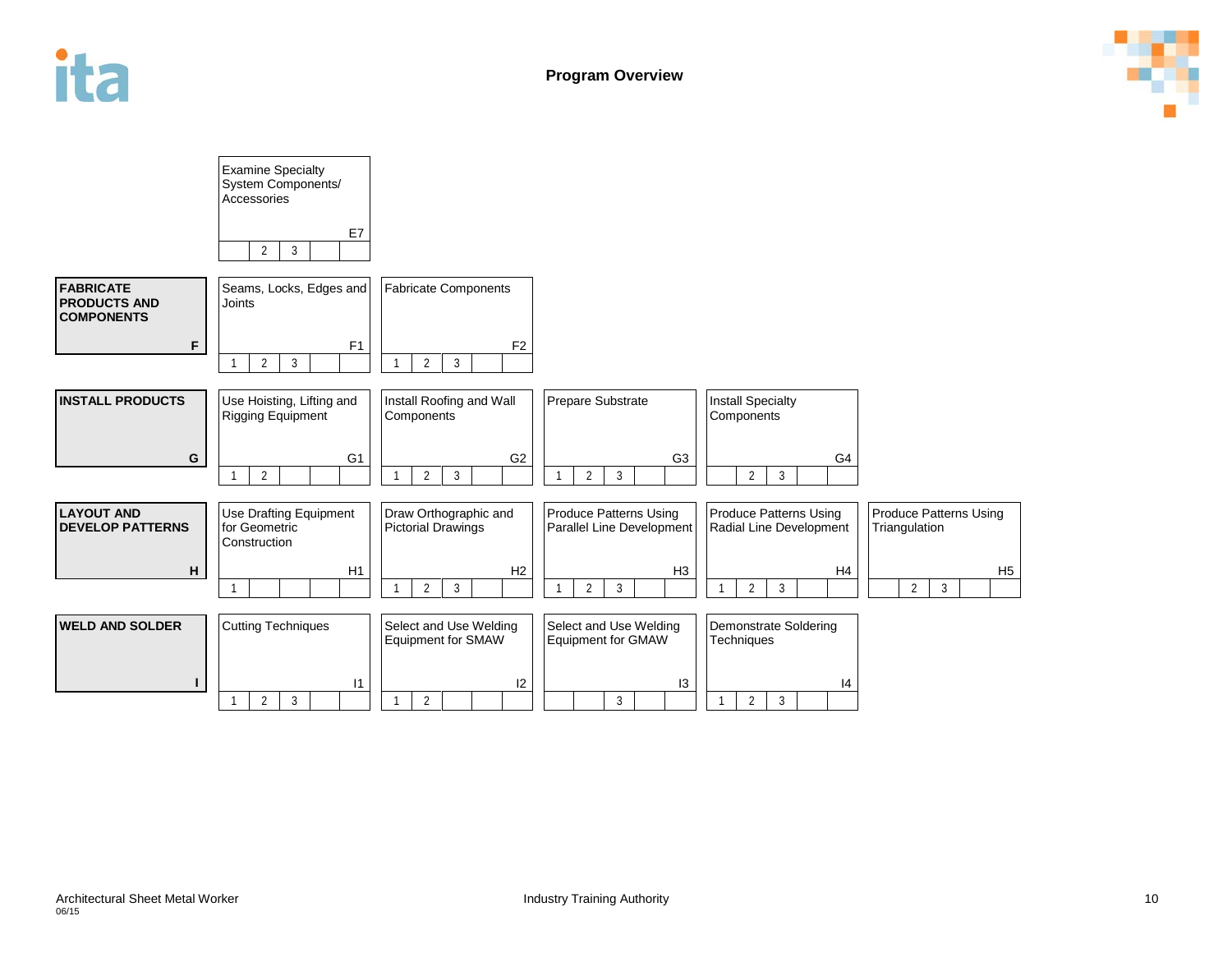

# <span id="page-14-0"></span>**Training Topics and Suggested Time Allocation Level 1**

**% of Time Allocated to:**

|                                                                                                        |                                                                                                                                                                                                                                             | % of Time | <b>Theory</b>                            | <b>Practical</b>         | <b>Total</b> |
|--------------------------------------------------------------------------------------------------------|---------------------------------------------------------------------------------------------------------------------------------------------------------------------------------------------------------------------------------------------|-----------|------------------------------------------|--------------------------|--------------|
| Line A<br>A <sub>1</sub><br>A2<br>A <sub>3</sub><br>A4<br>A <sub>5</sub><br>A <sub>6</sub>             | <b>USE SAFE WORK PRACTICES</b><br>Use Personal Protective Equipment<br>Use WorkSafeBC Regulations<br>Use WHMIS<br>Identify Hazards and Emergency Procedures<br><b>Select Fire Extinguishers</b><br>Complete Level 1 First Aid Certification | 8%        | 100%<br>✓<br>✓<br>✓<br>✓<br>✓<br>✓       | 0%                       | 100%         |
| Line B<br>B <sub>1</sub><br><b>B2</b><br>B <sub>3</sub><br>B4<br>B <sub>5</sub><br>B <sub>6</sub>      | <b>USE TOOLS AND EQUIPMENT</b><br><b>Use Hand Tools</b><br>Use Power Tools<br><b>Use Powder Actuated Tools</b><br>Use Shop Equipment<br>Use Ladders, Scaffolds and Platforms<br><b>Use Fasteners and Sealants</b>                           | 12%       | 100%<br>✓<br>✓<br>✓<br>✓<br>✓<br>✓       | 0%                       | 100%         |
| Line <sub>C</sub><br>C <sub>1</sub><br>C <sub>3</sub><br>C <sub>4</sub><br>C <sub>5</sub>              | <b>ORGANIZE WORK</b><br><b>Interpret Drawings and Specifications</b><br><b>Communicate with Others</b><br>Measure and Sketch Shop Project Components<br><b>Identify Metals and Properties</b>                                               | 5%        | 70%<br>✓<br>✓<br>✓<br>✓                  | 30%<br>✓                 | 100%         |
| Line D<br>D1<br>D <sub>2</sub><br>D <sub>3</sub><br>D4                                                 | <b>USE TRADE MATH</b><br>Use Basic Trade Math<br>Solve Problems Using Formulas<br>Solve Problems Using Pythagorean Theorem<br>Solve Problems Using Trigonometry                                                                             | 9%        | 100%<br>✓<br>✓<br>✓<br>✓                 | 0%                       | 100%         |
| Line E<br>E1<br>E <sub>2</sub><br>E <sub>3</sub><br>E <sub>4</sub><br>E <sub>5</sub><br>E <sub>6</sub> | <b>EXAMINE SYSTEMS</b><br><b>Identify Systems</b><br><b>Identify Support Structures</b><br><b>Identify Building Envelope</b><br><b>Examine Wall Systems</b><br><b>Examine Roof Systems</b><br><b>Examine Specialty Products</b>             | 10%       | 100%<br>✓<br>✓<br>✓<br>✓<br>$\checkmark$ | 0%                       | 100%         |
| Line F<br>F1<br>F <sub>2</sub>                                                                         | <b>FABRICATES PRODUCTS AND COMPONENTS</b><br>Seams, Locks, Edges and Joints<br><b>Fabricate Components</b>                                                                                                                                  | 13%       | 15%<br>✓<br>✓                            | 85%<br>✓<br>$\checkmark$ | 100%         |
| Line G<br>G <sub>1</sub><br>G <sub>2</sub><br>G <sub>3</sub>                                           | <b>INSTALL PRODUCTS</b><br>Use Hoisting, Lifting and Rigging Equipment<br>Install Roofing and Wall Components<br>Prepare Substrate                                                                                                          | 20%       | 15%<br>✓<br>$\checkmark$<br>✓            | 85%<br>$\checkmark$      | 100%         |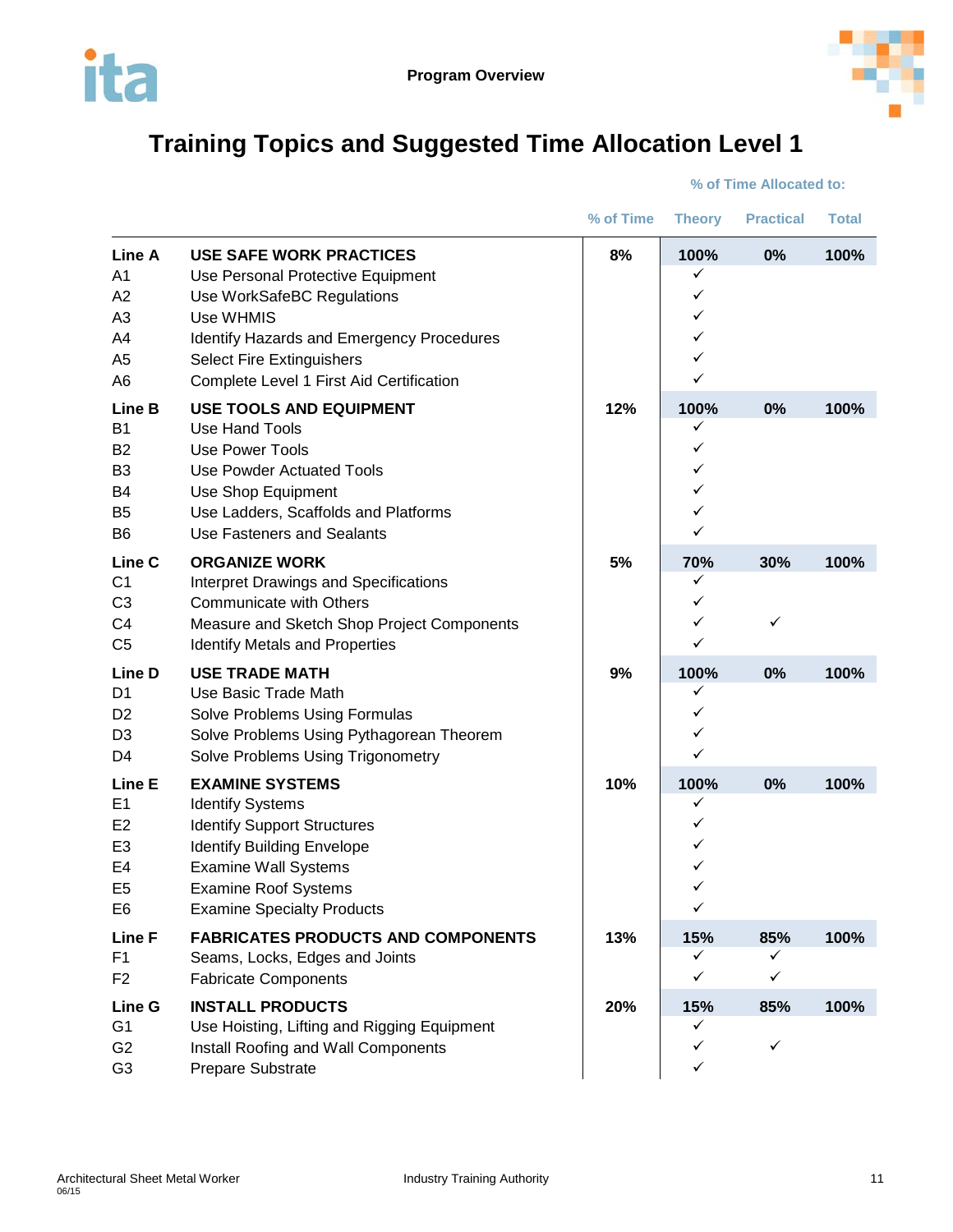



|                                                                                |                                                                                                                                                                                                                                           | % of Time | <b>Theory</b> | <b>Practical</b> | Total |
|--------------------------------------------------------------------------------|-------------------------------------------------------------------------------------------------------------------------------------------------------------------------------------------------------------------------------------------|-----------|---------------|------------------|-------|
| Line H<br>H <sub>1</sub><br>H <sub>2</sub><br>H <sub>3</sub><br>H <sub>4</sub> | <b>LAYOUT AND DEVELOP PATTERNS</b><br>Use Drafting Equipment for Geometric Construction<br>Draw Orthographic and Pictorial Drawings<br>Produce Patterns Using Parallel Line Development<br>Produce Patterns Using Radial Line Development | 14%       | 50%<br>✓      | 50%<br>✓<br>✓    | 100%  |
| Line I<br>$\vert$ 1<br>12<br>14                                                | <b>WELD AND SOLDER</b><br><b>Cutting Techniques</b><br>Select and Use Welding Equipment for SMAW<br>Demonstrate Soldering Techniques                                                                                                      | 9%        | 35%<br>✓<br>✓ | 65%<br>✓         | 100%  |
|                                                                                | <b>Total Percentage for Architectural Sheet Metal</b><br><b>Worker Level 1</b>                                                                                                                                                            | 100%      |               |                  |       |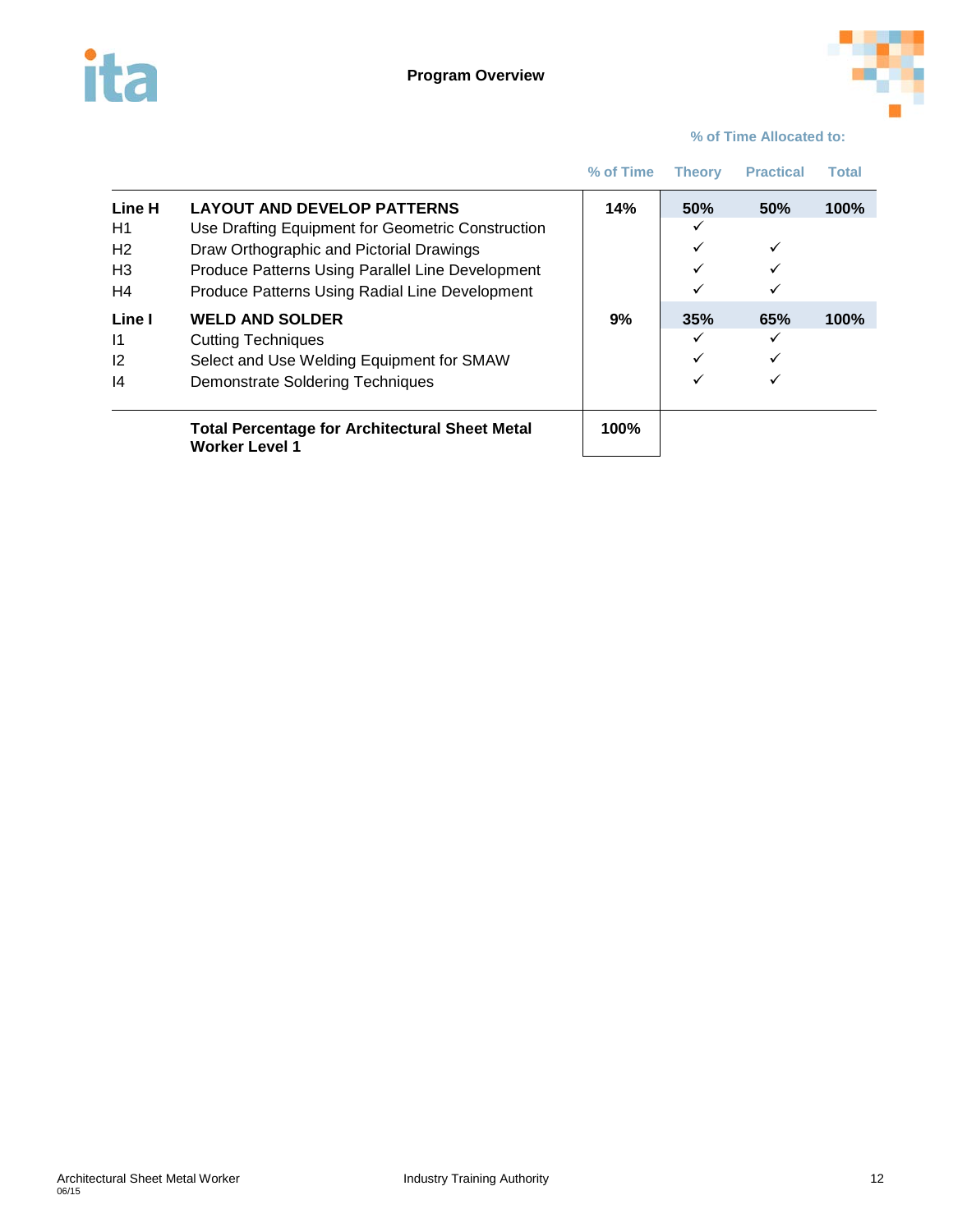

# <span id="page-16-0"></span>**Training Topics and Suggested Time Allocation Level 2**

|                                                                    |                                                                                                                                                                                                                                                     | % of Time | <b>Theory</b>                      | <b>Practical</b>        | <b>Total</b> |
|--------------------------------------------------------------------|-----------------------------------------------------------------------------------------------------------------------------------------------------------------------------------------------------------------------------------------------------|-----------|------------------------------------|-------------------------|--------------|
| Line B<br>Β1<br>B <sub>2</sub><br>B4<br>B <sub>5</sub><br>B6       | <b>USE TOOLS AND EQUIPMENT</b><br>Use Hand Tools<br>Use Power Tools<br>Use Shop Equipment<br>Use Ladders, Scaffolds and Platforms<br>Use Fasteners and Sealants                                                                                     | 5%        | 100%<br>✓<br>✓<br>✓<br>✓<br>✓      | 0%                      | 100%         |
| Line C<br>C <sub>1</sub><br>C <sub>3</sub><br>C4<br>C <sub>5</sub> | <b>ORGANIZE WORK</b><br>Interpret Drawings and Specifications<br><b>Communicate with Others</b><br>Measure and Sketch Shop Project Components<br><b>Identify Metals and Properties</b>                                                              | 6%        | 65%<br>✓<br>✓<br>✓<br>✓            | 35%<br>✓                | 100%         |
| Line D<br>D1<br>D <sub>2</sub><br>D3<br>D4                         | <b>USE TRADE MATH</b><br>Use Basic Trade Math<br>Solve Problems Using Formulas<br>Solve Problems Using Pythagorean Theorem<br>Solve Problems Using Trigonometry                                                                                     | 8%        | 100%<br>✓<br>✓<br>✓<br>✓           | 0%                      | 100%         |
| Line E<br>E1<br>E2<br>E <sub>3</sub><br>E <sub>5</sub><br>E6<br>E7 | <b>EXAMINE SYSTEMS</b><br><b>Identify Systems</b><br><b>Identify Support Structures</b><br><b>Identify Building Envelope</b><br><b>Examine Roof Systems</b><br><b>Examine Specialty Products</b><br><b>Examine Specialty Components/Accessories</b> | 9%        | 100%<br>✓<br>✓<br>✓<br>✓<br>✓<br>✓ | 0%                      | 100%         |
| Line F<br>F1<br>F <sub>2</sub>                                     | <b>FABRICATES PRODUCTS AND COMPONENTS</b><br>Seams, Locks, Edges and Joints<br><b>Fabricate Components</b>                                                                                                                                          | 20%       | 15%<br>✓<br>✓                      | 85%<br>✓<br>✓           | 100%         |
| Line G<br>G1<br>G <sub>2</sub><br>G <sub>3</sub><br>G4             | <b>INSTALL PRODUCTS</b><br>Use Hoisting, Lifting and Rigging Equipment<br>Install Roofing and Wall Components<br>Prepare Substrate<br><b>Install Specialty Components</b>                                                                           | 28%       | 20%<br>✓<br>✓<br>✓<br>✓            | 80%<br>✓<br>✓<br>✓      | 100%         |
| Line H<br>H <sub>2</sub><br>H3<br>H4<br>H5                         | <b>LAYOUT AND DEVELOP PATTERNS</b><br>Draw Orthographic and Pictorial Drawings<br>Produce Patterns Using Parallel Line Development<br>Produce Patterns Using Radial Line Development<br>Produce Patterns Using Triangulation                        | 13%       | 20%<br>✓<br>✓<br>✓<br>✓            | 80%<br>✓<br>✓<br>✓<br>✓ | 100%         |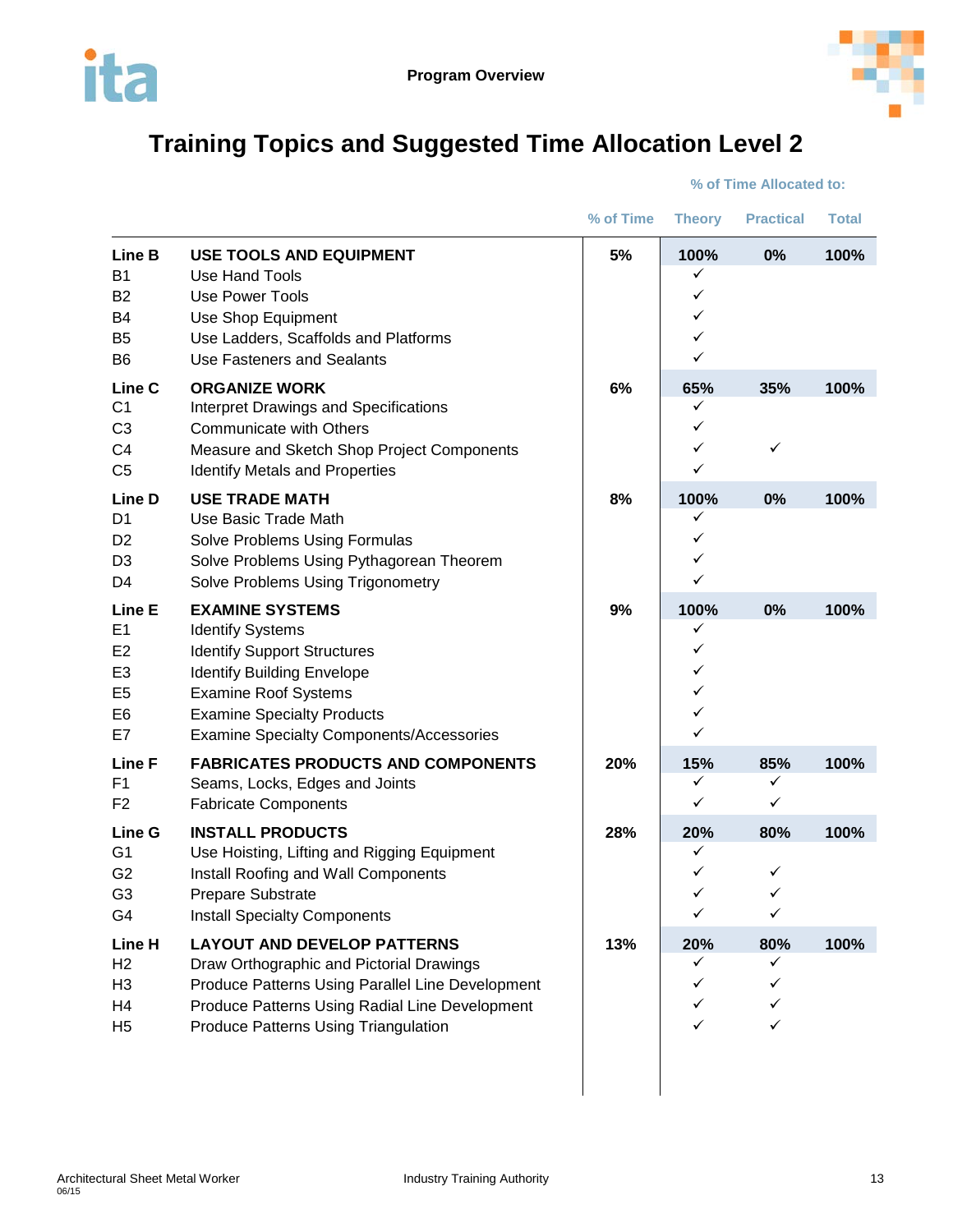



|                                    |                                                                                                                                      | % of Time | <b>Theory</b>                            | <b>Practical</b>     | Total   |
|------------------------------------|--------------------------------------------------------------------------------------------------------------------------------------|-----------|------------------------------------------|----------------------|---------|
| Line I<br>$\mathsf{I}$<br>12<br> 4 | <b>WELD AND SOLDER</b><br><b>Cutting Techniques</b><br>Select and Use Welding Equipment for SMAW<br>Demonstrate Soldering Techniques | 11%       | 25%<br>$\checkmark$<br>$\checkmark$<br>✓ | <b>75%</b><br>✓<br>✓ | $100\%$ |
|                                    | <b>Total Percentage for Architectural Sheet Metal</b><br><b>Worker Level 2</b>                                                       | 100%      |                                          |                      |         |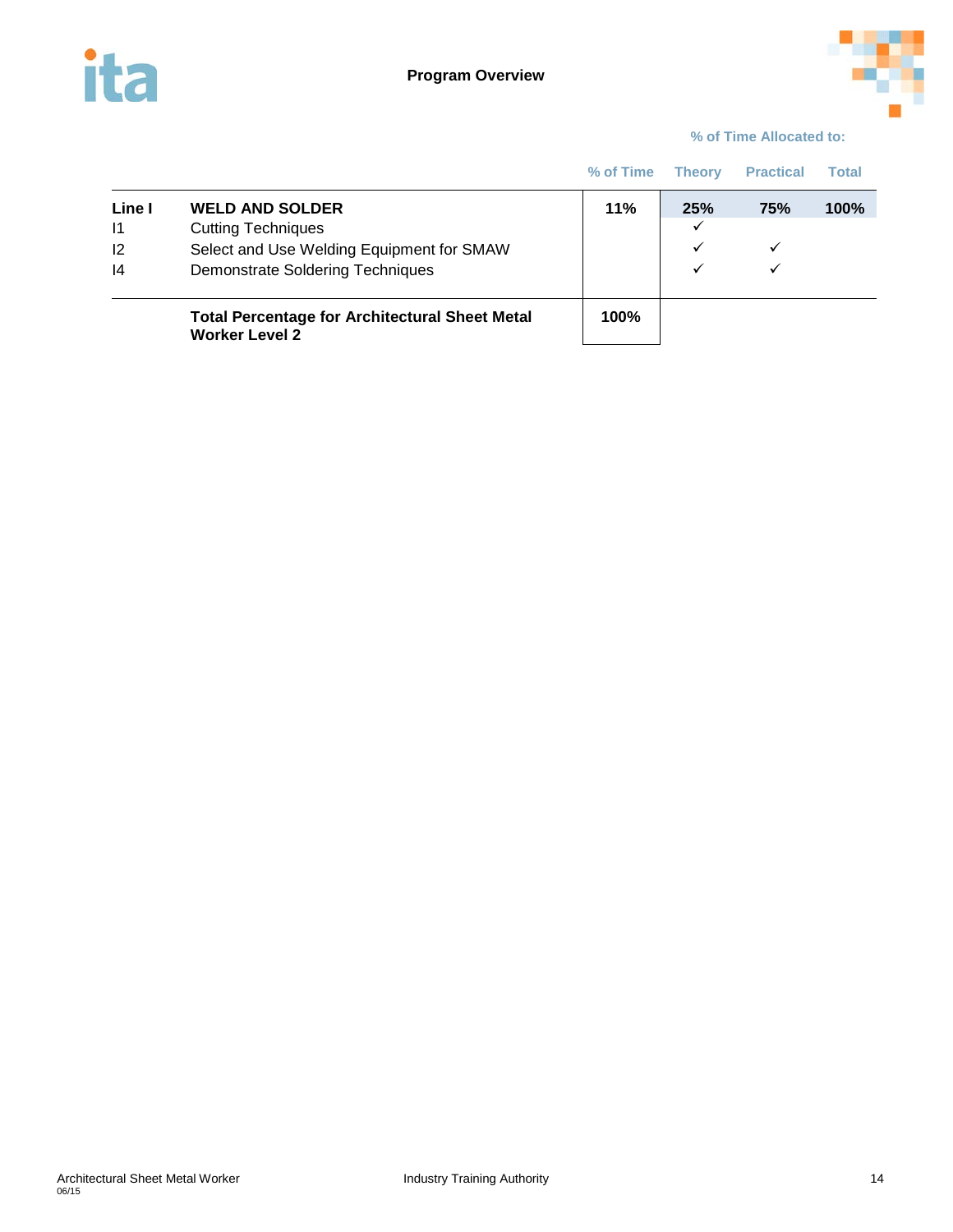



# <span id="page-18-0"></span>**Training Topics and Suggested Time Allocation Level 3**

|                                                                                                  |                                                                                                                                                                                                                              | % of Time | <b>Theory</b>                 | <b>Practical</b>         | <b>Total</b> |
|--------------------------------------------------------------------------------------------------|------------------------------------------------------------------------------------------------------------------------------------------------------------------------------------------------------------------------------|-----------|-------------------------------|--------------------------|--------------|
| Line C<br>C <sub>1</sub><br>C <sub>2</sub><br>C <sub>3</sub><br>C <sub>4</sub><br>C <sub>5</sub> | <b>ORGANIZE WORK</b><br><b>Interpret Drawings and Specifications</b><br><b>Estimate Materials</b><br>Communicate with Others<br>Measure and Sketch Shop Project Components<br><b>Identify Metals and Properties</b>          | 12%       | 80%<br>✓<br>✓<br>✓<br>✓<br>✓  | 20%<br>✓<br>✓            | 100%         |
| Line D<br>D <sub>1</sub><br>D <sub>2</sub><br>D <sub>3</sub><br>D4                               | <b>USE TRADE MATH</b><br>Use Basic Trade Math<br>Solve Problems Using Formulas<br>Solve Problems Using Pythagorean Theorem<br>Solve Problems Using Trigonometry                                                              | 5%        | 100%<br>✓<br>✓<br>✓<br>✓      | 0%                       | 100%         |
| Line E<br>E <sub>1</sub><br>E <sub>2</sub><br>E3<br>E4<br>E7                                     | <b>EXAMINE SYSTEMS</b><br><b>Identify Systems</b><br><b>Identify Support Structures</b><br><b>Identify Building Envelope</b><br><b>Examine Wall Systems</b><br><b>Examine Specialty System Components/Accessories</b>        | 7%        | 100%<br>✓<br>✓<br>✓<br>✓<br>✓ | 0%                       | 100%         |
| Line F<br>F <sub>1</sub><br>F2                                                                   | <b>FABRICATE PRODUCTS AND COMPONENTS</b><br>Seams, Locks, Edges and Joints<br><b>Fabricate Components</b>                                                                                                                    | 15%       | 15%<br>✓<br>✓                 | 85%<br>✓<br>✓            | 100%         |
| Line G<br>G <sub>2</sub><br>G <sub>3</sub><br>G4                                                 | <b>INSTALL PRODUCTS</b><br>Install Roofing and Wall Components<br>Prepare Substrate<br><b>Install Specialty Components</b>                                                                                                   | 34%       | 20%<br>✓<br>✓<br>✓            | 80%<br>✓<br>✓<br>✓       | 100%         |
| Line H<br>H <sub>2</sub><br>H <sub>3</sub><br>H4<br>H <sub>5</sub>                               | <b>LAYOUT AND DEVELOP PATTERNS</b><br>Draw Orthographic and Pictorial Drawings<br>Produce Patterns Using Parallel Line Development<br>Produce Patterns Using Radial Line Development<br>Produce Patterns Using Triangulation | 15%       | 30%<br>✓<br>✓<br>✓<br>✓       | 70%<br>✓<br>✓<br>✓<br>✓  | 100%         |
| Line I<br>$\vert$ 1<br>13<br>14                                                                  | <b>WELD AND SOLDER</b><br><b>Cutting Techniques</b><br>Select and Use Welding Equipment for GMAW<br><b>Demonstrate Soldering Techniques</b>                                                                                  | 12%       | 30%<br>✓<br>✓<br>✓            | 70%<br>✓<br>$\checkmark$ | 100%         |
|                                                                                                  | <b>Total Percentage for Architectural Sheet Metal</b><br><b>Worker Level 3</b>                                                                                                                                               | 100%      |                               |                          |              |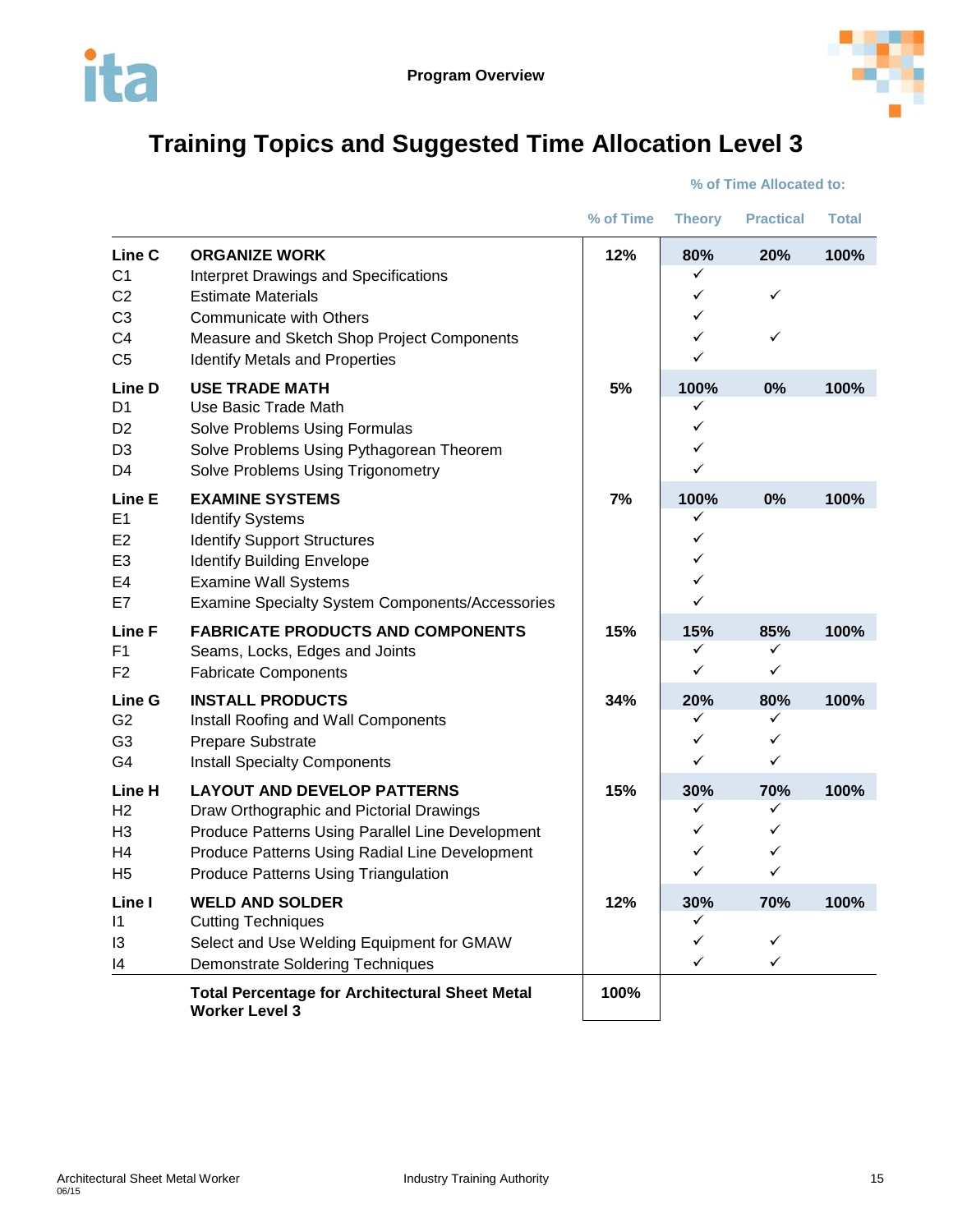<span id="page-19-0"></span>



# **Section 3 PROGRAM CONTENT**

# **Architectural Sheet Metal Worker**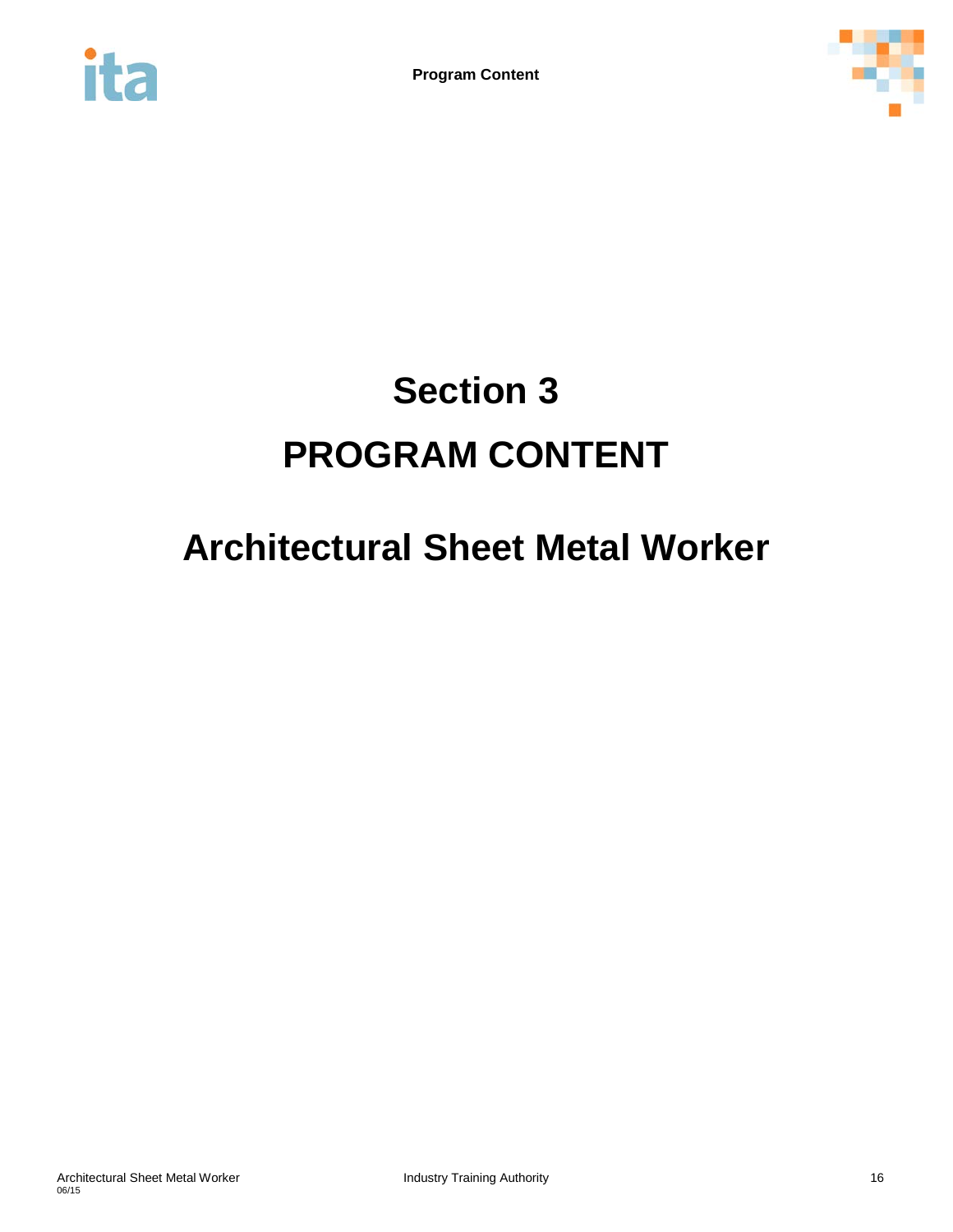<span id="page-20-0"></span>



# **Level 1**

# **Architectural Sheet Metal Worker**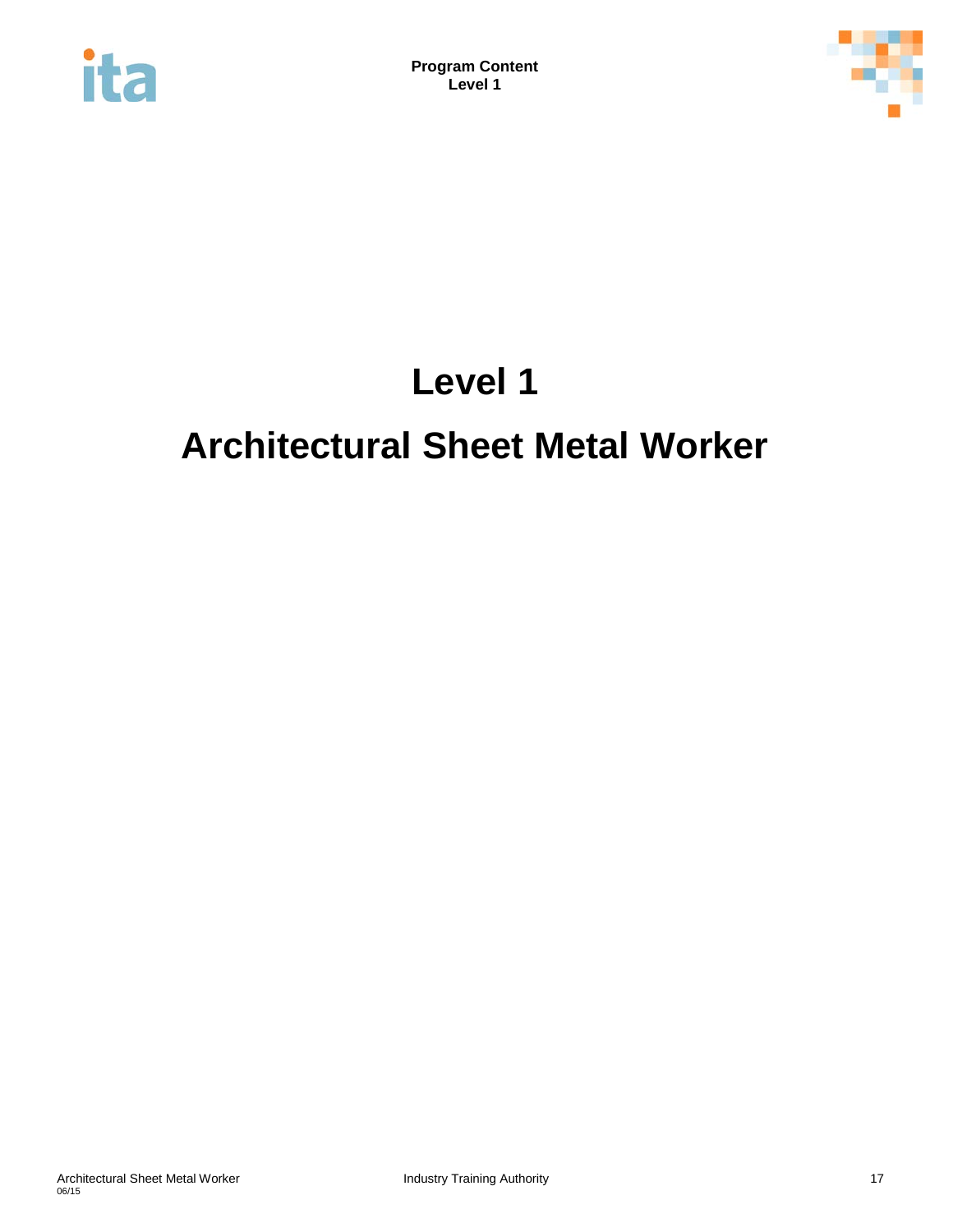

**Competency: A1 Use Personal Protective Equipment**

### **Objectives**

To be competent in this area, the individual must be able to:

- Describe personal protective equipment.
- Demonstrate proper use of personal protective equipment.

### **LEARNING TASKS CONTENT**

1. Describe personal protective equipment • Head protection

- 
- Foot protection
- Eye protection
- Ear protection
- Respiratory protection
- Fall protection
- Hand protection
- Knee protection
- CSA Standards
- WorkSafeBC Standards
- 
- Inspection
- Maintenance
- **Storage**

2. Use personal protective equipment • Use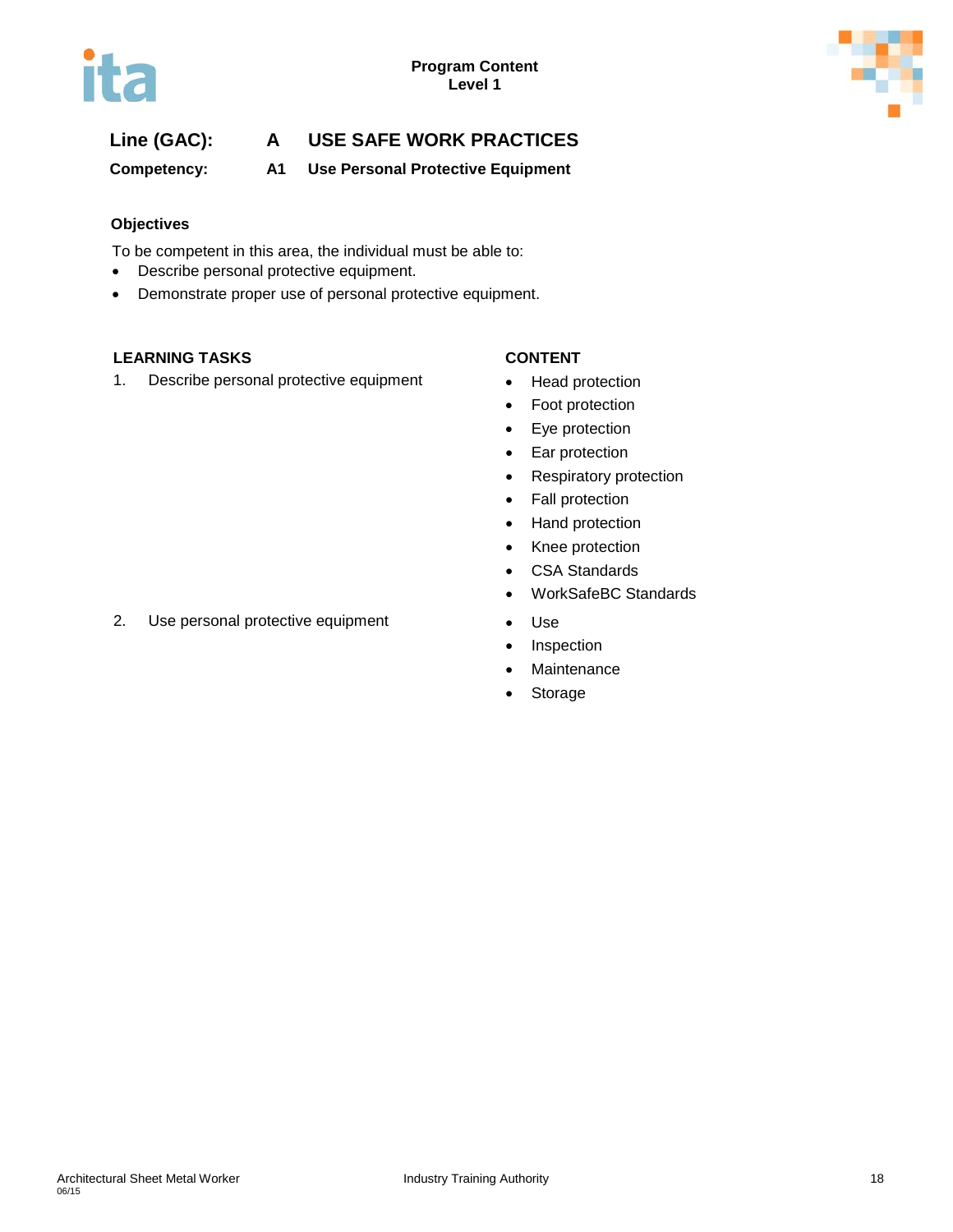

**Competency: A2 Use WorkSafeBC Regulations**

## **Objectives**

To be competent in this area, the individual must be able to:

• Locate and apply WorkSafeBC and Occupational Health and Safety Regulations.

### **LEARNING TASKS CONTENT**

- 1. Define terms used in the Workers' Compensation Act
- 2. Describe the general duties of employers, employees and others
- 3. Describe the Workers' Compensation Act requirements for the reporting of accidents
- 4. Describe the "Core Requirements" of the Occupational Health and Safety Regulation

- Definitions, Section 1 of the Act
- Part 2, Division 3, Sections 115-124 of the Act
- Part 1, Divison 5, Section 53 and 54 of the Act
- **Definitions**
- **Application**
- Rights and Responsibilities
	- o Health and safety programs
		- − Construction Safety Officers (CSO) site safety precedence
	- o Investigations and reports
	- o Workplace inspections
	- o Right to refuse work
- **General Conditions** 
	- o Building and equipment safety
	- o Emergency preparedness
	- o Preventing violence
	- o Working alone
	- o Ergonomics
	- o Illumination
	- o Indoor air quality
	- o Smoking and lunchrooms
- Confined Spaces
	- o Exit Strategy
- Lockout Procedures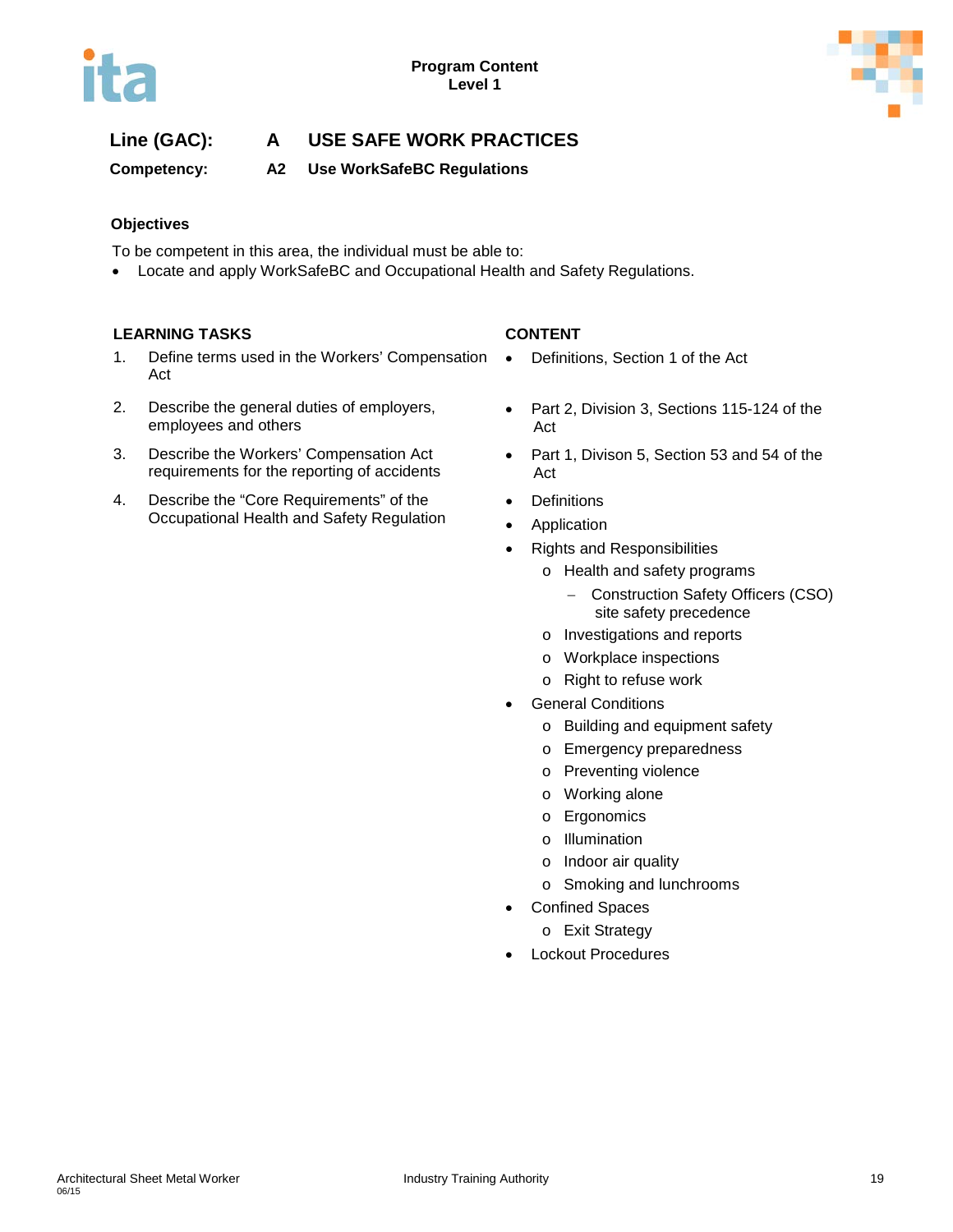

**Competency: A3 Use WHMIS**

## **Objectives**

To be competent in this area, the individual must be able to:

- Describe the purpose of the Workplace Hazardous Materials Information System (WHMIS) Regulations.
- Explain the contents of Material Safety Data Sheets (MSDS)
- Explain the contents of a WHMIS label
- Apply WHMIS Regulations

## **LEARNING TASKS CONTENT**

- 1. State the legislation that requires suppliers of hazardous materials to provide MSDSs and label products as a condition of sale and importation
- 2. State the purpose of the Workplace Hazardous Materials Information System (WHMIS)

- 3. Describe the key elements of WHMIS Material safety data sheets (MSDSs)
- 4. Describe the responsibilities of suppliers under **WHMIS**
- 5. Describe the responsibilities of employers under WHMIS

- Hazardous Product Act
- Controlled Products Regulations
- Ingredient Disclosure List
- Hazardous Materials Information Review Act
- Hazardous Materials Information Review Regulations
- Protection of Canadian workers from the adverse effects of hazardous materials through the provision of relevant information while minimizing the economic impact on industry and the disruption of trade
- Recognition of rights
	- o Workers
	- o Employers
	- o Suppliers
	- o Regulators
- 
- Labelling of containers of hazardous materials
- Worker education programs
- Provide:
	- o MSDSs
	- o Labels
- Provide:
	- o MSDSs
	- o Labels
	- o Work education programs in the workplace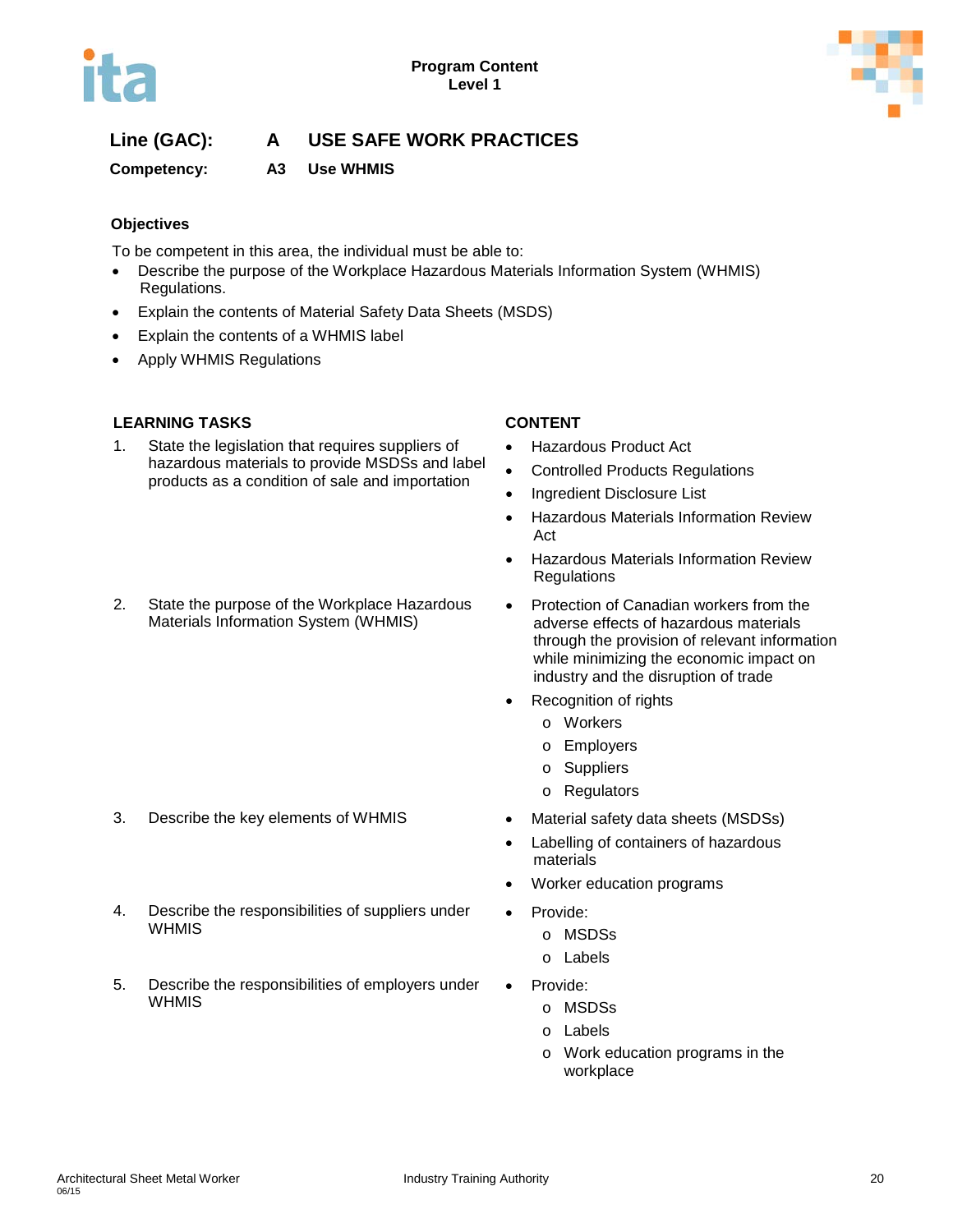

## **LEARNING TASKS CONTENT**

6. Describe information to be disclosed on a MSDS • Hazardous ingredients

- 
- Preparation information
- Product information
- Physical data
- Fire or explosion
- Reactivity data
- Toxicological properties
- Preventive measures
- First-aid measures
- Compressed gases
- Flammable and combustible materials
- Oxidizing materials
- Poisonous and infectious materials
	- o Materials causing immediate and serious toxic effects
	- o Materials causing other toxic effects
	- o Biohazardous infectious materials
- Corrosive materials
- Dangerously reactive materials
- Use, storage and disposal

7. Identify symbols found on WHMIS labels and their meaning

8. Apply WHMIS regulations as they apply to hazardous materials used in the shop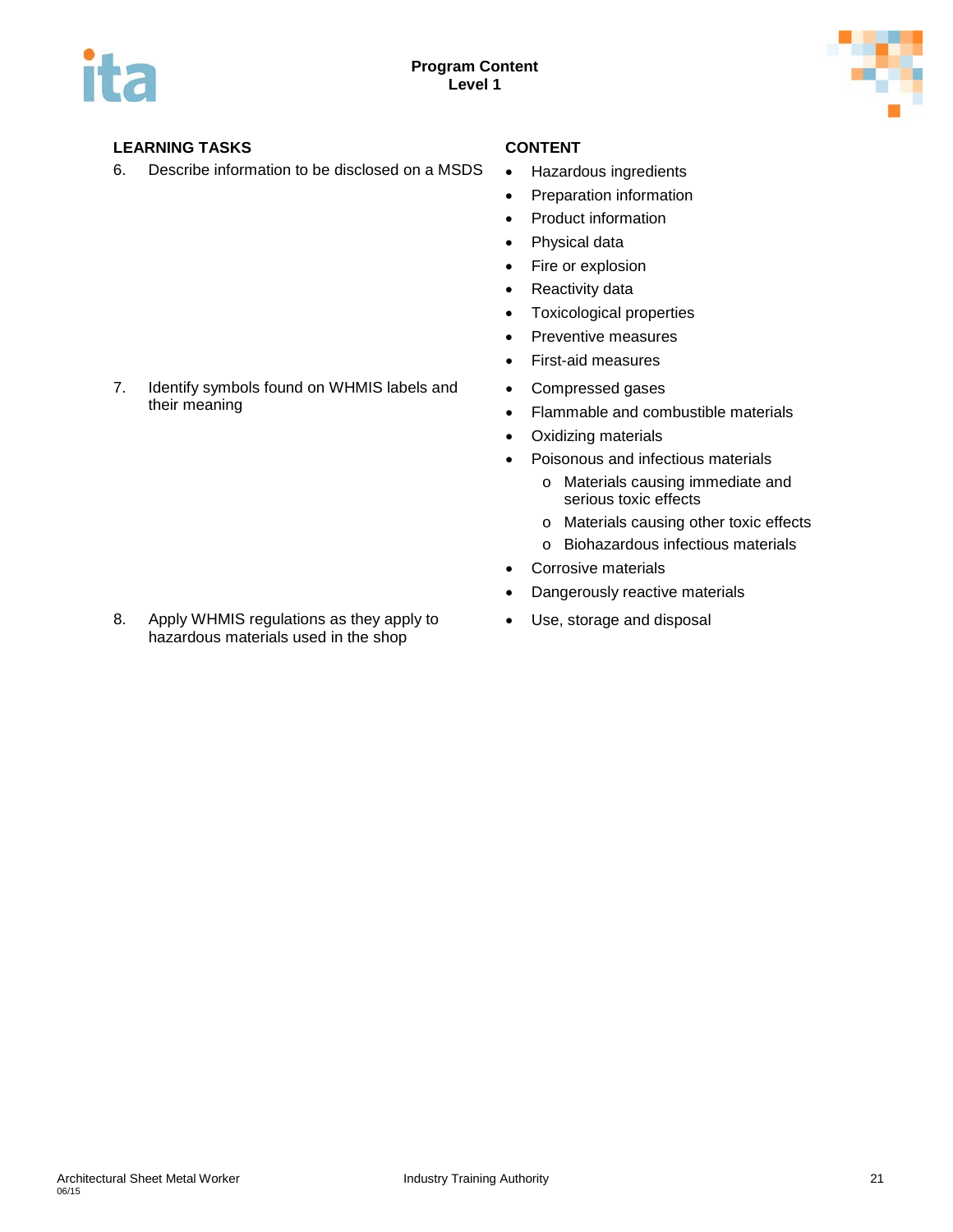

**Competency: A4 Identify Hazards and Emergency Procedures**

### **Objectives**

To be competent in this area, the individual must be able to:

- Identify and describe workplace hazards.
- To locate and use emergency equipment.

### **LEARNING TASKS CONTENT**

1. Describe short term hazards **•** Ladders

- 
- Scaffolds
- Mobile work platforms
- Working at elevations
- Leading edge work
- Electrical
- Lockout procedures
- Compressed gas
- Explosive material (dust)
- Working with other trades
- Alcohol
- Drugs
- Fire
- Field Level Risk Assessmet (FLRA)
- Debris
- Personal apparel
	- o Clothing
	- o Hair and beards
	- o Jewellery
- Horseplay
- Housekeeping
- Respect for others safety
- Constant awareness of surroundings
- Working below grade
- Control zone awareness
	- o Signage
	- o Tape
- Site safety orientation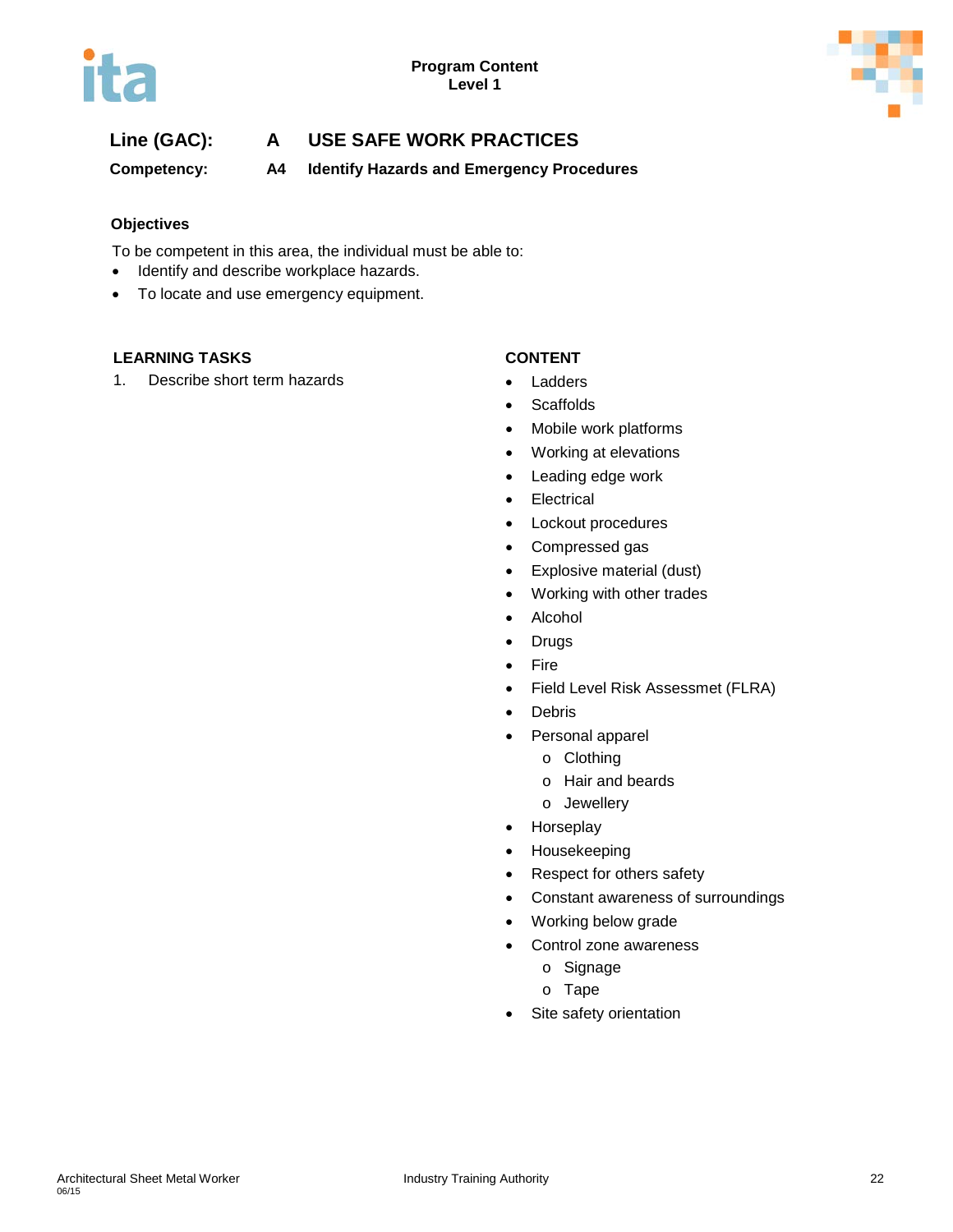

## **LEARNING TASKS CONTENT**

2. Describe long term hazards **•** Back and knee injuries

- 
- Repetitive Strain Injuries
	- o Carpal tunnel
- Respiratory disease
	- o Asbestos
	- o Silicosis
- Wind
- Floor openings
- Guard rails
- Safety lines
- Weather
- Stressed cables
- 
- Reporting
- Response
- Emergency shutoffs
- Fire control systems
- Eye wash facilities
- Emergency exits
- Emergency contact/phone numbers
- Outside meeting place
- Disaster meeting place
- 3. Describe safety precautions when working at elevations
- 4. Demonstrate emergency procedures First aid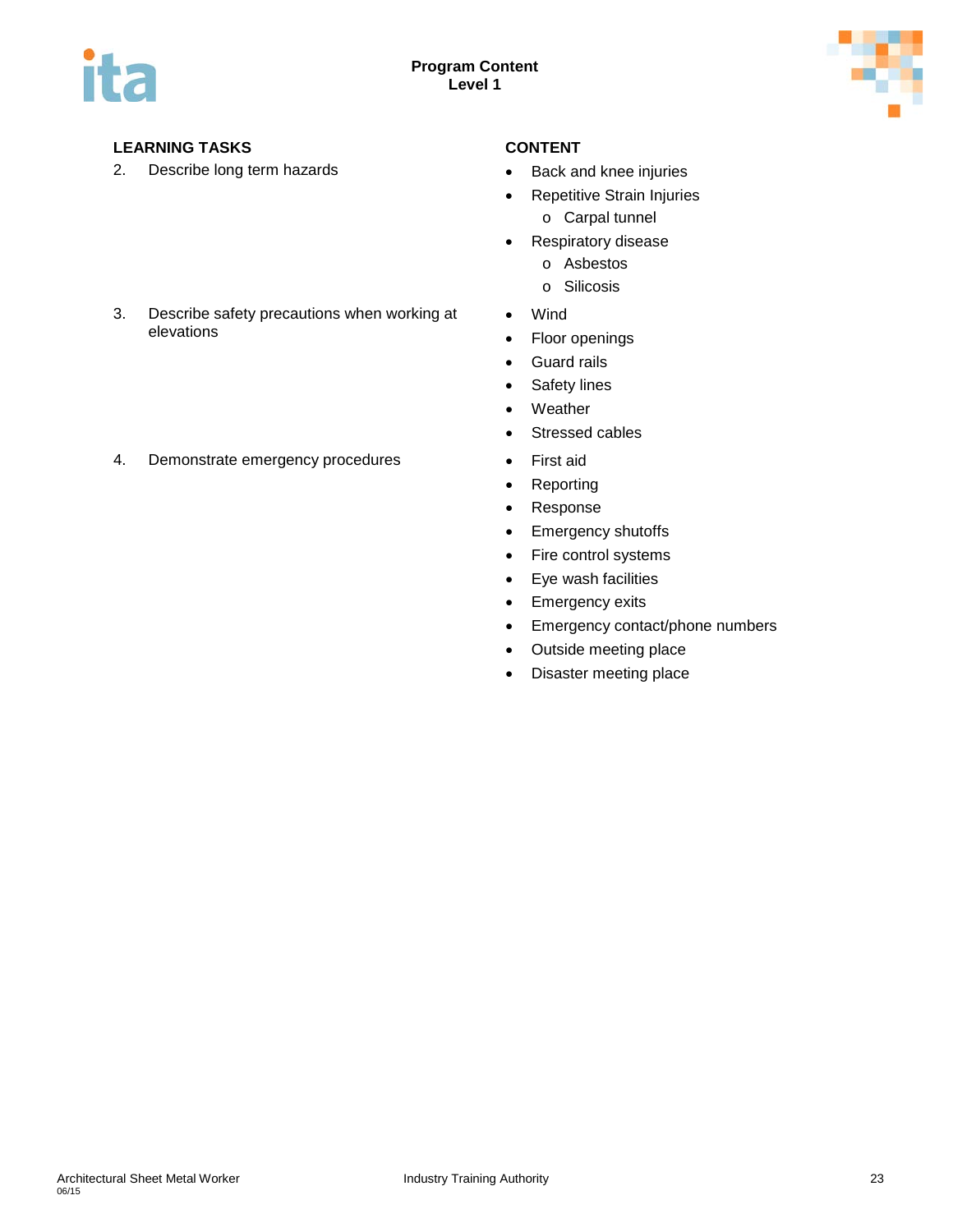# **Competency: A5 Select Fire Extinguishers**

## **Objectives**

To be competent in this area, the individual must be able to:

- Describe fire prevention precautions and procedures.
- Select the appropriate fire extinguisher for each class of fire.

## **LEARNING TASKS CONTENT**

- 1. Describe the conditions necessary to support a fire
	-

- Air
- Fuel
- Heat
- 2. Describe the fire classes **•** Class A
	- Class B
	- Class C
	- Class D
- 3. Describe the kinds of fire extinguishers Water
	- Foam
	- CO2
	- All purpose chemical
	- Halons
	- Extinguisher maintenance
		- o Inspection
	- Proper use of portable fire extinguisher
	- **Precautions**
	- **Hazards**
- 4. Describe the use of fire extinguishers Extinguisher selection
	- P.A.S.S
	- o Pull
		- o Aim
		- o Squeeze
		- o Sweep
	- Fire safety considerations
	- Storage of rags
	- Welding and cutting
	- Fire watch
	- Emergency action plan
	- Exit strategy
	- Fire extinguisher type and location
	- Fire safety check-list

5. Describe procedures and equipment related to preventing, detecting and warning of fires





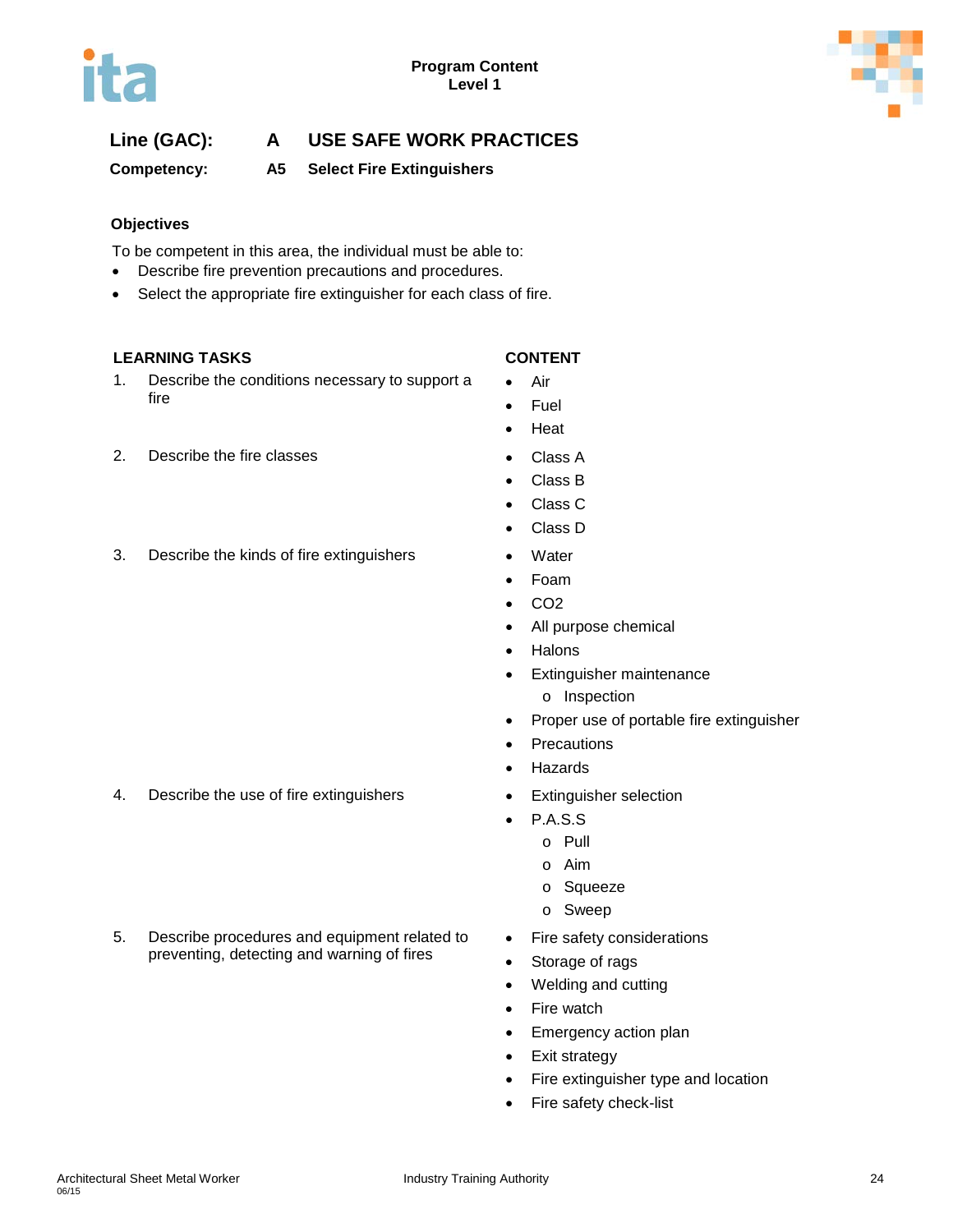

**Competency: A6 Complete Level 1 First Aid Certification**

## **Objectives**

To be competent in this area, the individual must be able to:

• Attain Level 1 First Aid Training.

### **LEARNING TASKS CONTENT**

1. Attain Level 1 First Aid Certification **•** Arrange with a qualified provider of First Aid **Certification**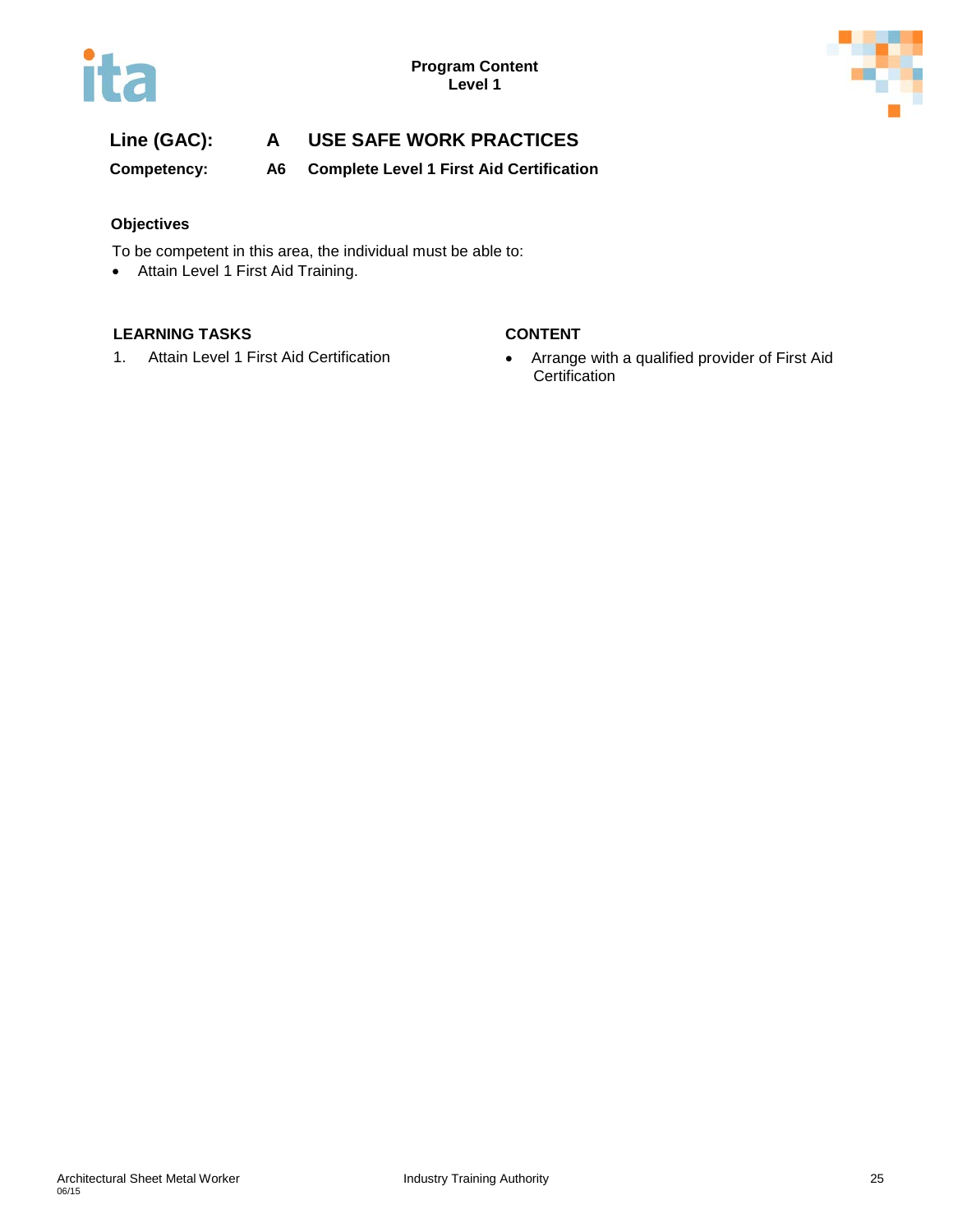

## **Competency: B1 Use Hand Tools**

### **Objectives**

To be competent in this area, the individual must be able to:

- Select hand tools appropriate to architectural sheet metal processes.
- Use and maintain hand tools.

### **LEARNING TASKS CONTENT**

1. Describe the use of hand tools **•** Layout tools

- 
- Cutting tools
- Forming tools
- Clamping tools
- Hammers
- Measuring tools
- Fastening
- Care and maintenance.
- \*\*

\*\*See Tools and Equipment list in Section 4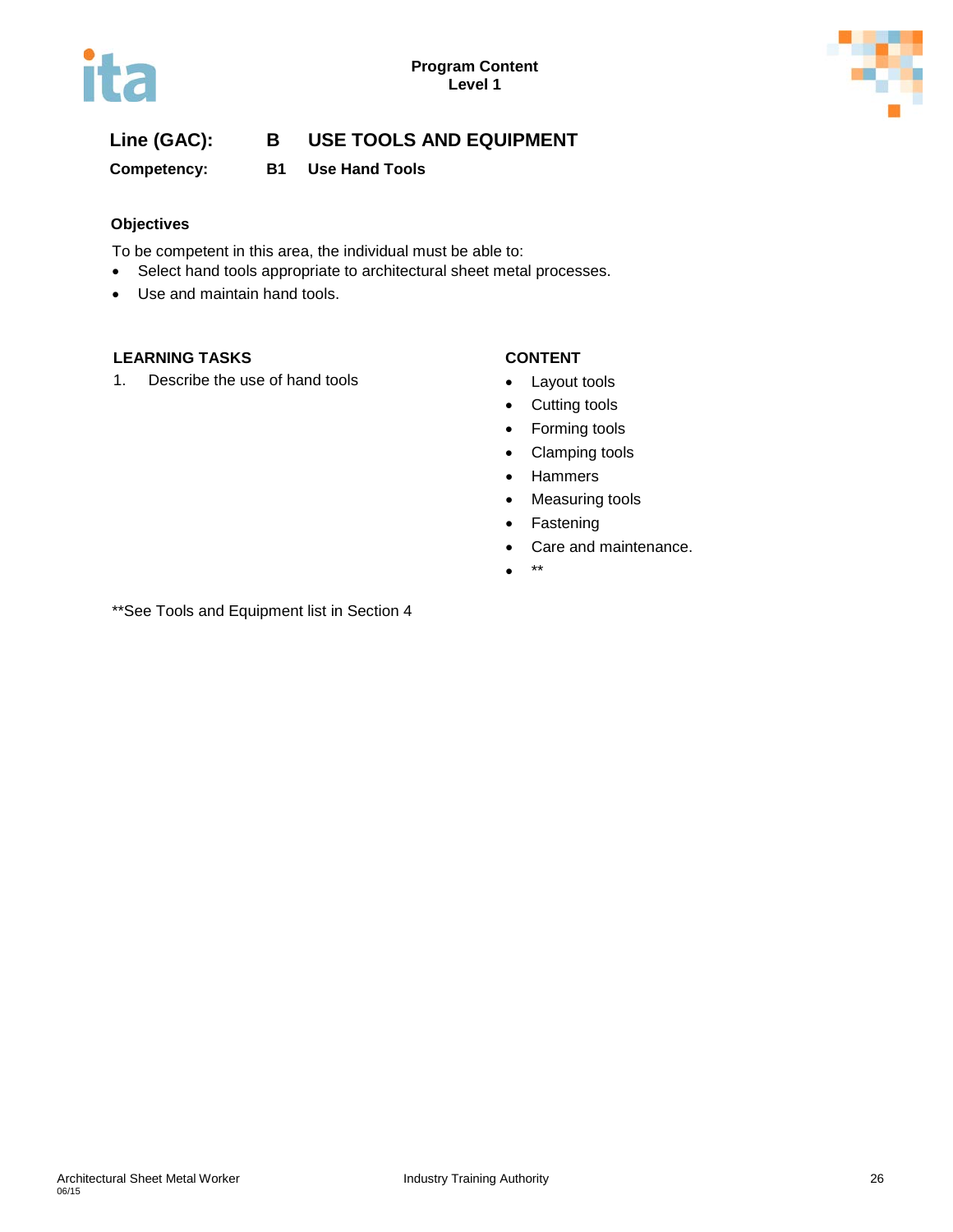



**Competency: B2 Use Power Tools**

### **Objectives**

To be competent in this area, the individual must be able to:

• Describe the use of power tools.

### **LEARNING TASKS CONTENT**

1. Describe the use of power tools **•** Safety

- 
- Maintenance
- Types
	- o Cutting
	- o Seaming
	- o Fastening
	- o Drilling
- $\bullet$

\*\*See Tools and Equipment list in Section 4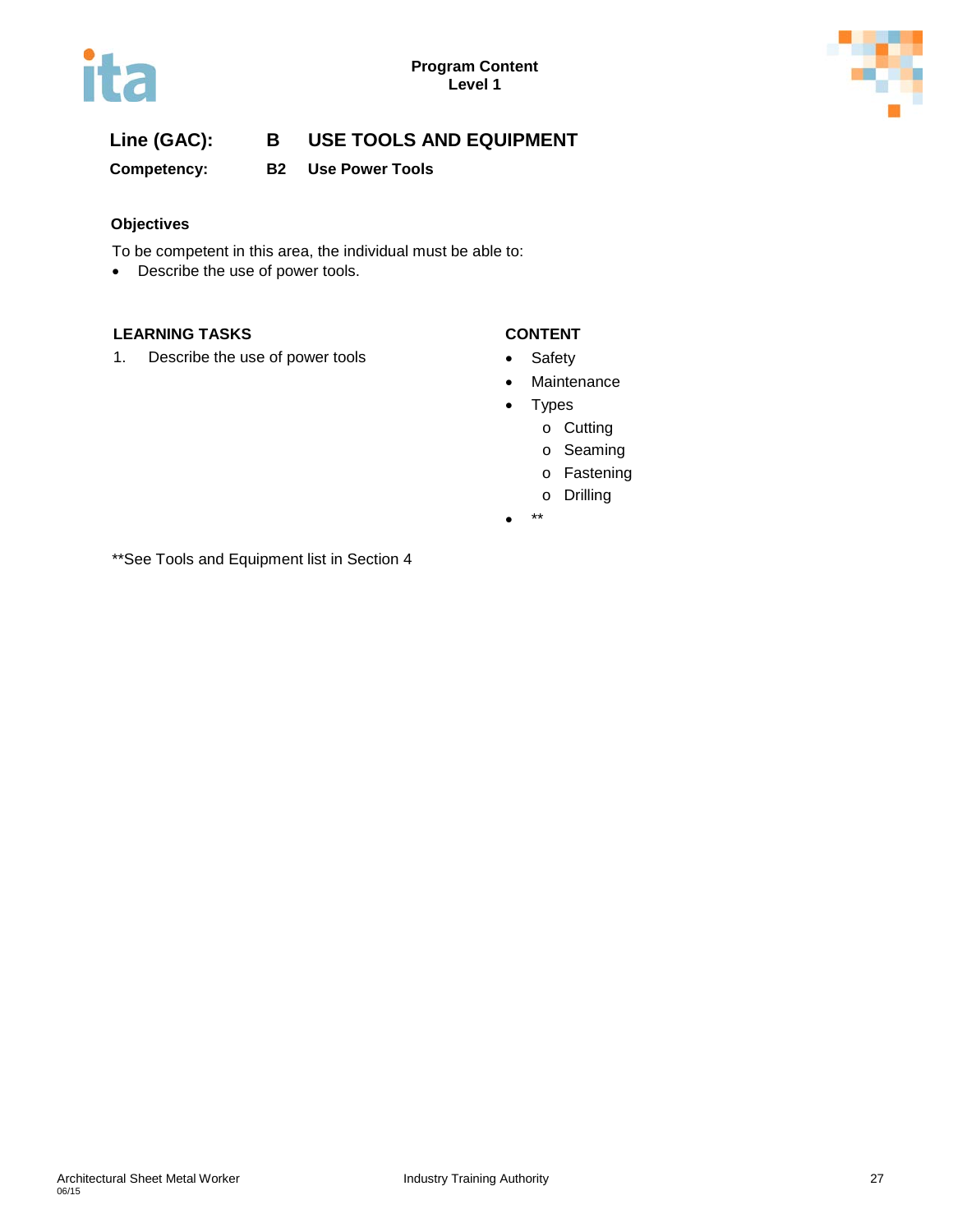



**Competency: B3 Use Powder Actuated Tools**

### **Objectives**

To be competent in this area, the individual must be able to:

• Describe the use of powder actuated tools.

### **LEARNING TASKS CONTENT**

1. Attain certification for powder actuated tools • Arrange with a qualified provider for Powder

Actuated Tool Certification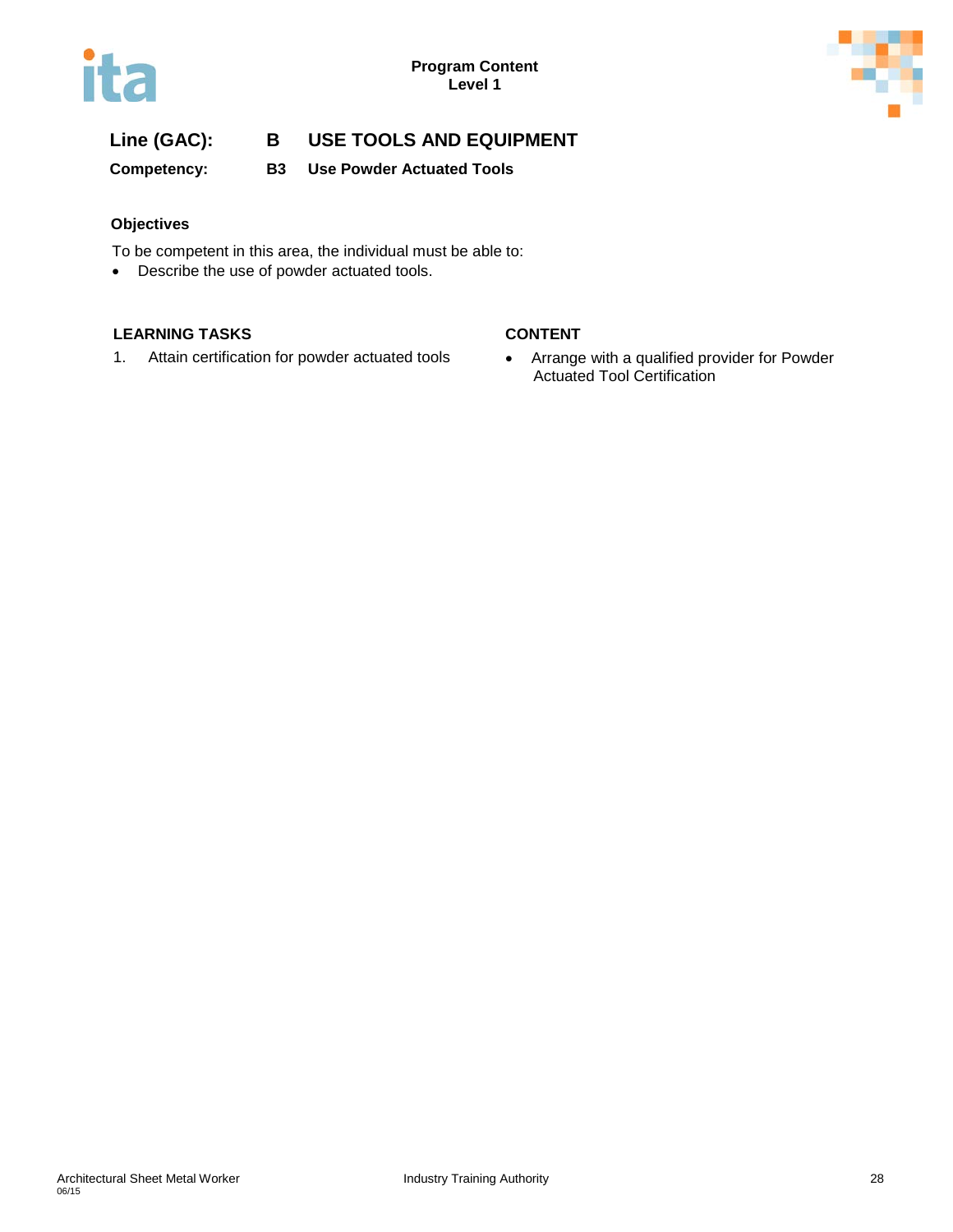



**Competency: B4 Use Shop Equipment**

### **Objectives**

To be competent in this area, the individual must be able to:

• Describe the use of shop equipment.

### **LEARNING TASKS CONTENT**

1. Describe the use of shop equipment • Safety

- 
- Maintenance
- Types
- Cutting
	- o Shear
	- o Slitter
	- o Notcher
	- o Punching
	- o Saws
	- o Drilling
- Forming
	- o Rotary
	- o Hand brakes
	- o Roll formers
	- o Slip rolls
	- o Bar folder
	- o Stakes
- Spot welder
- Computer assisted
- \*\*

\*\*See Tools and Equipment list in Section 4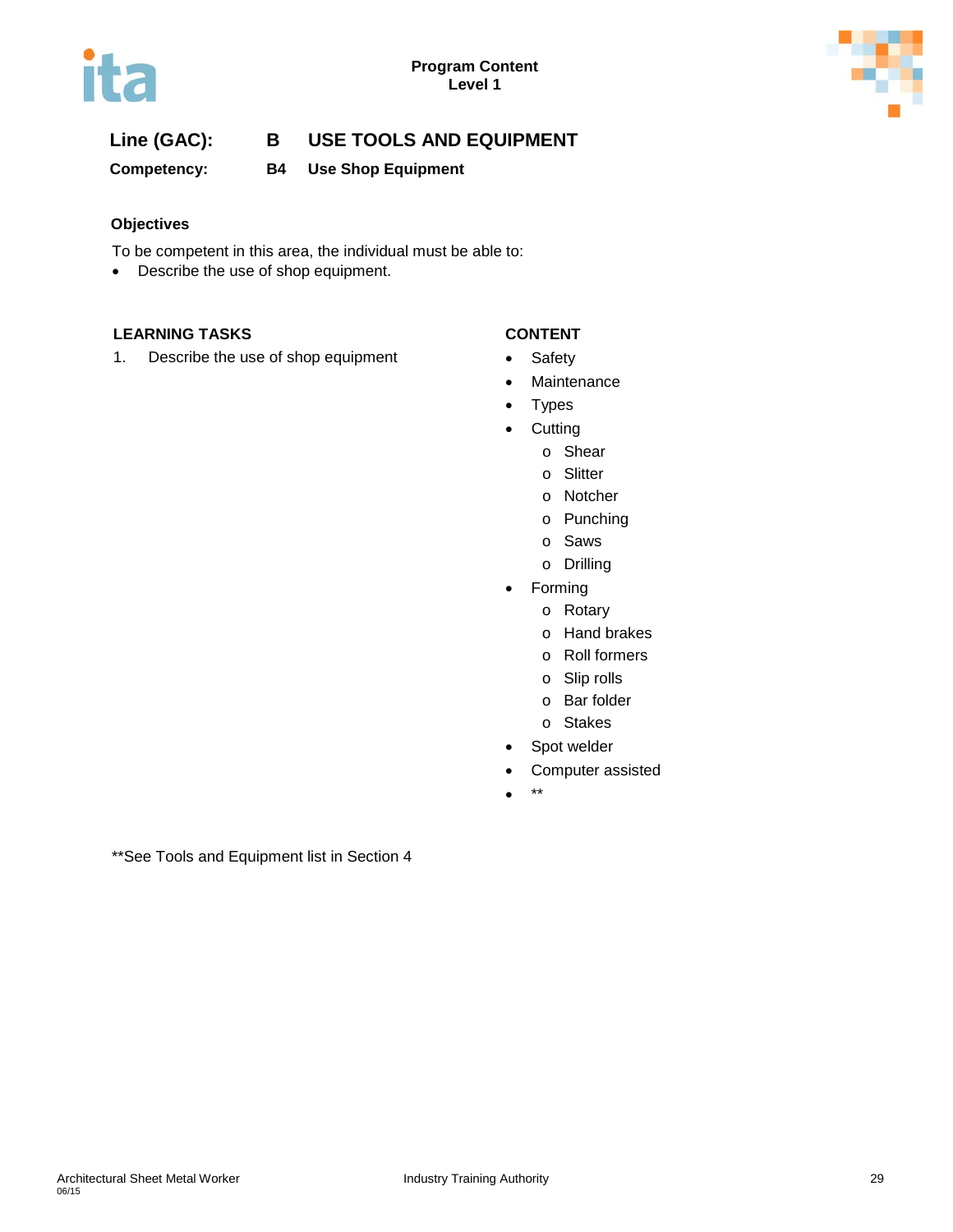

**Competency: B5 Use Ladders, Scaffolds and Platforms**

### **Objectives**

To be competent in this area, the individual must be able to:

- Describe the procedure for working with ladders.
- Describe the erection requirements for scaffolds.
- Describe the use of swing staging.
- Demonstrate the use of swing staging.

### **LEARNING TASKS CONTENT**

1. Describe precautions and procedures for working with ladders

- Types
- Set-up
- Maintenance
- WorkSafeBC Requirements
- 3-point contact
- Inspection
- 2. Describe the erection requirements for scaffolds Set-up
	- **Maintenance**
	- WorkSafeBC Requirements
	- Inspection
	- Types
		- o Rolling
		- o H-Frame
		- o Tube and Clamp
	- WorkSafeBC Regulations
	- Inspection criteria
	- Manual must be available
	- Employer must keep records of
		- o Inspection
		- o Maintenance
		- o Repair
		- o Modification
	- All workers must be trained in the operation of swing staging prior to use

3. Describe the use of swing staging safety and training requirements as per WorkSafeBC

- -
	-
	-
	-
	-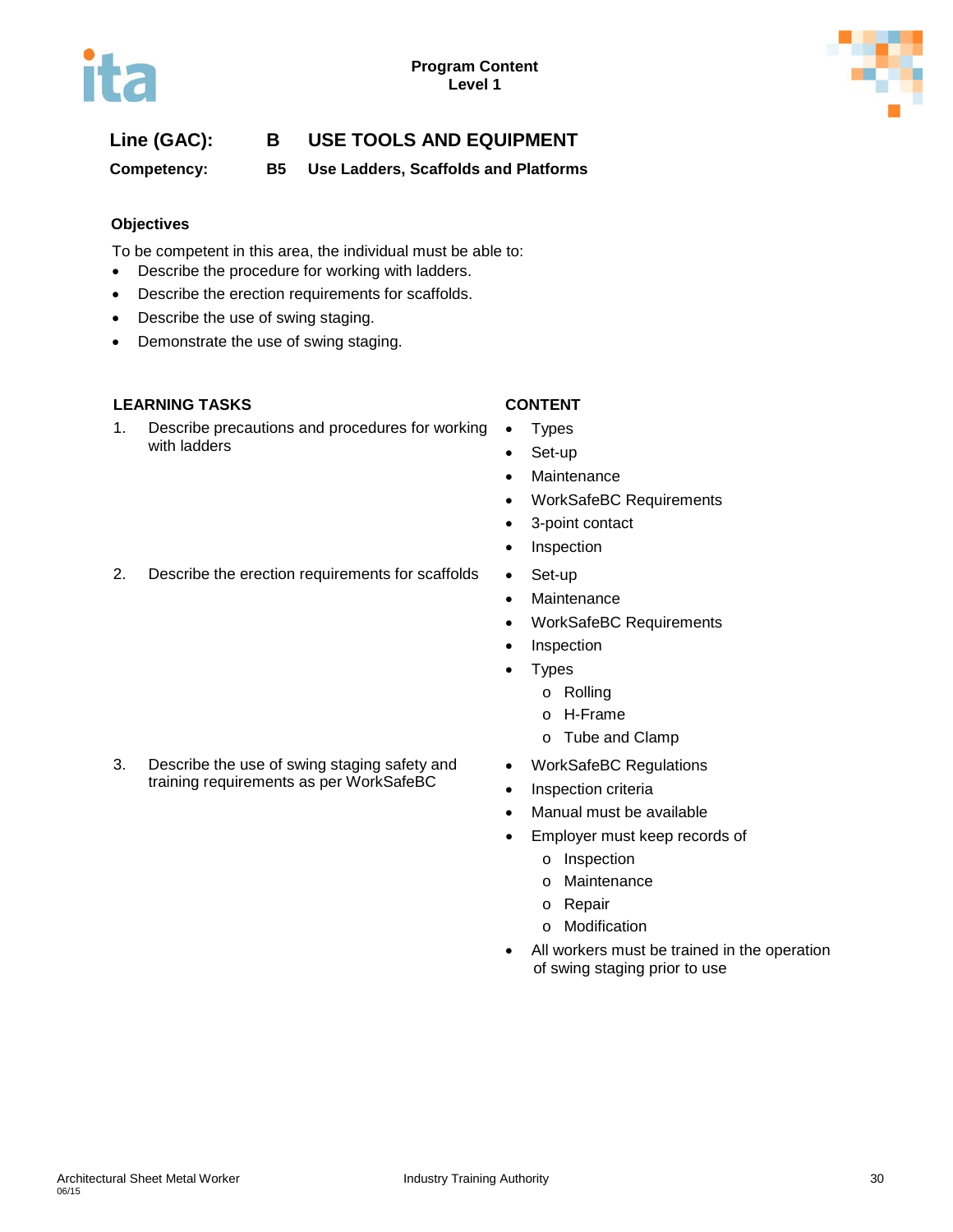



**Competency: B6 Use Fasteners and Sealants**

### **Objectives**

To be competent in this area, the individual must be able to:

- Describe common fasteners.
- Describe common sealants.

### **LEARNING TASKS CONTENT**

1. Describe common fasteners **•** Loads

- 
- General fasteners
- Concrete anchors
- Decking fasteners
- Cladding fasteners
- Roofing fasteners
- Coatings
- - o Silicon
	- o Butyl
	- o Butyl tape
	- o Mastic
	- o Acrylic
	- o Polyurethane
- **Applications** 
	- o Joints
	- o Edges
	- o Reveals
	- o Penetrations
	- o Flashings
- Manufacturers' recommendations for application

2. Describe common sealants **•** Types of sealants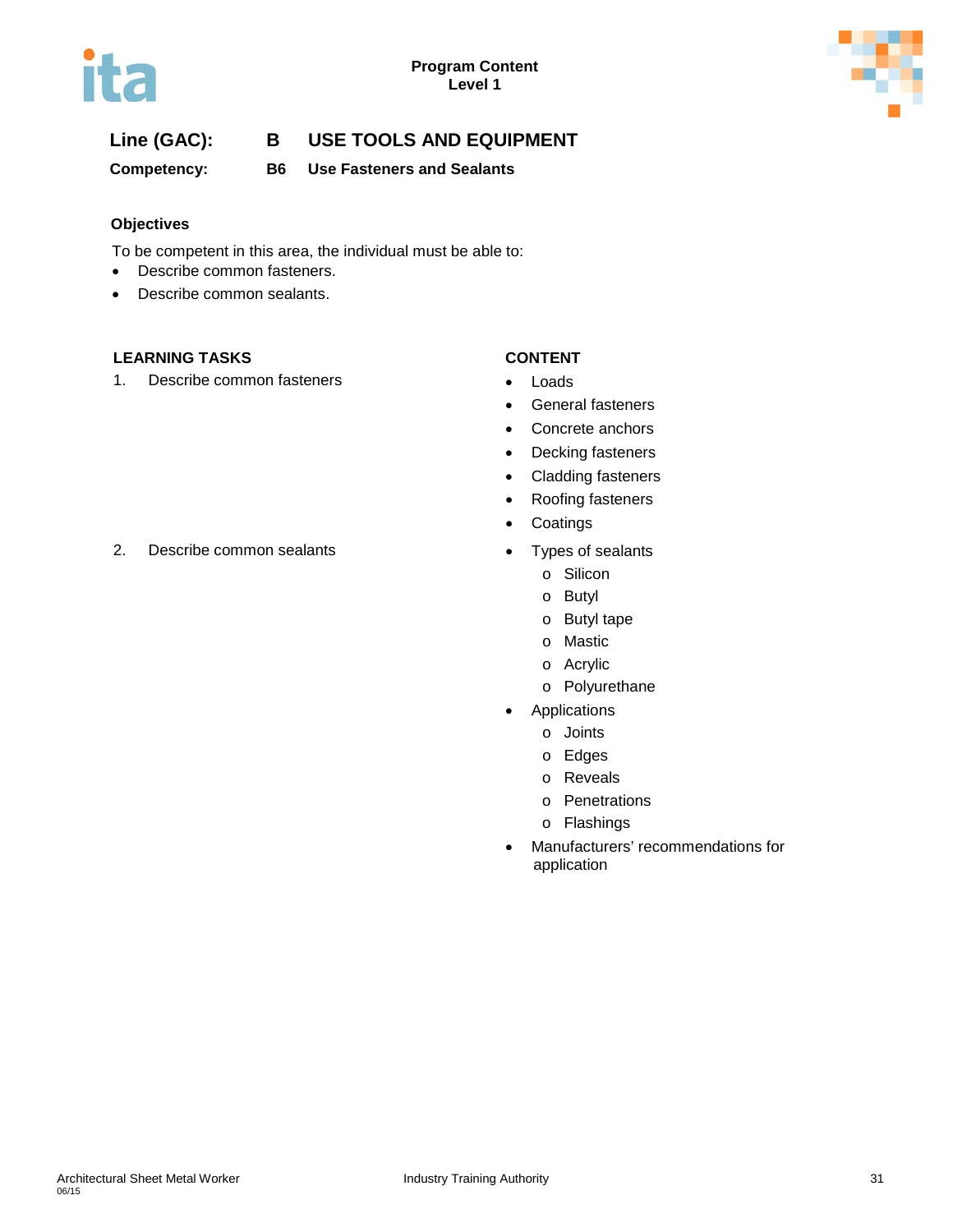

# **Line (GAC): C ORGANIZE WORK**

**Competency: C1 Interpret Drawings and Specifications**

### **Objectives**

To be competent in this area, the individual must be able to:

• Describe the components for a set of shop drawings.

### **LEARNING TASKS CONTENT**

1. Describe the components of a set of shop drawings

- Lines
- Symbols
- Abbreviations
- Required information
- Scale
- Title blocks
- Dimensioning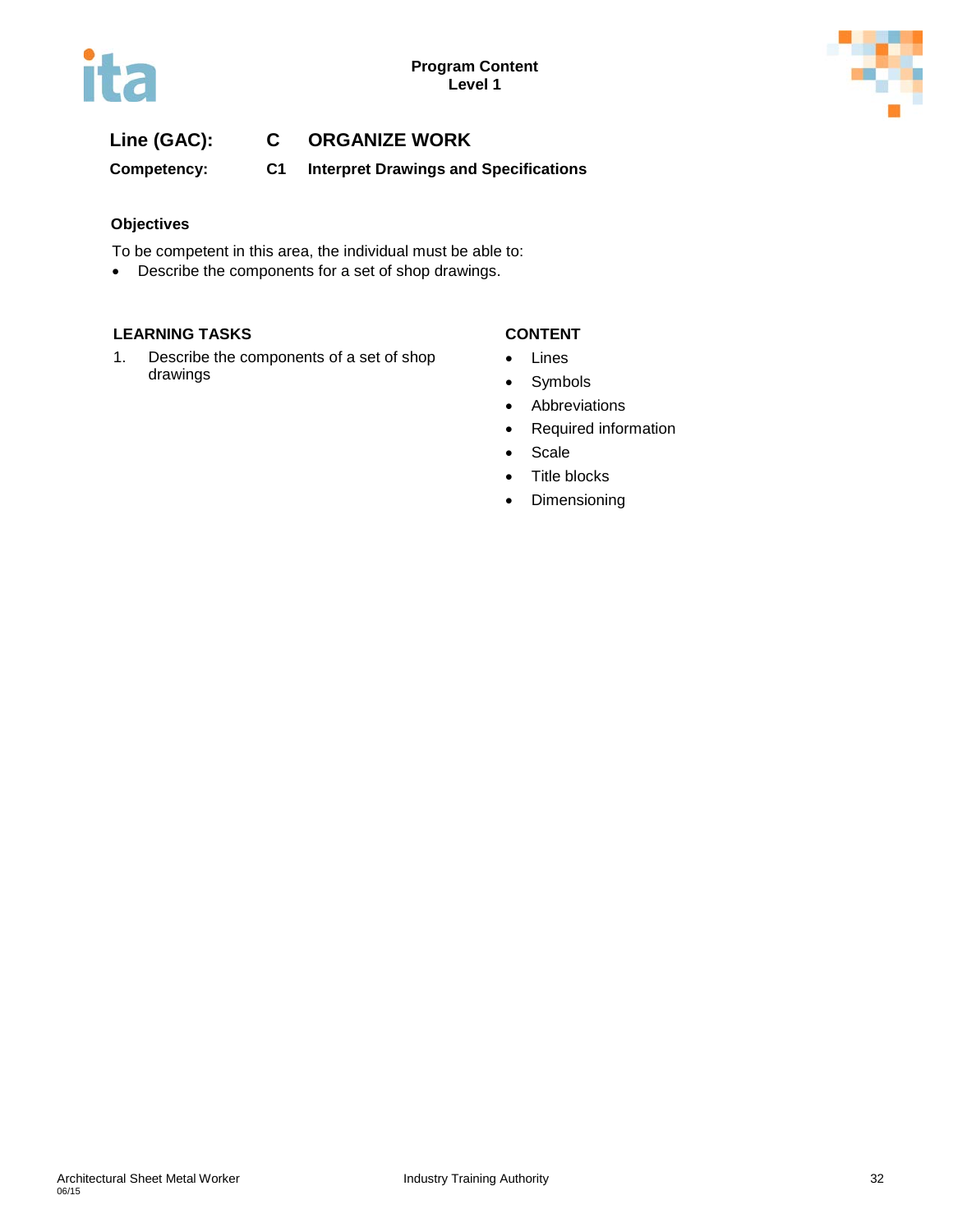

# **Line (GAC): C ORGANIZE WORK**

**Competency: C3 Communicate with Others**

#### **Objectives**

To be competent in this area, the individual must be able to:

• Describe the components for a set of shop drawings.

### **LEARNING TASKS CONTENT**

1. Describe methods of communication • Listening

- 
- Written
- Drawings
- Trade terminology
- 
- Working with other trades
- Reporting protocol
- Ethics
- Interpersonal skills
- Harrassment
- General public

2. Describe personal conduct **•** Team players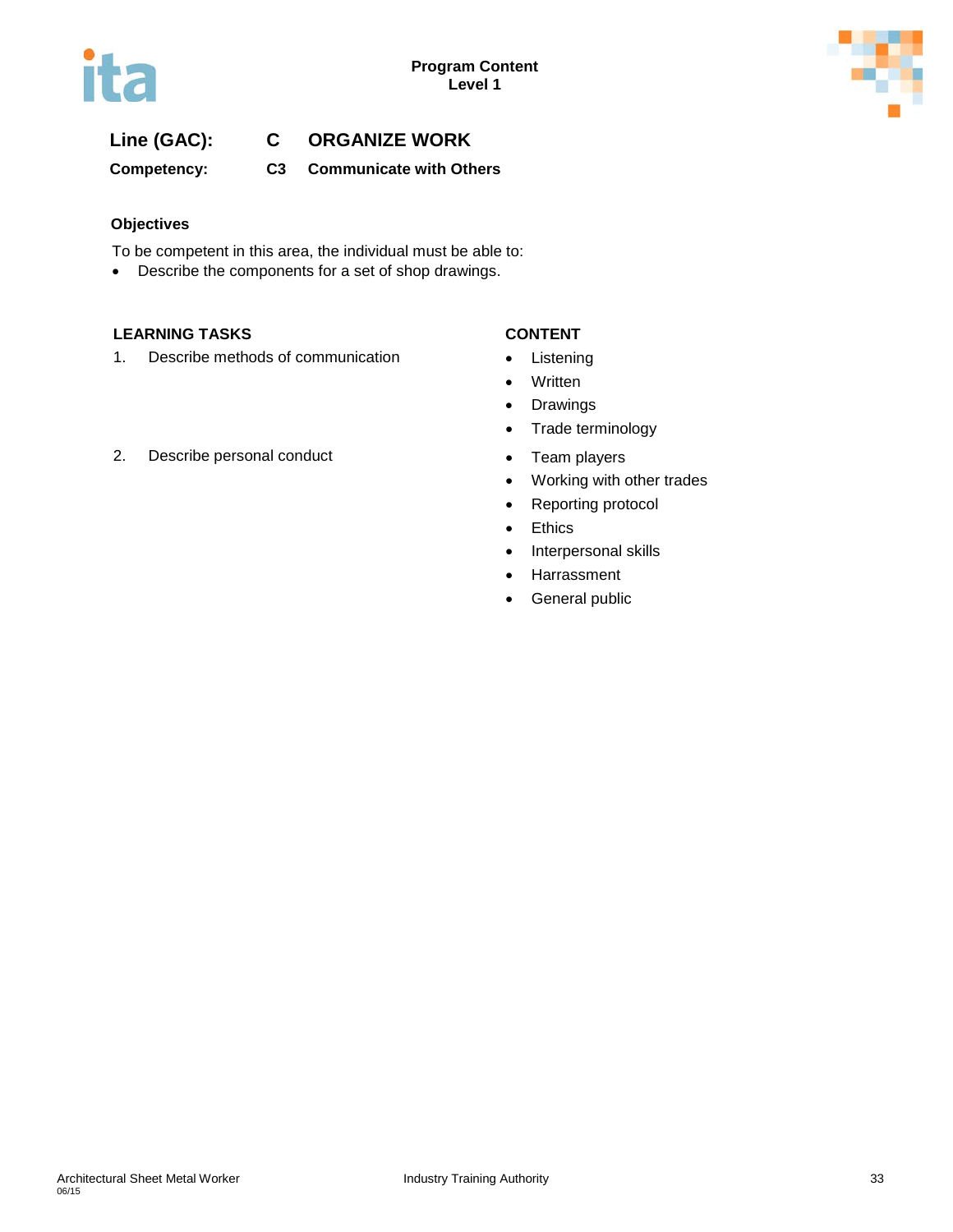



## **Line (GAC): C ORGANIZE WORK**

**Competency: C4 Measure and Sketch Shop Project Components**

#### **Objectives**

To be competent in this area, the individual must be able to:

• Produce a shop drawing.

#### **LEARNING TASKS CONTENT**

1. Produce a shop drawing example to the Determine pitch

- 
- Field measuring
- Information required on a drawing
- Measure and sketch
	- o Flashings
	- o Diverters
	- o Standing seam pan
	- o Roof jack
	- o Scupper

#### **Achievement Criteria**

Performance The learner will produce a shop drawing.

Conditions The learner will be given:

- Tools
- Materials
- Project Information/Specifications

- Criteria The learner will score 70% or better on a rating sheet that reflects the following criteria:
	- Accuracy
	- Proper dimensioning
	- Proper usage of lines
	- Proper information in title block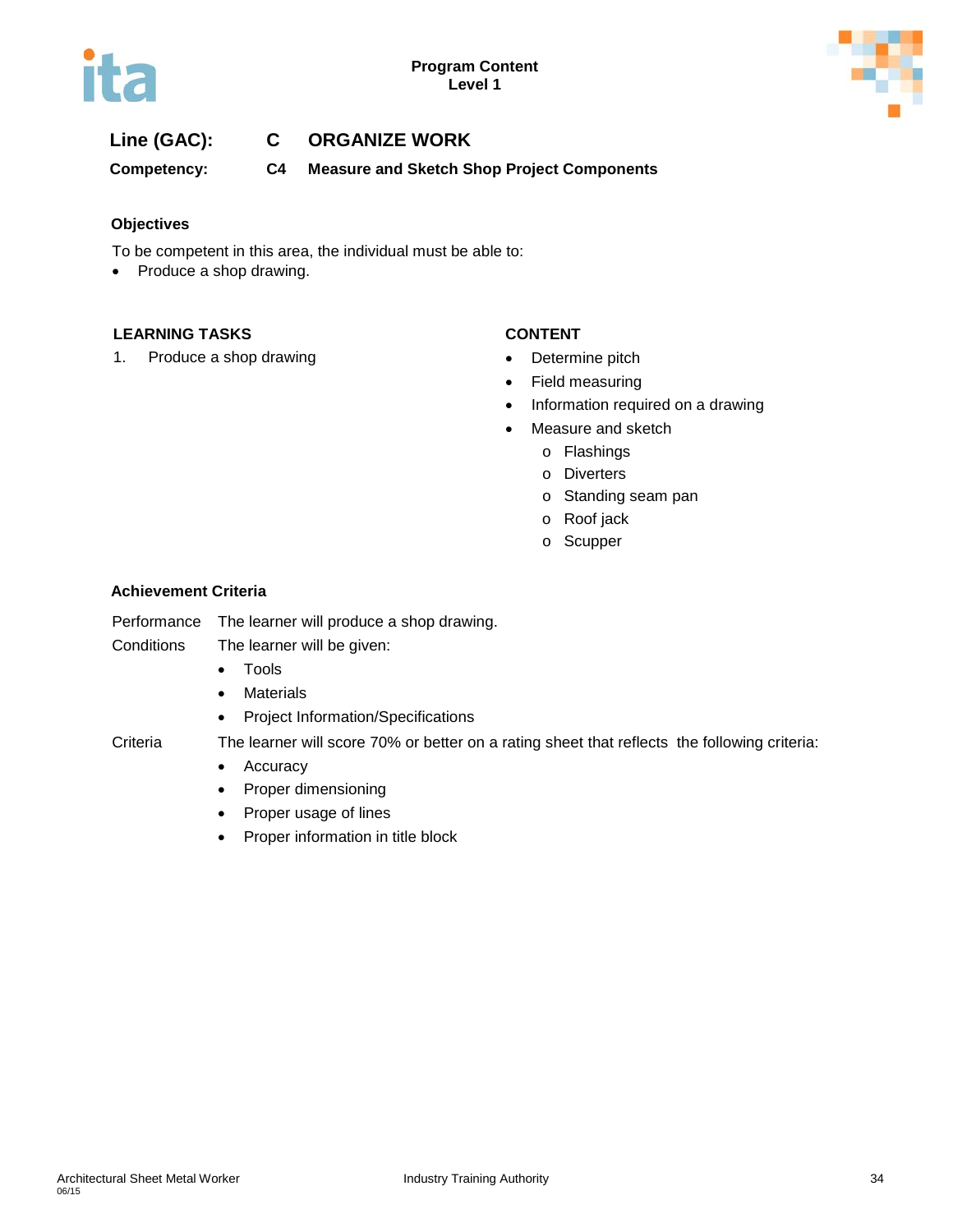

# **Line (GAC): C ORGANIZE WORK**

**Competency: C5 Identify Metals and Properties**

#### **Objectives**

To be competent in this area, the individual must be able to:

- Identify common metals and their properties.
- Identify considerations for the installation of metals.

#### **LEARNING TASKS CONTENT**

1. Identify common metals **•** Steel

- 
- Aluminum
- Stainless steel
- Copper
- Zinc
- Brass
- Tin
- Lead
- 2. Identify properties of common metals Gauges
	- Expansion and contraction
	- Coatings and/or finishes
	- Malleability
	- Ductility
	- Elasticity
	- Strength
	- Hardness
	- Durability
	- Temper
	- Ferrous
	- Non-ferrous
	- Alloys
	- Electrolysis/Galavanic Action
		- o Galvanic scale
	- Compatibility
- 3. Identify considerations for the installation of metals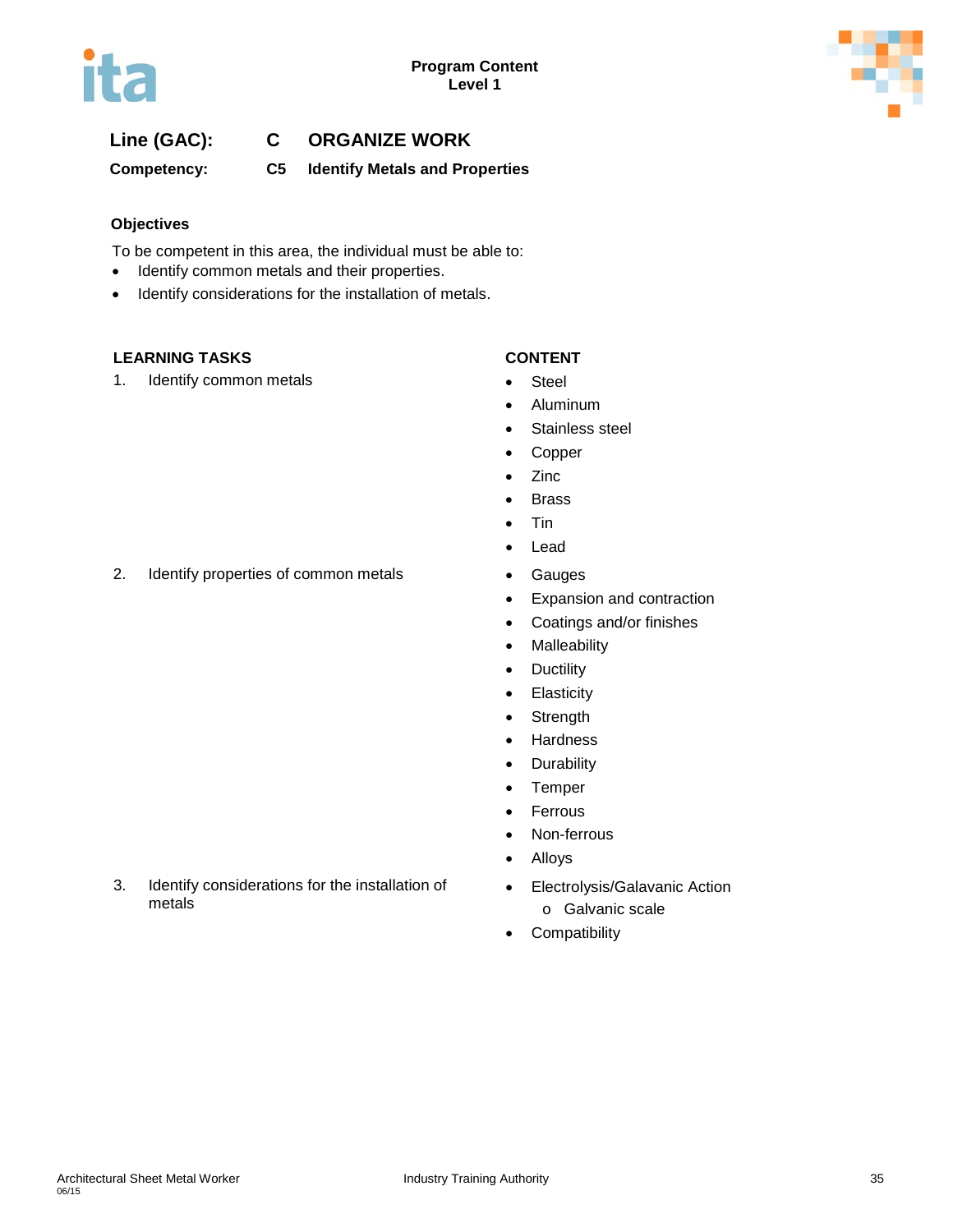

**Competency: D1 Use Basic Trade Math**

### **Objectives**

To be competent in this area, the individual must be able to:

• Solve problems using linear measurement.

#### **LEARNING TASKS CONTENT**

1. Describe basic trade math **•** Imperial

- 
- Metric
- Fractions
- Decimals
- Conversions
- Percentages
- 
- Metric
- Fractions
- Decimals
- **Conversions**
- Percentages
- 2. Solve problems using basic trade math Imperial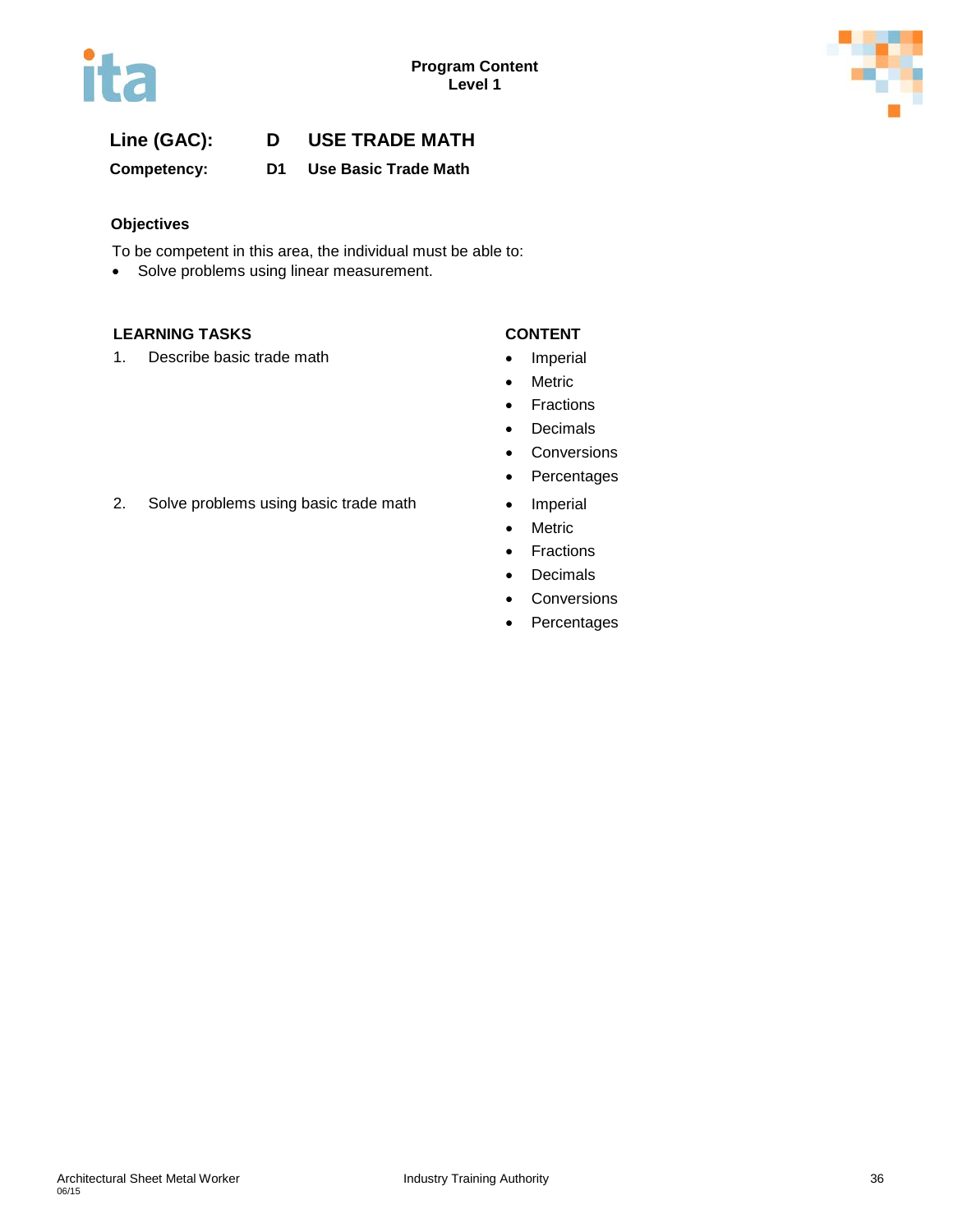



**Competency: D2 Solve Problems Using Formulas**

#### **Objectives**

To be competent in this area, the individual must be able to:

• Solve problems using formulas.

#### **LEARNING TASKS CONTENT**

1. Describe math formulas using imperial and metric

- Perimeter
- Areas
- Volume
	- o Liquid measure
- Formula variations
- - o Perimeter
	- o Area
	- o Volume
- 2. Solve problems using math formulas Trade related math applications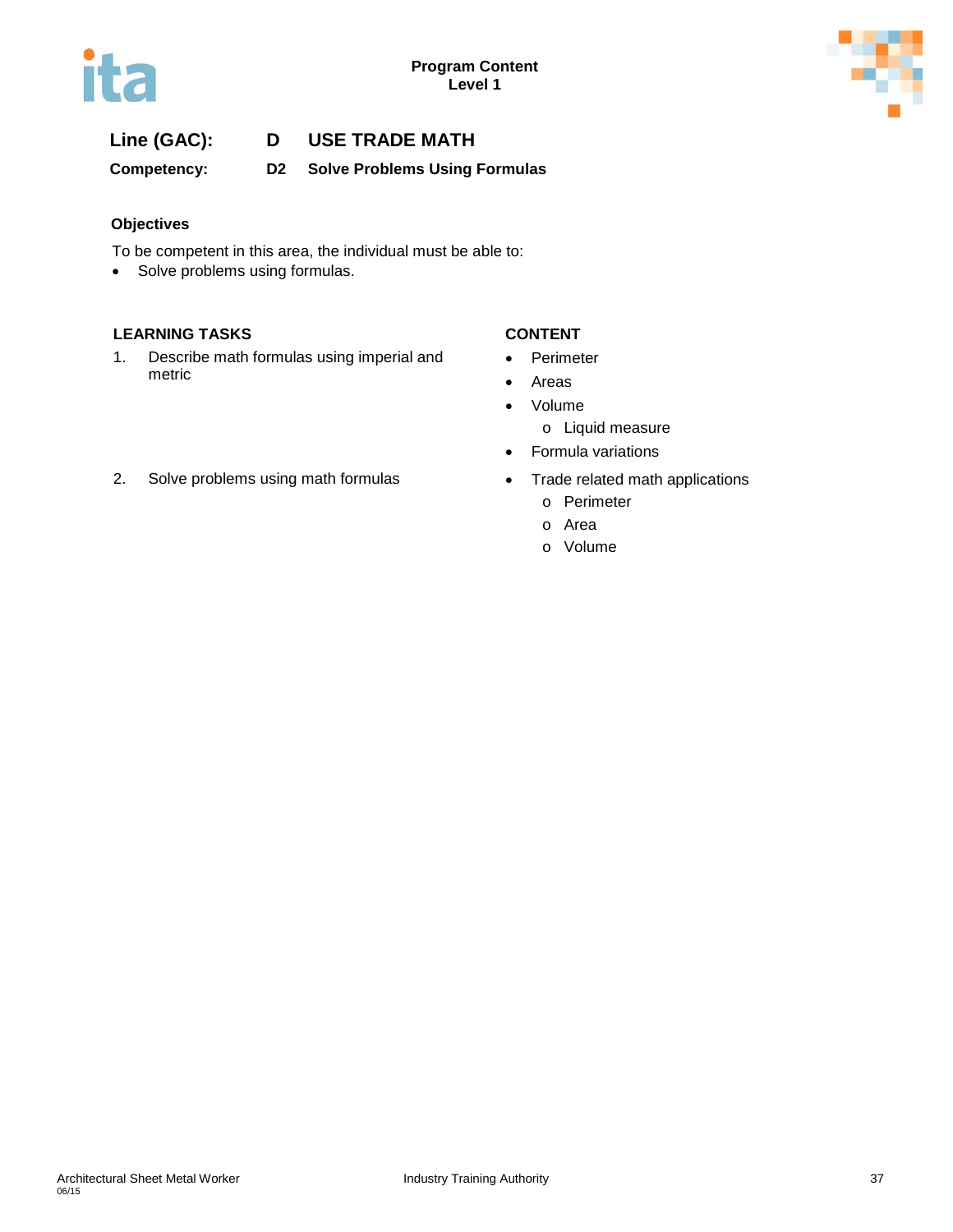



**Competency: D3 Solve Problems Using Pythagorean Theorem**

### **Objectives**

To be competent in this area, the individual must be able to:

• Solve problems using Pythagorean Theorem.

#### **LEARNING TASKS CONTENT**

- 1. Describe the Pythagorean Theorem **•** Pythagorean Theorem
- 2. Solve problems using Pythagorean Theorem Formula variations
- -
	- Slope claculations
	- Checking for square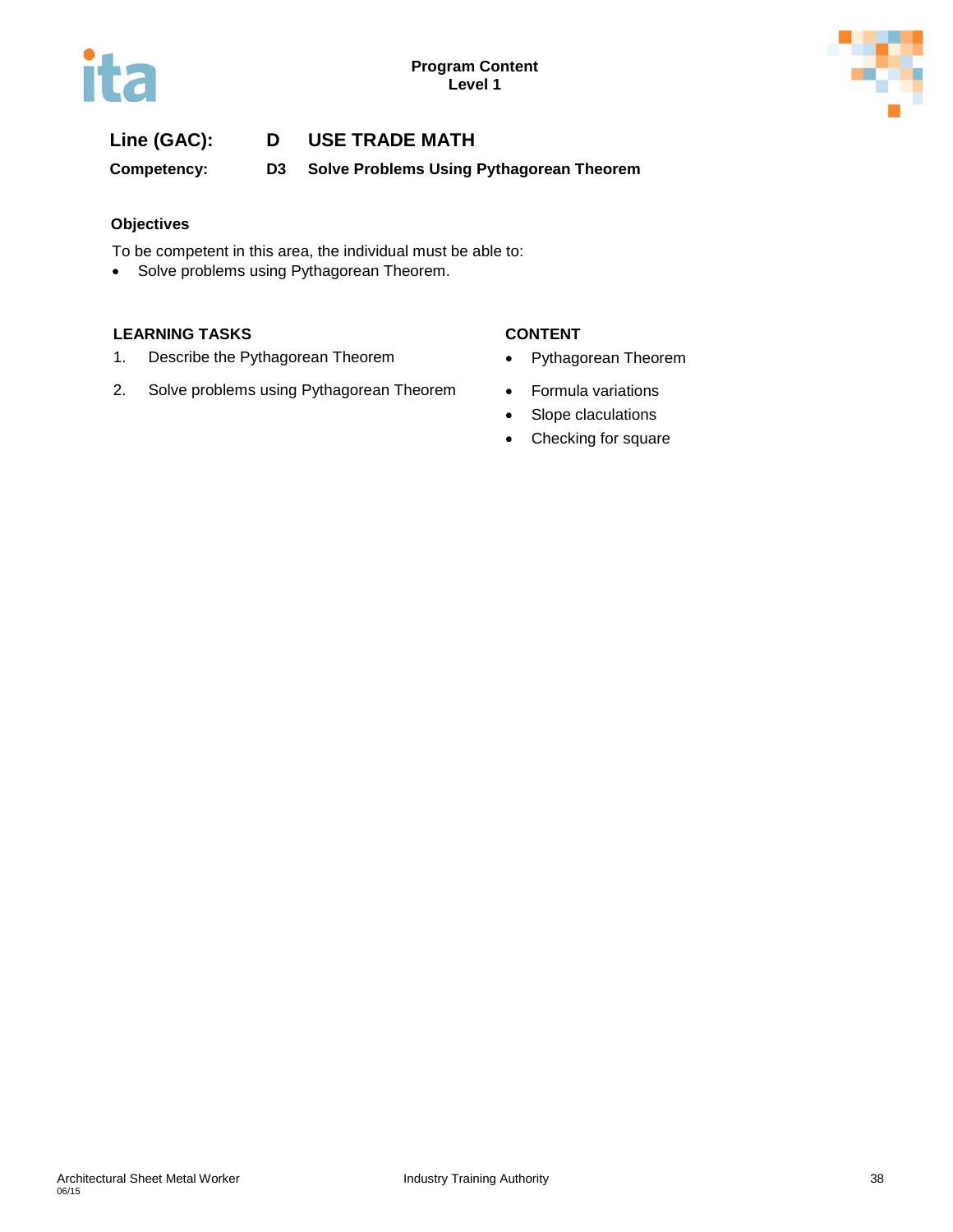



**Competency: D4 Solve Problems Using Trigonometry**

#### **Objectives**

To be competent in this area, the individual must be able to:

• Solve problems using trigonometry.

#### **LEARNING TASKS CONTENT**

1. Examine trigonometry functions • Tangent

- 
- Sine
- Cosine
- 
- 2. Use trigonometry functions **•** Solve problems using trigonometry functions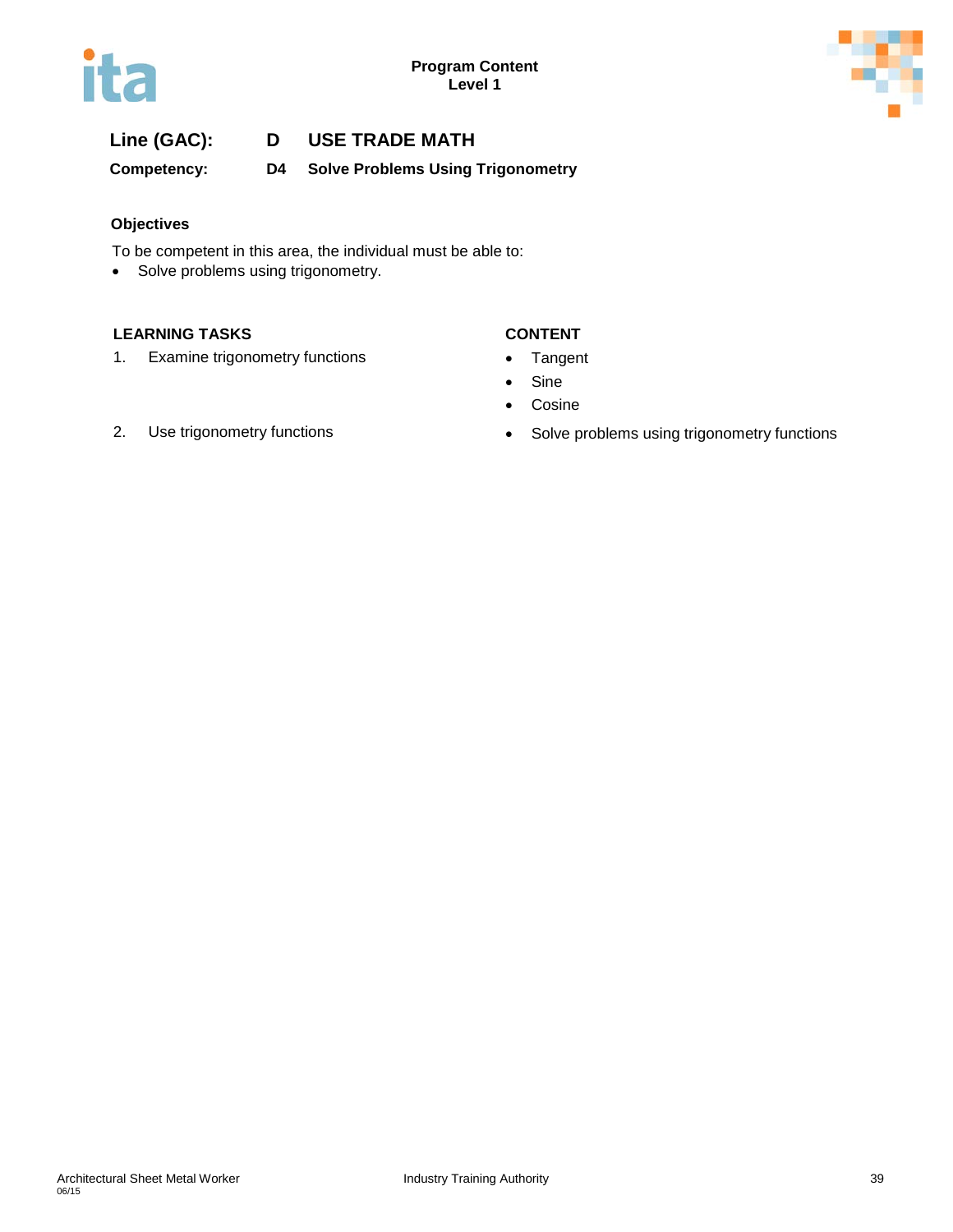

**Competency: E1 Identify Systems**

### **Objectives**

To be competent in this area, the individual must be able to:

• Describe various decking, wall and roof systems.

### **LEARNING TASKS CONTENT**

1. Describe systems **•** Decking

- - o Materials
	- o Flashings
	- o Fastenings
	- o Seismic requirements
	- o Form work
	- o Acoustic properties
	- o Studs
- Wall and Roof
	- o Materials
	- o Flashings
	- o Fastenings
	- o Combined component systems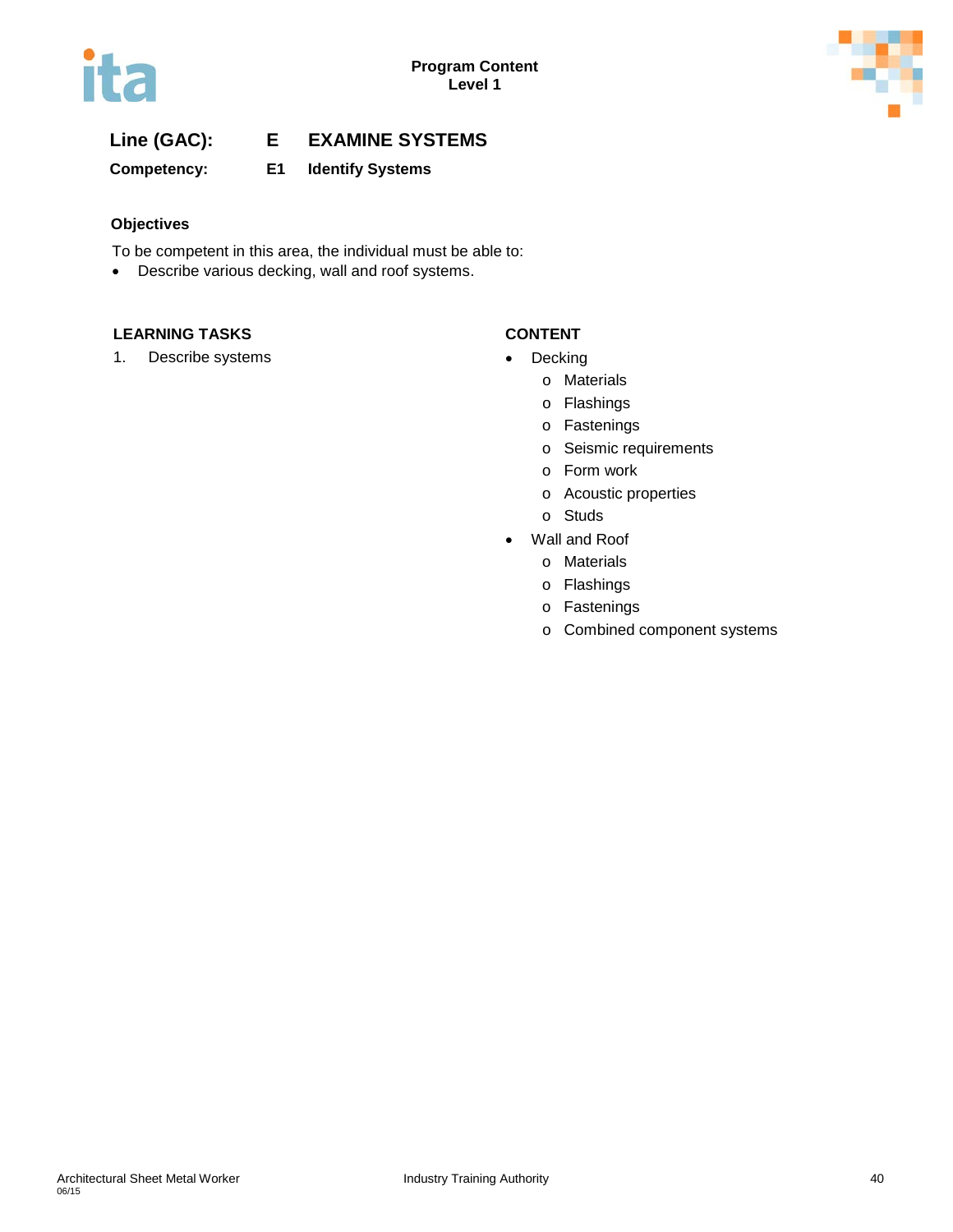

**Competency: E2 Identify Support Structures**

### **Objectives**

To be competent in this area, the individual must be able to:

• Identify structural steel supports.

### **LEARNING TASKS CONTENT**

1. Identify structural steel support **•** Columns

- 
- Beams
- Joists
- Perlin
- Trusses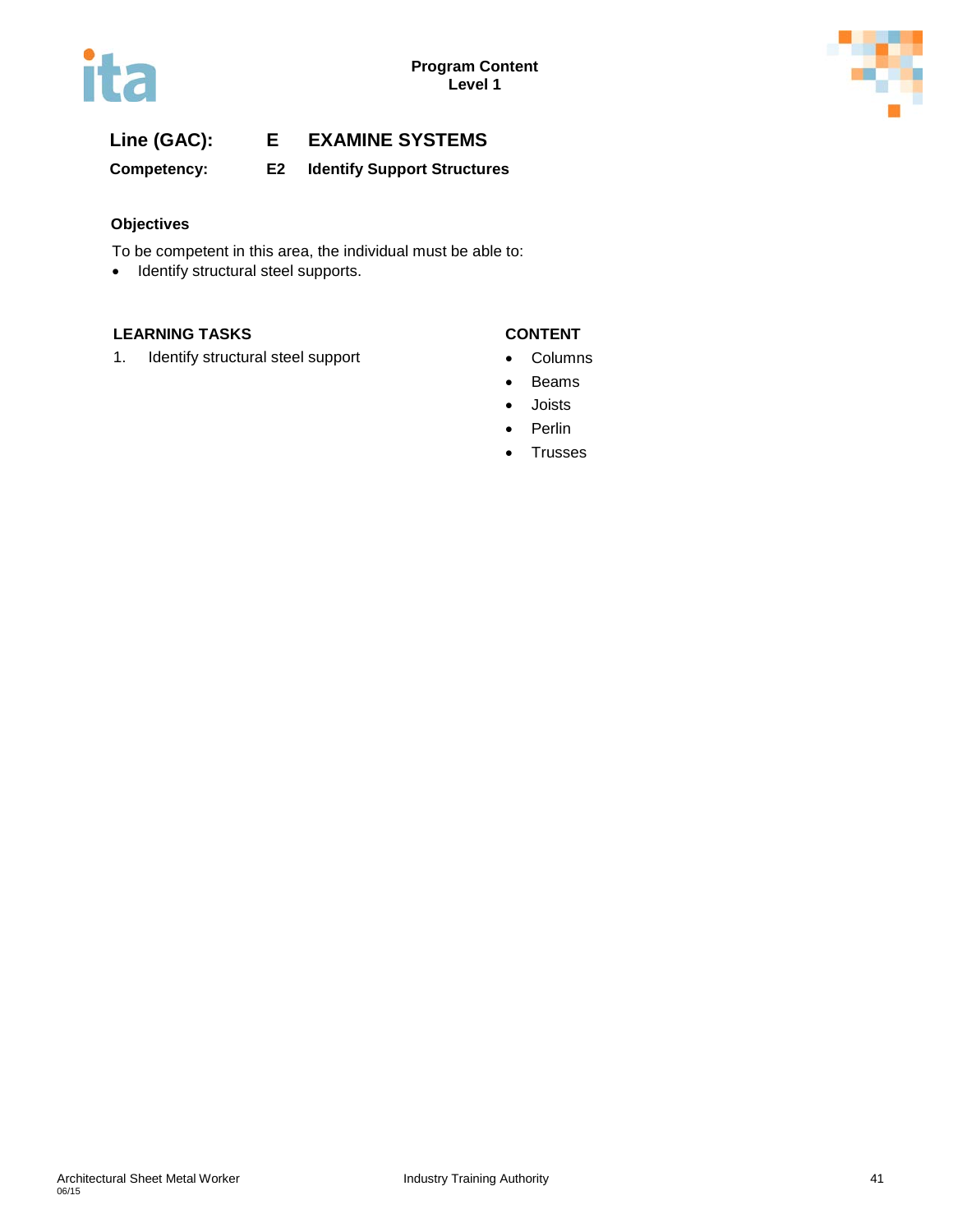

**Competency: E3 Identify Building Envelope**

### **Objectives**

To be competent in this area, the individual must be able to:

- Describe building envelop requirements.
- Describe common building envelope systems and materials.

### **LEARNING TASKS CONTENT**

1. Describe the factors for building envelope • Moisture control

- - o Capillary action
	- o Wind driven rain
- Air movement
- Pressure differentials
- Temperature control
	- o Thermal bridging
- 2. Describe common building envelope systems Rainscreens
	- Water proof systems
	- Vapour barrier systems
- 3. Describe common building envelope materials Underlayment
	- Vapour barriers
	- Air barriers
	- Membrane systems
		- o Peel and stick
		- o Primers and adhesives
		- o Spray applied
	- **Insulations**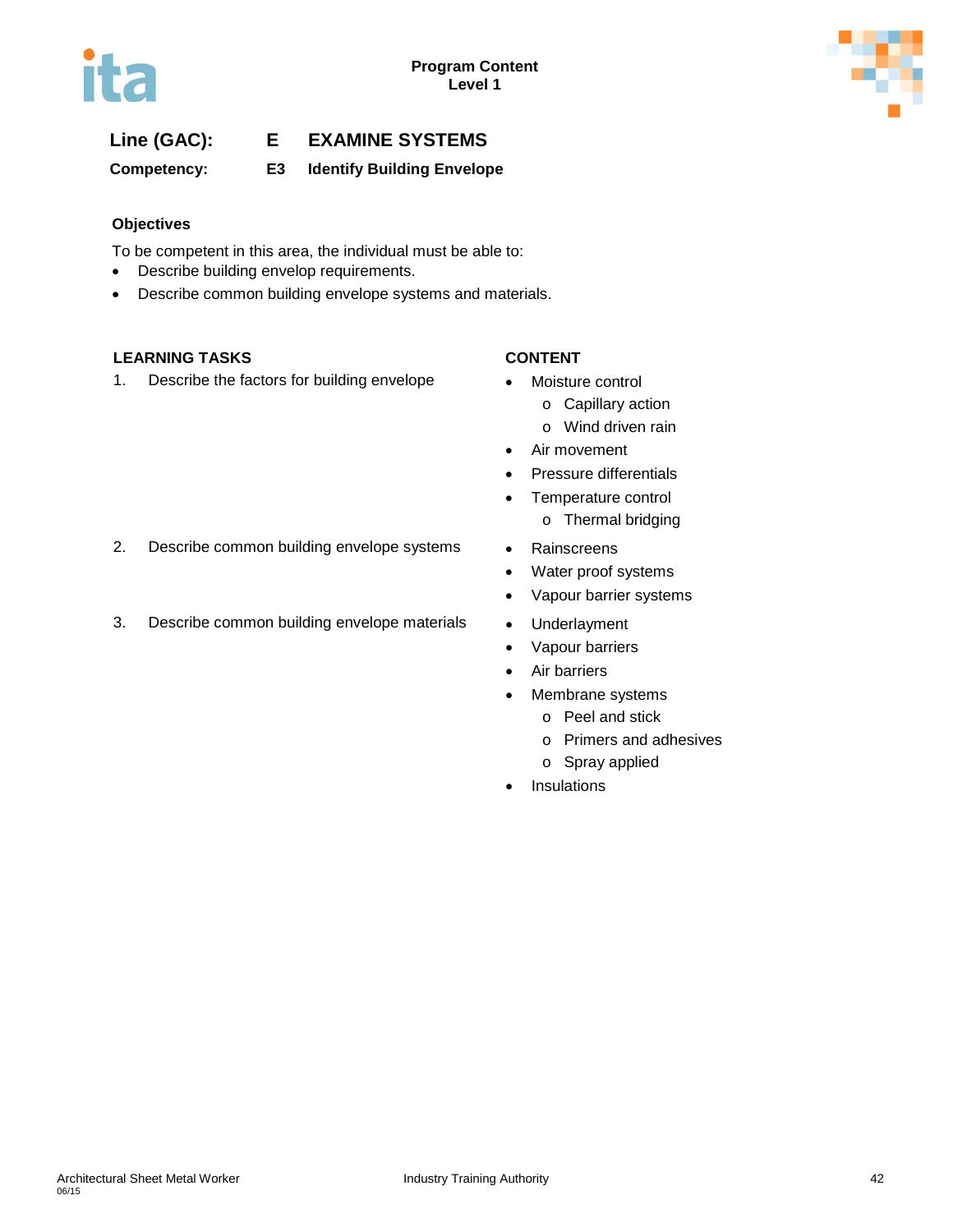

**Competency: E4 Examine Wall Systems**

### **Objectives**

To be competent in this area, the individual must be able to:

- Describe roll formed and milled cladding.
- Identify sub girt support systems.

### **LEARNING TASKS CONTENT**

1. Describe roll formed and milled cladding • Trapezodial

- 
- Corrugated (Sinusodial)
- Composite metal panel profile
	- o Insulated panels
	- o Cement based
- Hidden fastener
- - o Hat-bar
	- o Z-bar
	- o J-channel
	- o Clips
	- o Thermal
- 2. Identify sub girt support systems Internal system support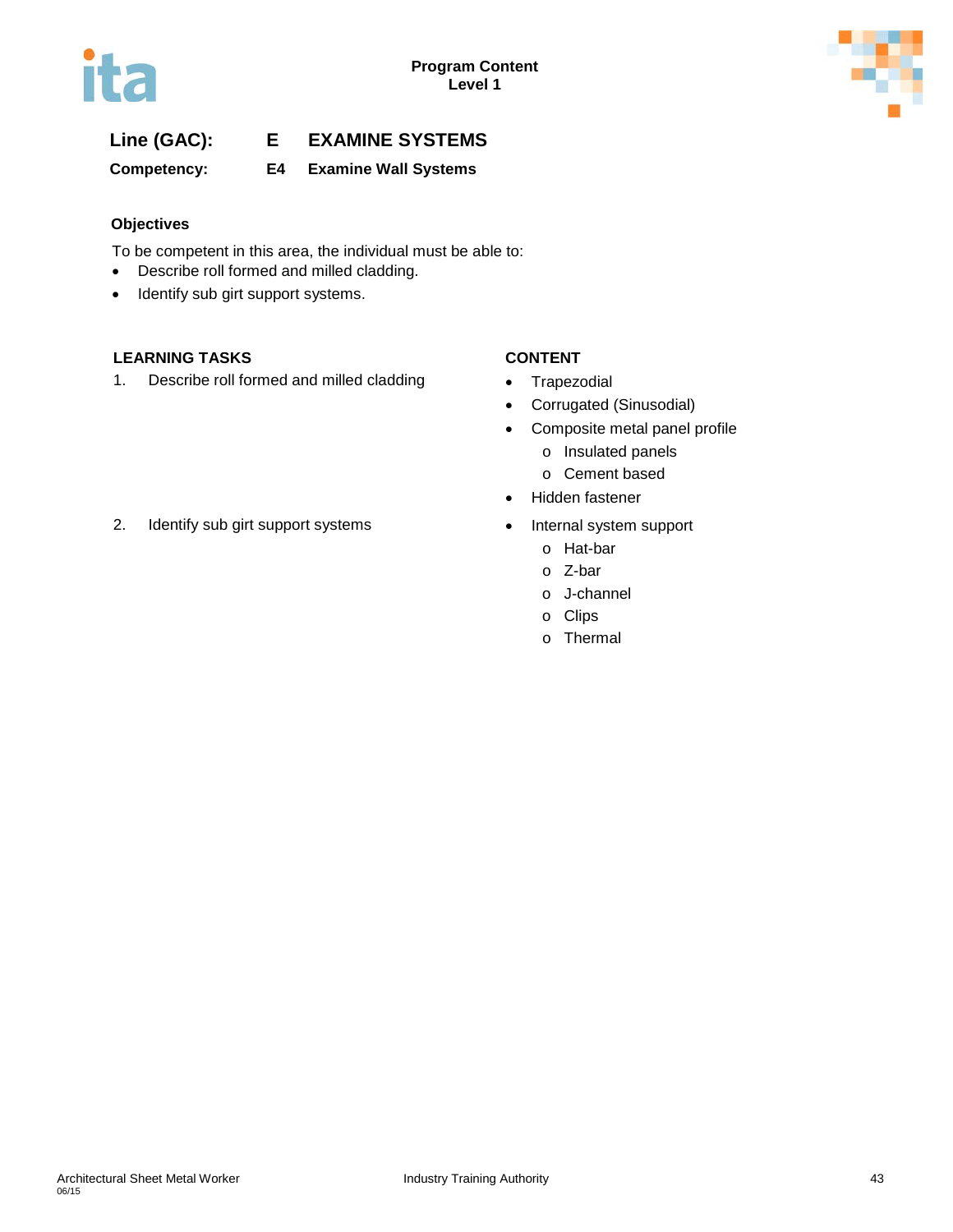

**Competency: E5 Examine Roof Systems**

### **Objectives**

To be competent in this area, the individual must be able to:

- Describe types of roof structures and systems.
- Identify exterior finishes.
- Identify roof drainage components.

### **LEARNING TASKS CONTENT**

1. Describe types of roof structures **•** Bermuda

- 
- **Mansard**
- Dutch hip
- Parapet
- Gable end
- Hip
- Barrel
- 
- Hidden fastener
	- o Clip
	- o Seamed
		- − Batten
		- − Flat
		- − Standing
		- Single seam
		- − Double seam
- **Metal shingles** 
	- o Bermuda tiles
	- o Interlocking
	- o Deck tile
	- o Stamped
	- o Granulated coated
- Insulated
	- o Pre-engineered
- Structural spanning profiles
- 
- **Galvanized**
- Painted
	- PVC coated
- Natural finishes

### 2. Describe types of roof systems • Through fastener

### 3. Identify types of exterior finishes • Alu-zinc coating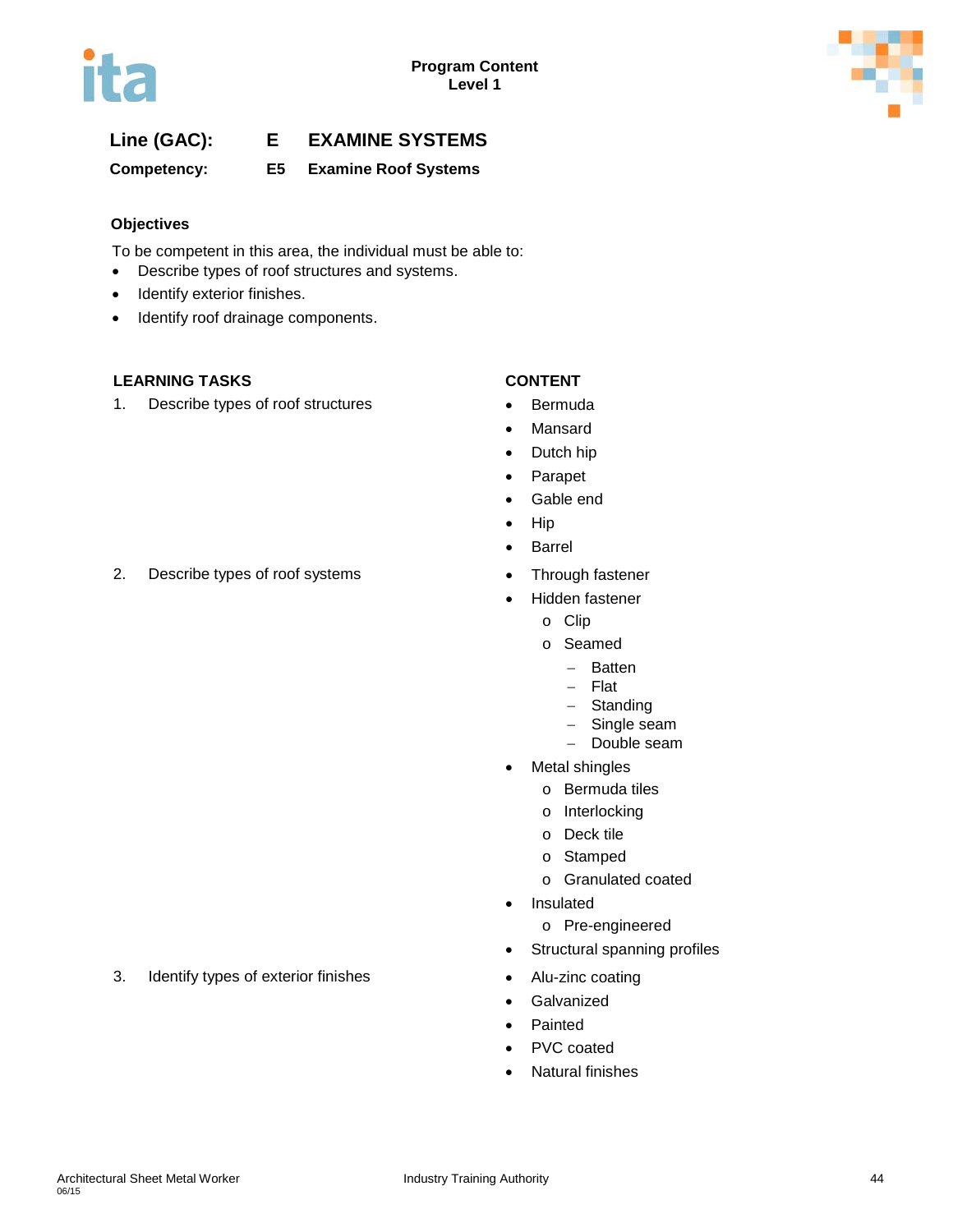

### **LEARNING TASKS CONTENT**

4. Identify roof drainage components • Valley

- 
- Gutters
- Down spouts
- Leaders
- Conductor heads
- Scuppers
- Sumps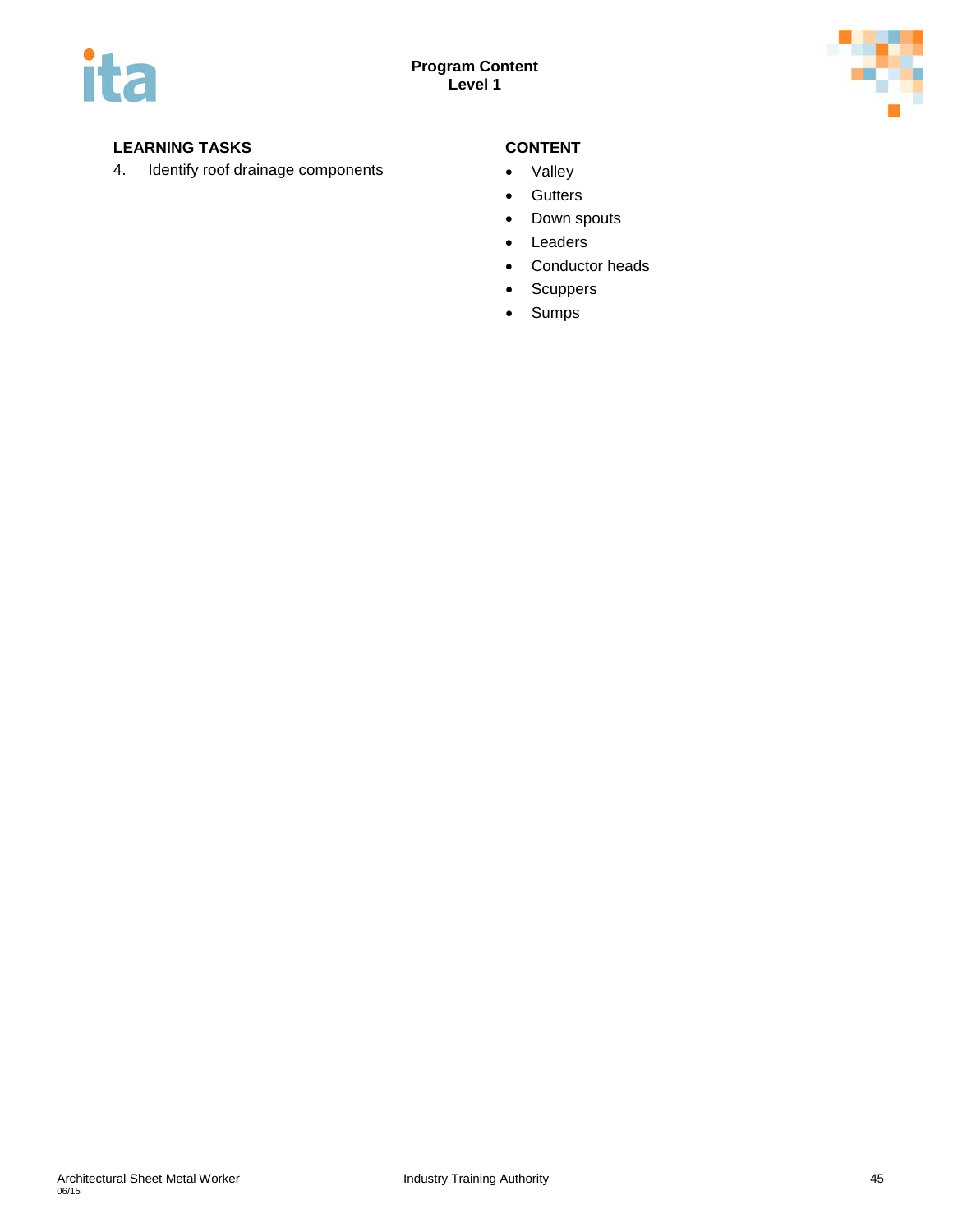



**Competency: E6 Examine Specialty Products**

### **Objectives**

To be competent in this area, the individual must be able to:

• Describe specialty system components.

### **LEARNING TASKS CONTENT**

1. Describe specialty system components • Scupper

- 
- **Ventilators** 
	- **Penetration** 
		- o Curbs
		- o Louvers
		- o Roof jacks
- **Flashing** 
	- o Through wall
	- o Base
	- o Counter
	- o Coping
	- o Step
	- o Hip
	- o Valley
	- o Ridge
	- o Fascia
	- o Gable
	- o Soffit
	- o Gravel stop
	- o Transitions
	- o Diverter
	- o Apron
	- o Cleat
	- o Roof to wall
	- o Saddle
	- o Hook strip
	- o Cricket
	- o Expansion joint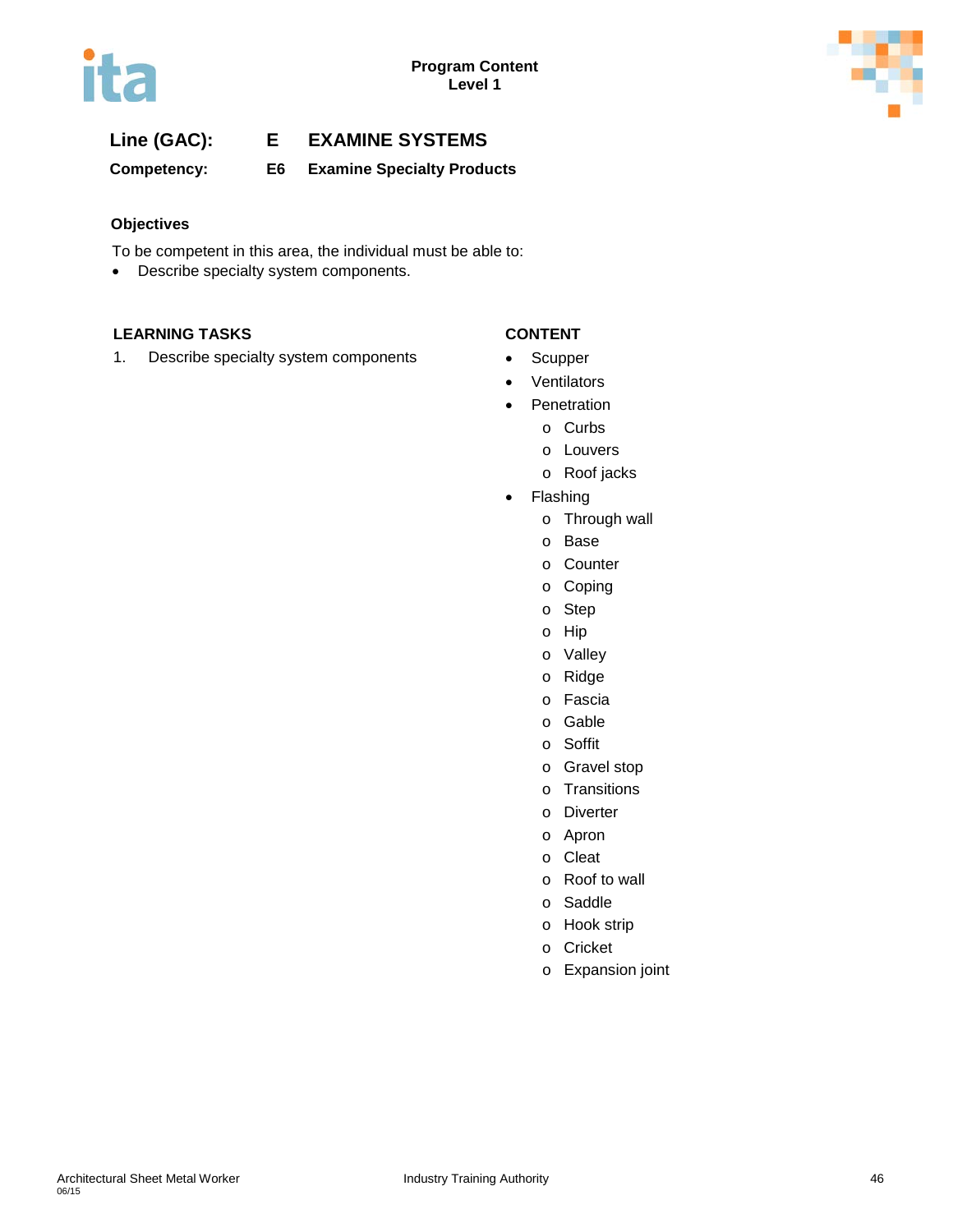

# **Line (GAC): F FABRICATE PRODUCTS AND COMPONENTS**

**Competency: F1 Seams, Locks, Edges and Joints**

### **Objectives**

To be competent in this area, the individual must be able to:

- Describe types of seams, locks, edges and joints.
- Calculate allowances.
- Fabricate seams, locks, edges and joints.

### **LEARNING TASKS CONTENT**

1. Describe types of seams **•** Lap

- 
- Single
- Double
- Standing
- Flat
- Batten
- 
- Coffin
- **Pittsburg**
- 
- Flanges
- 
- Loose lock expansion
- Back-up with cover plate
- 
- Locks
- Edges
- Joints
- 6. Fabricate **•** Select appropriate tools
	- Select appropriate materials
- 2. Describe types of locks **•** Dovetail
- 3. Describe types of edges  **Hemmed**
- 4. Describe types of joints **•** Transverse
- 5. Calculate allowances **•** Seams
- 

### **Achievement Criteria continued next page**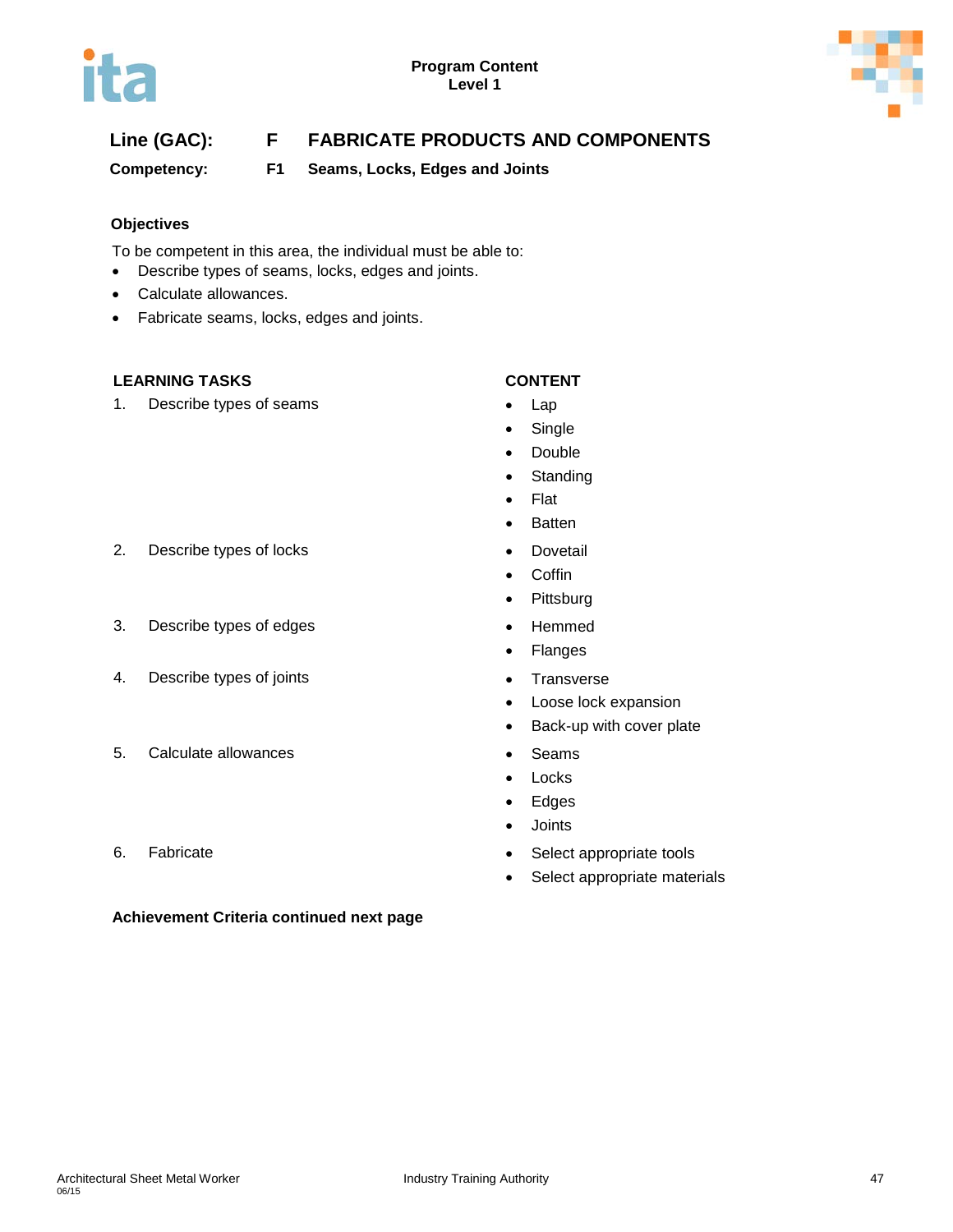



#### **Achievement Criteria**

Performance The learner will fabricate seams, locks, edges and/or joints. Conditions The learner will be given:

- Tools
- Materials
- Project specifications

Criteria The learner will score 70% or better on a rating sheet that reflects the following criteria:

- Safety
- Accuracy/ Conformity to Project Specifications
- Proper tools usage
- Proper materials usage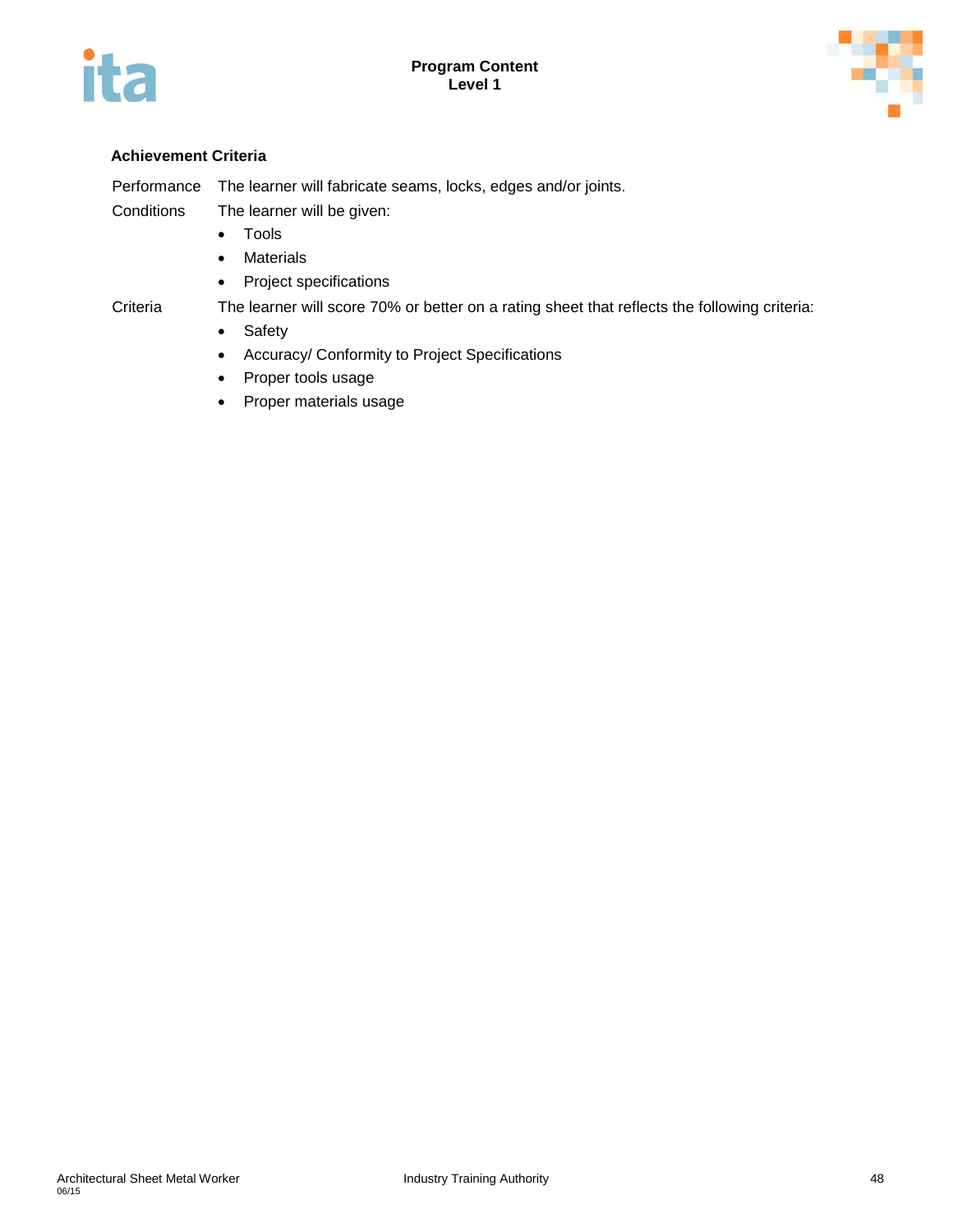

# **Line (GAC): F FABRICATE PRODUCTS AND COMPONENTS**

**Competency: F2 Fabricate Components**

### **Objectives**

To be competent in this area, the individual must be able to:

- Describe components for a roof and wall system.
- Farbicate components for a roof and wall system.

#### **LEARNING TASKS CONTENT**

1. Describe components for a roof and wall system • Flashings

- 
- Panels
- Roof jack
- Scupper
- 2. Fabricate components for a roof and wall system Flashings
	- Panels
	- Roof jack
	- Scupper

### **Achievement Criteria**

- Performance The learner will fabricate Flashings.
- Conditions The learner will be given:
	- Tools and equipment
	- Materials
	- Project specifications

Criteria The learner will score 70% or better on a rating sheet that reflects the following criteria:

- Safety
- Conforms to specifications
- Proper tools usage
- Proper materials usage

#### **Achievement Criteria continued next page**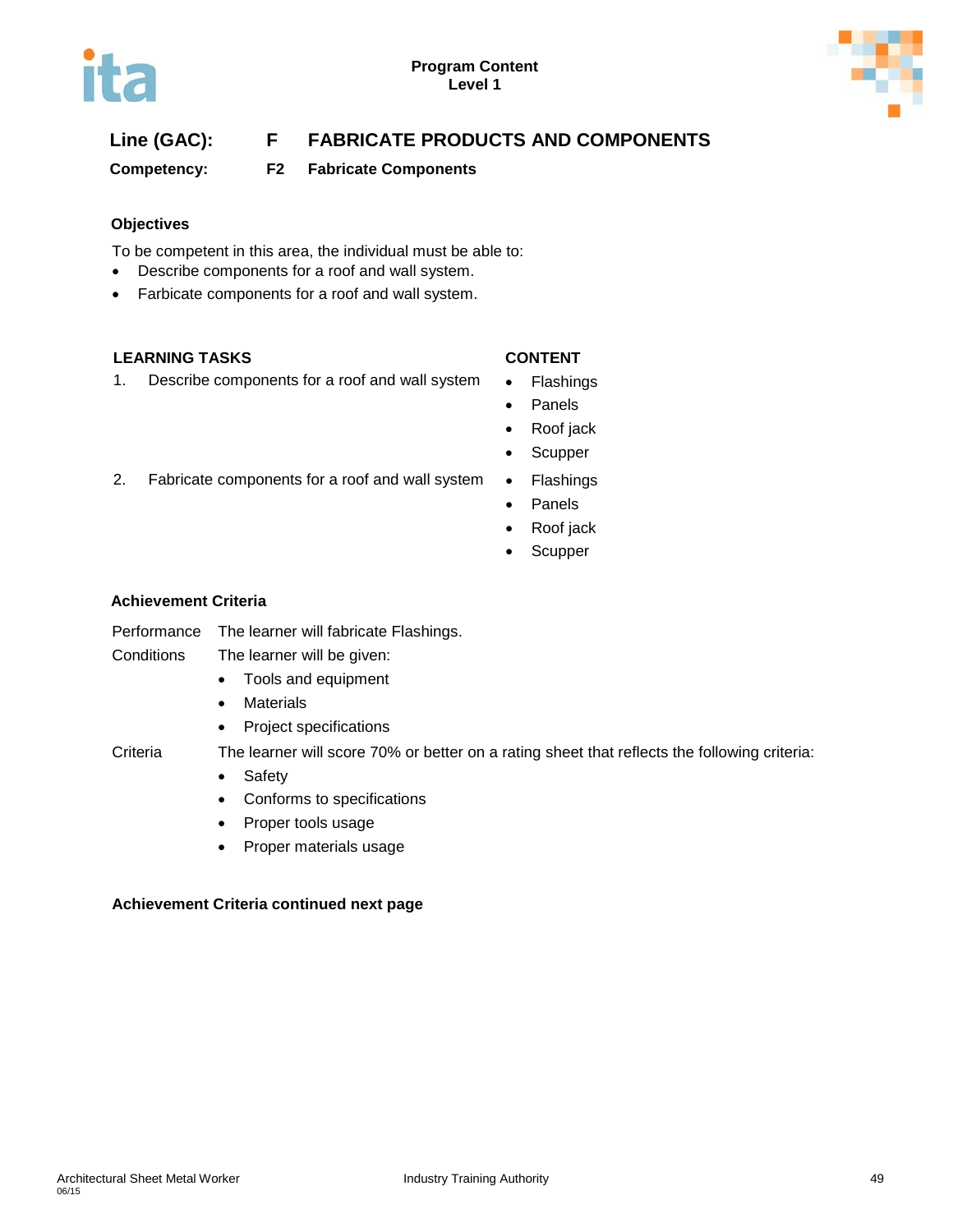



#### **Achievement Criteria**

Performance The learner will fabricate Panels.

Conditions The learner will be given:

- Tools and equipment
- Materials
- Project specifications

Criteria The learner will score 70% or better on a rating sheet that reflects the following criteria:

- Safety
- Conforms to specifications
- Proper tools usage
- Proper materials usage

#### **Achievement Criteria**

- Performance The learner will fabricate Roof Jack.
- Conditions The learner will be given:
	- Tools and equipment
	- Materials
	- Project specifications

Criteria The learner will score 70% or better on a rating sheet that reflects the following criteria:

- Safety
- Conforms to specifications
- Proper tools usage
- Proper materials usage

#### **Achievement Criteria**

Performance The learner will fabricate Scupper.

Conditions The learner will be given:

- Tools and equipment
- Materials
- Project specifications

- Criteria The learner will score 70% or better on a rating sheet that reflects the following criteria:
	- Safety
	- Conforms to specifications
	- Proper tools usage
	- Proper materials usage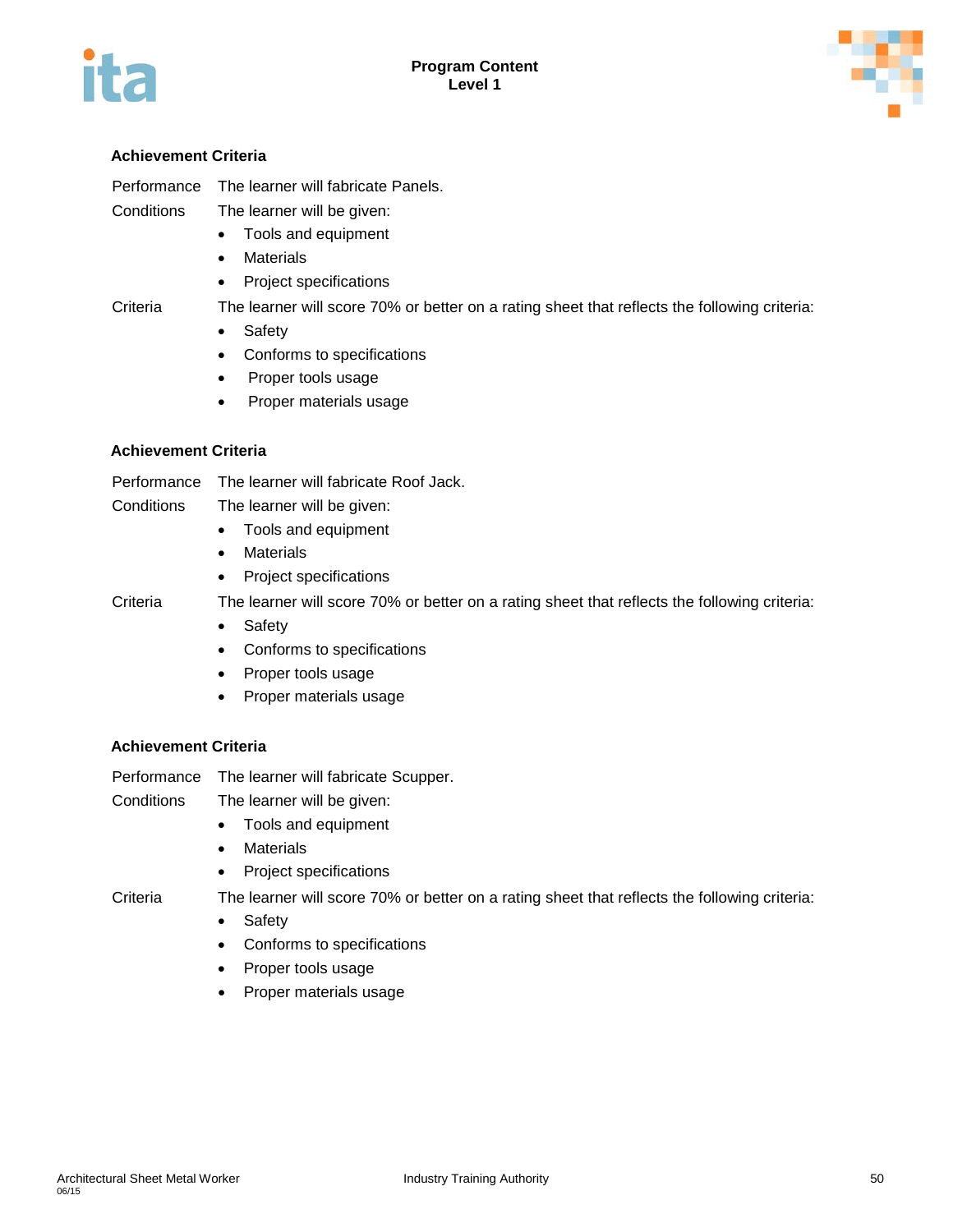

# **Line (GAC): G INSTALL PRODUCTS**

**Competency: G1 Use Hoisting, Lifting and Rigging Equipment**

#### **Objectives**

To be competent in this area, the individual must be able to:

- Describe and demonstrate tying knots.
- Describe tie-downs.
- Describe hoisting safety.
- Describe slings and rigging equipment.
- Describe and demonstrate the use of hand signals.

#### **LEARNING TASKS CONTENT**

1. Describe and/or demonstrate tying knots used in rigging

- Double figure eight
- **Bowline**
- Hitches
- Reef and sheet bend
- 2. Describe tie-downs to secure materials Ropes
	- Cables
	- **Banding**
	- Ratchet straps
- 3. Describe hoisting safety **be a state of the Secret State As per WorkSafeBC Regulations** 
	- Centre of gravity
	- Wind
	- Stay clear of the load
	-
	- Sling angles and configurations
	- Shackles
	- **Turn buckles**
	- Spreader bars
	- Cable clips
	- Eye bolts
	- Tag lines
	- Types of hoists
	- As per WorkSafeBC Regulations
	- Types of hand signals
- 
- 4. Describe slings and rigging equipment Types of slings

5. Describe and/or demonstrate the use of hand signals to control hoist operations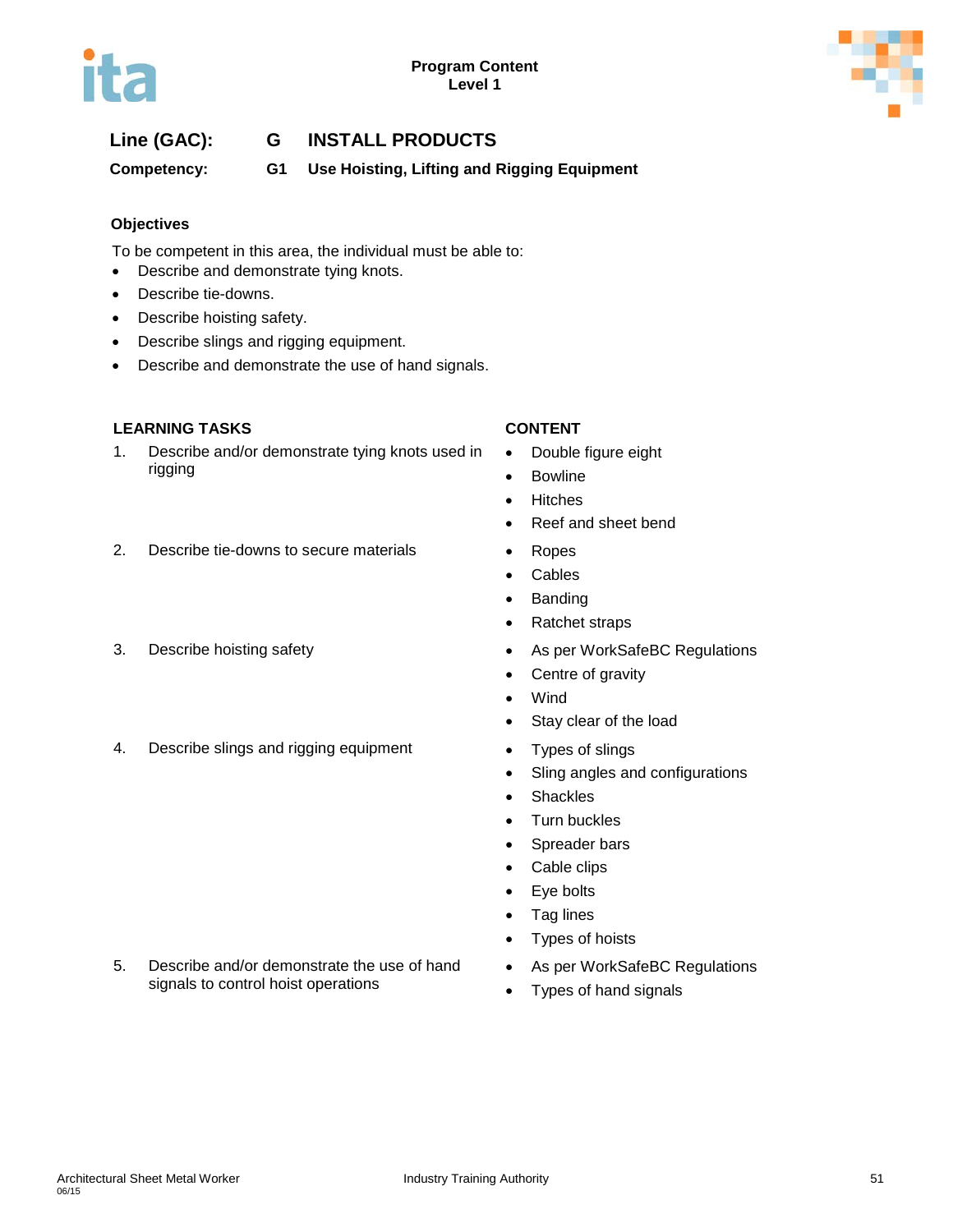

# **Line (GAC): G INSTALL PRODUCTS**

**Competency: G2 Install Roofing, and Wall Components**

### **Objectives**

To be competent in this area, the individual must be able to:

- Describe roofing, wall and decking systems.
- Install roofing and wall systems.

### **LEARNING TASKS CONTENT**

1. Describe roofing, wall and decking systems • Layout and mitre techniques

- 
- Types of roof and wall panels
	- o Standing beam
	- o Batten
	- o Snap lock
- Types of fasteners
	- o Concealed and exposed
	- o Screws
	- o Washer nails
	- o Cleats
- Consideration for thermal expansion and contraction of materials
- **Effect of weather conditions**
- **Components** 
	- o Expansion joints
	- o Flashings
	- o Drainage
- Cut, fit and secure components
- Openings and penetrations
- Sealant usage
- Plumb level and square
- - o Mitre valley and hip
	- o Related flashings
- Single skin wall panel
	- o Inside and outside corner
	- o Related flashings
- 2. Install roofing and wall systems **•** Standing seam roof panel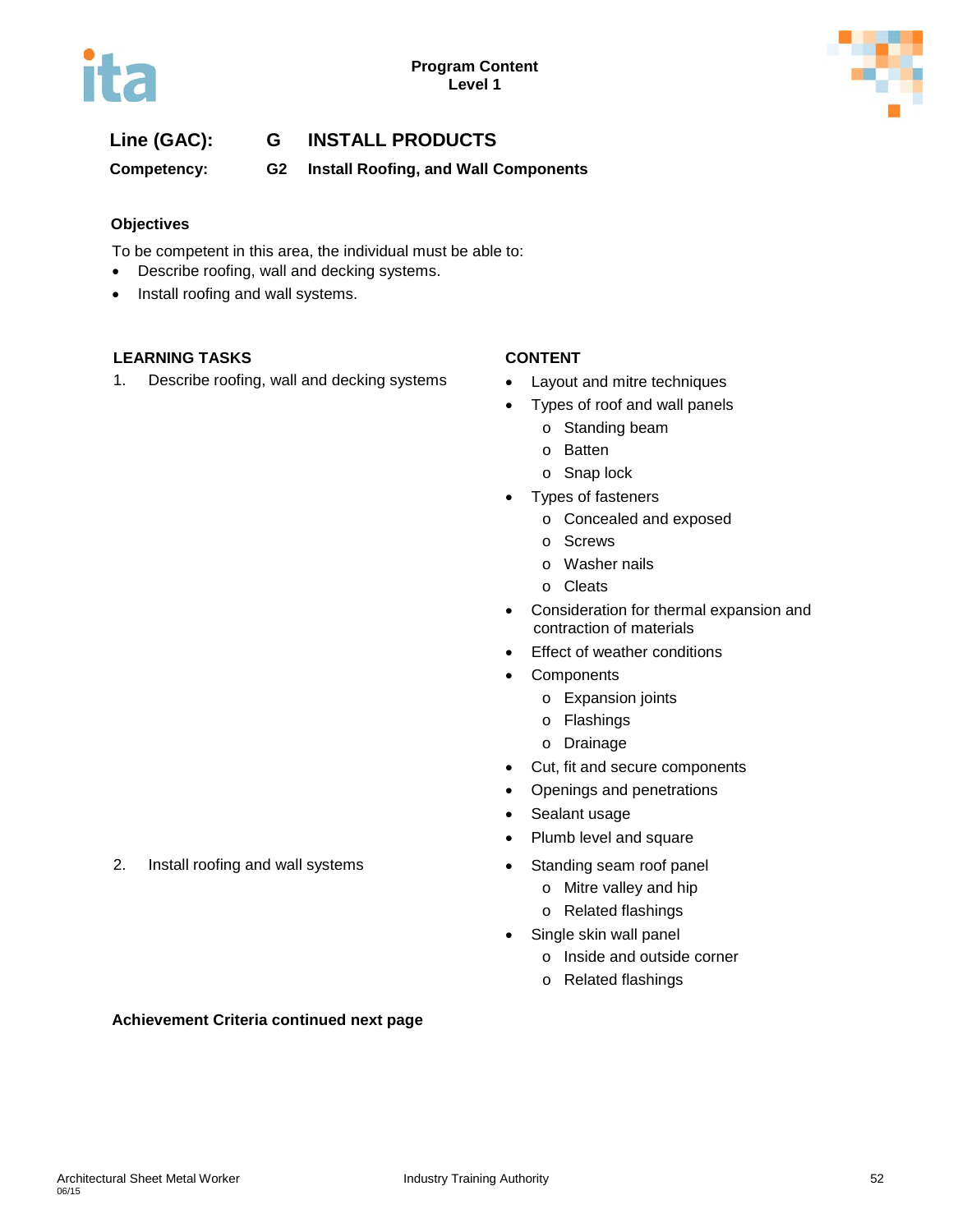



#### **Achievement Criteria**

Performance The learner will install common types of roofing and wall systems.

Conditions The learner will be given:

- Tools and equipment
- Materials
- Project specifications

#### Criteria The learner will score 70% or better on a rating sheet that reflects the following criteria:

- Safety
- Conforms to specifications
- Mitre development accuracy (skew)
- Proper tools usage
- Proper materials usage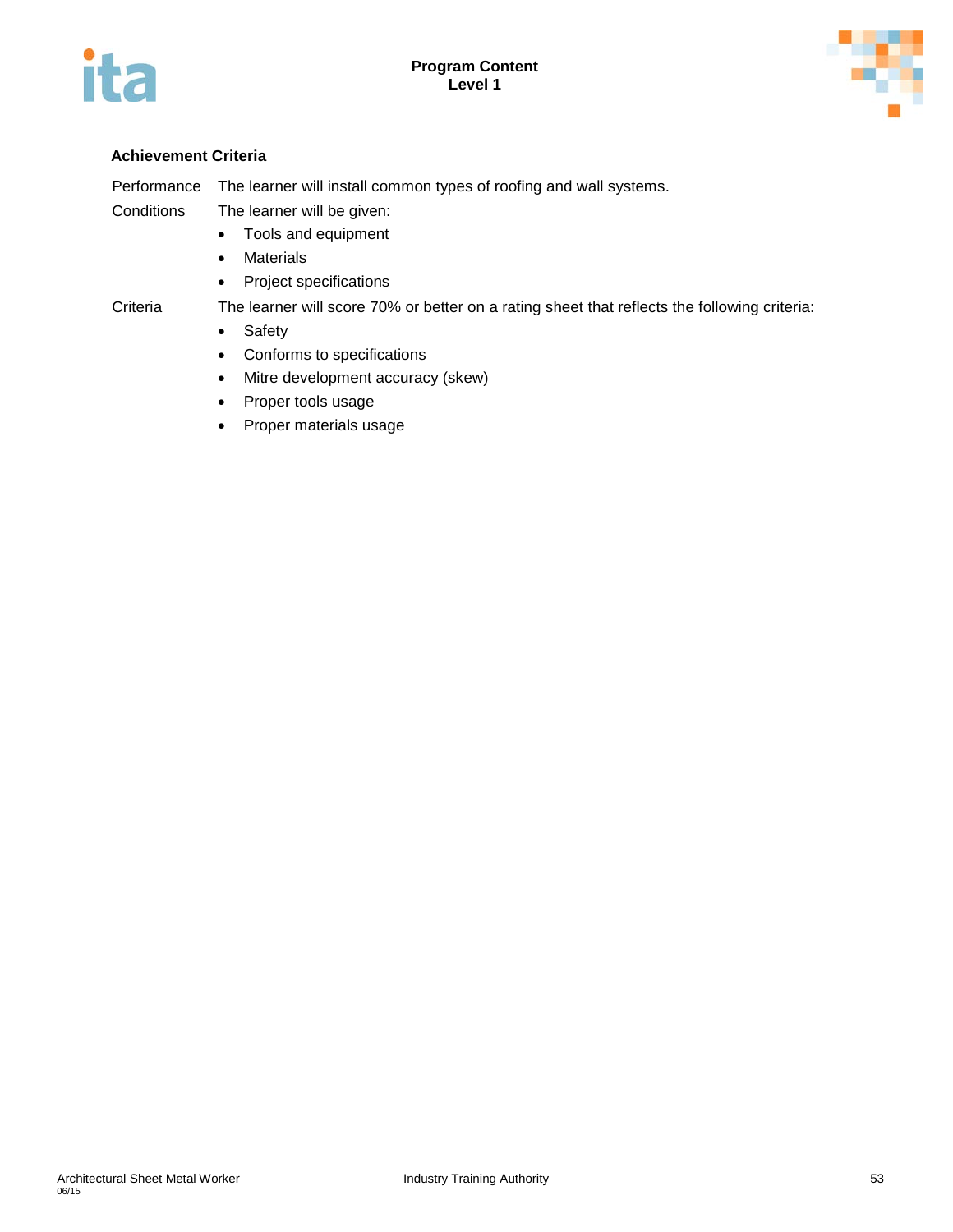

# **Line (GAC): G INSTALL PRODUCTS**

### **Competency: G3 Prepare Substrate**

### **Objectives**

To be competent in this area, the individual must be able to:

- Describe substrate.
- Describe substrate surface penetration.

#### **LEARNING TASKS CONTENT**

1. Describe substrate **•** Concrete surfaces

- 
- Stone and/or brick surfaces
- Metal (structural steel and stud) surfaces
- Wood (plywood and stud) surfaces
- Composite gypsum product surfaces
- 
- Membranes
- Sub girt fastening and leveling of surfaces
- Sealants
- 2. Describe substrate surfaces penetration Primer (if required)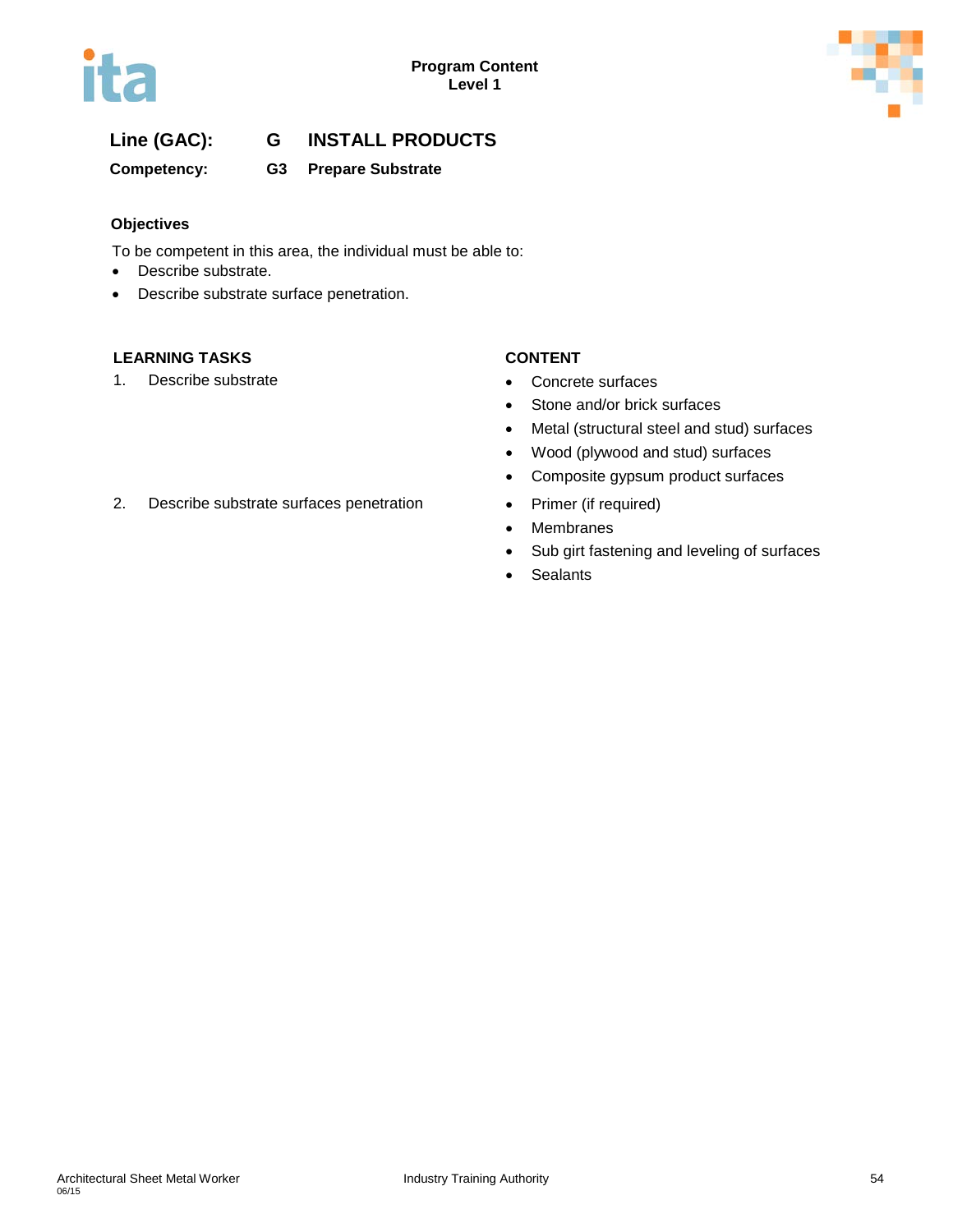

**Competency: H1 Use Drafting Equipment for Geometric Construction**

### **Objectives**

To be competent in this area, the individual must be able to:

- Describe drafting equipment.
- Use architect's scale.
- Describe geometric shapes used in pattern development.
- Develop geometric construction.

### **LEARNING TASKS CONTENT**

- 1. Describe drafting equipment Types
- 2. Use architect's scale **•** Imperial
- 3. Describe geometric shapes used in pattern development
- 4. Develop geometric constructions Draw, bisect and divide
- 
- 
- 
- Metric
- Circle
- Types of angles
- Ellipses
- Polygons
- Types of triangles
- - o Lines
	- o Arcs
	- o Angles
- Parts of a circle
- **Ellipses**
- **Polygons**

#### **Achievement Criteria**

Performance The learner will develop geometric construction.

Conditions The learner will be given:

- Materials
- Project specifications

Criteria The learner will score 70% or better on a rating sheet that reflects the following criteria:

- Conforms to specifications
- Title block
- Proper line usage
- Proper dimensioning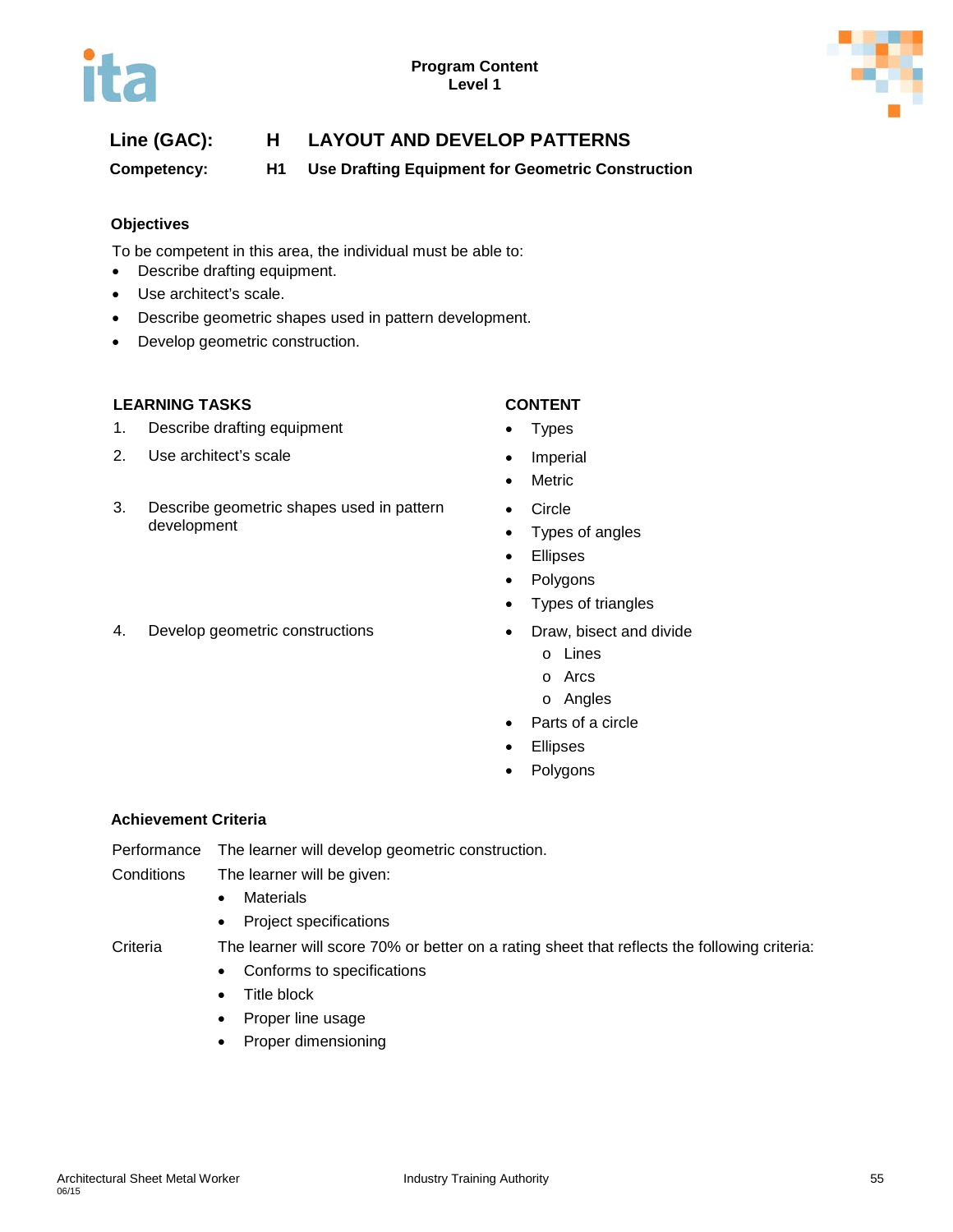

**Competency: H2 Draw Orthographic and Pictorial Drawings**

#### **Objectives**

To be competent in this area, the individual must be able to:

- Describe and develop pictorial drawings.
- Describe and develop orthographic projections and drawings.

#### **LEARNING TASKS CONTENT**

1. Describe pictorial drawings **•** Perspective

- 
- **Isometric**
- Oblique
- 2. Develop pictorial drawings  **Simple three dimensional shape**
- 3. Describe orthographic projections  $\bullet$  3<sup>rd</sup> angle
- 4. Develop orthographic drawings **•** Simple three dimensional shape
- 
- 

#### **Achievement Criteria**

Performance The learner will develop a pictorial drawing.

Conditions The learner will be given:

- Materials
- Project specifications
- 
- Criteria The learner will score 70% or better on a rating sheet that reflects the following criteria:
	- Conforms to specifications
	- Title block
	- Proper line usage
	- Proper dimensioning

### **Achievement Criteria**

Performance The learner will develop an orthographic drawing.

- Conditions The learner will be given:
	- Materials
	- Project specifications

Criteria The learner will score 70% or better on a rating sheet that reflects the following criteria:

- Conforms to specifications
- Title block
- Proper line usage
- Proper dimensioning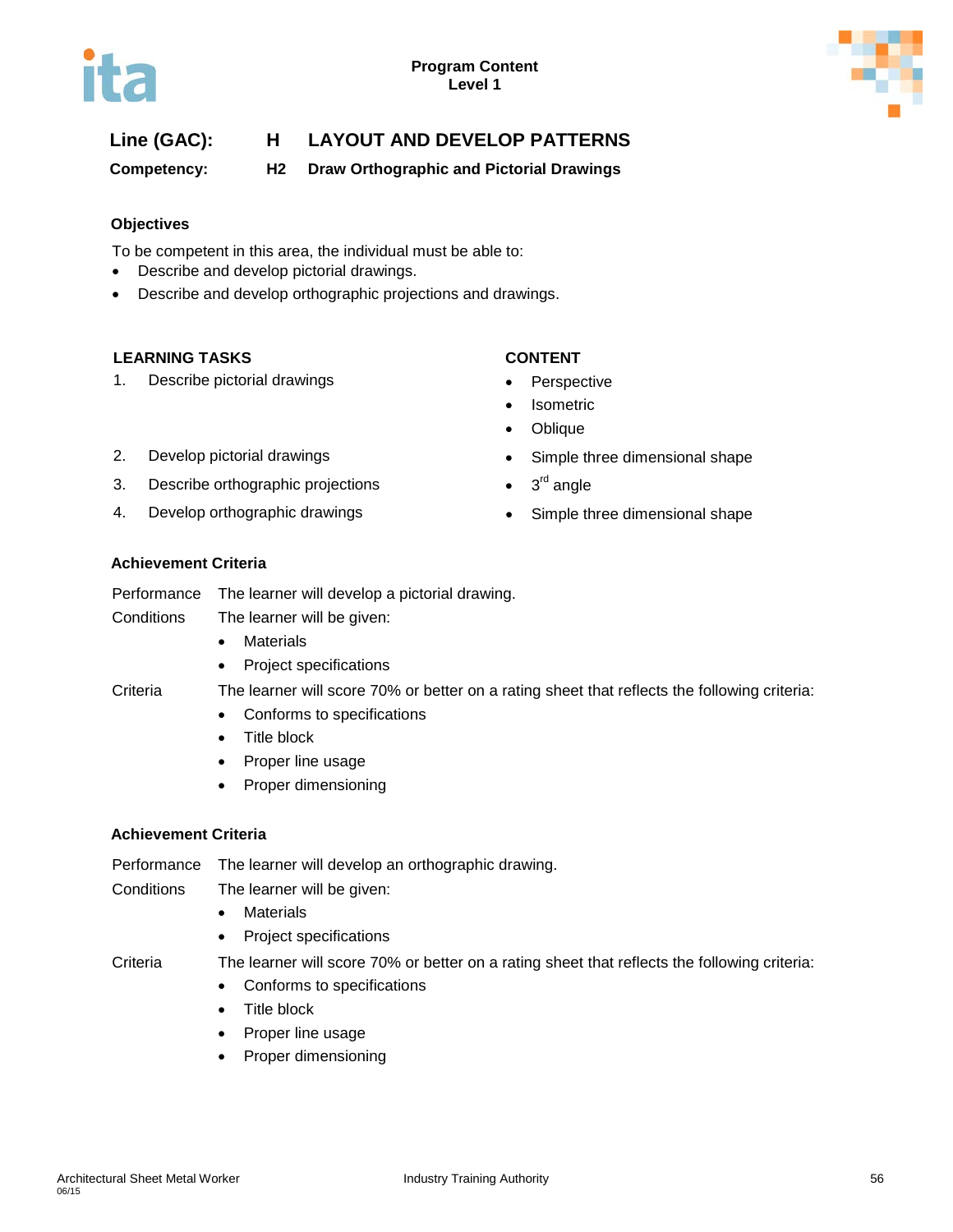

**Competency: H3 Produce Patterns Using Parallel Line Development**

### **Objectives**

To be competent in this area, the individual must be able to:

• Describe and develop patterns using parallel line method

### **LEARNING TASKS CONTENT**

- 1. Describe and develop patterns using parallel line method
- Element lines
- Views
- Pattern fabrication requirements
- Math

### **Achievement Criteria**

- Performance The learner will develop patterns using parallel lines.
- Conditions The learner will be given:
	- Materials
	- Project specifications

- Criteria The learner will score 70% or better on a rating sheet that reflects the following criteria:
	- Conforms to specifications
	- Title block
	- Proper line usage
	- Proper dimensioning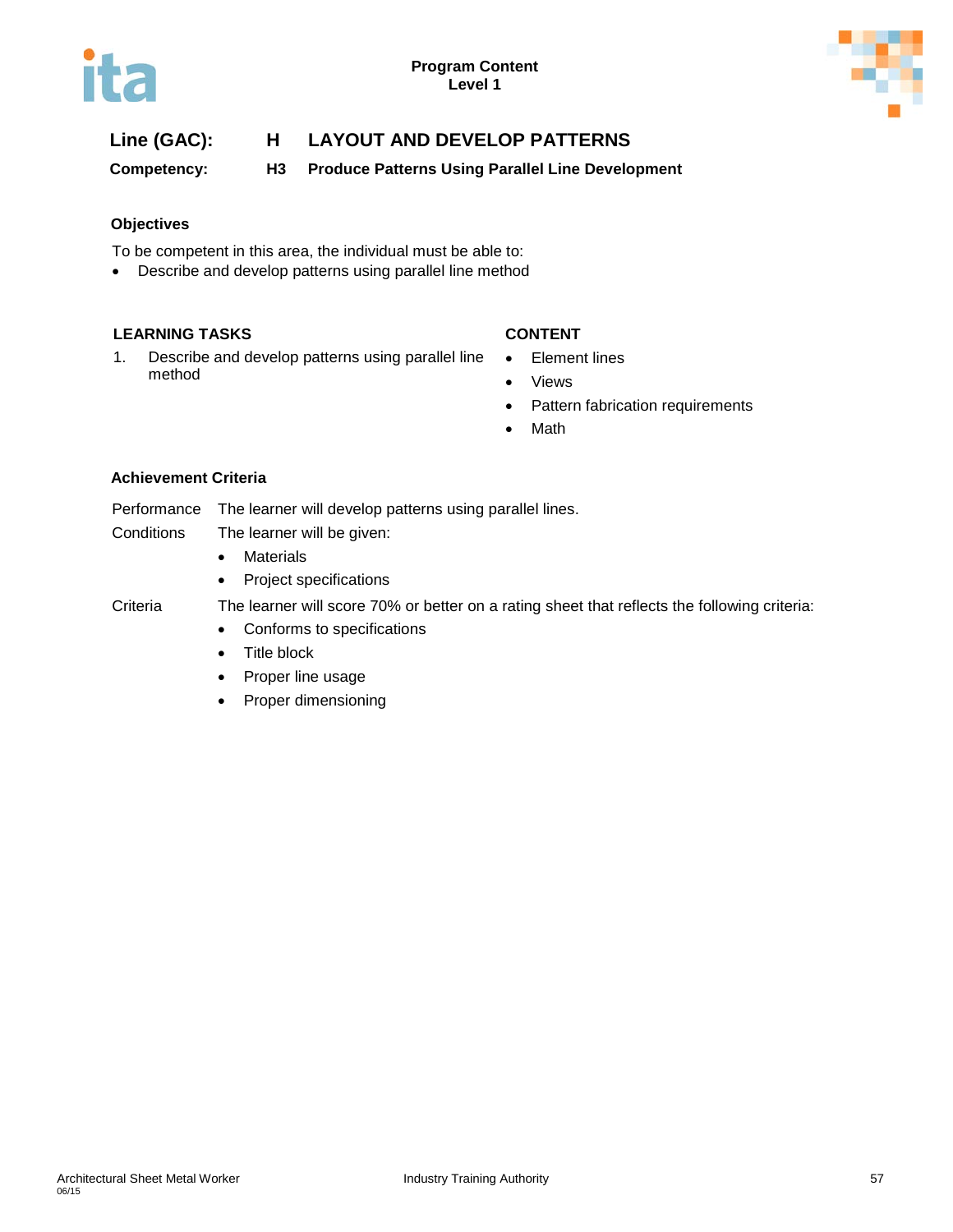

**Competency: H4 Produce Patterns Using Radial Line Development**

#### **Objectives**

To be competent in this area, the individual must be able to:

• Describe and develop patterns using radial line development.

#### **LEARNING TASKS CONTENT**

- 1. Describe and develop patterns using radial line development
- Element lines
- Views
- Patterns fabrication requirements
- Math

### **Achievement Criteria**

- Performance The learner will develop patterns using radial lines.
- Conditions The learner will be given:
	- Materials
	- Project specifications

- Criteria The learner will score 70% or better on a rating sheet that reflects the following criteria:
	- Conforms to specifications
	- Title block
	- Proper line usage
	- Proper dimensioning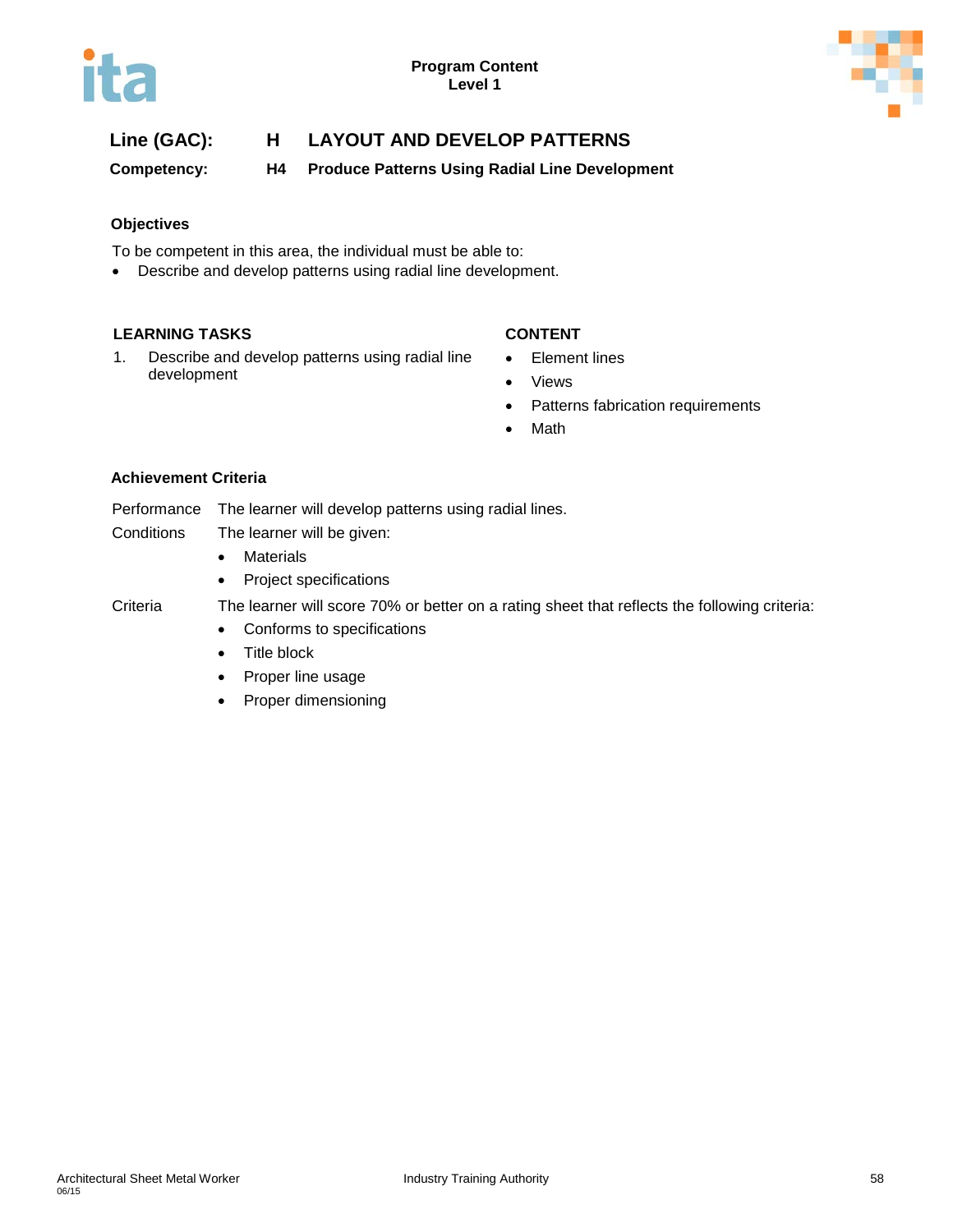



## **Line (GAC): I WELD AND SOLDER MATERIALS**

**Competency: I1 Cutting Techniques**

### **Objectives**

To be competent in this area, the individual must be able to:

- Describe general safety precautions when cutting.
- Describe and demonstrate different types of cutting processes.

#### **LEARNING TASKS CONTENT**

1. Describe general safety precautions • Electrical shock

- 
- UV
- Heat-light (burn/fire potential)
- Gas cylinders
- **Ventilation**
- Oxy fuel
	- Plasma cutter

#### **Achievement Criteria**

cutting processes

Performance The learner will demonstrate cutting using oxy fuel. Conditions The learner will be given:

- Materials
- Tools and equipment

2. Describe and demonstrate the different types of

• Project specifications

Criteria The learner will score 70% or better on a rating sheet that reflects the following criteria:

- Safety
- Conforms to specifications
	- o Waviness
	- o Spatter
- Material usage
- Equipment usage

#### **Achievement Criteria continued next page**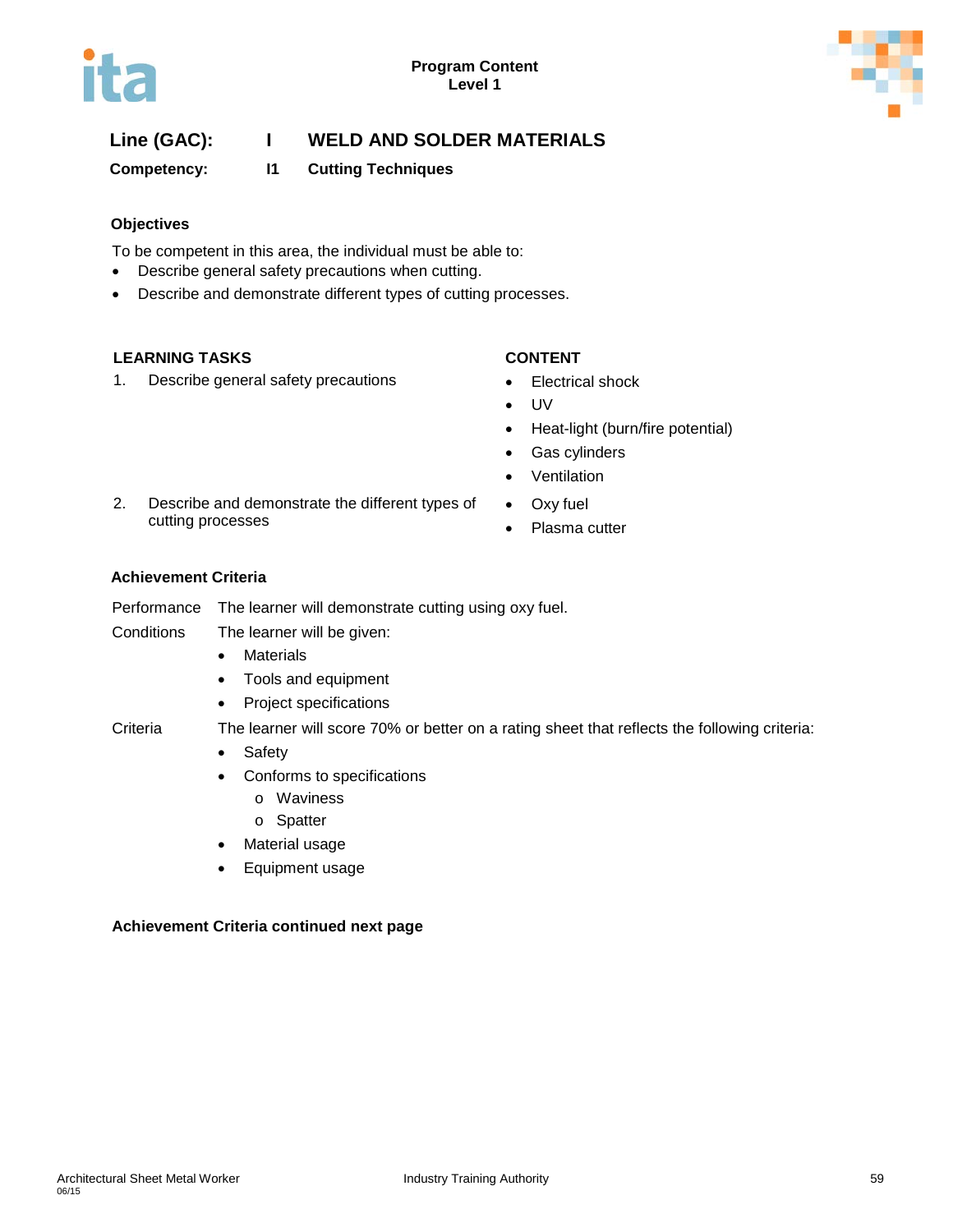



#### **Achievement Criteria**

Performance The learner will demonstrate cutting using a plasma cutter.

Conditions The learner will be given:

- Materials
- Tools and equipment
- Project specifications

Criteria The learner will score 70% or better on a rating sheet that reflects the following criteria:

- Safety
- Conforms to specifications:
	- o Waviness
	- o Spatter
- Material usage
- Equipment usage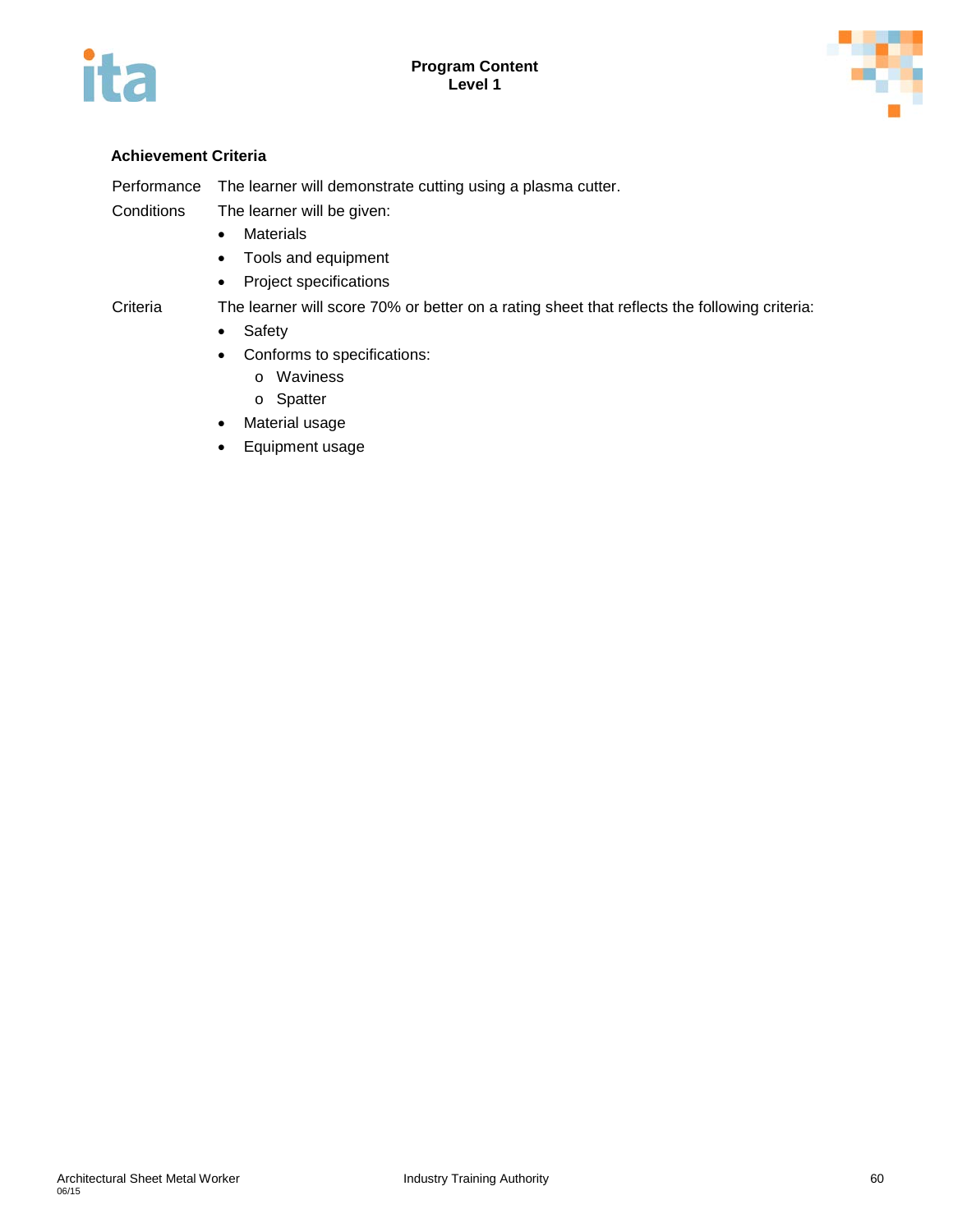

# **Line (GAC): I WELD AND SOLDER**

**Competency: I2 Select and Use Welding Equipment for SMAW**

#### **Objectives**

To be competent in this area, the individual must be able to:

- Describe equipment for SMAW.
- Set-up and maintain SMAW equipment.
- Interpret welding symbols.
- Demonstrate puddle welding.

### **LEARNING TASKS CONTENT**

1. Describe equipment for SMAW • Safety

- 
- Electrode selection
- **Settings**
- 2. Set-up and maintain equipment for SMAW Maintenance
	- o Check stinger
	- o Check cables and connection
	- o Check ground clamp
- 3. Interpret welding symbols Fillet weld
- 
- 
- Spot/puddle weld
- 4. Demonstrate puddle welding  **As per CWB certification requirements for** W47.1

#### **Achievement Criteria (8 hours to 16 hours)**

Performance The learner will demonstrate puddle welding.

Conditions The learner will be given:

- Materials
- Tools and equipment
- Project specifications

- Criteria The learner will score 70% or better on a rating sheet that reflects the following criteria:
	- Safety
	- Conforms to specifications
	- Material usage
	- Equipment usage
	- Conforms with WCB requirements for W47.1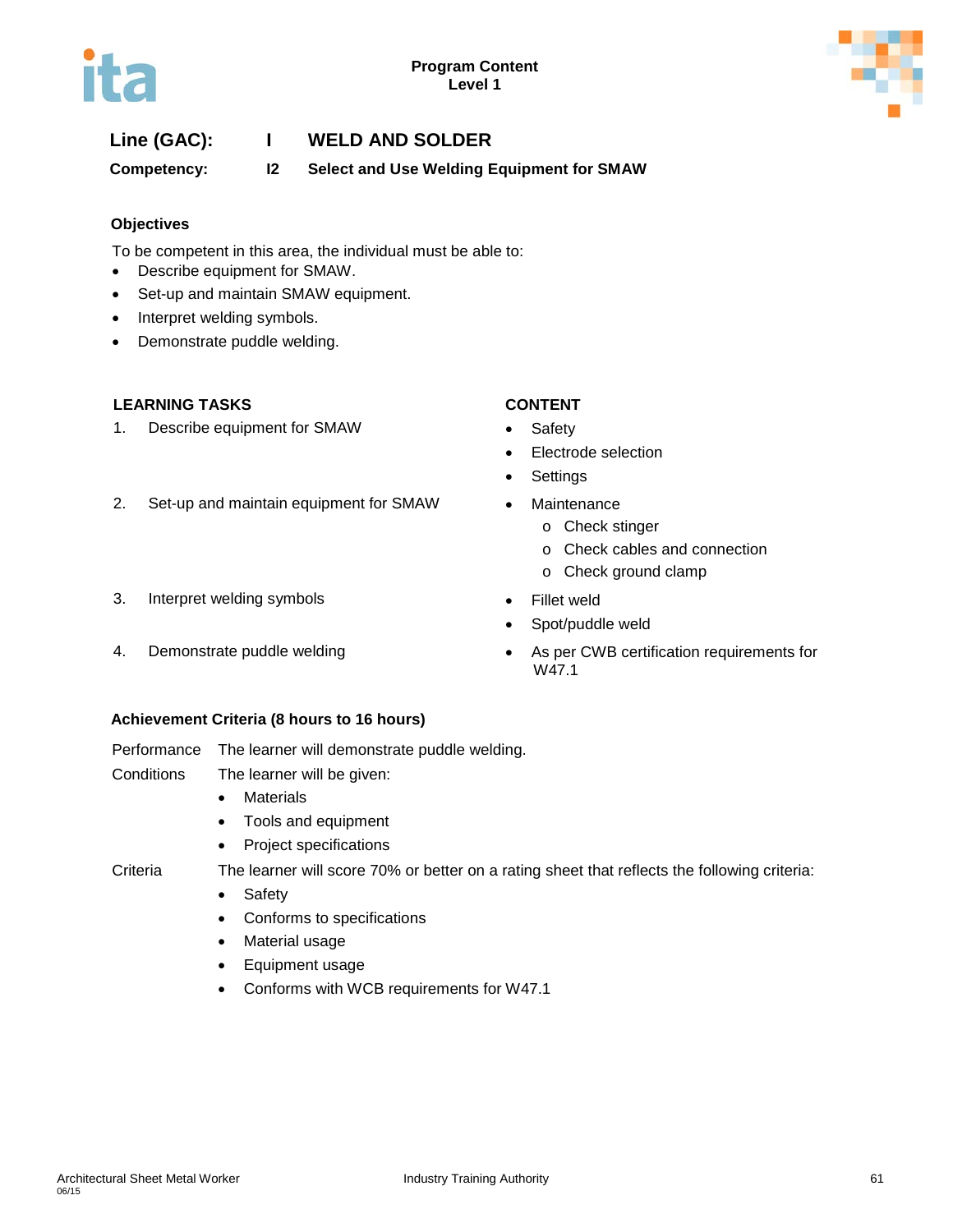



# **Line (GAC): I WELD AND SOLDER MATERIALS**

**Competency: I4 Demonstrate Soldering Techniques**

#### **Objectives**

To be competent in this area, the individual must be able to:

- Describe general safety precautions when soldering.
- Describe soldering.
- Demonstrate soldering techniques.

### **LEARNING TASKS CONTENT**

1. Describe the general safety precautions for soldering

- Gas
- Electric
- Acids/flux
- Lead
- MSDS
- Ventilation
- 
- Soft solder
- Irons (copper)
- Acid/flux
- Sal ammoniac
- Sweating
- Tinning
- Forging
- 3. Demonstrate soldering techniques Pre-tinning
	- Sweating
	- Tacking

2. Describe soldering example of the Hard solder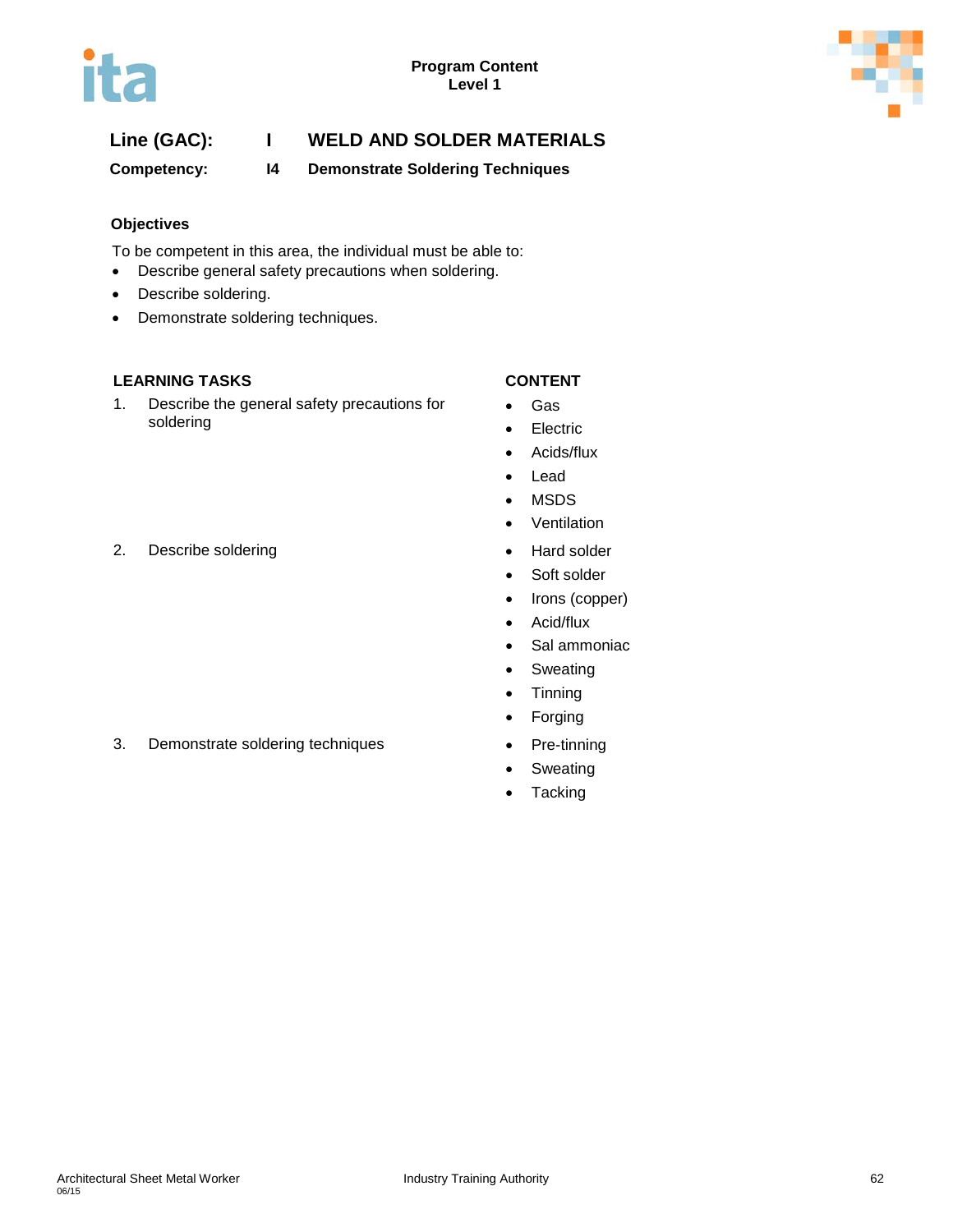



### **Achievement Criteria**

Performance The learner will demonstrate soldering different types of seams.

Conditions The learner will be given:

- Materials
	- o Solder
	- o Acid/flux
- Tools and equipment
- Project specifications

Criteria The learner will score 70% or better on a rating sheet that reflects the following criteria:

- Safety
- Conforms to specifications
- Aesthetics
- Adhesion (sweating)
- Material usage
- Equipment usage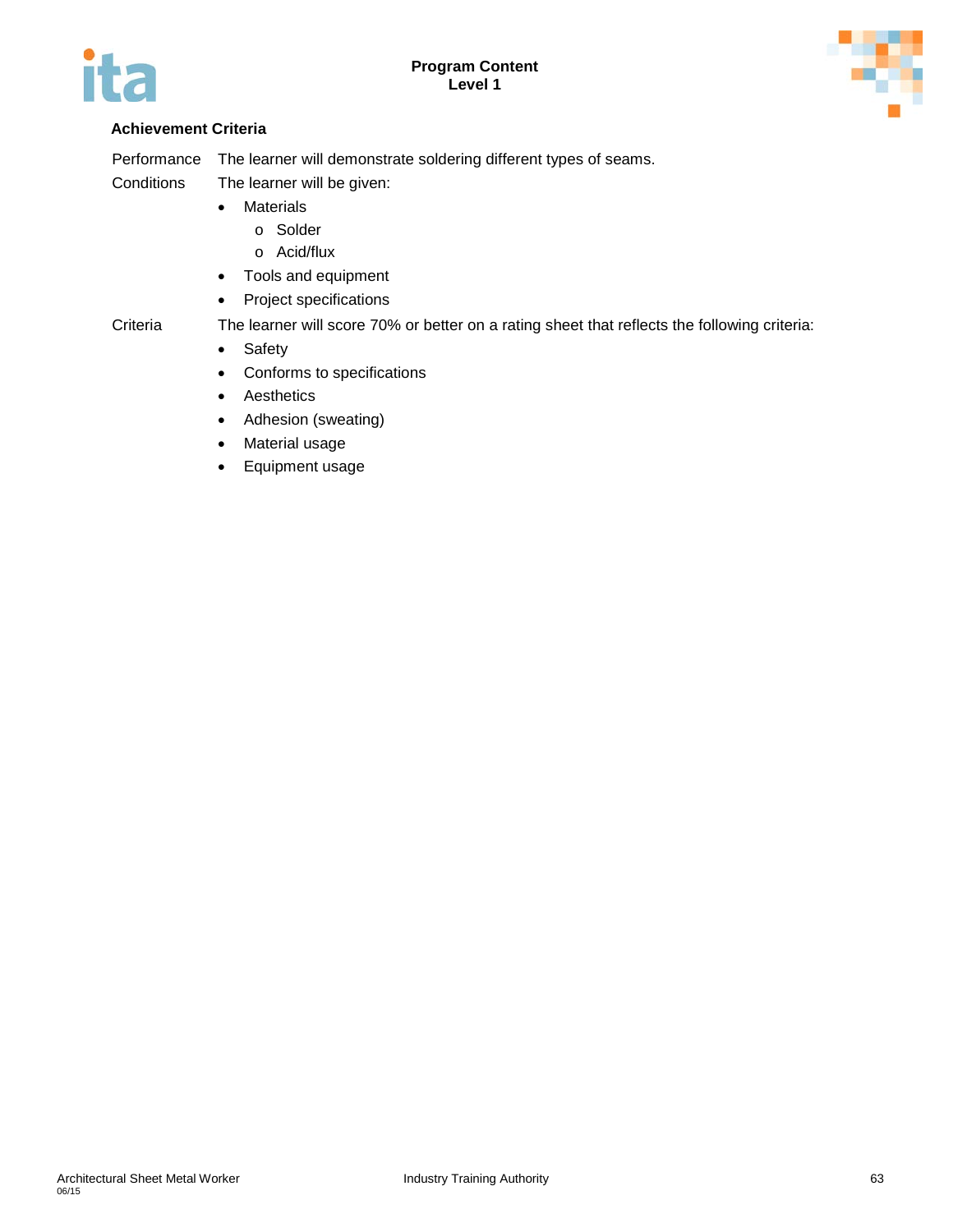



# **Level 2**

# **Architectural Sheet Metal Worker**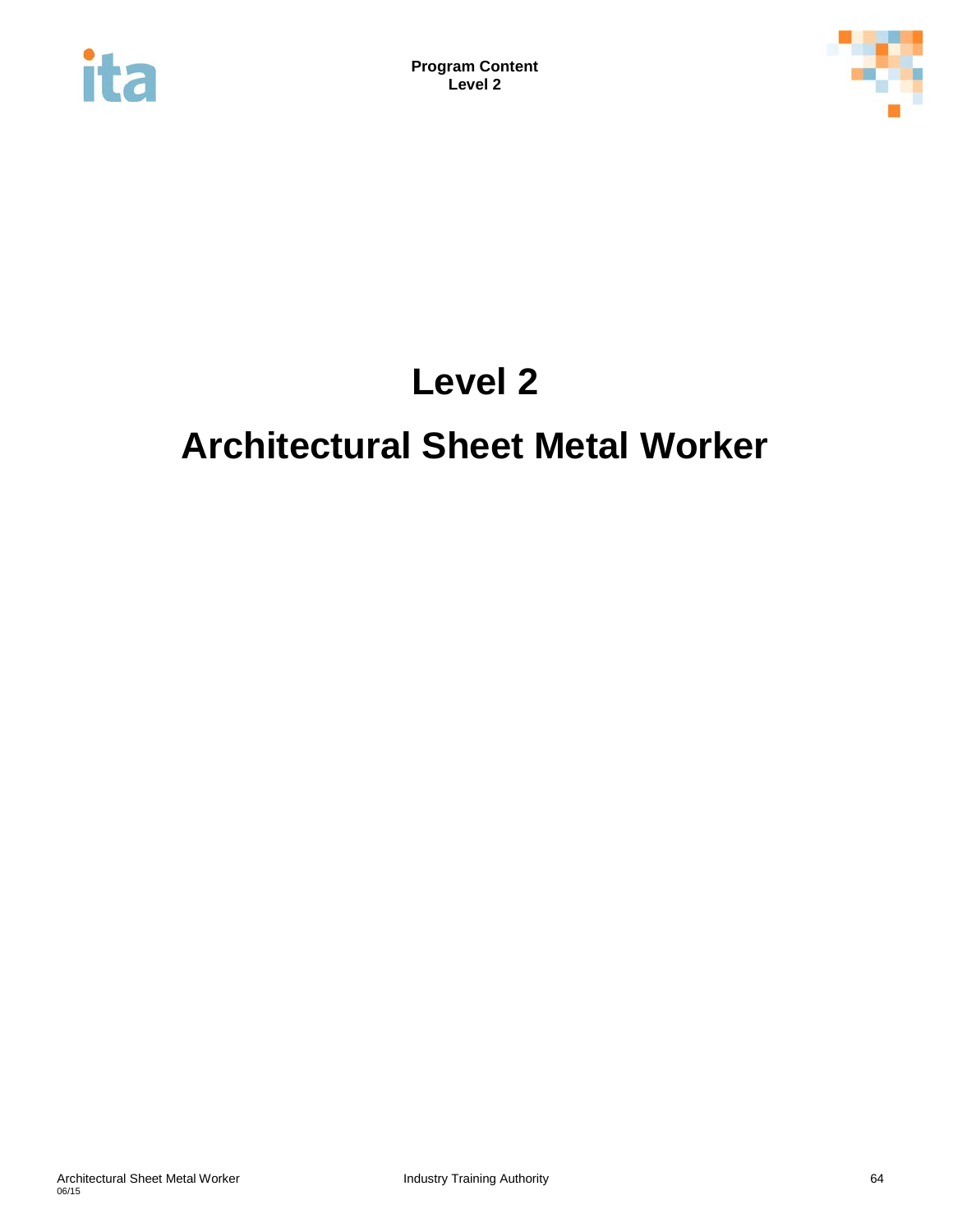



**Competency: B1 Use Hand Tools**

### **Objectives**

To be competent in this area, the individual must be able to:

• Describe the use of specialty hand tools.

### **LEARNING TASKS CONTENT**

1. Describe the use of specialty hand tools • Layout tools

- 
- Cutting tools
- Forming tools
- Clamping tools
- Hammers
- Measuring tools
- Care and maintenance
- \*\*

\*\*See Tools and Equipment list in Section 4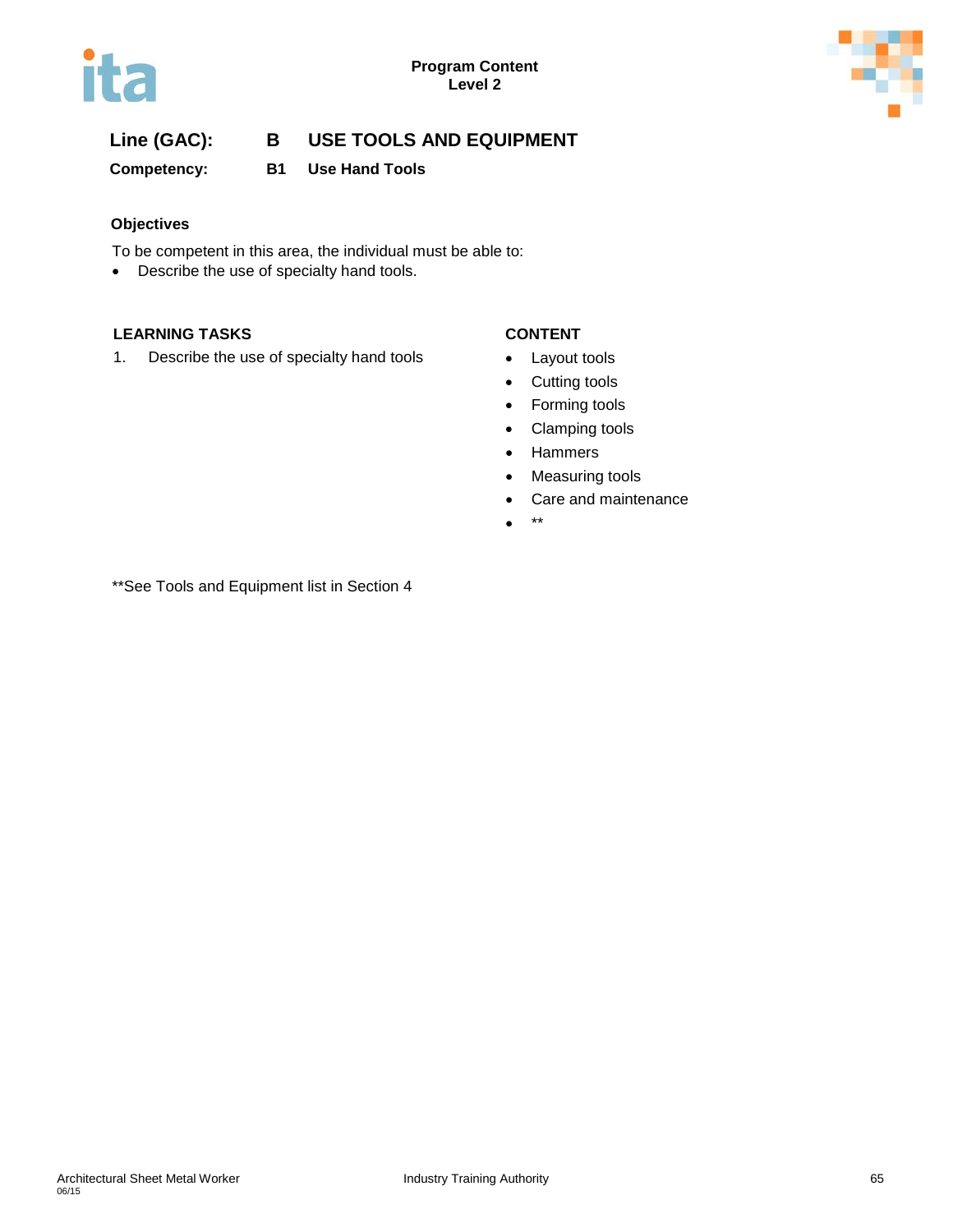



**Competency: B2 Use Power Tools**

### **Objectives**

To be competent in this area, the individual must be able to:

• Describe the use of power tools.

#### **LEARNING TASKS CONTENT**

1. Describe the use of power tools **•** Safety

- 
- Maintenance
- Types
- Cutting
- Seaming
- Fastening
- Drilling
- \*\*

\*\*See Tools and Equipment list in Section 4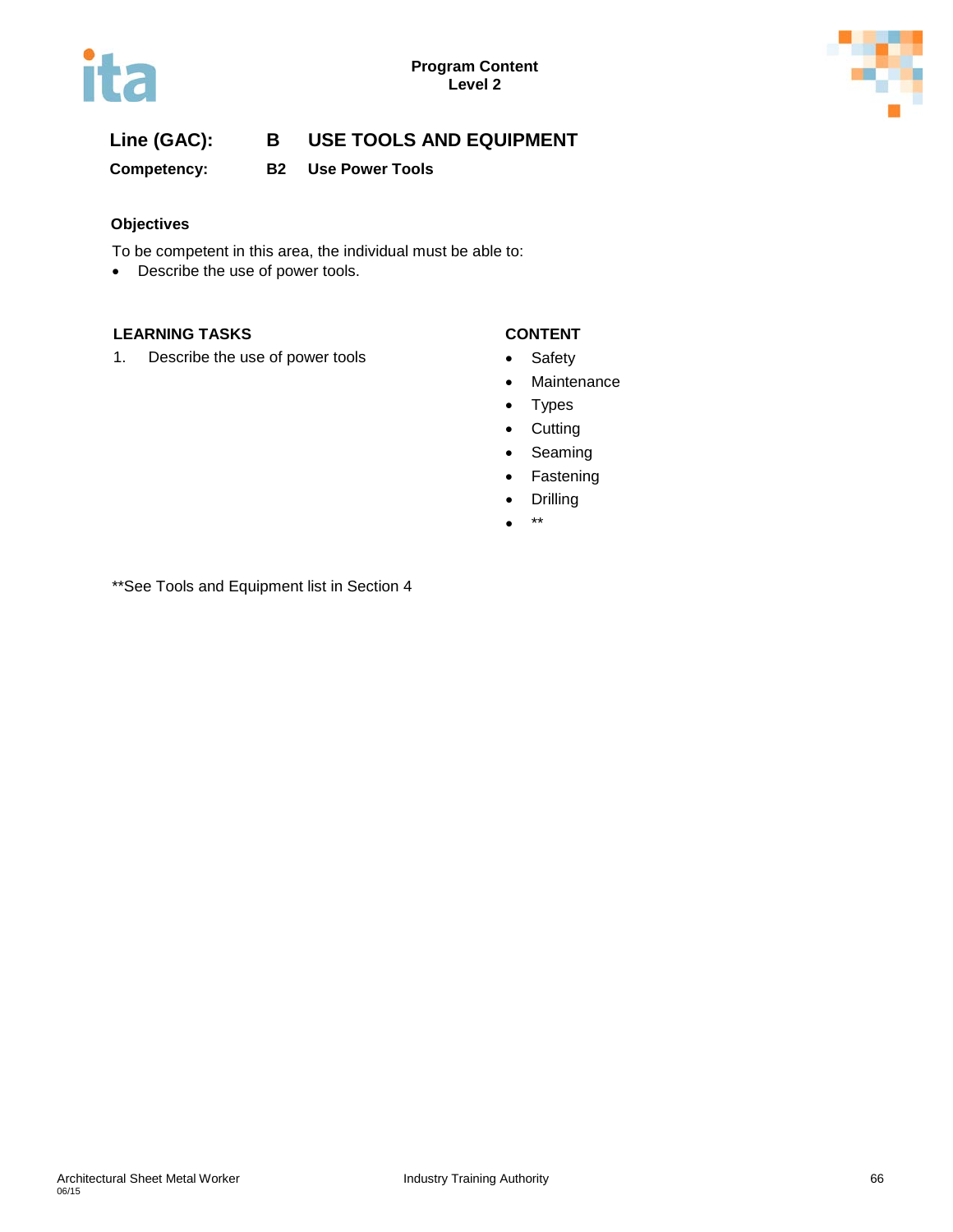



**Competency: B4 Use Shop Equipment**

### **Objectives**

To be competent in this area, the individual must be able to:

• Describe the use of shop equipment.

### **LEARNING TASKS CONTENT**

1. Describe the use of shop equipment • Safety

- 
- Maintenance
- Types
	- o Cutting
		- − Shear
		- − Slitter
		- − Notcher
		- − Punching
		- − Saws
		- − Drilling
		- o Forming
			- − Rotary
			- − Hand brakes
			- − Roll formers
			- − Slip rolls
			- − Bar folder
			- − Stakes
		- o Spot welder
		- o Computer assissted
- \*\*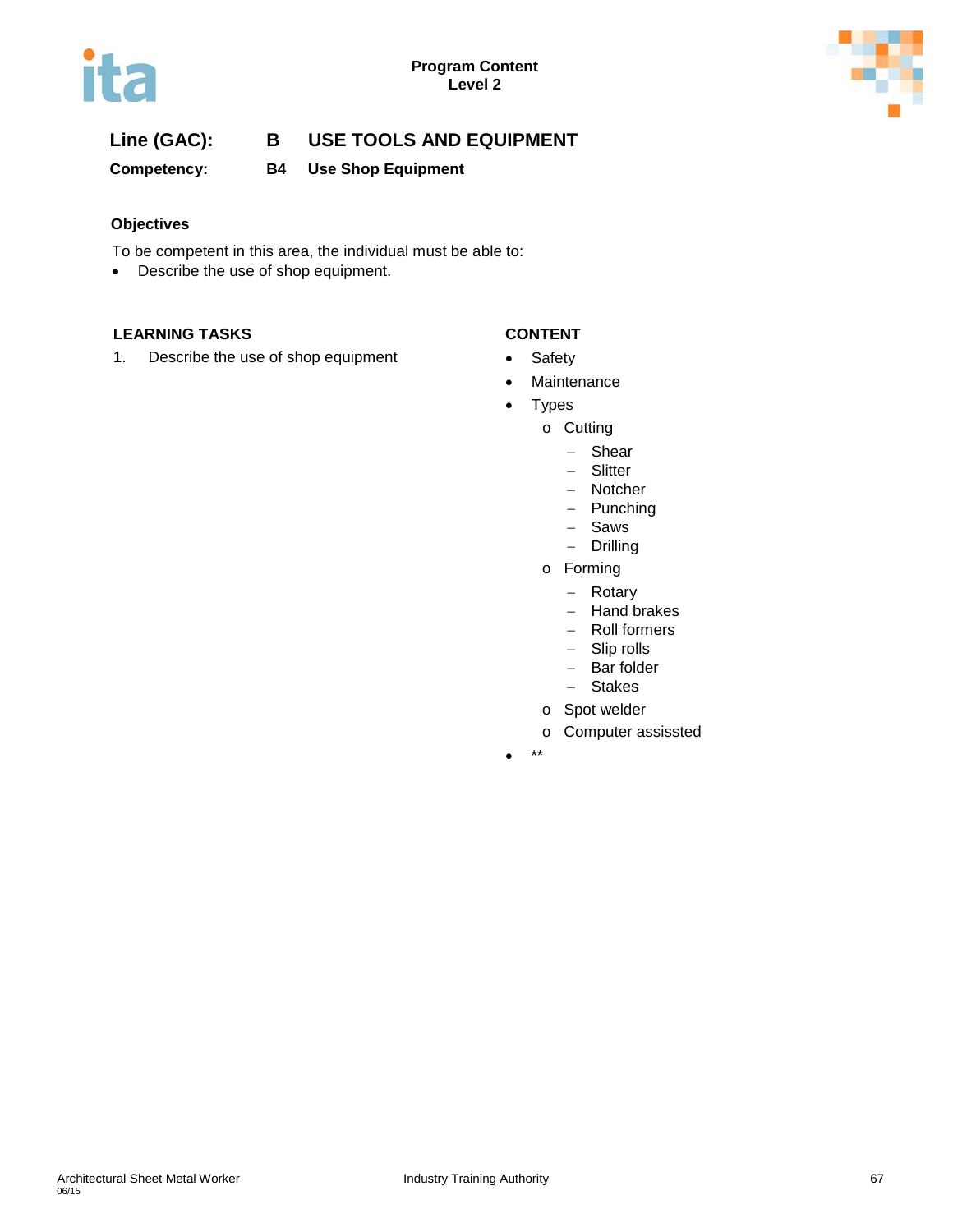

**Competency: B5 Use Ladders, Scaffolds and Platforms**

### **Objectives**

To be competent in this area, the individual must be able to:

- Describe different types of mobile work platforms.
- Describe material lifting equipment.

### **LEARNING TASKS CONTENT**

1. Describe different types of mobile work platforms • As per WorkSafeBC Regulations

- 
- As per manufacturer specifications
- Scissor
- Boom
- Man lift
- Proper training of workers
	- o pratical and theory
	- o certification
- Manufacturer, employer and employee responsibilities
- 
- As per manufacturer specifications
- Proper training of workers
	- o practical and theory
	- o certification
- Manufacturer, employer and employee responsibiliities

2. Describe material lifting equipment • As per WorkSafeBC Regulations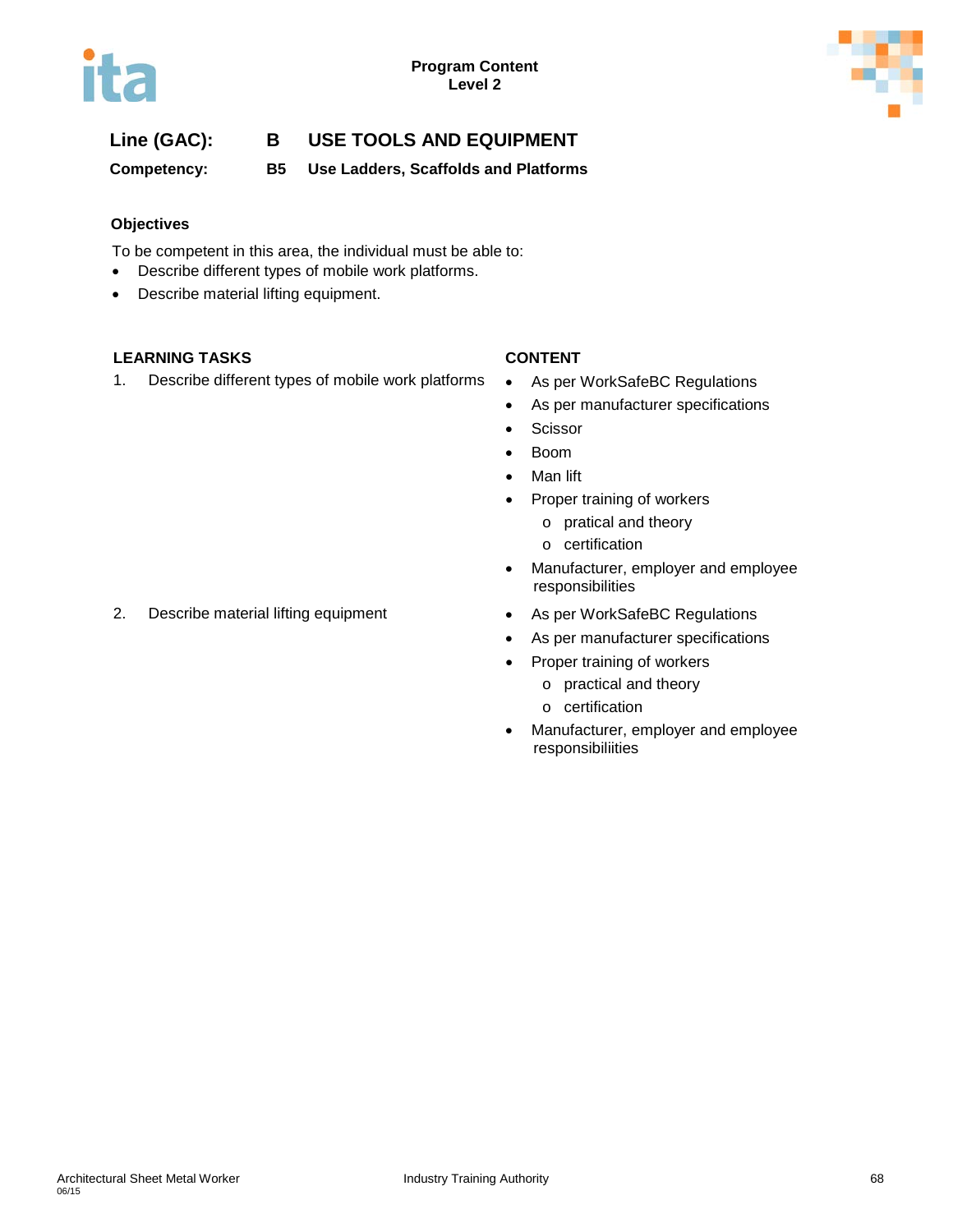

# **Line (GAC): B USE TOOLS AND EQUIPMENT**

**Competency: B6 Use Fasteners and Sealants**

### **Objectives**

To be competent in this area, the individual must be able to:

- Describe fasteners and their applications.
- Describe sealants and their applications.
- Describe specialty applications for fasteners.

### **LEARNING TASKS CONTENT**

1. Describe common fasteners and their applications

- Loads
- General fasteners
- Concrete anchors
- Decking fasteners
- Cladding fasteners
- Roofing fasteners
- 2. Describe common sealants and their applications Types of sealants
	- o Silicon
	- o Butyl
	- o Butyl tape
	- o Mastic
	- o Acrylic
	- o Polyurethane
	- **Applications** 
		- o Joints
		- o Edges
		- o Reveals
		- o Penetrations
		- o Flashings
	-
	- Corrosive resistant fastener coatings
	- Compatibilities for sealants and adjacent materials
- 3. Describe specialty applications for fasteners Stainless steel fasteners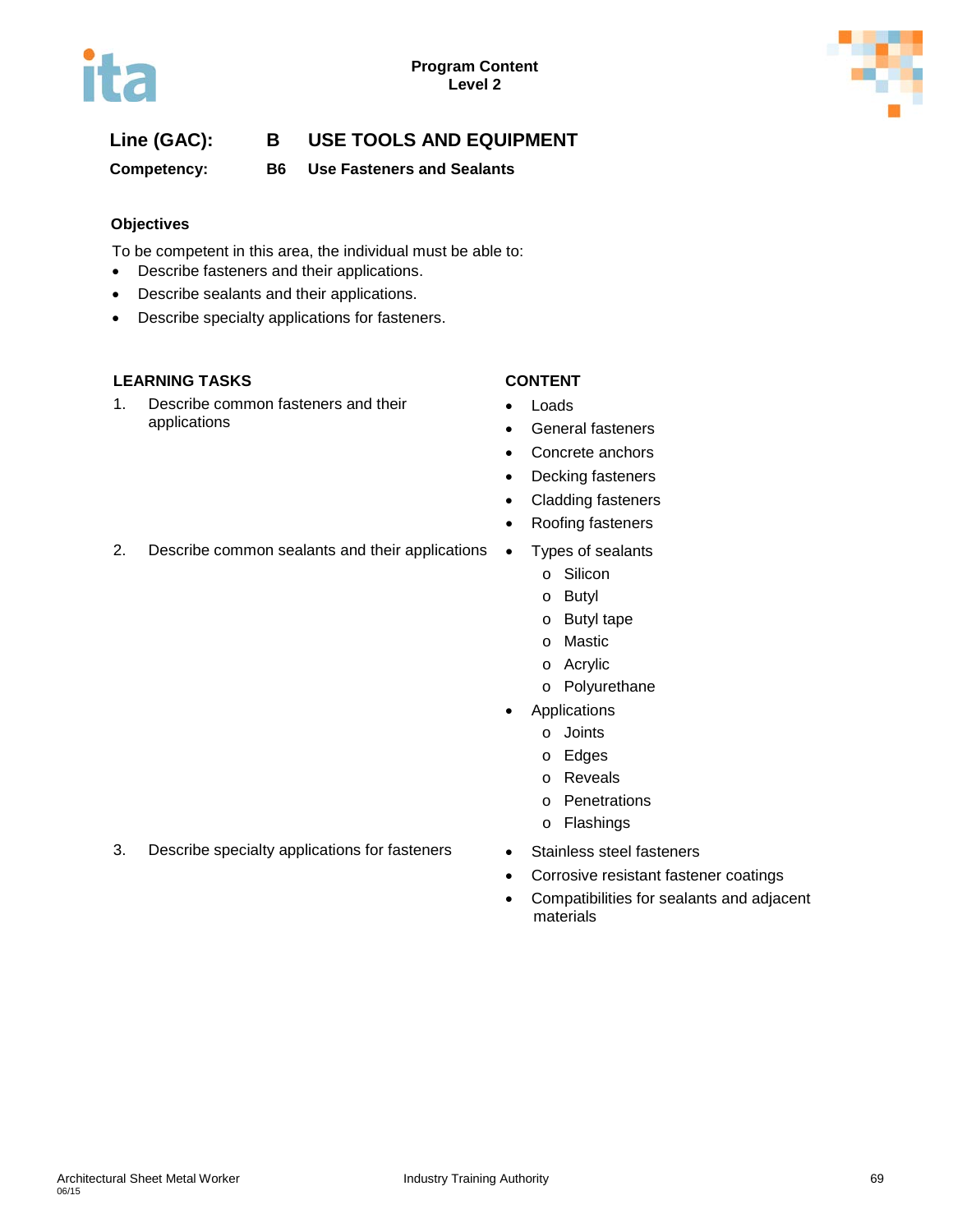



**Competency: C1 Interpret Drawings and Specifications**

### **Objectives**

To be competent in this area, the individual must be able to:

- Describe the format of specifications.
- Describe types of plans.
- Describe types of lines, symbols and abbreviations.
- Identify sections and elements of a set of plans.
- Use shop drawings and plans.

### **LEARNING TASKS CONTENT**

1. Describe the format of specifications and the information contained within

- 2. Describe types of plans **•** Civil
- 3. Describe the types of lines, symbols and abbreviations commonly used in the trade

4. Identify sections and elements of a set of plans • Title sheet

- Format
	- o CSI Divisions
	- o Master format
	- o Sections
	- o RFI (Request for Information)
	- o Addenda/change orders
- Information contained
- 
- Architectural
- Structural
- **Mechanical**
- Shop drawings
- **Lines** 
	- o Object
	- o Hidden
	- o Dimensional
	- o Section
	- o Direction
- **Symbols**
- **Abbreviations**
- 
- Detail drawings
- Schedules
- Sectional views
- Elevation views
- Title block information
- 5. Use shop drawings and plans **•** Determine measurements for layout
	- Extract information from reference (IFC) drawings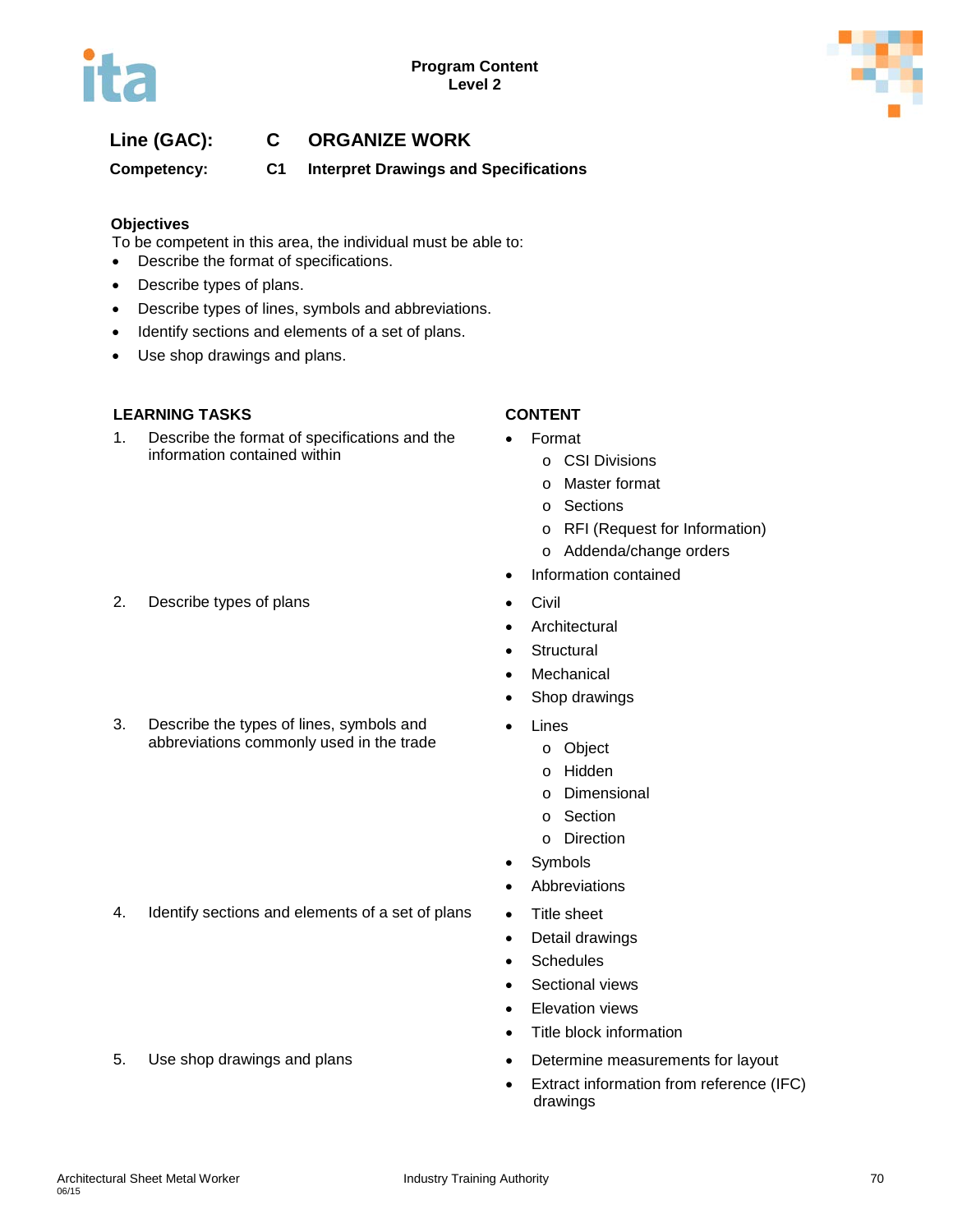



### **Achievement Criteria**

Performance The learner will use shop drawings and plans to determine measurements for layout.

- Conditions The learner will be given:
	- Materials
	- Project specifications
- 
- Criteria The learner will score 70% or better on a rating sheet that reflects the following criteria:
	- Accuracy
	- Proper measurements
	- Proper layout
	- Proper line usage
	- Title block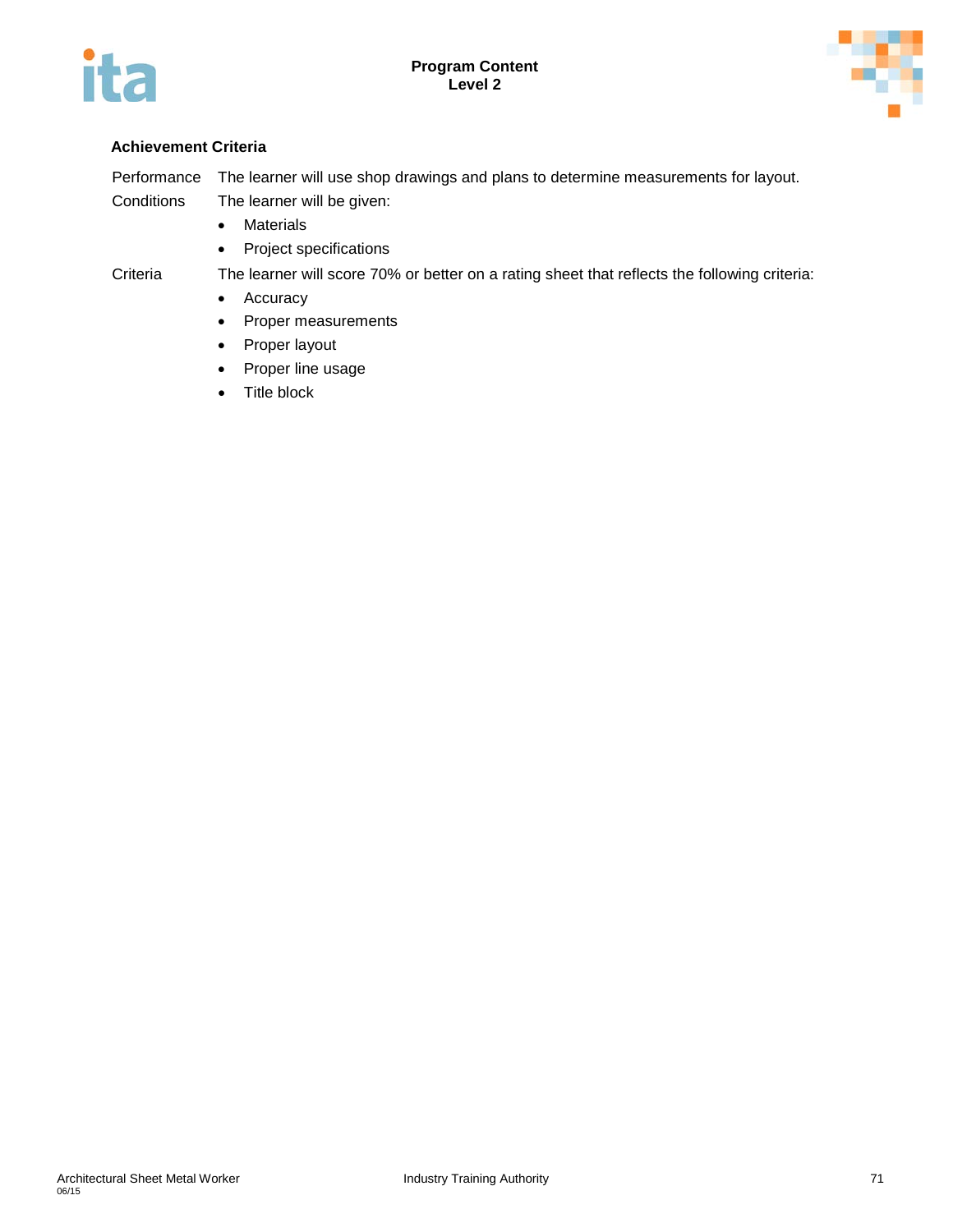

**Competency: C3 Communicate with Others**

### **Objectives**

To be competent in this area, the individual must be able to:

- Describe various methods of communication.
- Describe personal conduct.

### **LEARNING TASKS CONTENT**

1. Describe methods of communication • Listening

- 
- Critical thinking
- Verbal
- Written
- Drawings
- Use of technology
	- o Two-way radios
	- o Cell phones
	- o Fax machines
	- o Computers
- Trade terminology
- 
- Ethics
- Harassment
- Customers
- Industry people
- General public
- 2. Describe personal conduct **•** Interpersonal skills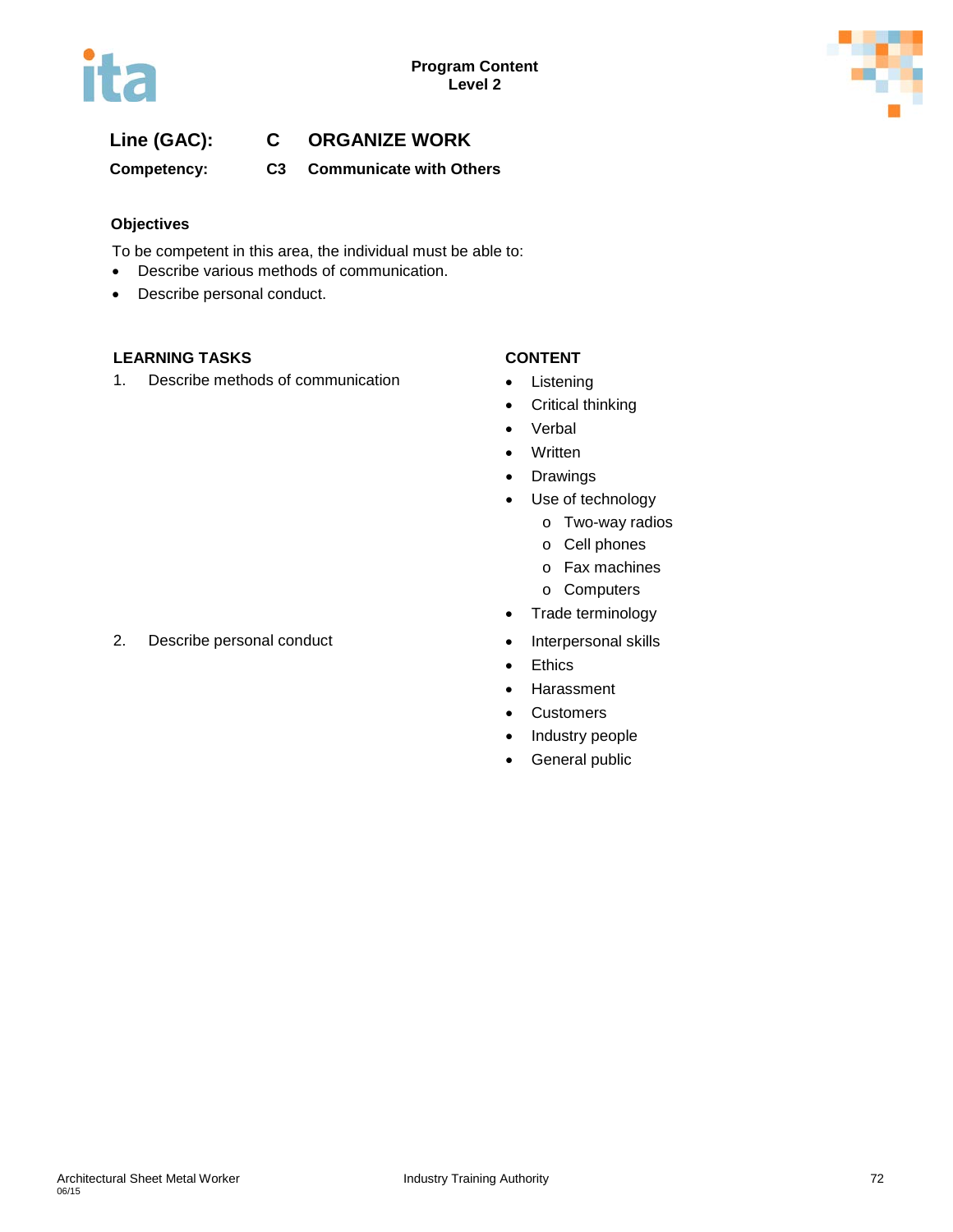

**Competency: C4 Measure and Sketch Shop Project Components**

### **Objectives**

To be competent in this area, the individual must be able to:

• Measure and sketch shop projects.

### **LEARNING TASKS CONTENT**

- 1. Measure and sketch shop projects **•** Flashings
	- Components

### **Achievement Criteria**

Performance The learner will measure and sketch a shop project.

- Conditions The learner will be given:
	- Materials
	- Project specifications

Criteria The learner will score 70% or better on a rating sheet that reflects the following criteria:

- Accuracy
- Proper dimensioning
- Proper line usage
- Title block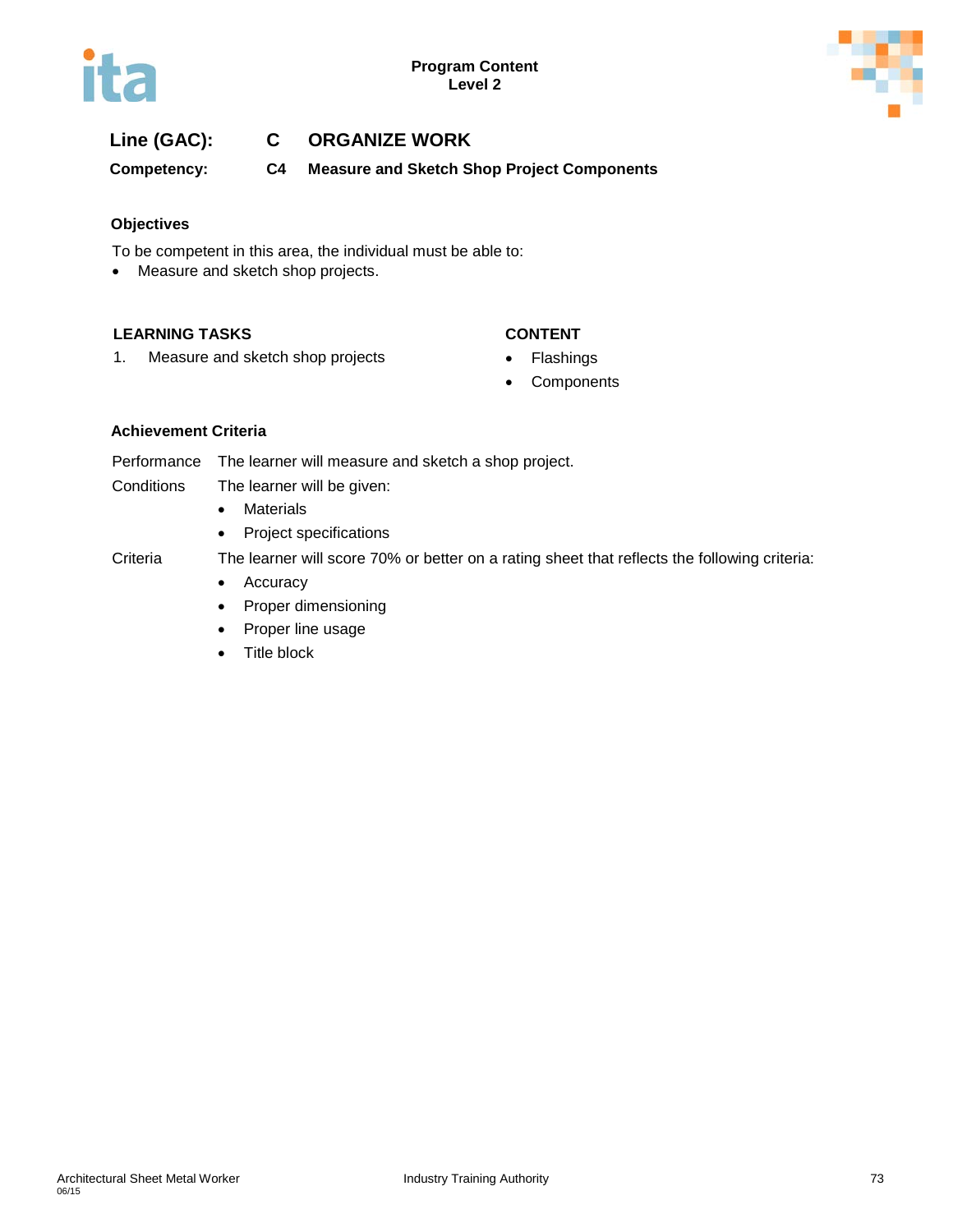

**Competency: C5 Identify Metals and Properties**

### **Objectives**

To be competent in this area, the individual must be able to:

- Describe metals and their properties.
- Identify specific properties of stainless steel.
- Identify specific properties of aluminum.
- Identify specific properties of zinc.

### **LEARNING TASKS CONTENT**

1. Describe common metals and their properties • Steel

- 
- Aluminum
- Stainless steel
- Copper
- Zinc
- Brass
- Tin
- Lead
- Titanium
- 2. Identify specific properties of stainless steel Alloy composition
	- o 304
	- o 316
	- o 430
	- Alloy finishes
		- o 2B
		- o #4
		- o #8
	- Passivation
	- Terne coating
	-
	- **Finishes** 
		- o Brushed
		- o Painted
		- o Anodized
	- Compatibility with other materials
- 
- 3. Identify specific properties of aluminum Alloy composition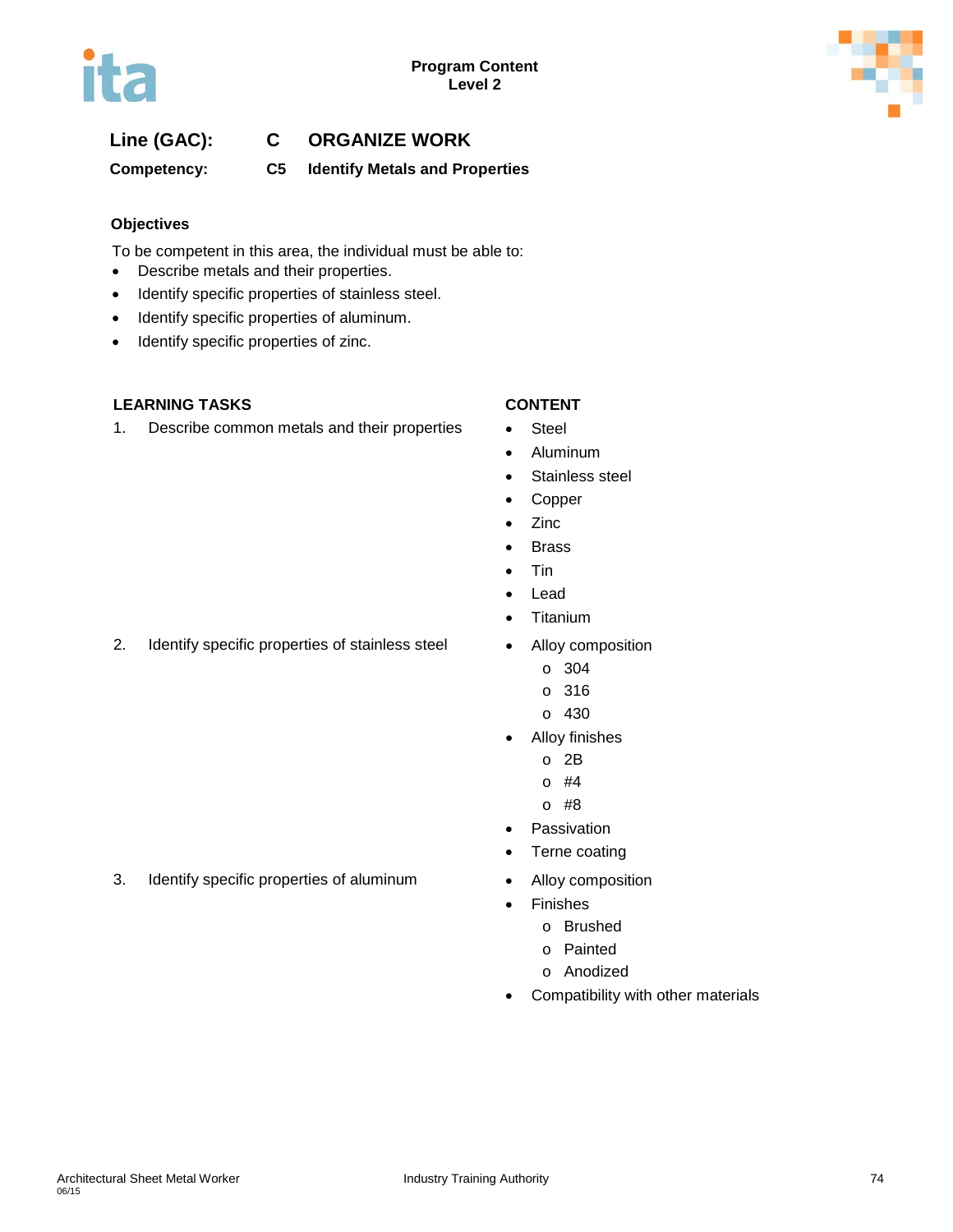

### **LEARNING TASKS CONTENT**

4. Identify specific properties of zinc **•** Finishes

- 
- Malleability (stamped or formed)
- Ductility
- Temperature limitations
- Durability
- Specialty notching
- Compatibility with other materials o Back coating
- Storage considerations
- White rust
- Alloy composition
- Expansion and contraction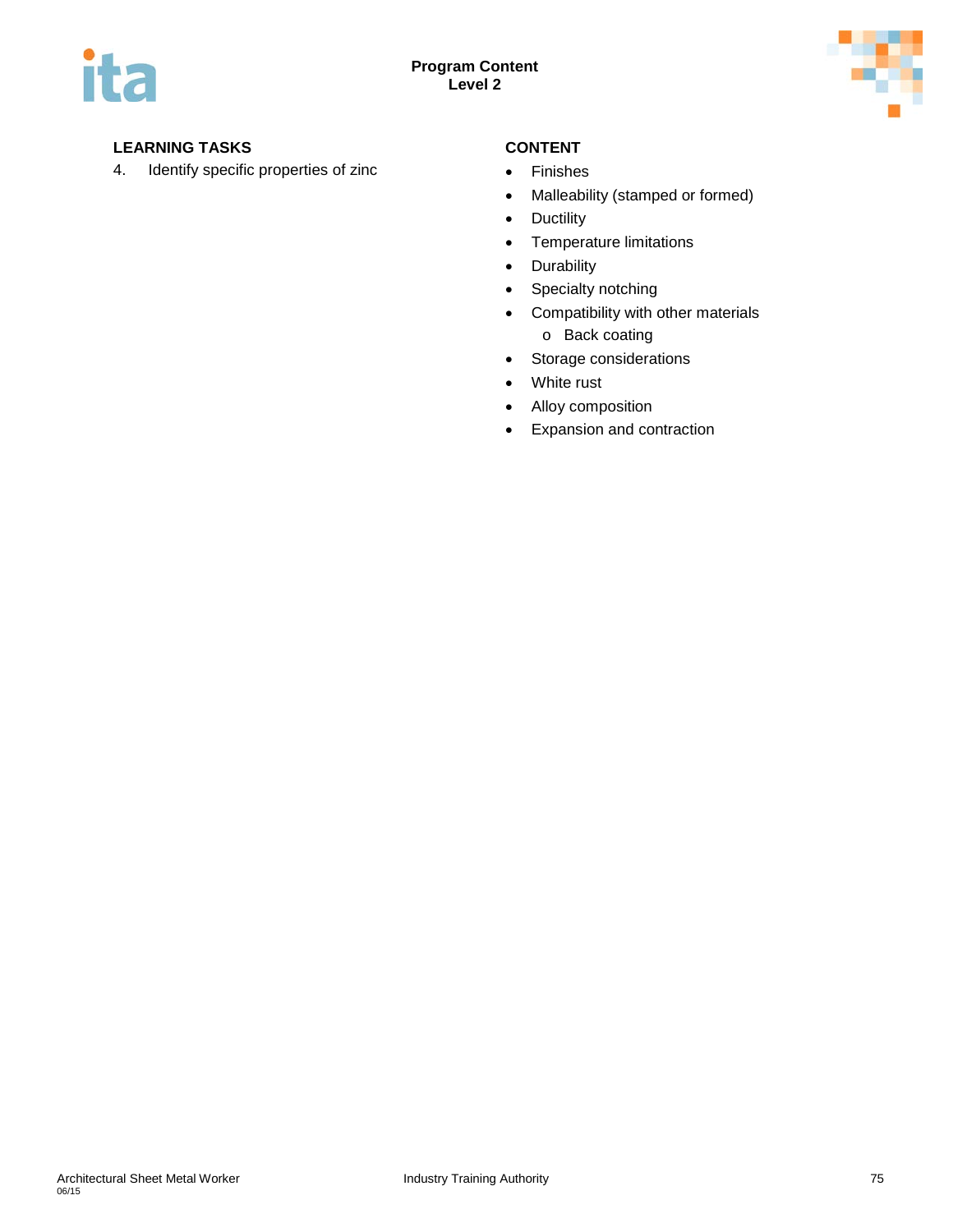

**Competency: D1 Use Basic Trade Math**

### **Objectives**

To be competent in this area, the individual must be able to:

- Describe basic trade math.
- Solve problems using basic trade math.

### **LEARNING TASKS CONTENT**

1. Describe basic trade math **•** Imperial

- 
- Metric
- Fractions
- Decimals
- Conversions
- Percentages
- 
- Metric
- Fractions
- Decimals
- Conversions
- Percentages
- 2. Solve problems using basic trade math Imperial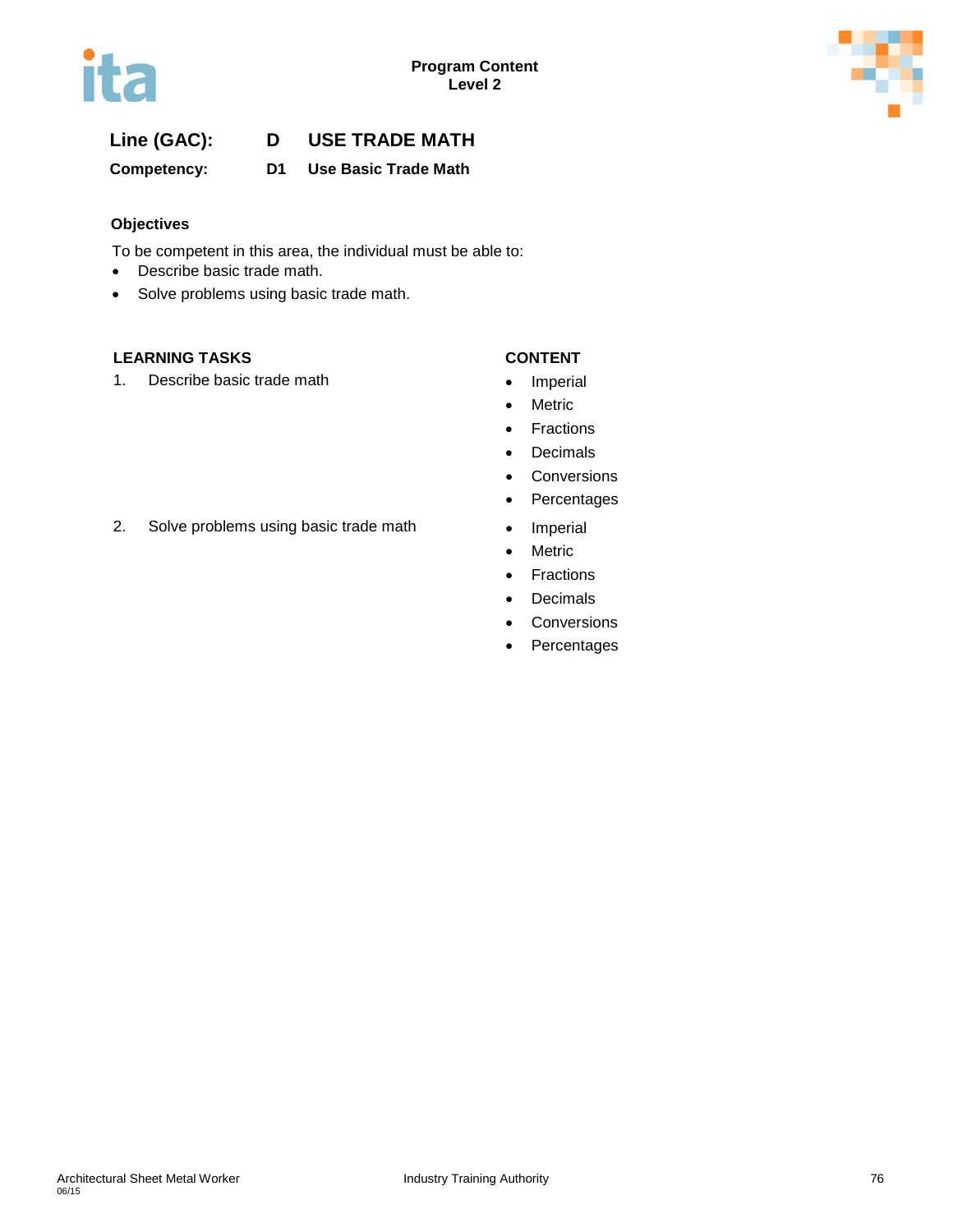

**Competency: D2 Solve Problems Using Formulas** 

### **Objectives**

To be competent in this area, the individual must be able to:

- Describe formulas using imperial and metric units.
- Explain formula variations
- Solve problems using math formulas

### **LEARNING TASKS CONTENT**

1. Describe formulas using imperial and metric units • Perimeter

- 
- Areas
- Volume
	- o Liquid measure
- Formula variations
- 2. Describe formula variations **•** Solve for unknowns using formula variations
- 3. Solve problems using math formulas Sample problems incorporating various formulas
	- Attic ventilation calculations
- 
-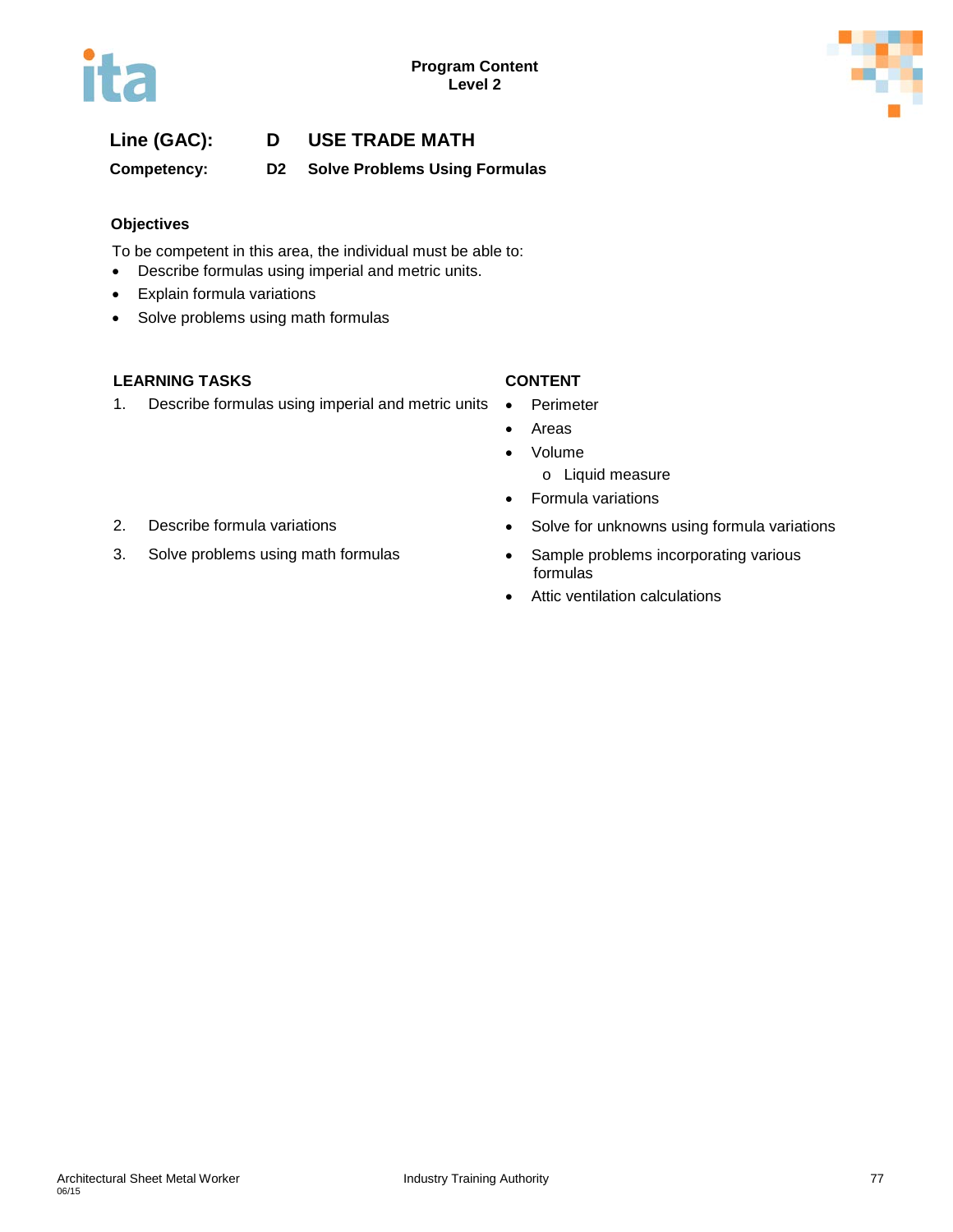

**Competency: D3 Solve Problems Using Pythagorean Theorem** 

### **Objectives**

To be competent in this area, the individual must be able to:

- Describe the Pythagorean Theorem.
- Solve problems using Pythagorean Theorem.

### **LEARNING TASKS CONTENT**

- 1. Describe the Pythagorean Theorem **•** Pythagorean Theorem
- 2. Solve problems using Pythagorean Theorem Formula variations

- 
- 
- Slope calculations
- Checking for square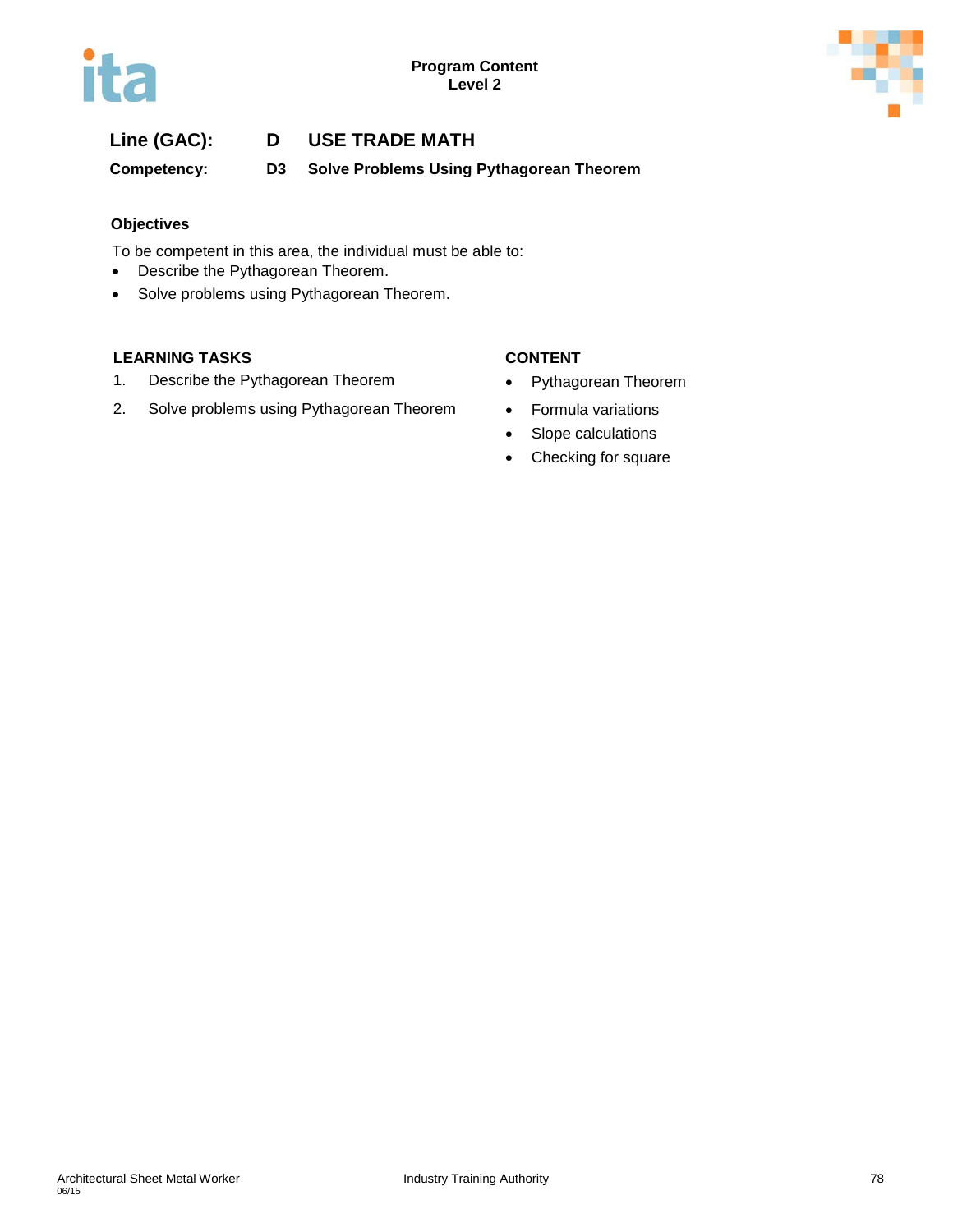

**Competency: D4 Solve Problems Using Trigonometry** 

### **Objectives**

To be competent in this area, the individual must be able to:

- Describe trigonometric functions.
- Describe practical layout problems using trigonometry.
- Solve practical problems using trigonometry.

### **LEARNING TASKS CONTENT**

1. Describe trigonometric functions **•** Tangent

- 
- Sine
- Cosine
- Roof calculations
- Fabrication calculations
- trigonometry functions
- 2. Describe practical layout problems using trigonometry
- 3. Solve practical problems using trigonometry A selection of problems requiring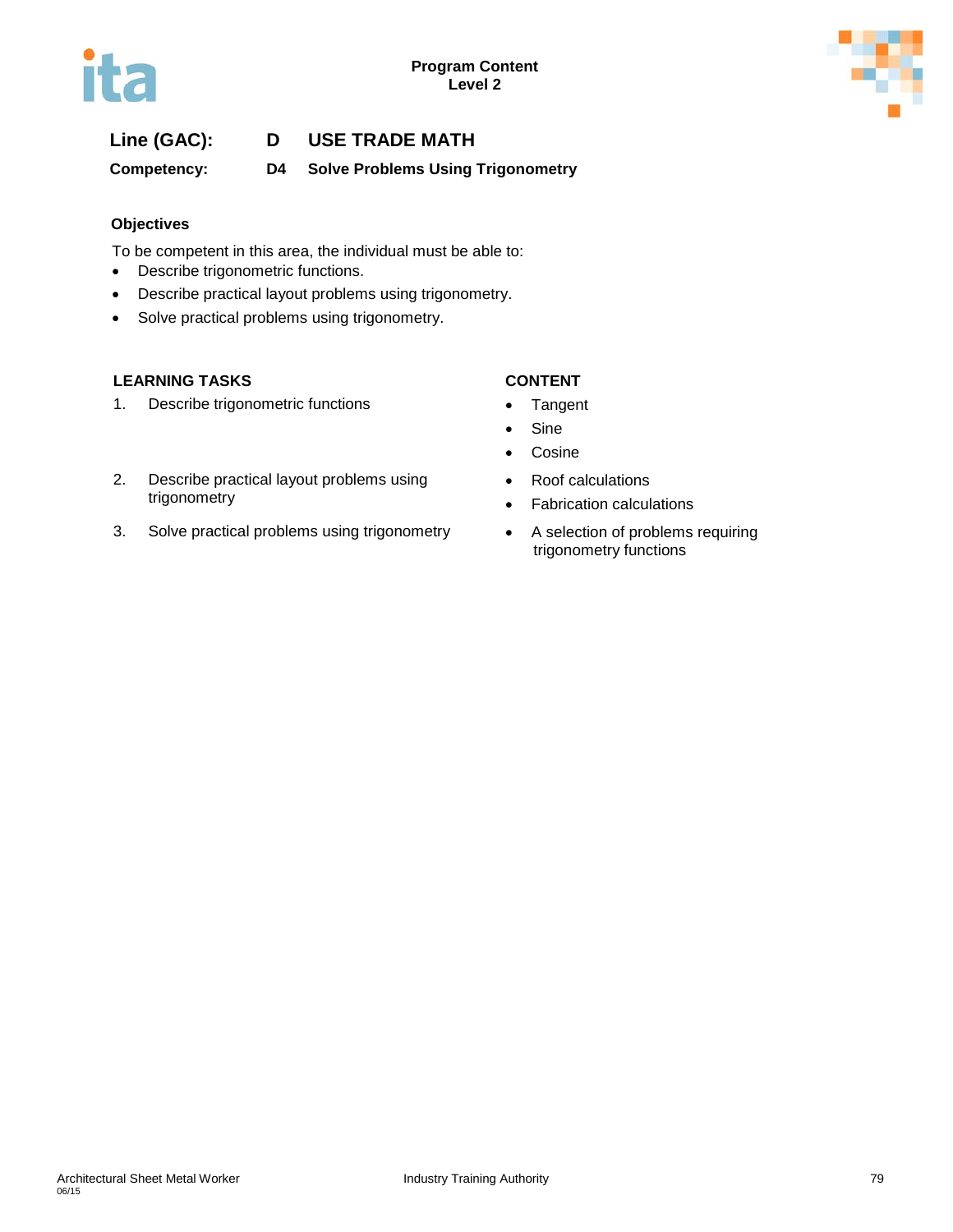

**Competency: E1 Identify Systems** 

### **Objectives**

To be competent in this area, the individual must be able to:

• Identify systems.

### **LEARNING TASKS CONTENT**

1. Identify systems **and the systems •** Foam panel

- - o Freezer and cold storage applications
	- o Continuous vapour barrier tie-ins
	- o Insulations
	- o Installation method
		- − Sealant
		- − Side laps
		- − Fastening
	- o Finishes
- Wall cladding
	- o Sandwich panel
		- − Liner
		- − Sub girts
		- − Insulations
		- − Clips and fasteners
		- − Thermal break
		- − Exterior cladding/weather sheet
		- − Honeycomb core
	- o Span conditions
	- o Weather applications
	- o Special material
		- − Fiberglass
		- − PVC
- Roof cladding
	- o Self spanning profiles
	- o Insulated roof systems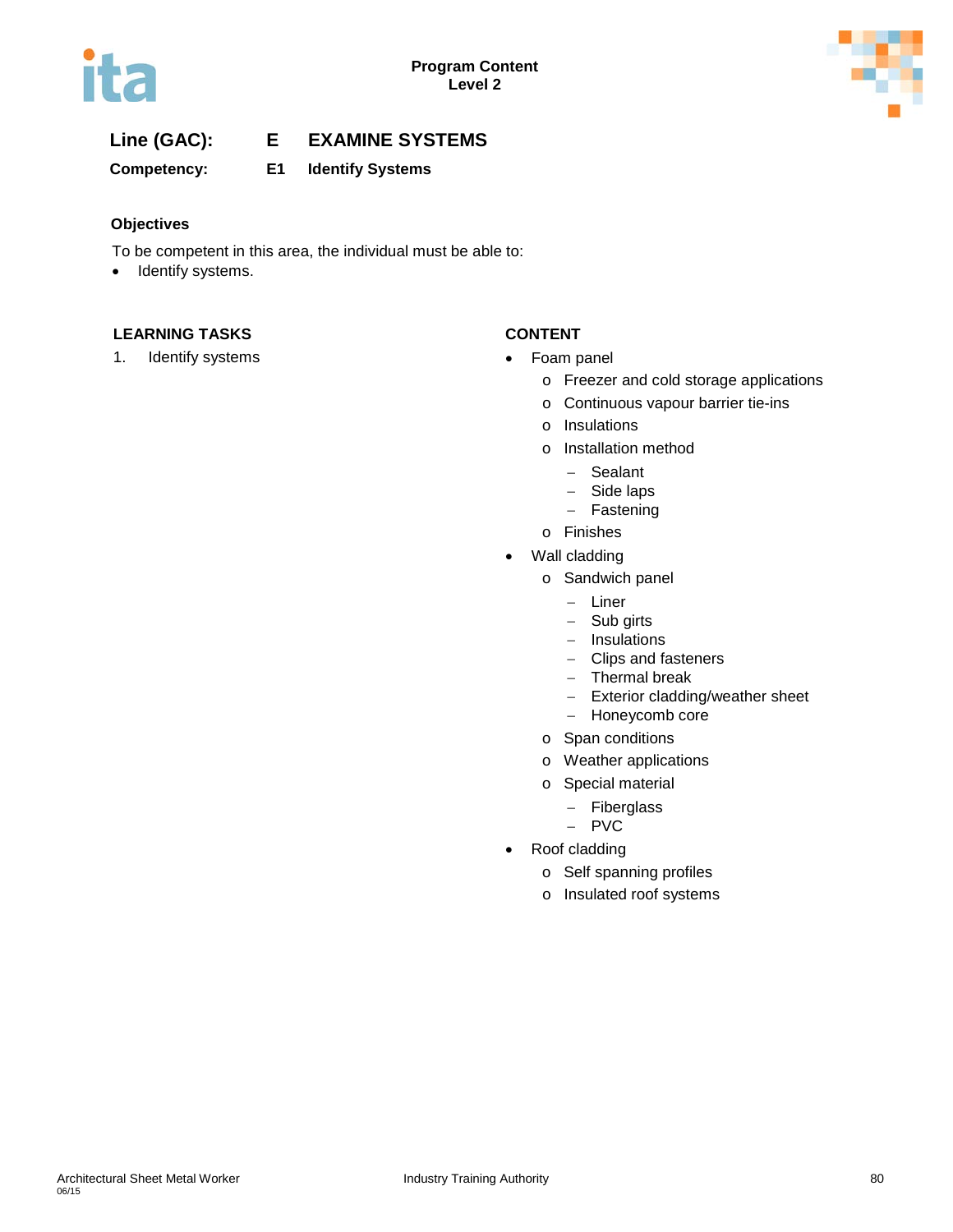

**Competency: E2 Identify Support Structures**

### **Objectives**

To be competent in this area, the individual must be able to:

- Identify steel stud frame systems.
- Identify wood frame systems.

### **LEARNING TASKS CONTENT**

- 1. Identify steel stud frame systems Standard steel stud framed structures
	- Deflection track
	- Thermal bridging
- 2. Identify wood frame systems **•** Standard wood framed structures
	- Shrinkage (EMC)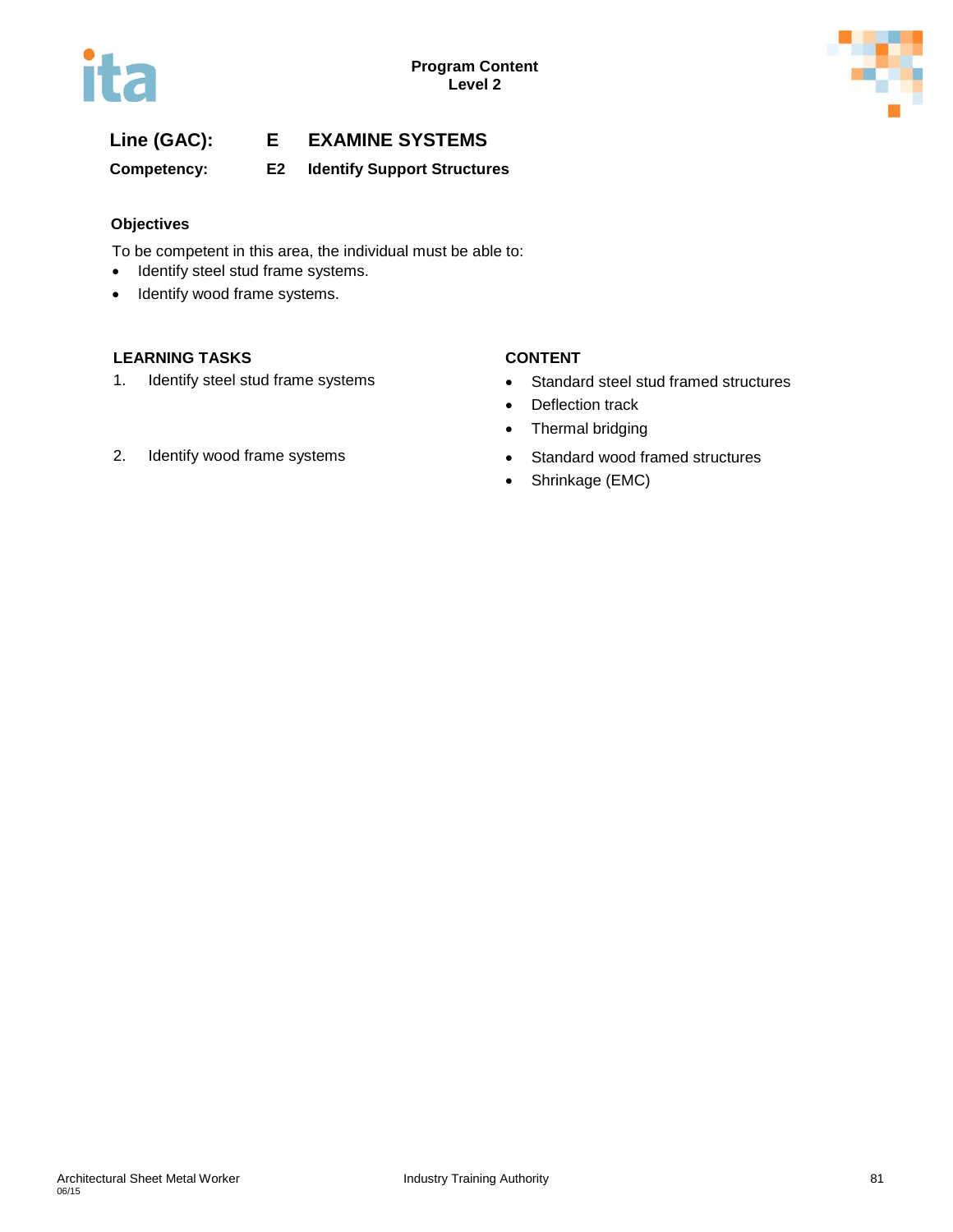

### **Competency: E3 Identify Building Envelope**

### **Objectives**

To be competent in this area, the individual must be able to:

- Describe factors for building envelope.
- Describe specific wall and roof systems and tie-ins.
- Describe building envelope materials.

### **LEARNING TASKS CONTENT**

ins

1. Describe the factors for building envelope • Moisture control

2. Describe specific wall and roof systems and tie-

- - o Capillary action
		- o Wind driven rain
	- o Dew point
- Air movement
- Pressure differentials
- Temperature control
- Rainscreens
	- o Sandwich panel wall systems
- 3. Describe common building envelope materials Underlayment
	- Vapour barriers
	- Air barriers
	- Membrane systems
		- o Peel and stick
		- o Primers and adhesives
		- o Spray applied
	- **Insulations**
	- Liner panels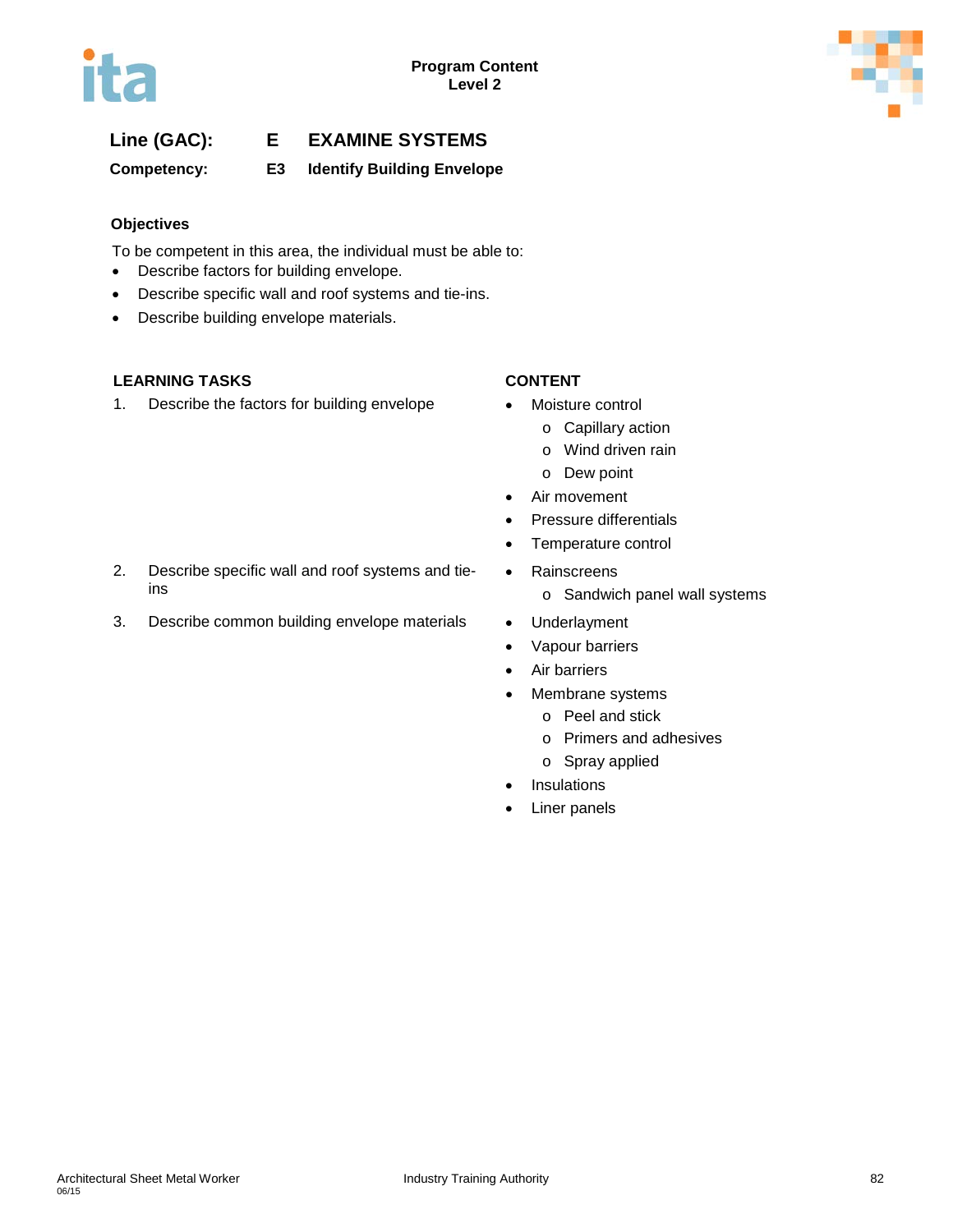

**Competency: E5 Examine Roof Systems** 

### **Objectives**

To be competent in this area, the individual must be able to:

- Describe types of roof systems and drainage.
- Identify types of exterior finishes.
- Identify roof drainage components.
- Describe roof slopes and design criteria.

### **LEARNING TASKS CONTENT**

1. Describe types of roof systems • Through fastener

- 
- Hidden fastener
	- o Clip
	- o Seamed
		- − Batten
		- − Flat
		- − Standing
		- − Single seam
		- − Double seam
- Metal shingles
	- o Bermuda tiles
	- o Interlocking
	- o Deck tile
	- o Stamped
	- o Granulated coated
- Insulated
	- o Pre-engineered
- Structural spanning profiles
- 2. Identify types of exterior finishes Alu-zinc coating
	- **Galvanized**
	- Painted
	- PVC coated
	- Natural finishes
- 3. Identify roof drainage system and components Valley
	- Down spouts
	- **Leaders**
	- Conductor heads
	- Built in gutters
		- o Styles
		- o Components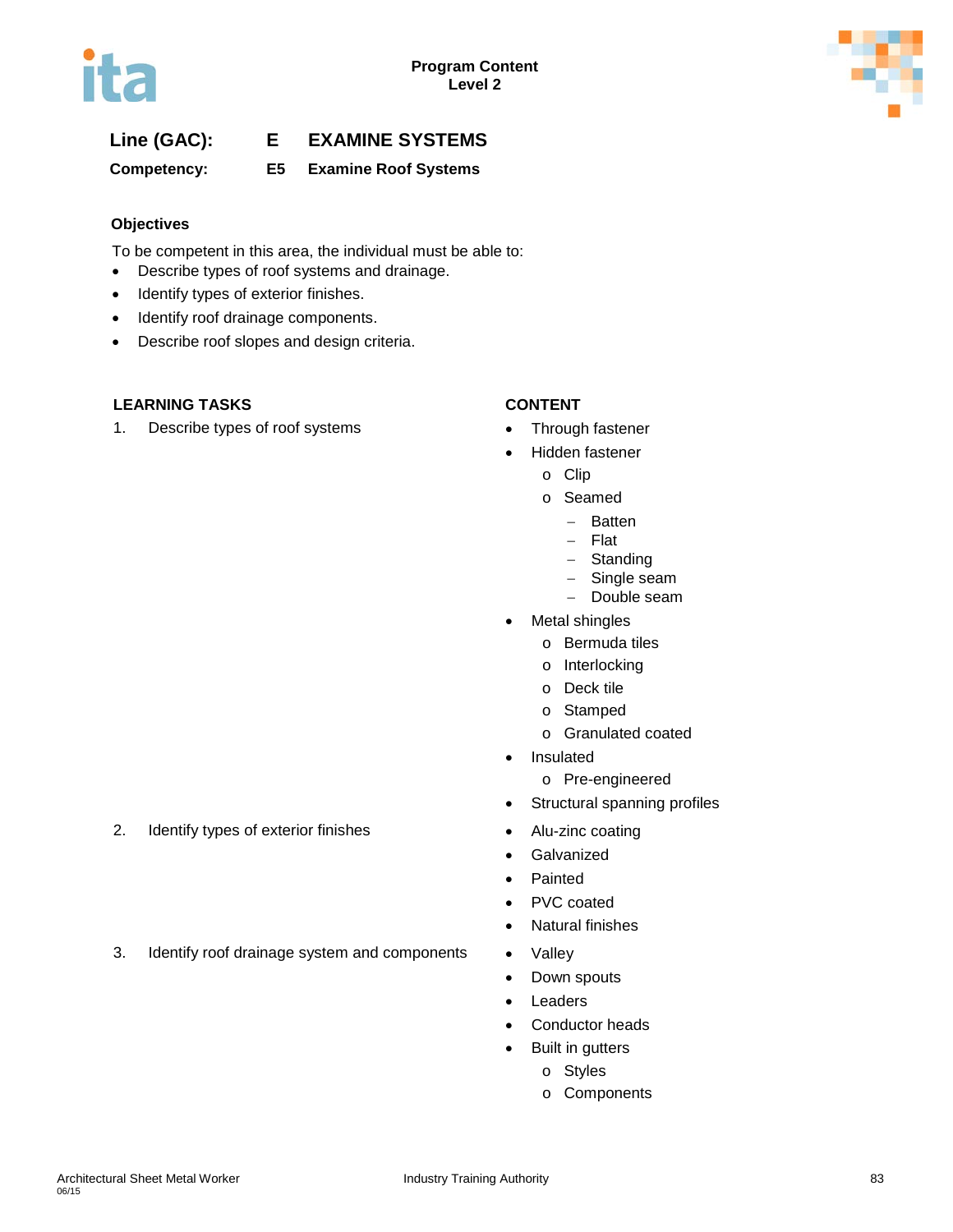

### **LEARNING TASKS CONTENT**

- Exposed gutter
	- o Styles
		- o Components
- Drains
- Sumps
- Overflow scuppers
- 4. Describe roof slopes and design criteria Low pitch (less than 3 in 12)
	- o Soldered flat seam roof
	- o High side lap standing seam
	- Mid-pitch  $(3 \text{ in } 12 \text{ to } 6 \text{ in } 12)$ 
		- o Standing seam
		- o Batten seam
		- o Through fastener (exposed)
		- o Tile
		- o Shingles
	- Steep pitch (greater than 6 in 12)
		- o Standing seam
		- o Batten seam
		- o Through fastener (exposed)
		- o Tile
		- o Shingles

Architectural Sheet Metal Worker **Industry Training Authority Industry Training Authority 1948** 06/15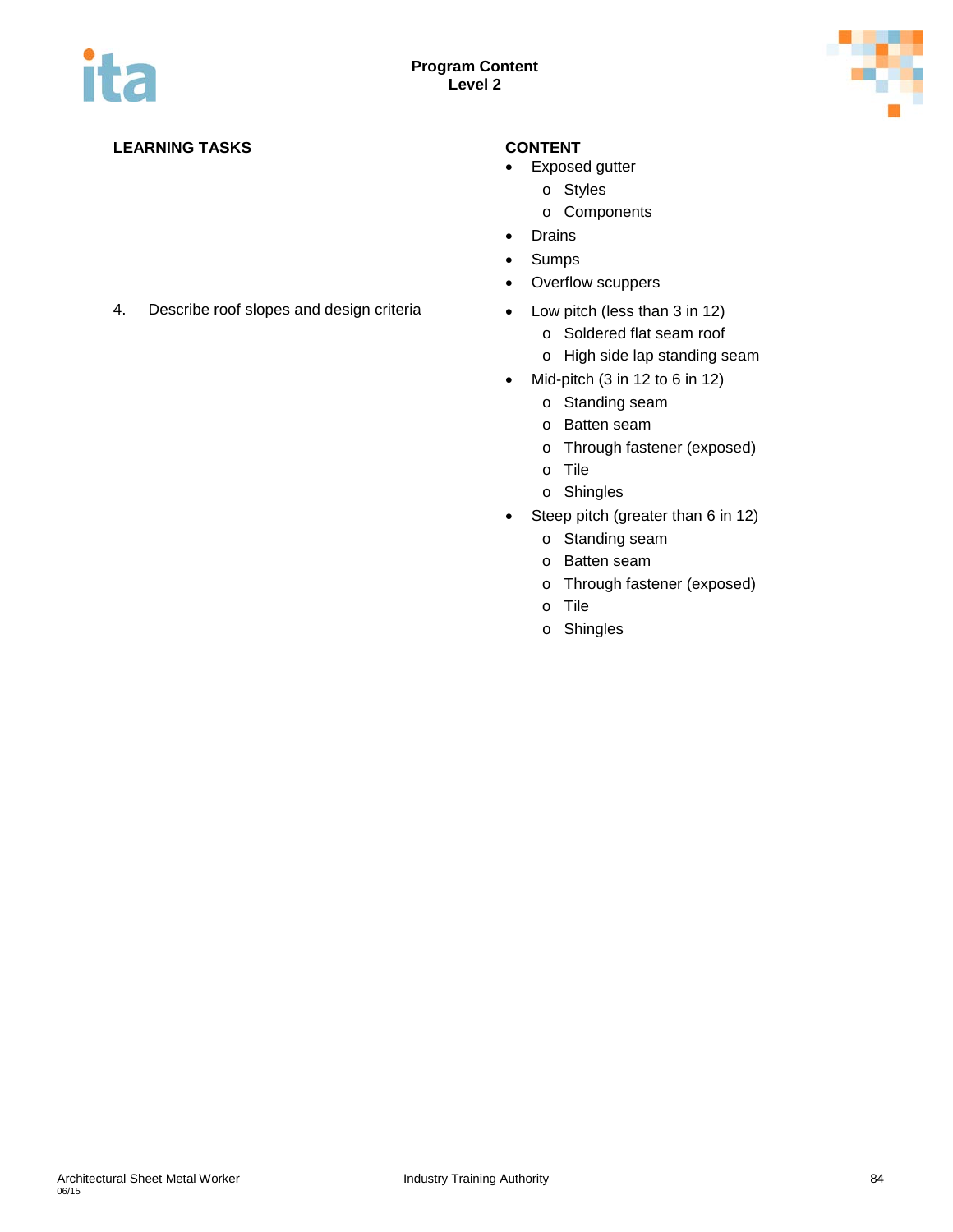



**Competency: E6 Examine Specialty Products** 

### **Objectives**

To be competent in this area, the individual must be able to:

• Decribe zinc and copper systems

### **LEARNING TASKS CONTENT**

1. Describe zinc and copper systems • Expansion and contraction

- 
- Properties
- Working considerations
- Handling and storage applications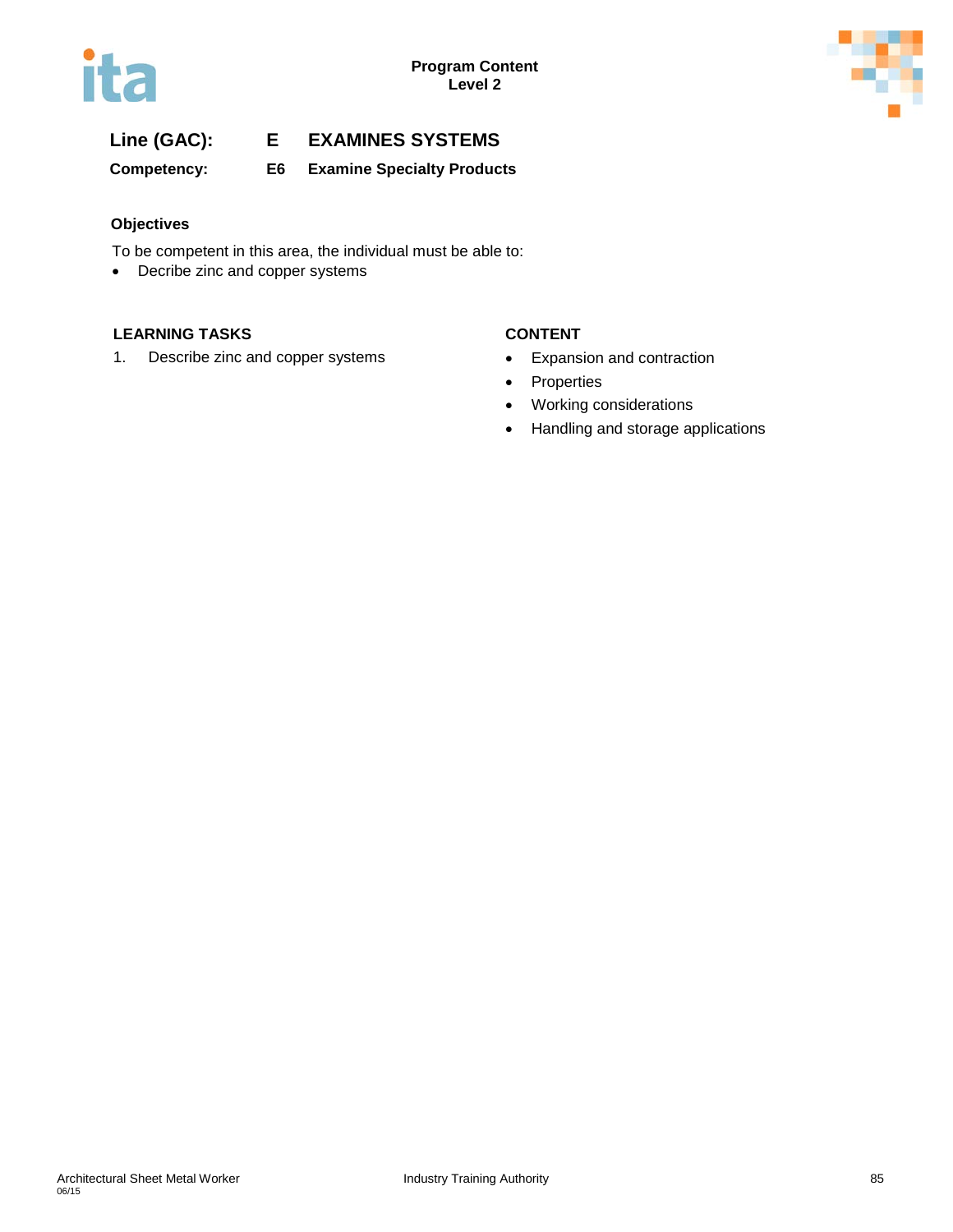

**Competency: E7 Examine Specialty System Components** 

### **Objectives**

To be competent in this area, the individual must be able to:

• Identify specialty system components.

### **LEARNING TASKS CONTENT**

1. Identify specialty system components and their characteristics

- Types of louvers
- Types of snow guards
- Sky lights
- Roof curbs
- Expansion joints
- Flashings
	- o Sill
	- o Jamb
	- o Header
	- o Base
	- o J-trim
	- o Vent
	- o Corner
	- o Closures
	- o Overlap
	- o Through wall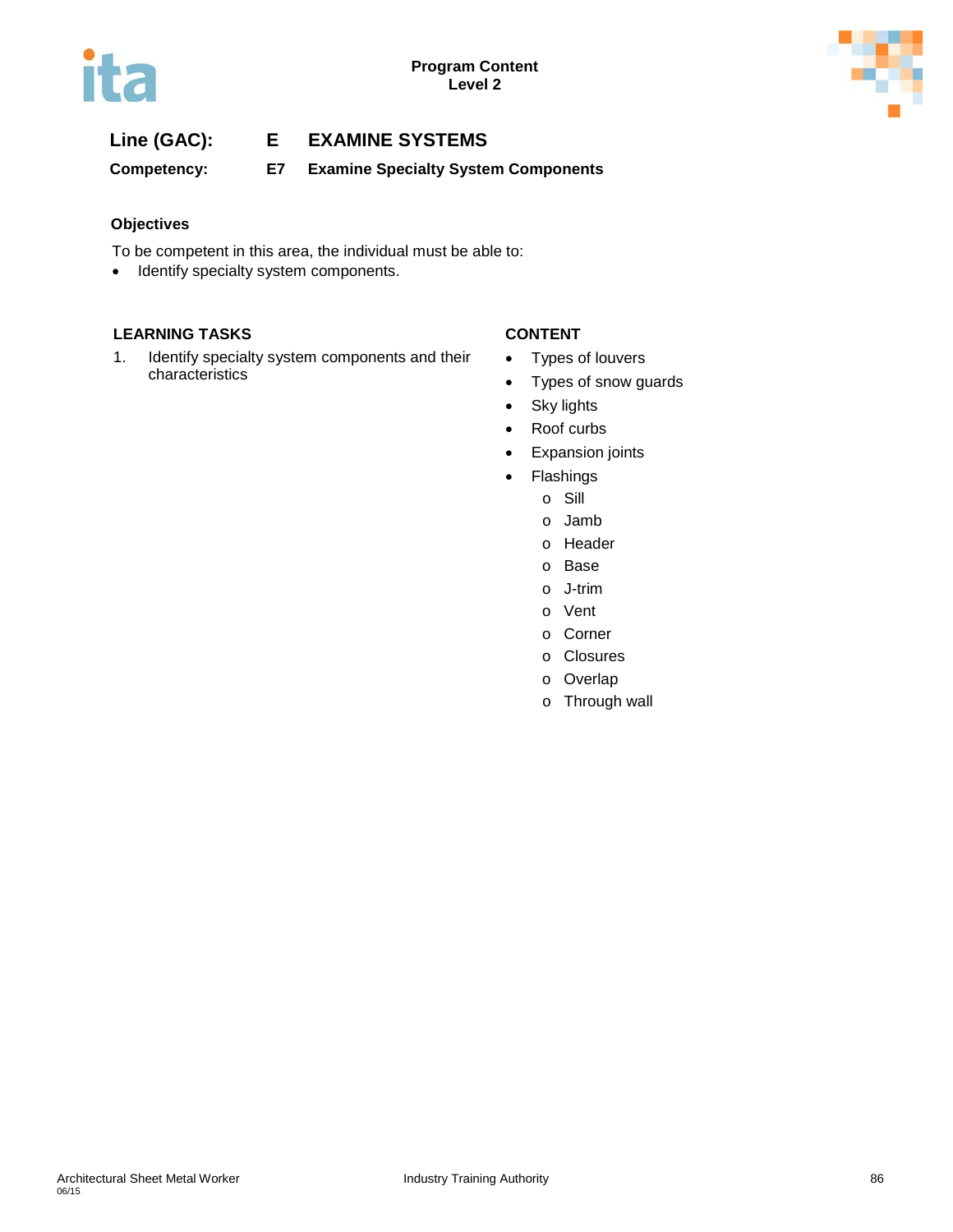

# **Line (GAC): F FABRICATE PRODUCTS AND COMPONENTS**

**Competency: F1 Seams, Locks, Edges and Joints**

### **Objectives**

To be competent in this area, the individual must be able to:

- Describe types of seams, locks, edges and joints.
- Calculate allowances.
- Fabricate seams, locks, edges and joints.

### **LEARNING TASKS CONTENT**

1. Describe types of seams, locks, edges and joints • Grooved

- 
- Transverse
- Loose lock expansion
- Back-up with cover plate
- Drip edge
- Hem
- Pittsburgh
- 2. Calculate allowances **•** Seams
	- **Locks**
	- Edges
	- Joints
	-
	- Select appropriate materials

### **Achievement Criteria**

Performance The learner will fabricate seams, locks, edges and/or joints.

Conditions The learner will be given:

- Materials
- Tools and equipment
- Project specifications

Criteria The learner will score 70% or better on a rating sheet that reflects the following criteria:

- Safety
- Conforms to project specifications
- Proper material usage
- Proper tools usage
- 
- 3. Fabricate seams, locks, edges and joints Select appropriate tools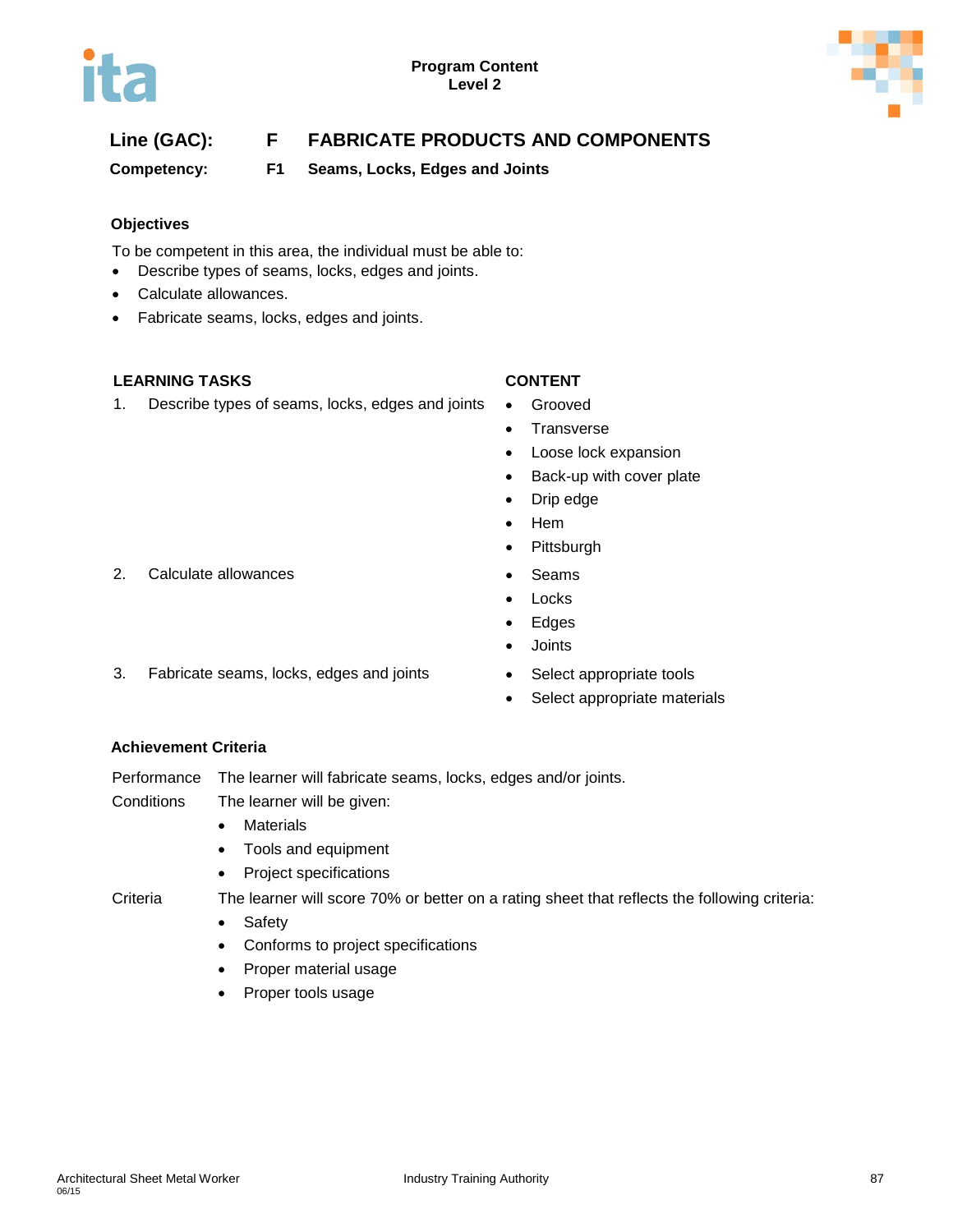



# **Line (GAC): F FABRICATE PRODUCTS AND COMPONENTS**

**Competency: F2 Fabricate Components**

### **Objectives**

To be competent in this area, the individual must be able to:

• Fabricate components.

### **LEARNING TASKS CONTENT**

1. Fabricate components **•** Flashings

- - o End dams
		- o Cricket (coping)
	- o Saddles (coping)
- Components
	- o Goose neck
	- o Louvre
- Wall shingles

### **Achievement Criteria**

Performance The learner will fabricate flashings and/or components.

Conditions The learner will be given:

- Materials
- Tools and equipment
- Project specifications

Criteria The learner will score 70% or better on a rating sheet that reflects the following criteria:

- Safety
- Conforms to project specifications
- Material usage
- Equipment usage

### **Achievement Criteria**

Performance The learner will fabricate wall shingle.

Conditions The learner will be given:

- Materials
- Tools and equipment
- Project specifications

Criteria The learner will score 70% or better on a rating sheet that reflects the following criteria:

- Safety
- Conforms to project specifications
- Material usage
- Equipment usage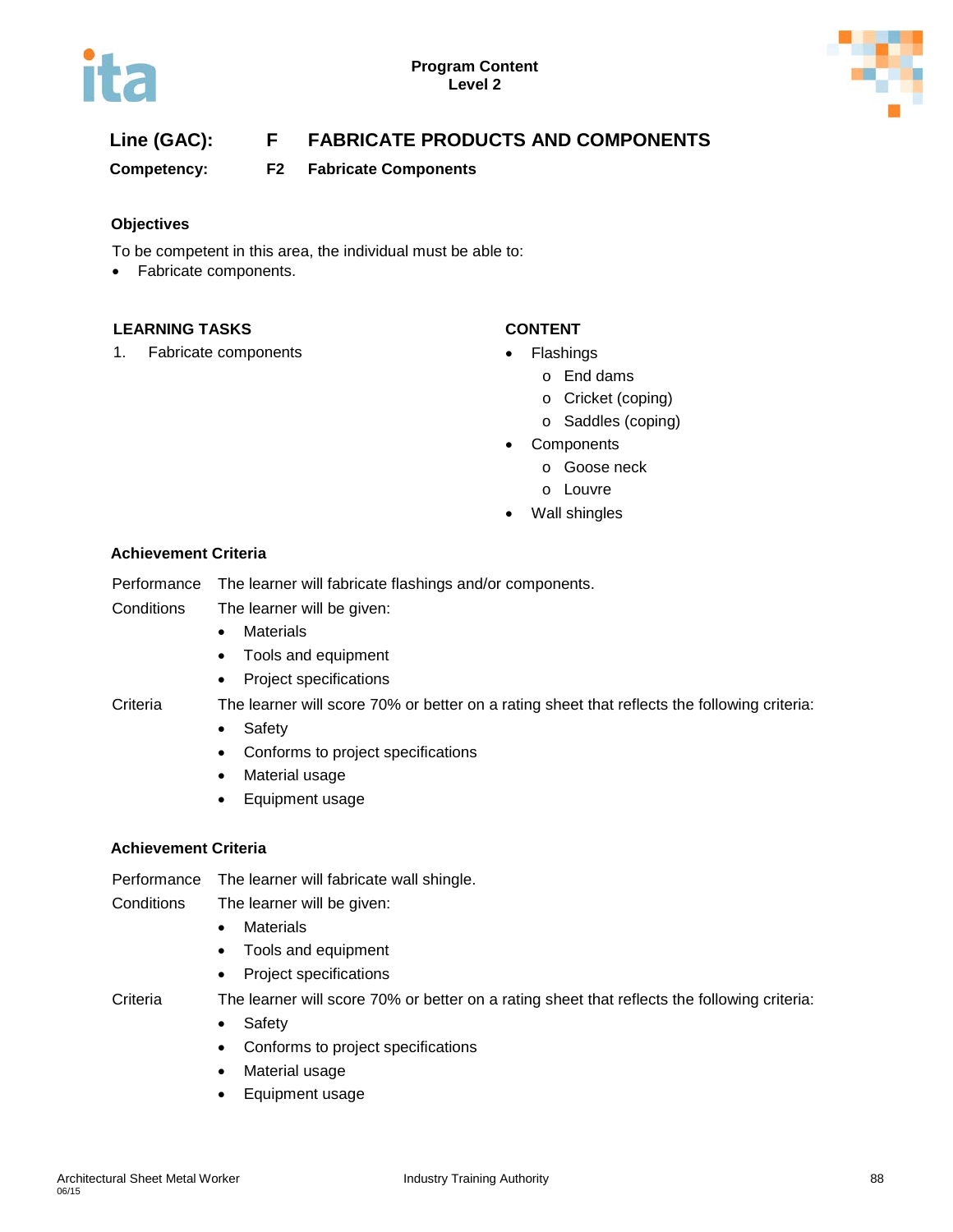



**Competency: G1 Use Hoisting, Lifting and Rigging Equipment**

### **Objectives**

To be competent in this area, the individual must be able to:

• Describe hoisting and rigging equipment and its uses.

### **LEARNING TASKS CONTENT**

1. Describe hoisting and rigging equipment • Types of equipment:

- - o Cranes
	- o Material lifts
	- o Crane falls
- Rigging equipment components:
	- o Slings
	- o Cables
	- o Hooks
	- o Shackles
	- o Spreader bars
- Operating procedures
- Moving and lifting techniques:
	- o Safety
	- o Standards
	- o Rolling equipment
	- o Hoisting equipment
	- o Skidding
		- o Warning signals
- Applications
- Limitations
- Safe lifting locations
- Maintain equipment
- Recognize defective rigging equipment
- Safe working load limits

2. Describe the use of hoisting and rigging equipment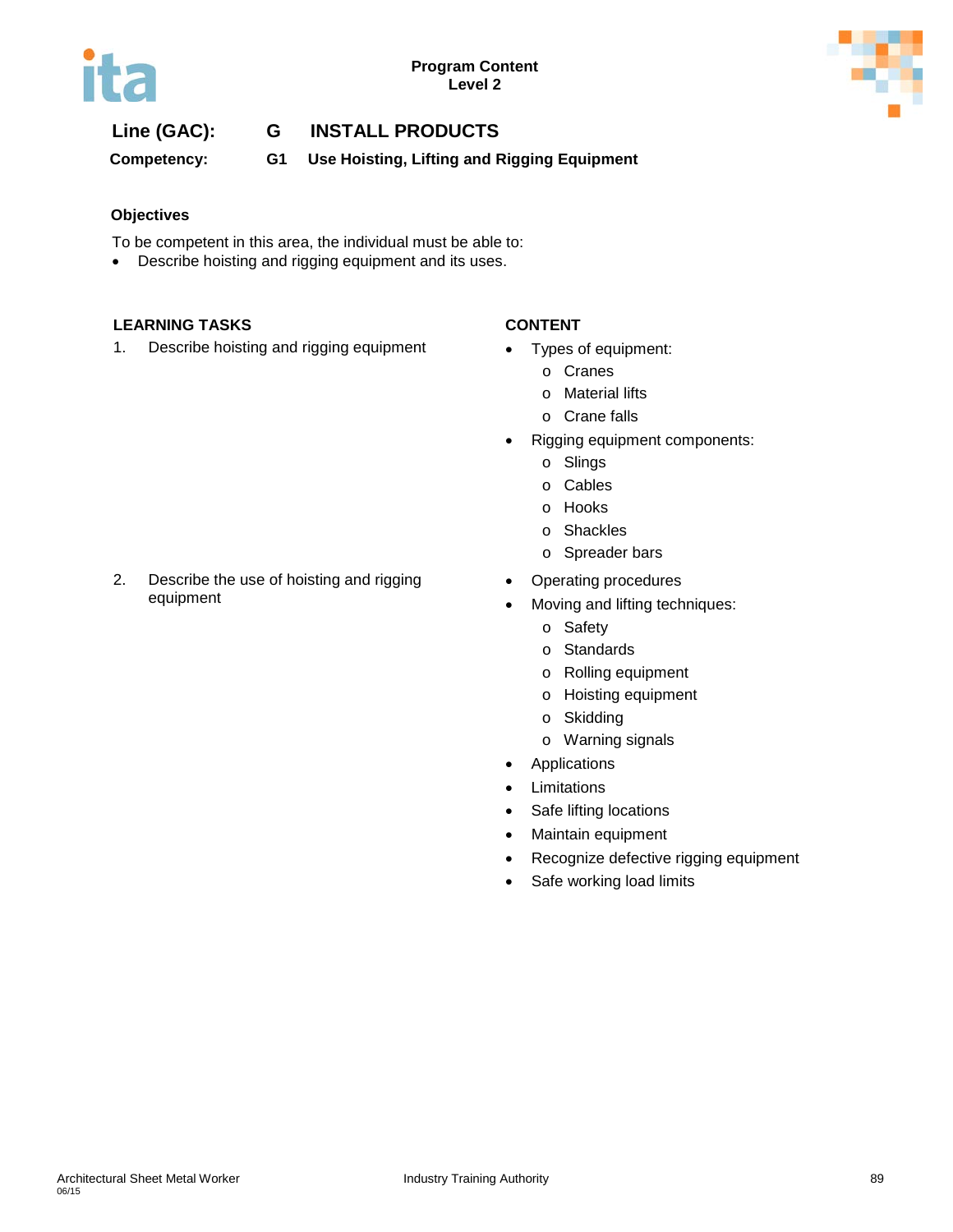

**Competency: G2 Install Roofing and Wall Components**

### **Objectives**

To be competent in this area, the individual must be able to:

• Install roofing and wall systems.

### **LEARNING TASKS CONTENT**

1. Install roofing and wall systems • Types of wall panels

- - o Tiles and/or shingles
	- o Standing seam
	- o Roll formed products
	- o Shop formed products
- Types of fasteners
	- o Concealed and exposed
	- o Screws
	- o Washer nails
	- o Cleats
- Layout install techniques for wall and roof penetrations
	- o Applicable seals
- Mitre profile sheet
- Consideration for thermal expansion and contraction of materials
- Effect of weather conditions
- Components
	- o Expansion joints
	- o Flashings
- Openings and penetrations
- Sealant usage

### **Achievement Criteria**

Performance The learner will install roofing and wall systems.

### Conditions The learner will be given:

- Materials
- Tools and equipment
- Project specifications

- Criteria The learner will score 70% or better on a rating sheet that reflects the following criteria:
	- Safety
	- Conforms to project specifications
	- Material usage
	- Equipment usage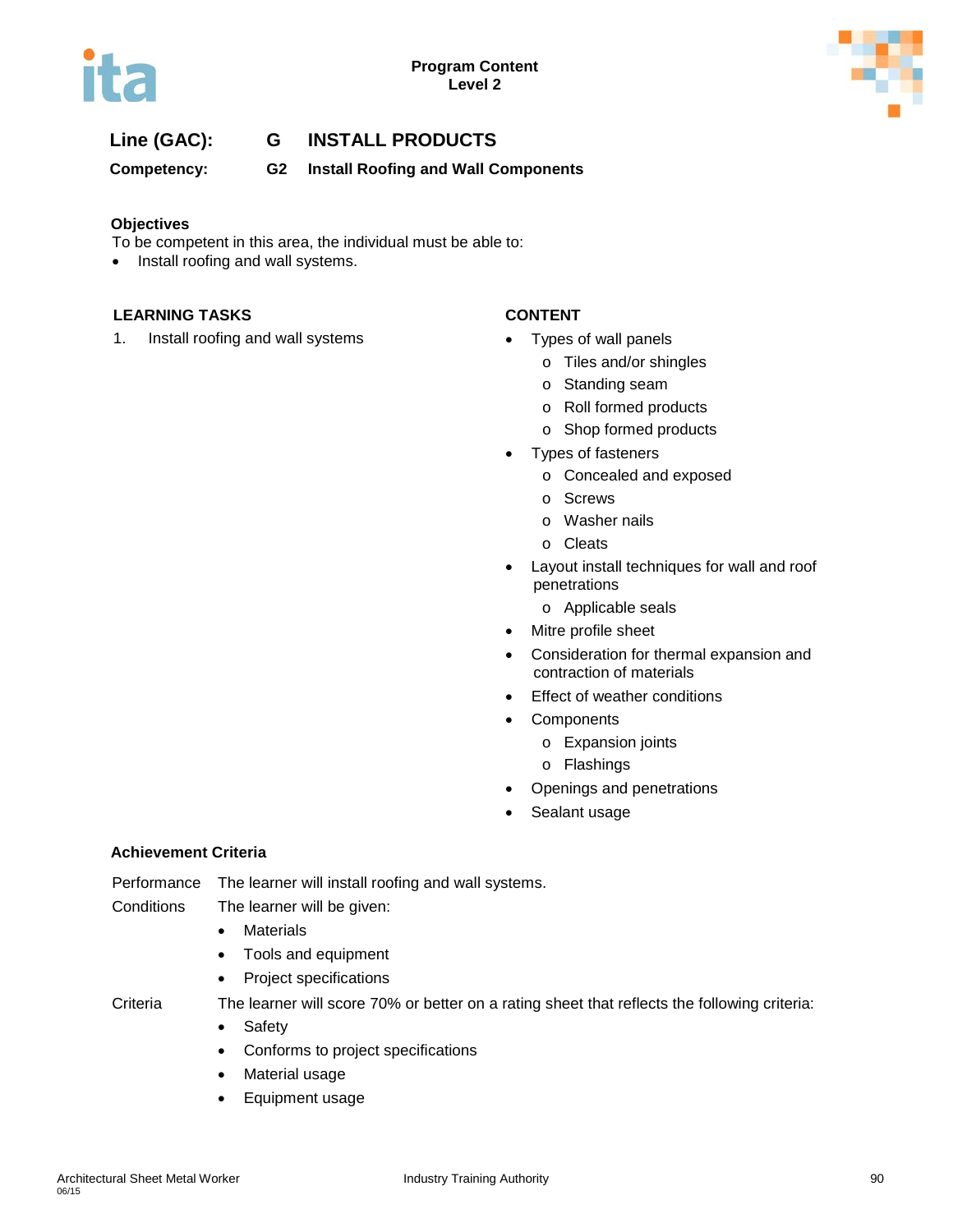

### **Competency: G3 Prepare Substrate**

### **Objectives**

To be competent in this area, the individual must be able to:

- Describe substrate.
- Describe substrate surface preparation.
- Install sub girts.

### **LEARNING TASKS CONTENT**

1. Describe substrate **•** Concrete surfaces

- 
- Stone and/or brick surfaces
- Metal (structural steel and stud) surfaces
- Wood (plywood and stud) surfaces
- Composite gypsum products and surfaces
- 2. Describe substrate surface preparation Primer (if required)
	- Membranes
	- Sub grit fastening and leveling of surfaces
	- **Penetrations**
	- Sealants
	- Insulation
- 3. Install sub girts Plum
	- **Level**
	- **Square**

### **Achievement Criteria**

Performance The learner will install sub girts.

- Conditions The learner will be given:
	- Materials
	- Tools and equipment
	- Project specifications

- Criteria The learner will score 70% or better on a rating sheet that reflects the following criteria:
	- Safety
	- Conforms to project specifications
	- Material usage
	- Equipment usage
	- Layout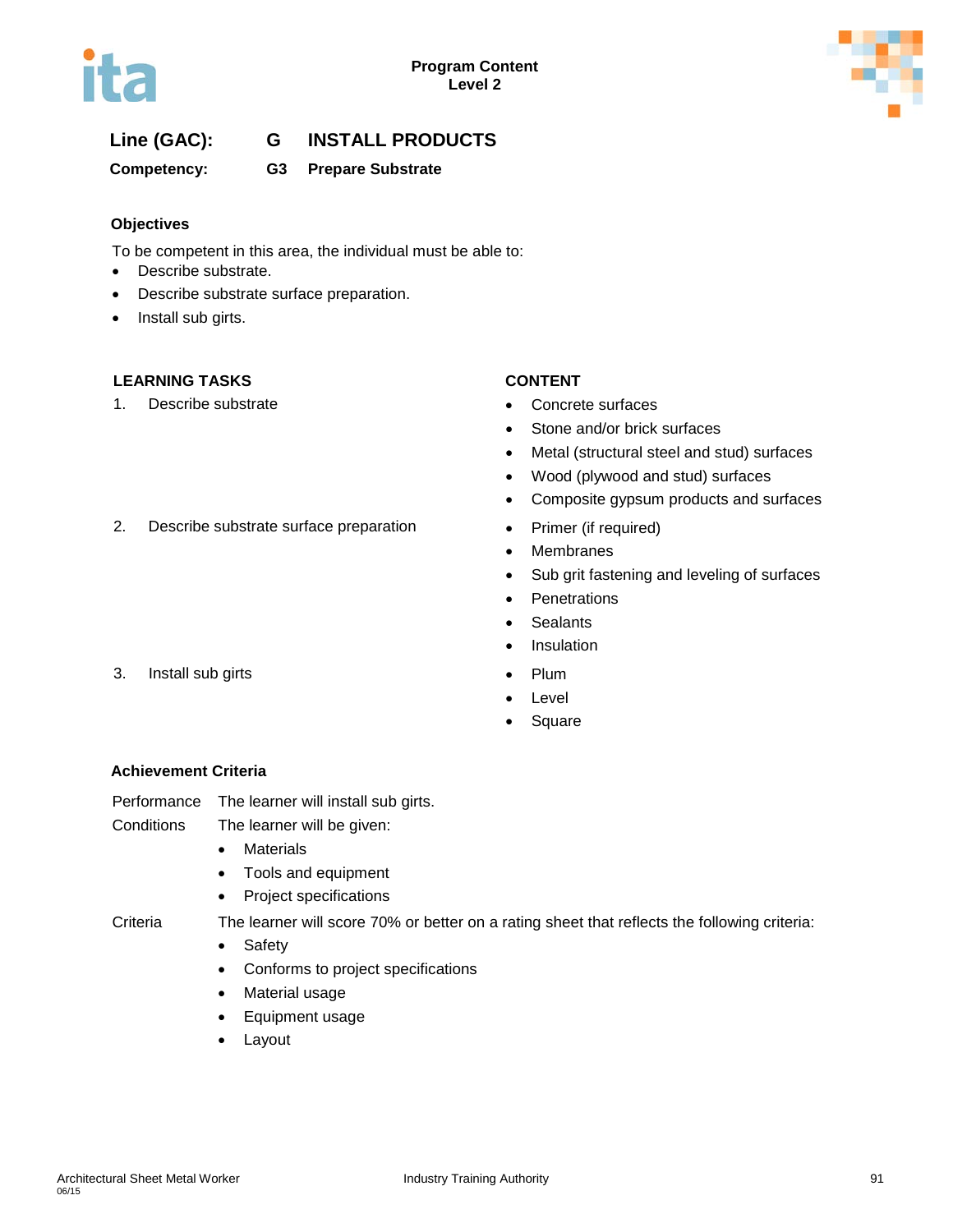



**Competency: G4 Install Specialty Components**

### **Objectives**

To be competent in this area, the individual must be able to:

• Install specialty components.

### **LEARNING TASKS CONTENT**

1. Install specialty components **•** Placement

- 
- Cut
- Flash
- Seal
- 2. Install flashings for openings and penetrations Windows
	- Doors
	- Mechanical
	- Structural
	- End dams
	- Stripping in
	- Peel and stick

### **Achievement Criteria**

Performance The learner will install specialty components.

Conditions The learner will be given:

- Materials
- Tools and equipment
- Project specifications

- Criteria The learner will score 70% or better on a rating sheet that reflects the following criteria:
	- Safety
	- Conforms to project specifications
	- Material usage
	- Equipment usage

### **Achievement Criteria continued next page**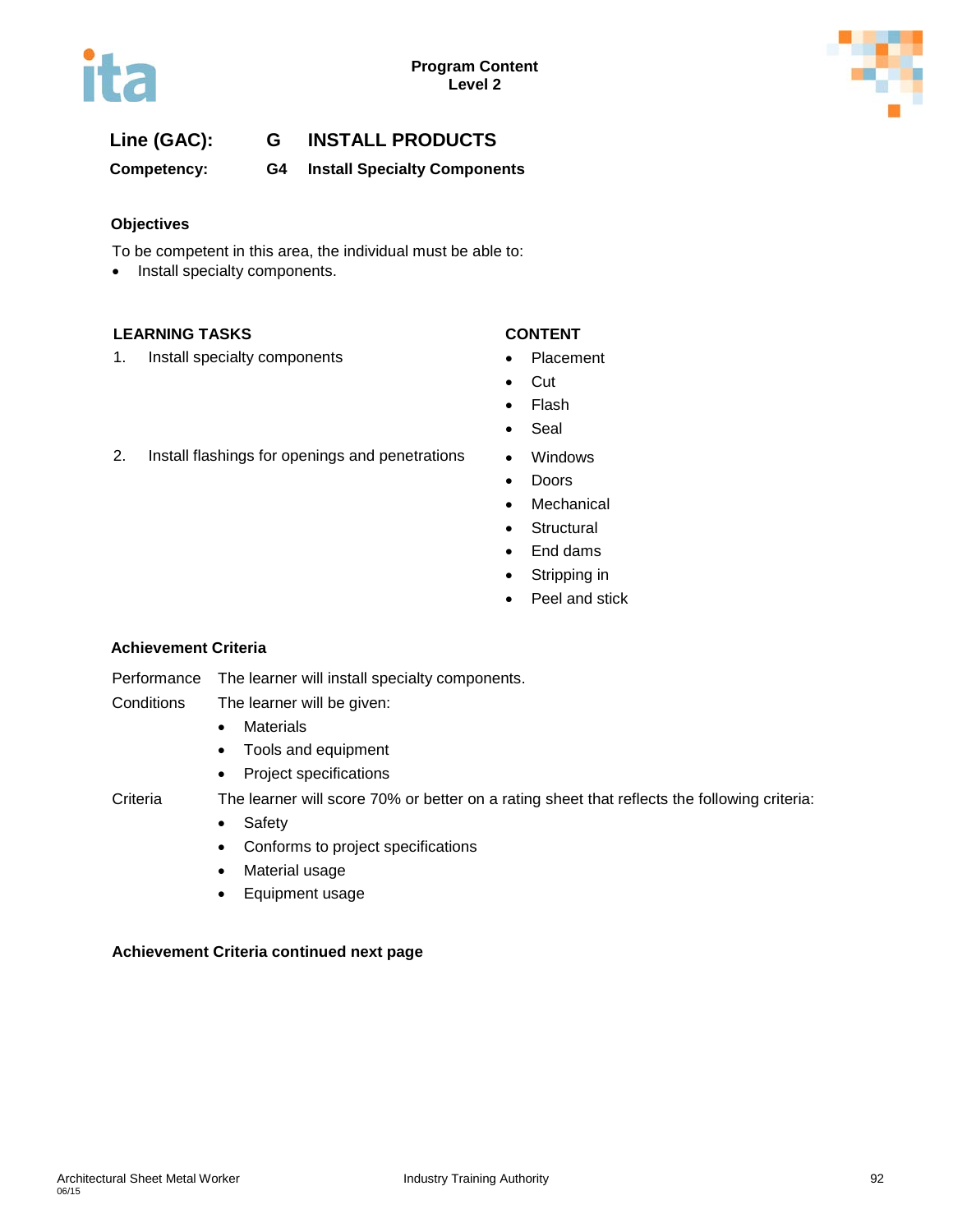



### **Achievement Criteria**

Performance The learner will install flashings for opening and penetrations.

Conditions The learner will be given:

- Materials
- Tools and equipment
- Project specifications

Criteria The learner will score 70% or better on a rating sheet that reflects the following criteria:

- Safety
- Conforms to project specifications
- Material usage
- Equipment usage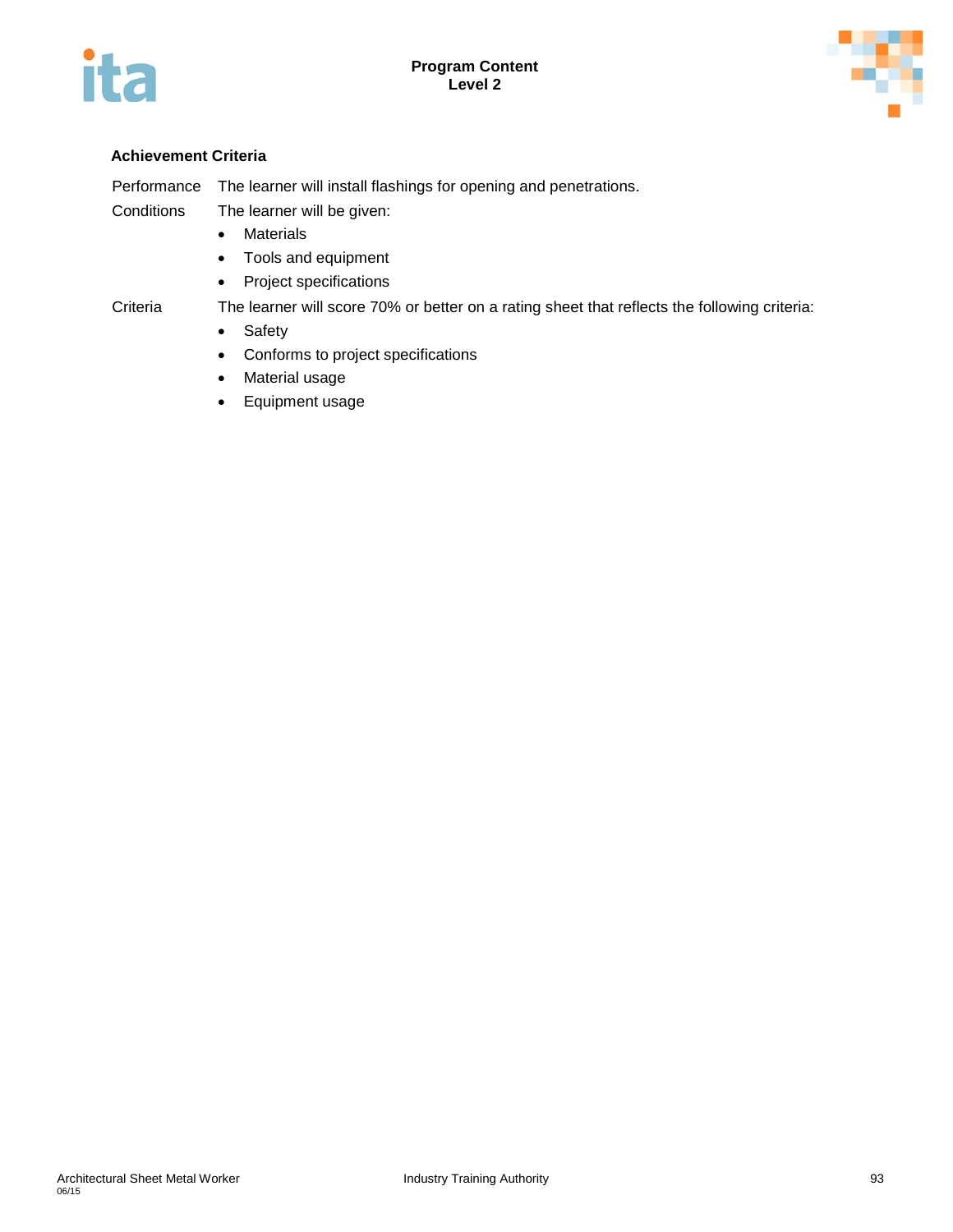

**Competency: H2 Draw Orthographic and Pictorial Drawings**

### **Objectives**

To be competent in this area, the individual must be able to:

- Describe and develop pictorial drawings.
- Describe and develop orthographic drawings.

### **LEARNING TASKS CONTENT**

1. Describe pictorial drawings • Isometric

- 
- **Perspective**
- Oblique
- 2. Describe orthographic projection  $\bullet$  3<sup>rd</sup> angle
- 3. Develop pictorial drawings Isometric
- 4. Develop orthographic projections **•** Orthographic views
- 
- -

### **Achievement Criteria**

Performance The learner will develop pictorial drawings.

Conditions The learner will be given:

- Materials
- Project specifications

### Criteria The learner will score 70% or better on a rating sheet that reflects the following criteria:

- Conforms to project specifications
- Title block
- Dimensioning usage
- Line usage

### **Achievement Criteria**

Performance The learner will develop an orthographic projection drawing.

- Conditions The learner will be given:
	- Materials
	- Project specifications

Criteria The learner will score 70% or better on a rating sheet that reflects the following criteria:

- Conforms to project specifications
- Title block
- Dimensioning usage
- Line usage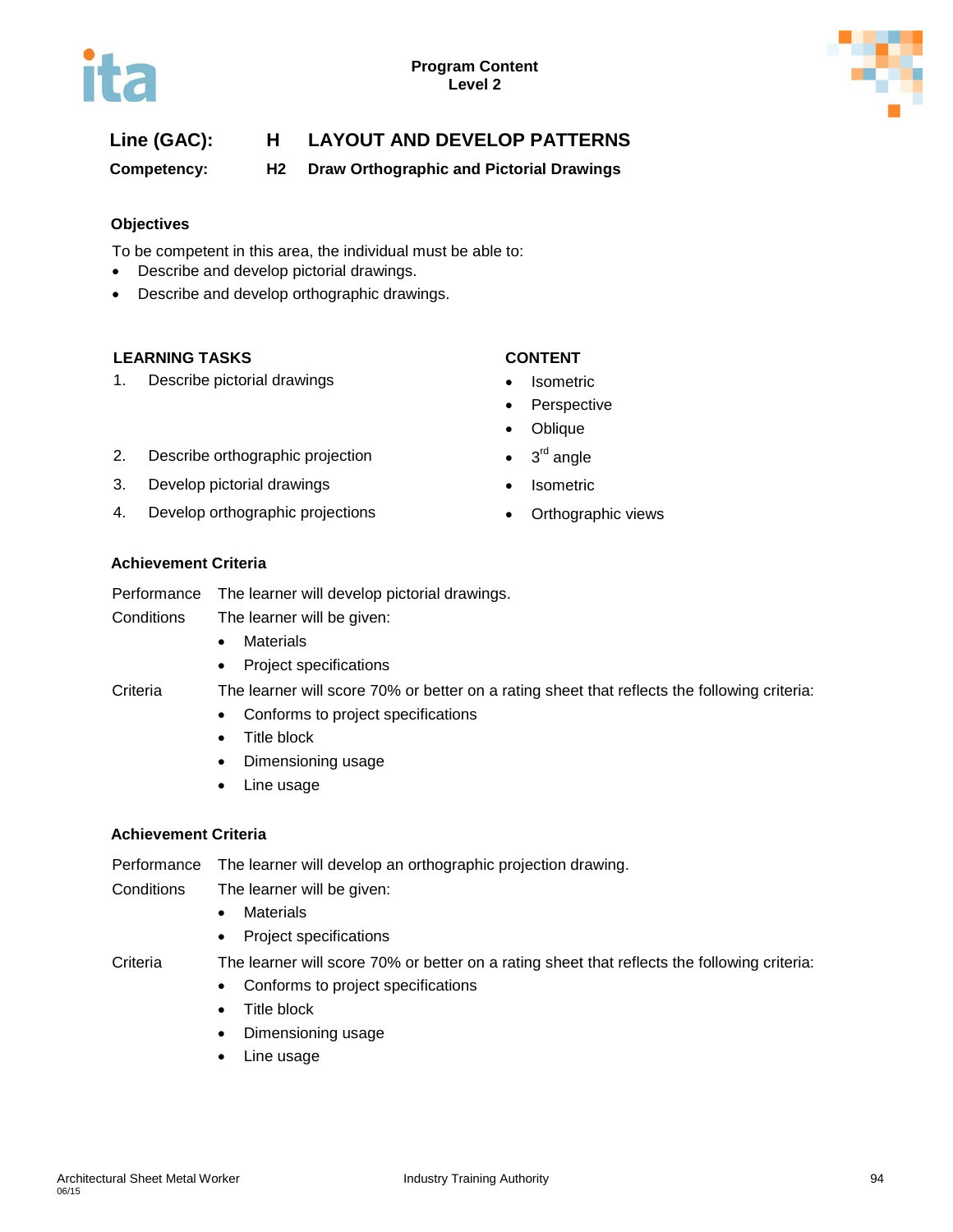



**Competency: H3 Produce Patterns Using Parallel Line Development**

### **Objectives**

To be competent in this area, the individual must be able to:

• Develop patterns incorporating parallel line.

### **LEARNING TASKS CONTENT**

1. Develop a pattern incorporating parallel line • Gutter mitres

- 
- Goose neck
- Mitre down spout
- Round elbow

### **Achievement Criteria**

- Performance The learner will develop patterns using parallel line. Conditions The learner will be given:
	- Materials
	- Project specifications
- 
- Criteria The learner will score 70% or better on a rating sheet that reflects the following criteria:
	- Conforms to project specifications
	- Title block
	- Line usage
	- Dimensioning usage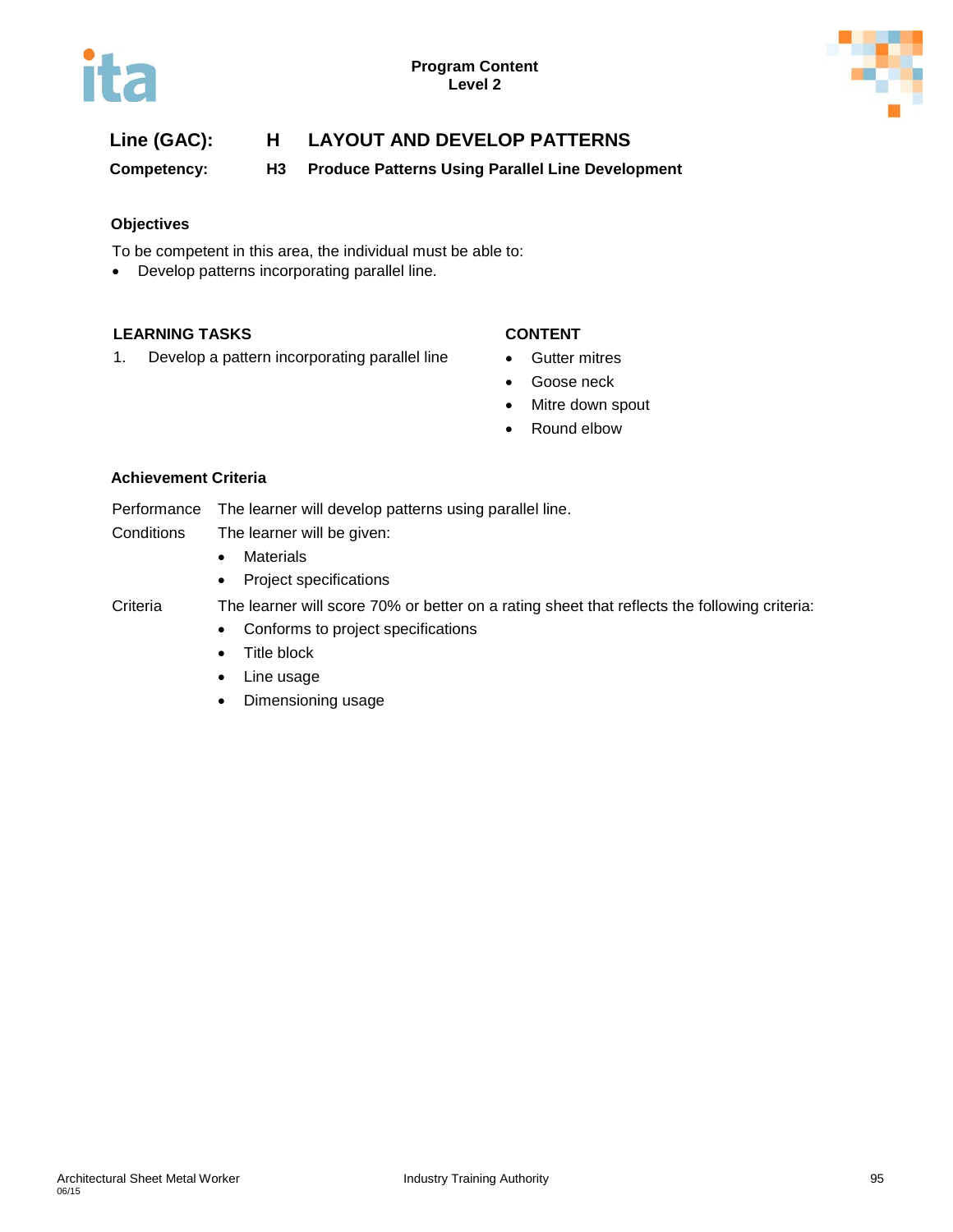

**Competency: H4 Produce Patterns Using Radial Line Development**

### **Objectives**

To be competent in this area, the individual must be able to:

• Develop patterns using radial line development.

### **LEARNING TASKS CONTENT**

• Round roof jack on a pitch

1. Develop a pattern using radial line development techniques

### **Achievement Criteria**

Performance The learner will develop patterns using radial line development.

- Conditions The learner will be given:
	- Materials
	- Project specifications

- Criteria The learner will score 70% or better on a rating sheet that reflects the following criteria:
	- Conforms to project specifications
	- Title block
	- Line usage
	- Dimensioning usage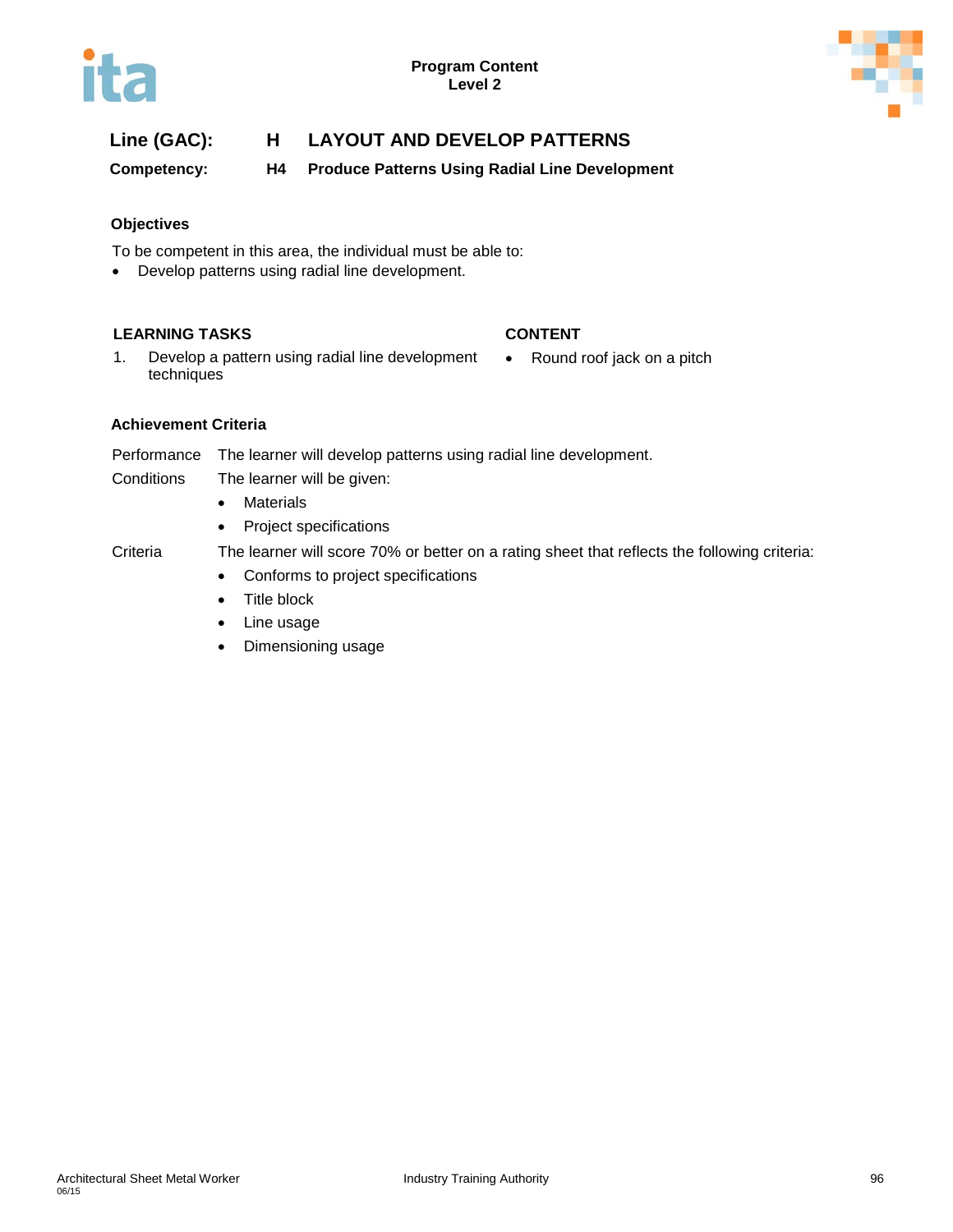

**Competency: H5 Produce Patterns Using Triangulation**

### **Objectives**

To be competent in this area, the individual must be able to:

• Develop patterns using triangulation.

### **LEARNING TASKS CONTENT**

- 1. Develop a pattern incorporating triangulation techniques
- Rectangular ventilator cap

### **Achievement Criteria**

Performance The learner will develop patterns using triangulation.

- Conditions The learner will be given:
	- Materials
	- Project specifications

- Criteria The learner will score 70% or better on a rating sheet that reflects the following criteria:
	- Conforms to project specifications
	- Title block
	- Line usage
	- Dimensioning usage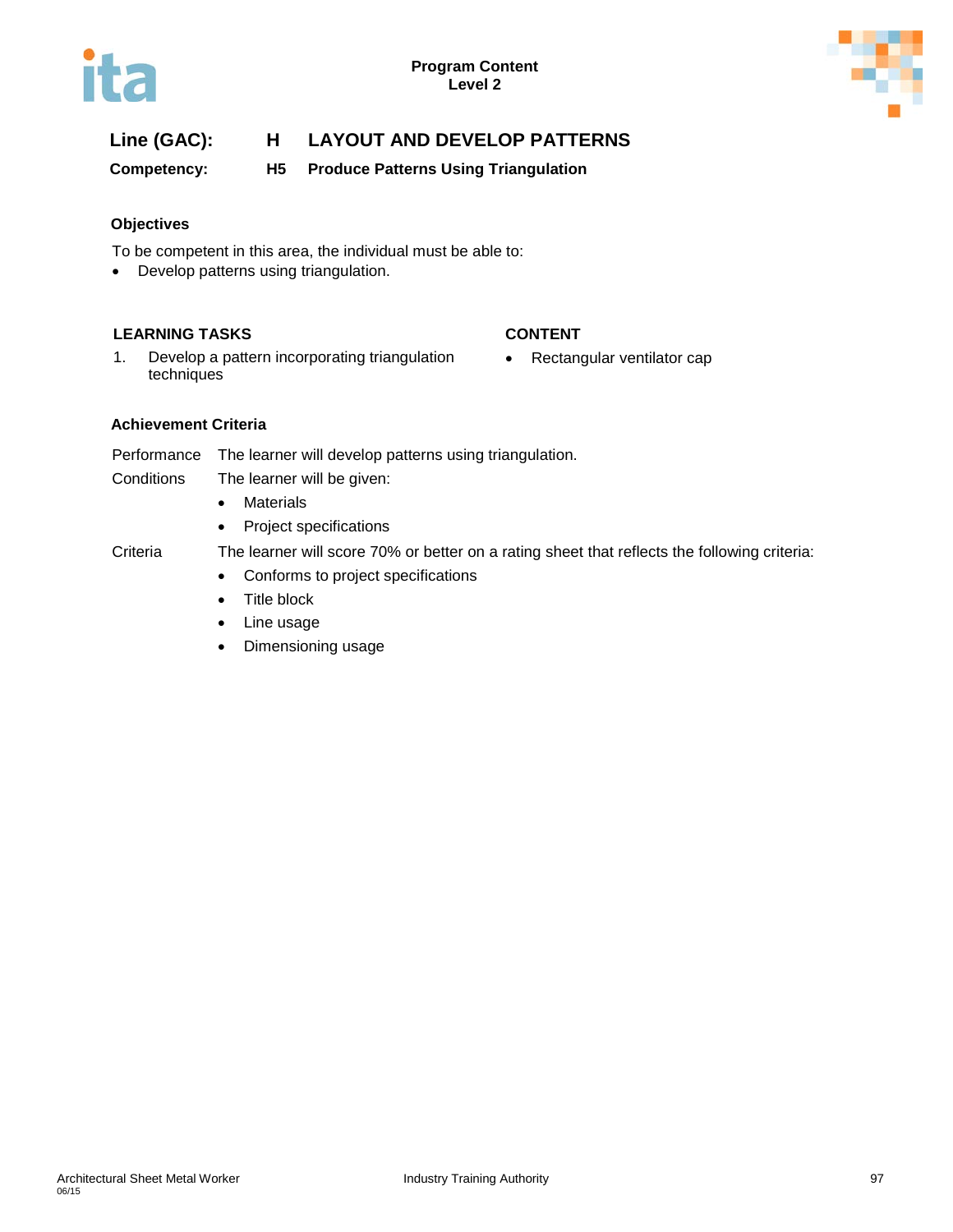



# **Line (GAC): I WELD AND SOLDER**

**Competency: I1 Cutting Techniques**

### **Objectives**

To be competent in this area, the individual must be able to:

• Describe general safety cutting precautions.

### **LEARNING TASKS CONTENT**

1. Describe general safety cutting precautions • Electrical shock

- 
- UV
- Heat-light (burn/fire potential)
- Gas cylinders
- 2. Describe different types of cutting processes Oxy fuel
	- Plasma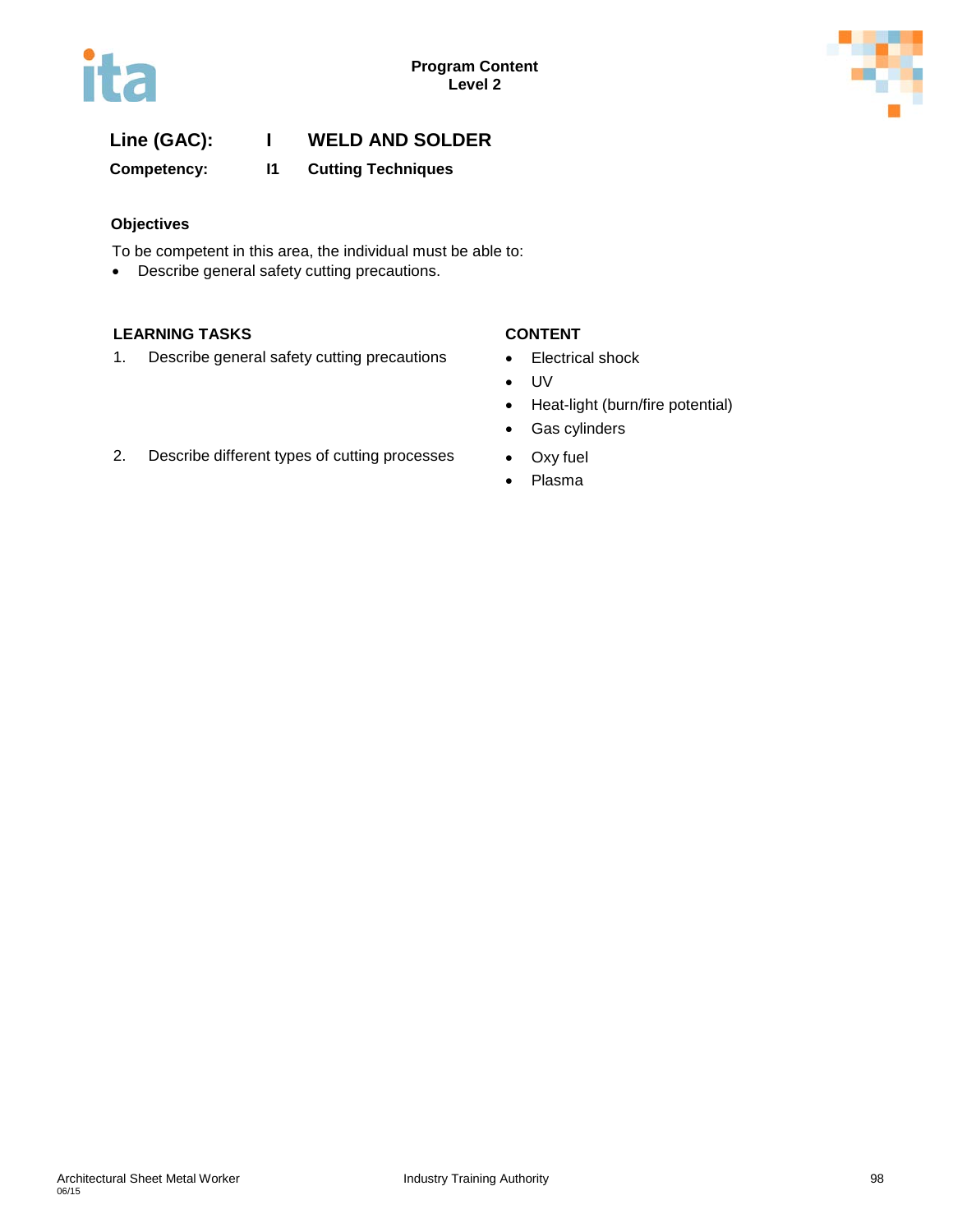

# **Line (GAC): I WELD AND SOLDER**

**Competency: I2 Select and Use Welding Equipment for SMAW**

### **Objectives**

To be competent in this area, the individual must be able to:

- Describe equipment for SMAW.
- Set-up and maintain equipment for SMAW.
- Demonstrate SMAW.

### **LEARNING TASKS CONTENT**

1. Describe equipment for SMAW • Safety

- 
- Electrode selection
- **Settings**
- 2. Set-up and maintain equipment for SMAW Maintenance
	- o Check stinger
	- o Check cables and connection
	- o Check ground clamp
	- Polarity
	- **Position**
	- Prepare material
	- Amperage
	-
	- Filet
	- Outside corner
	- Weld coupons of different gauges
	- Weld coupons of different positions

### **Achievement Criteria**

Performance The learner will demonstrate a lap weld, filet weld and/or outside corner using weld using coupons of different gauges and positions.

Conditions The learner will be given:

- Materials
- Tools and equipment
- Project specifications

Criteria The learner will score 70% or better on a rating sheet that reflects the following criteria:

- Safety
- Conforms to project specifications
- Material usage
- Equipment usage
- Conforms with CWB

3. Demonstrate SMAW • Lap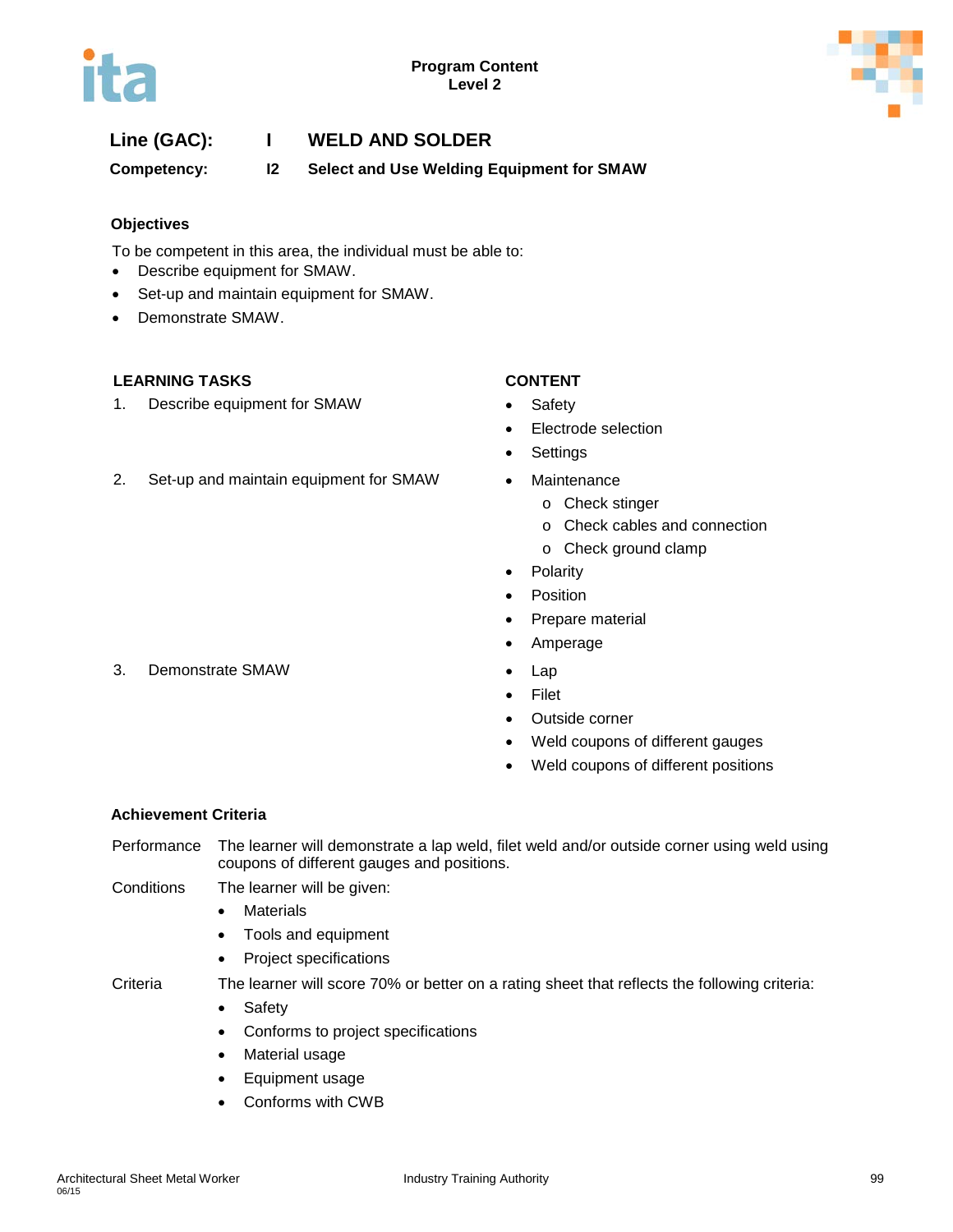



# **Line (GAC): I WELD AND SOLDER**

**Competency: I4 Demonstrate Soldering Techniques**

### **Objectives**

To be competent in this area, the individual must be able to:

- Describe the general safety precautions for soldering.
- Describe soldering.
- Demonstrate soldering techniques for zinc.

### **LEARNING TASKS CONTENT**

1. Describe the general safety precautions for soldering

- Gas
- **Electric**
- Acids/flux
- Lead
- MSDS
- Ventilation
- 
- Soft solder
- Irons (copper)
- Acid/flux
- Sal ammoniac
- Sweating
- Tinning
- Forging
- 3. Demonstrate soldering techniques for zinc Select appropriate irons for various positions
	- Solder vertical joints
	- Solder overhead joints

2. Describe soldering example of the Hard solder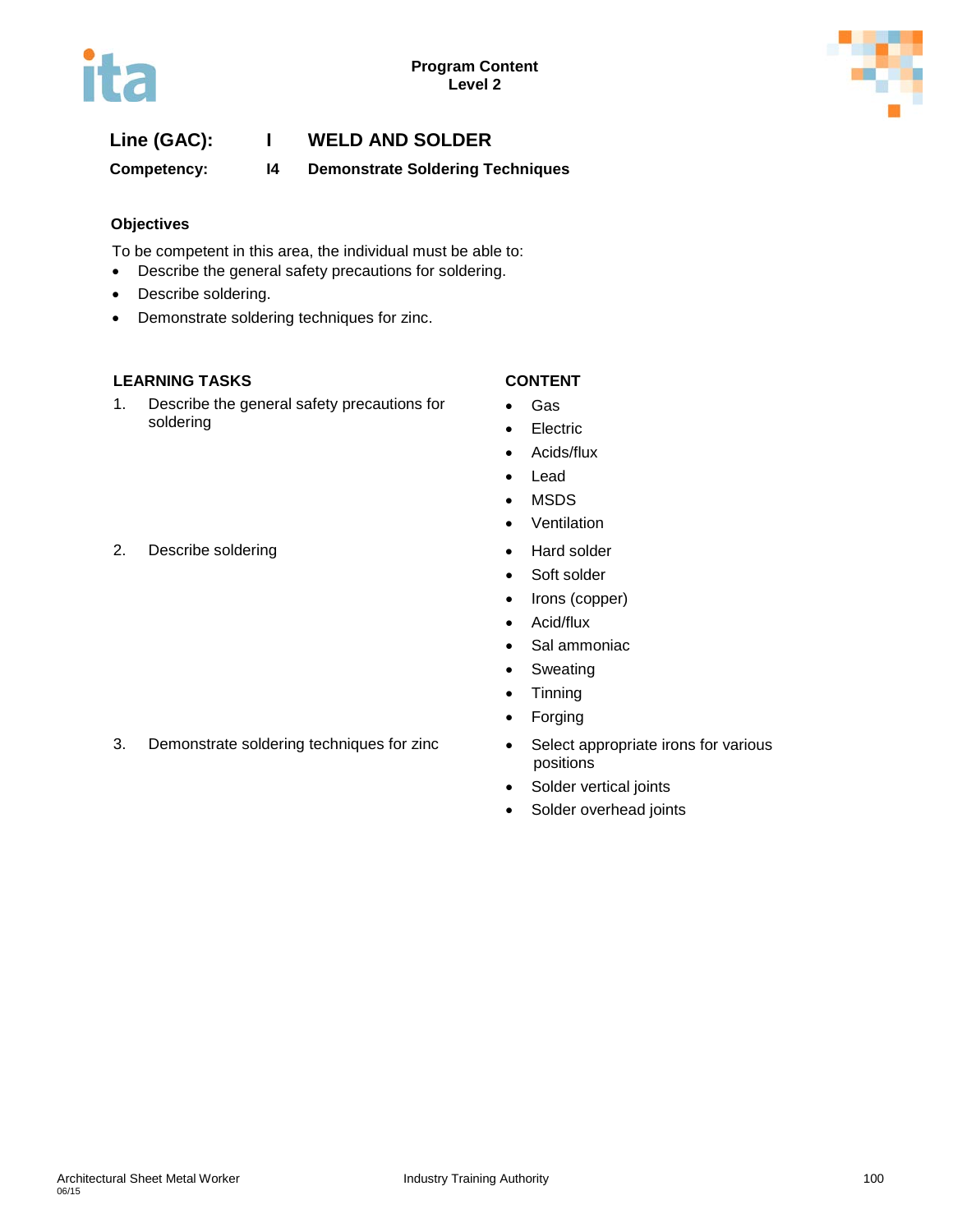



### **Achievement Criteria**

Performance The learner will solder different type of seams.

Conditions The learner will be given:

- Materials
	- o Solder
	- o Acid/flux
- Tools and equipment
- Project specifications

Criteria The learner will score 70% or better on a rating sheet that reflects the following criteria:

- Safety
- Conforms to project specifications
- Material usage
- Equipment usage
- Aesthetics
- Adhesion (sweating)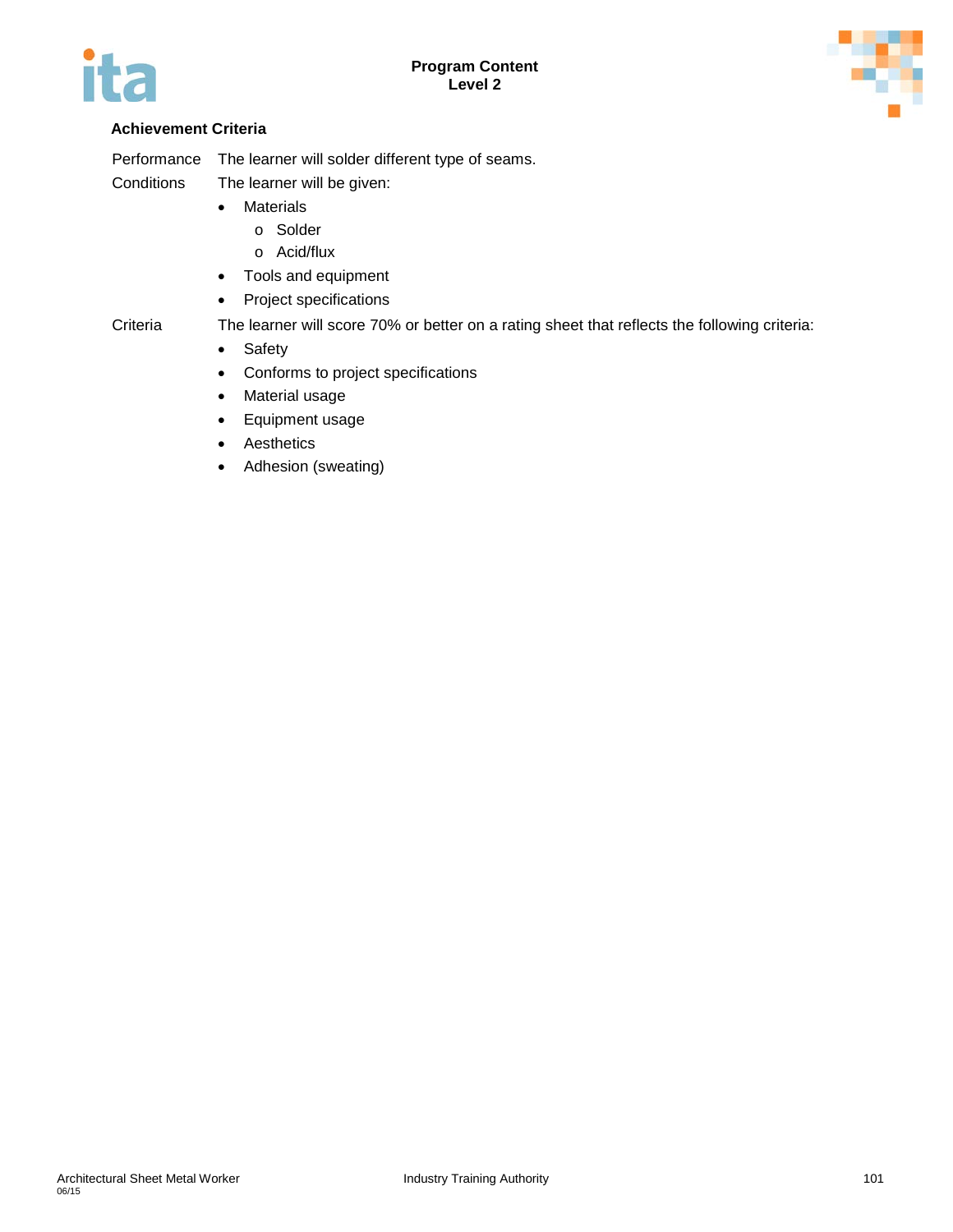



# **Level 3**

# **Architectural Sheet Metal Worker**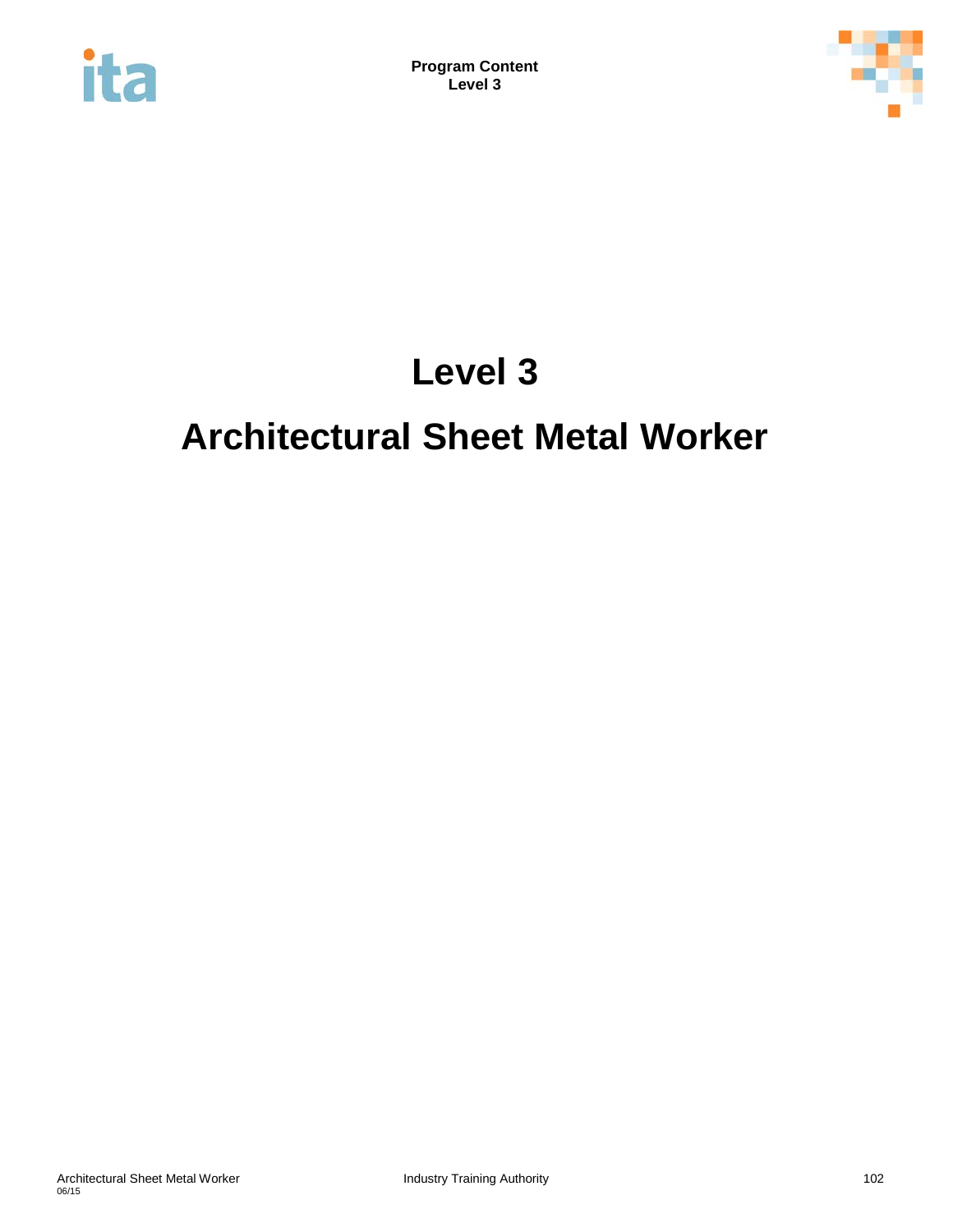



**Competency: C1 Interpret Drawings and Specifications**

### **Objectives**

To be competent in this area, the individual must be able to:

- Use a set of manufacturers' shop drawings
- Identify sections and elements of a set of plans
- Describe the format of specifications and the information contained within
- Interpret a set of plans and specifications

### **LEARNING TASKS CONTENT**

1. Use a set of manufacturers' and/or shop drawings

- Determine measurements for layout
- Extract information from reference (IFC) drawings
- 2. Identify sections and elements of a set of plans Title sheet

3. Describe the format of specifications and the information contained within

- 
- Detail drawings
- Schedules
- Sectional views
- **Elevation views**
- Title block information
- Format
	- o CSI Divisions
	- o Master format
	- o Sections
	- o RFI (request for information)
	- o Addenda/change orders
- Information contained
- Scope of work
- 4. Interpret a set of plans and specifications Use a set of current project plans and
- specifications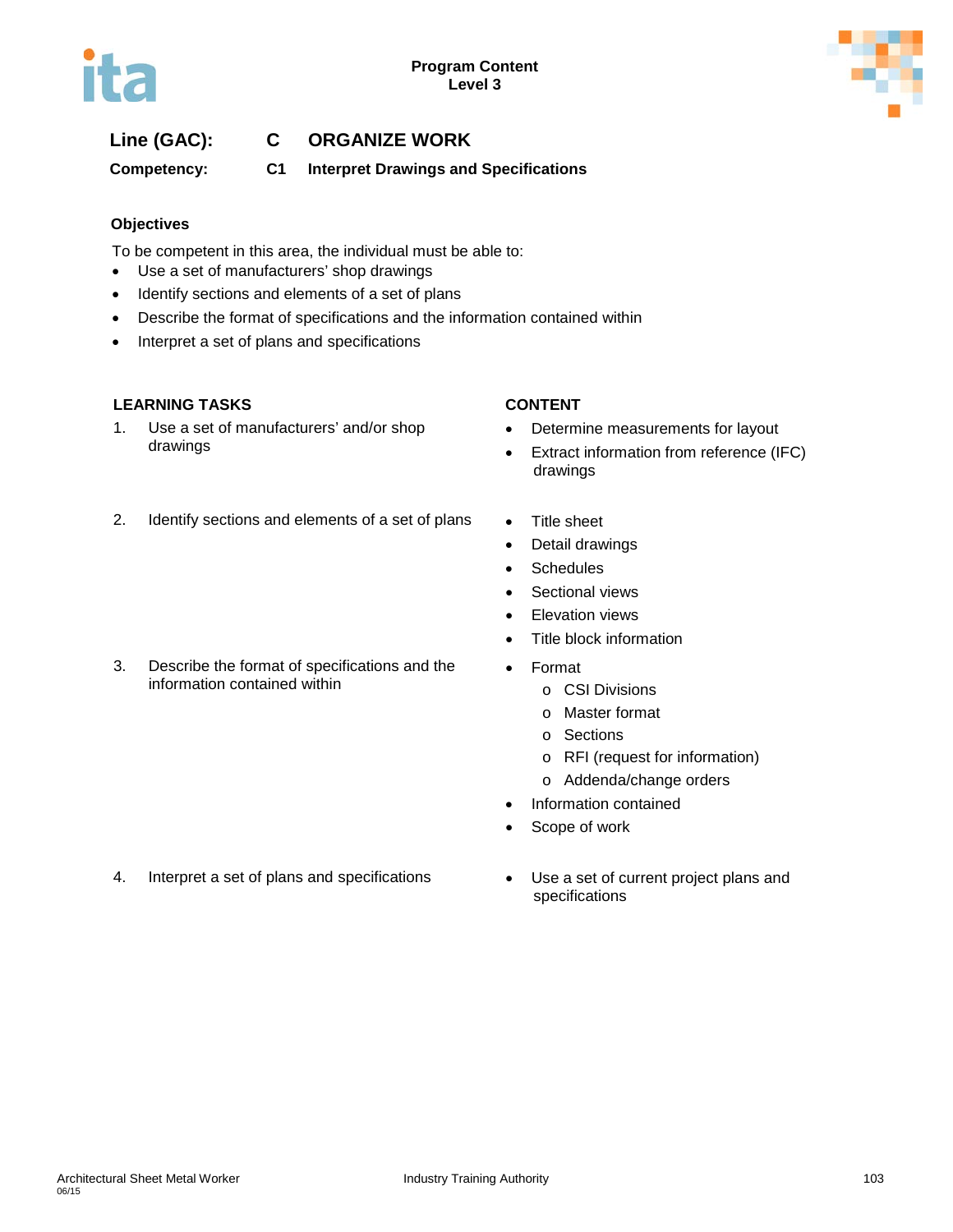

**Competency: C2 Estimate Materials**

### **Objectives**

To be competent in this area, the individual must be able to:

• Estimate materials.

### **LEARNING TASKS CONTENT**

- 1. Estimate materials **Example 2018 1.** Subsetting the Use information taken from plans
	- Use information taken from job site
	- Use information taken from specifications
	- Use material taken off sheets
	- Identify drawing component parts
	- Use colour coding to mark up a drawing
	- Determine scope of work
	- Use estimating material guidelines
	- Use calculations and formulas

### **Achievement Criteria**

- Performance The learner will estimate materials.
- Conditions The learner will be given:
	- Materials
	- Specifications/blueprints

### Criteria The learner will score 70% or better on a rating sheet that reflects the following criteria:

• Accuracy of estimate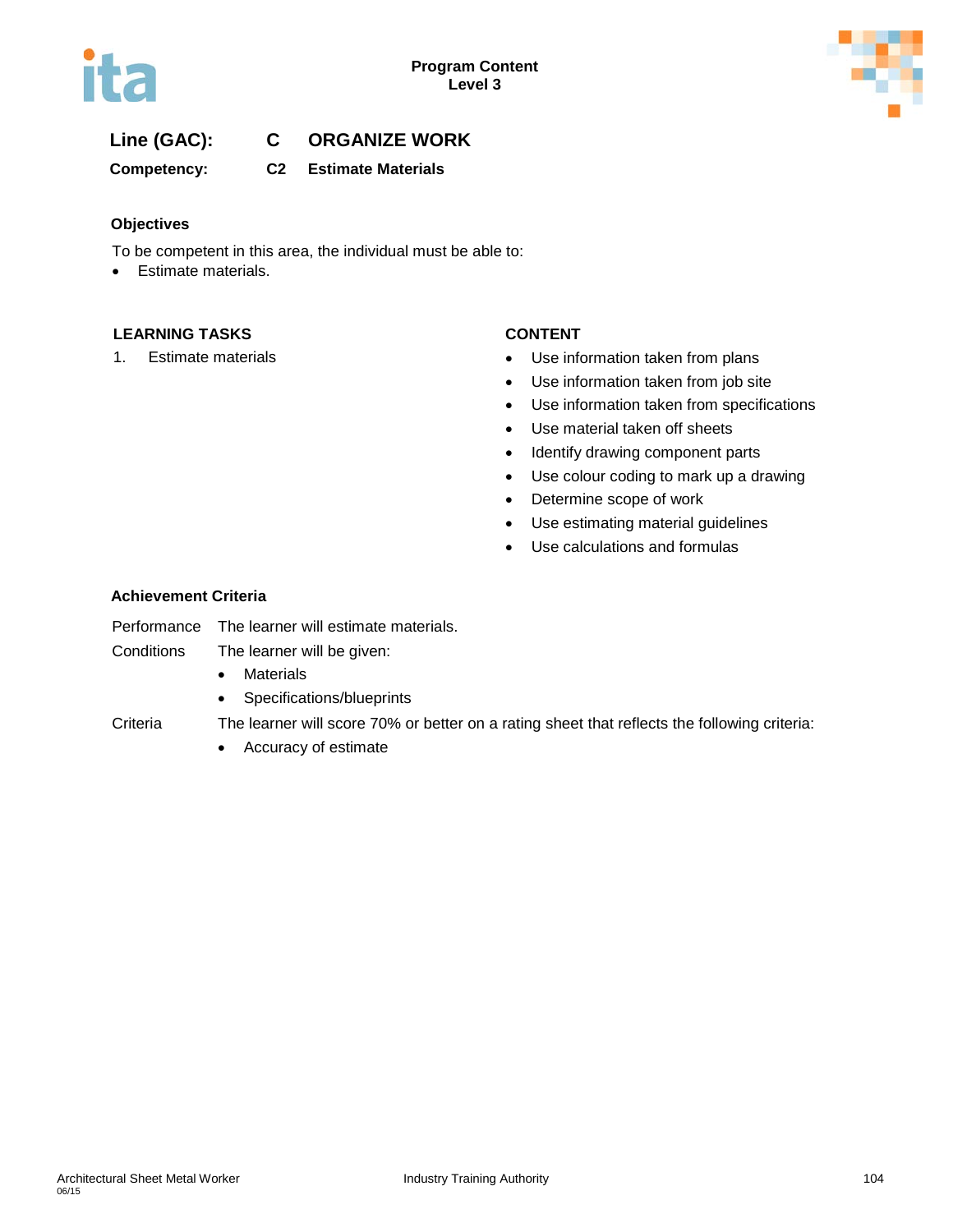

# **Line (GAC): C ORGANIZE WORK**

**Competency: C3 Communicate with Others**

### **Objectives**

To be competent in this area, the individual must be able to:

- Describe various methods of communication.
- Describe personal conduct.

### **LEARNING TASKS CONTENT**

1. Describe methods of communication • Listening

- 
- Critical thinking
- Verbal
- Written
- Drawings
- Use of technology
	- o Two-way radios
	- o Cell phones
	- o Fax machines
	- o Computers
- Trade terminology
- Project coordination
- Giving instructions
- 
- Ethics
- Harassment
- Customers
- Industry people
- Apprentice mentoring/monitoring
- General public

### 2. Describe personal conduct **•** Interpersonal skills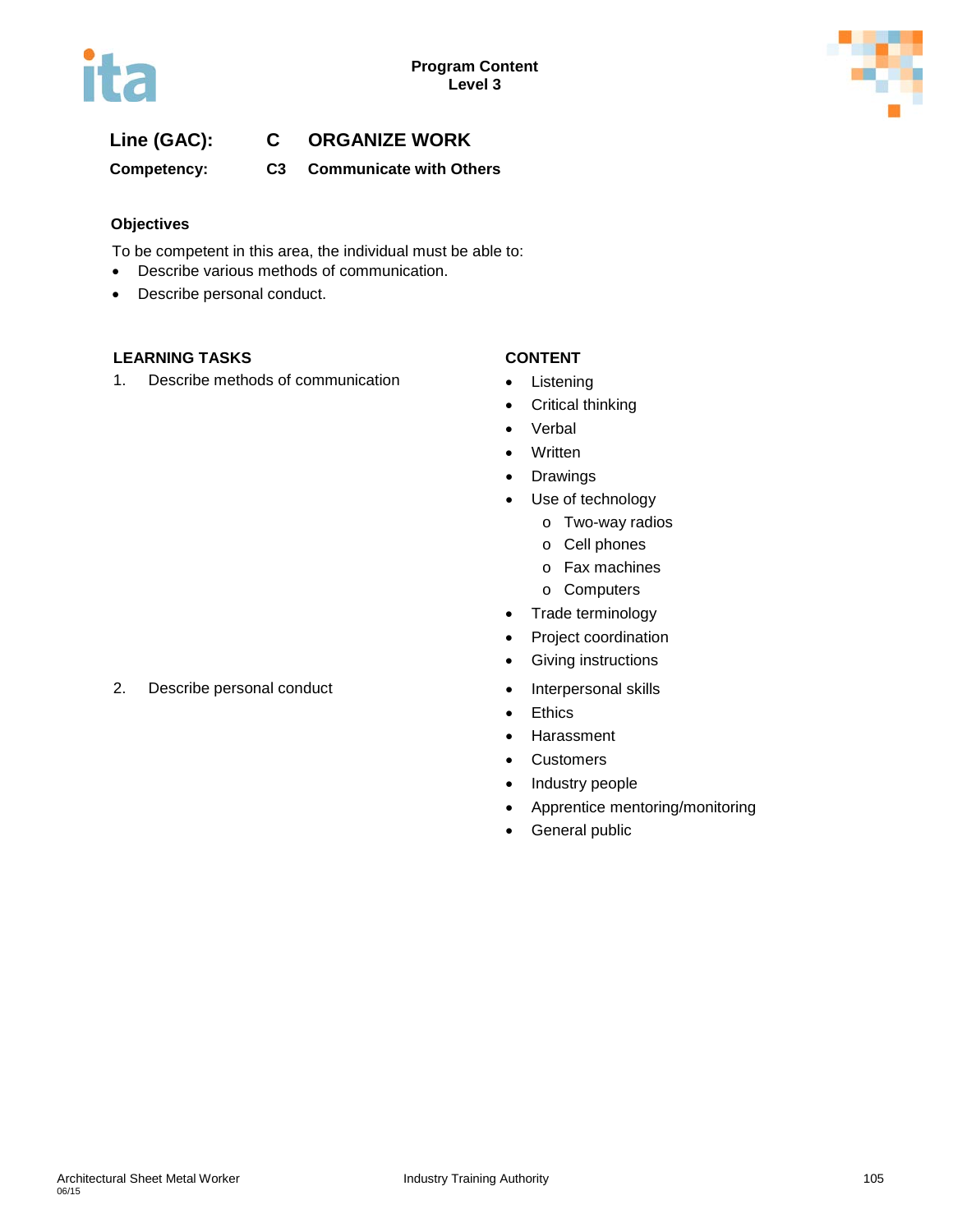

# **Line (GAC): C ORGANIZE WORK**

**Competency: C4 Measure and Sketch Shop Project Components**

### **Objectives**

To be competent in this area, the individual must be able to:

• Measure and sketch components.

### **LEARNING TASKS CONTENT**

### 1. Measure and sketch components • ACM panels

- 
- Flashings

### **Achievement Criteria**

Performance The learner will measure and sketch shop components.

- Conditions The learner will be given:
	- Materials
	- Project specifications

- Accuracy
- Proper dimensioning
- Proper line usage
- Title block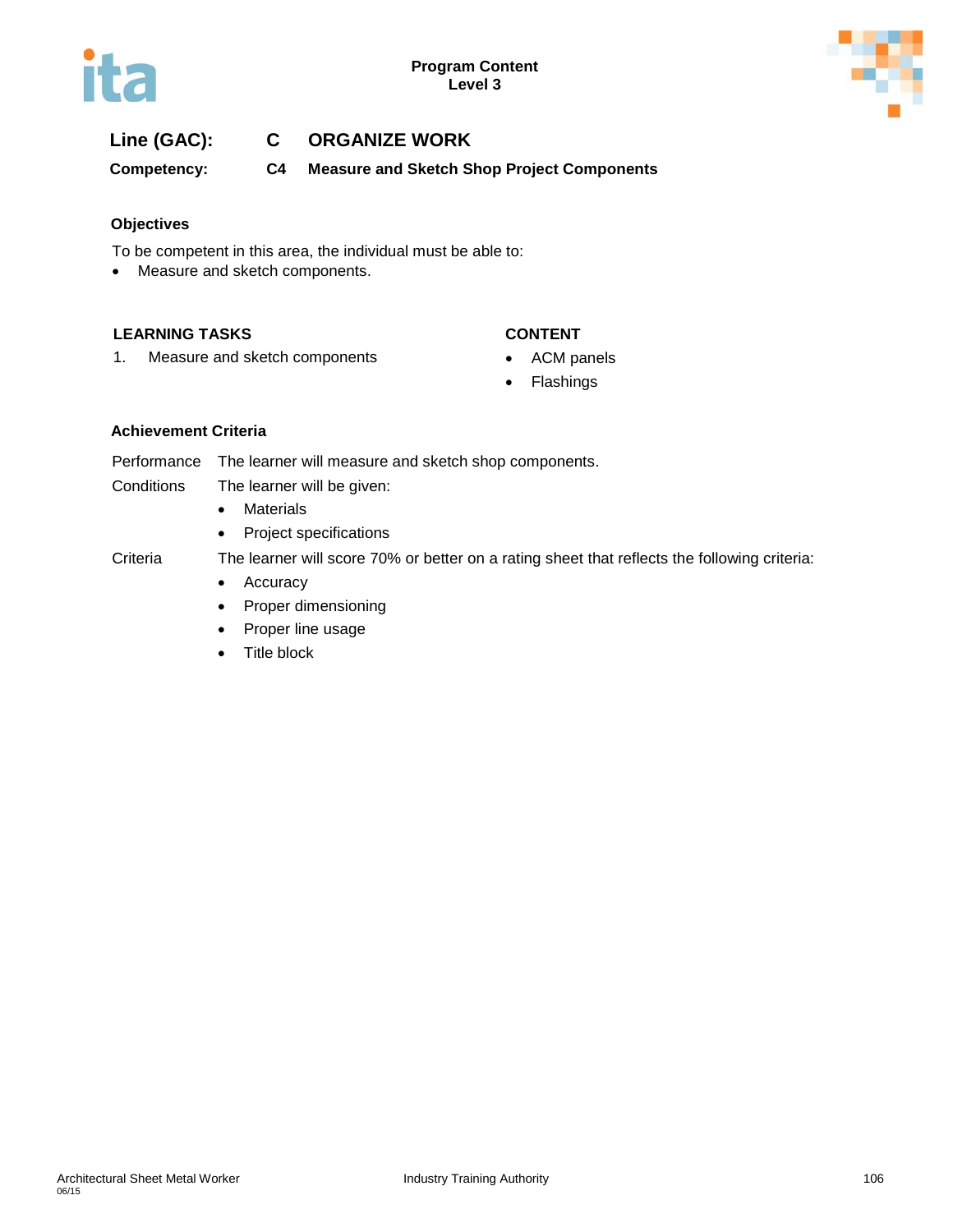

# **Line (GAC): C ORGANIZE WORK**

**Competency: C5 Identify Metals and Properties**

### **Objectives**

To be competent in this area, the individual must be able to:

- Describe common metals and their properties.
- Identify specific properties of copper.

### **LEARNING TASKS CONTENT**

1. Describe common metals and their properties • Steel

- 
- Aluminum
- Stainless steel
- Copper
- Zinc
- Brass
- Tin
- Lead
- Titanium
- 2. Identify specific properties of copper **•** Alloy composition
	- o Brass
	- o Bronze
	- **Finishes** 
		- o Patina (aging treatments)
		- o Painted
			- o Factory finishes
	- Other properties:
		- o Malleability (stamped and/or formed)
			- − Lead coating
		- o Durability
		- o Resistance to weathering
		- o Resistance to chemicals
		- o Compatability with other materials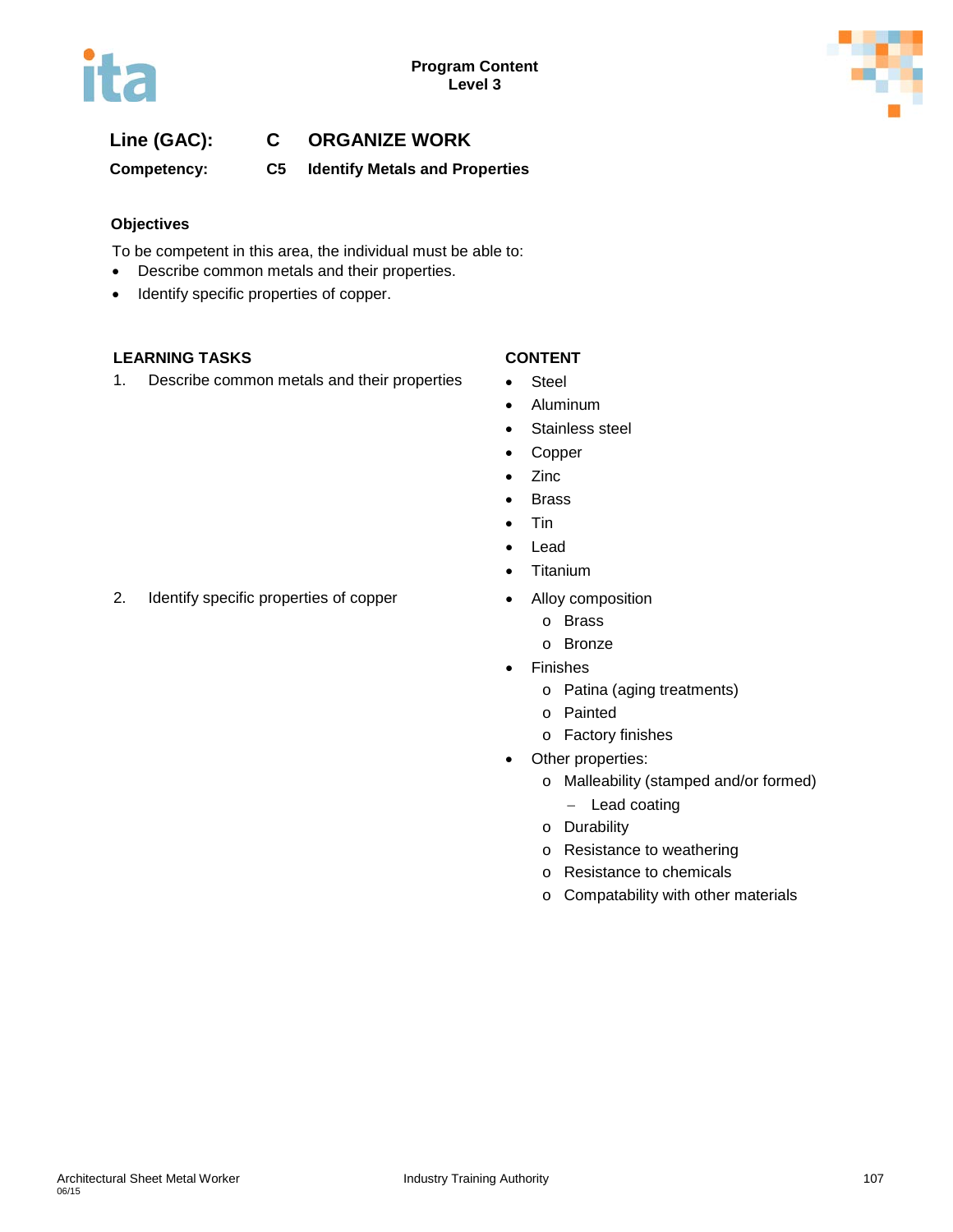

**Competency: D1 Use Basic Trade Math**

### **Objectives**

To be competent in this area, the individual must be able to:

• Describe basic trade math.

### **LEARNING TASKS CONTENT**

1. Describe basic trade math **•** Imperial

- 
- Metric
- Fractions
- Decimals
- Conversions
- Percentages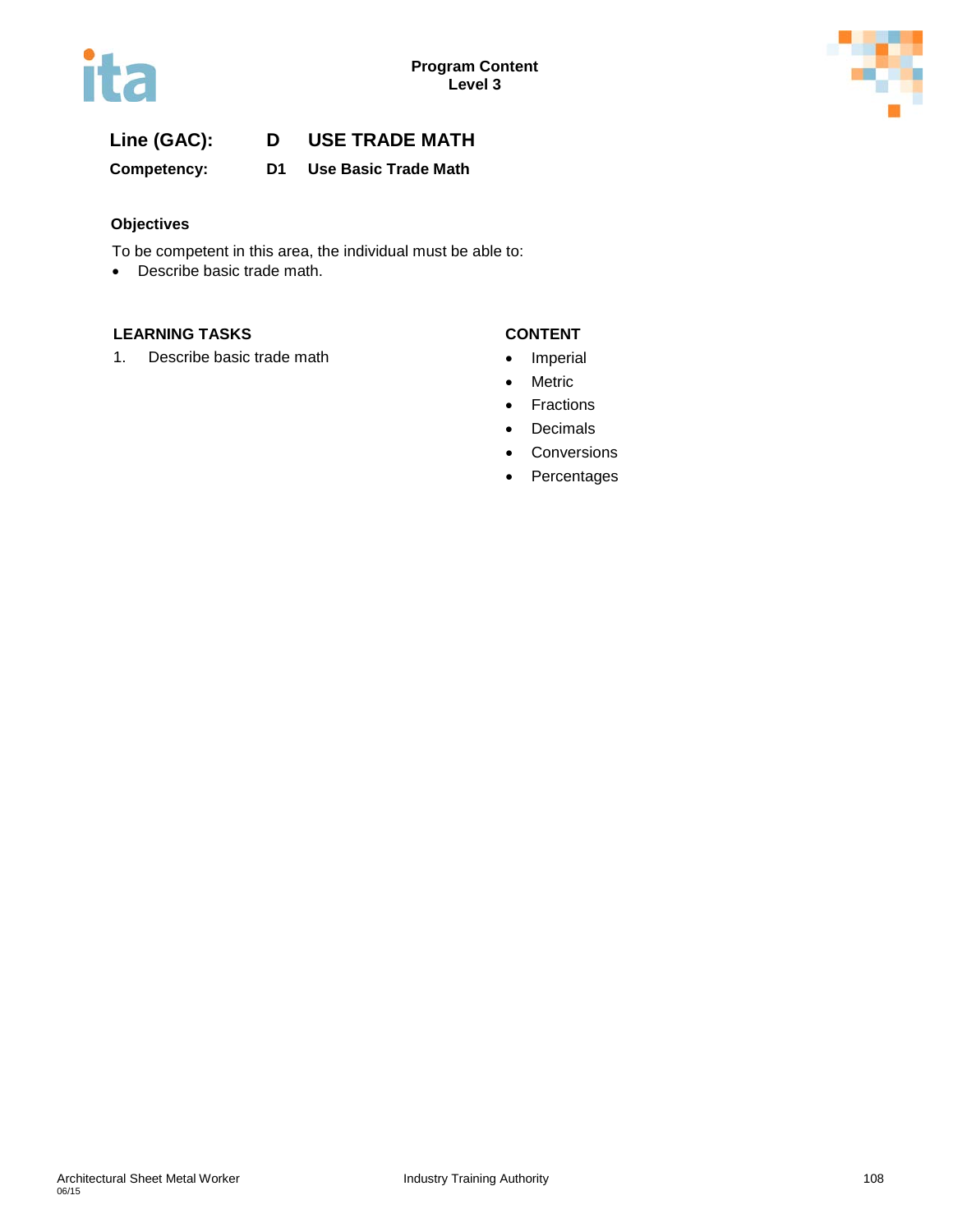

**Competency: D2 Solve Problems Using Formulas**

### **Objectives**

To be competent in this area, the individual must be able to:

- Desribe math formulas using imperial and metric units.
- Solve problems using math formulas.

### **LEARNING TASKS CONTENT**

1. Describe math formulas using imperial and metric units

- **Perimeter**
- Area
- Volume
	- o Liqud measure
- Formula variations
- Arc calculations
- - o Perimeter
	- o Area
	- o Volume
- Attic ventilation calculations
- 2. Solve problems using math formulas Trade related math appications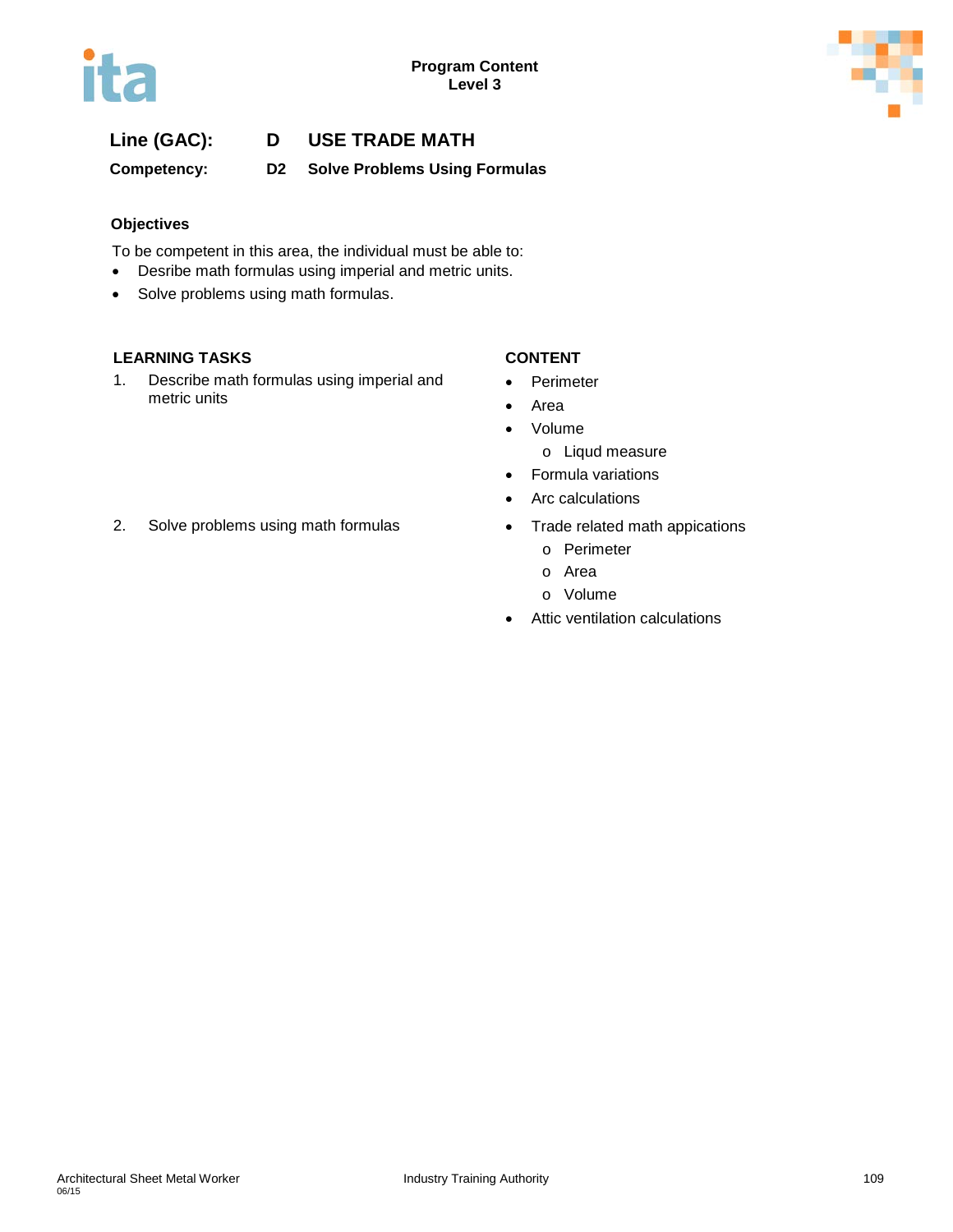

**Competency: D3 Solve Problems Using Pythagorean Theorem**

### **Objectives**

To be competent in this area, the individual must be able to:

- Describe Pythagorean Theorem.
- Solve problems using Pythagorean Theorem.

### **LEARNING TASKS CONTENT**

- 1. Describe the Pythagorean Theorem **•** Pythagorean Theorem
- 2. Solve problems using Pythagorean Theorem Formula variations

- 
- 
- Slope calculations
- Fabrication calculations
- Roof calculations
- Check for square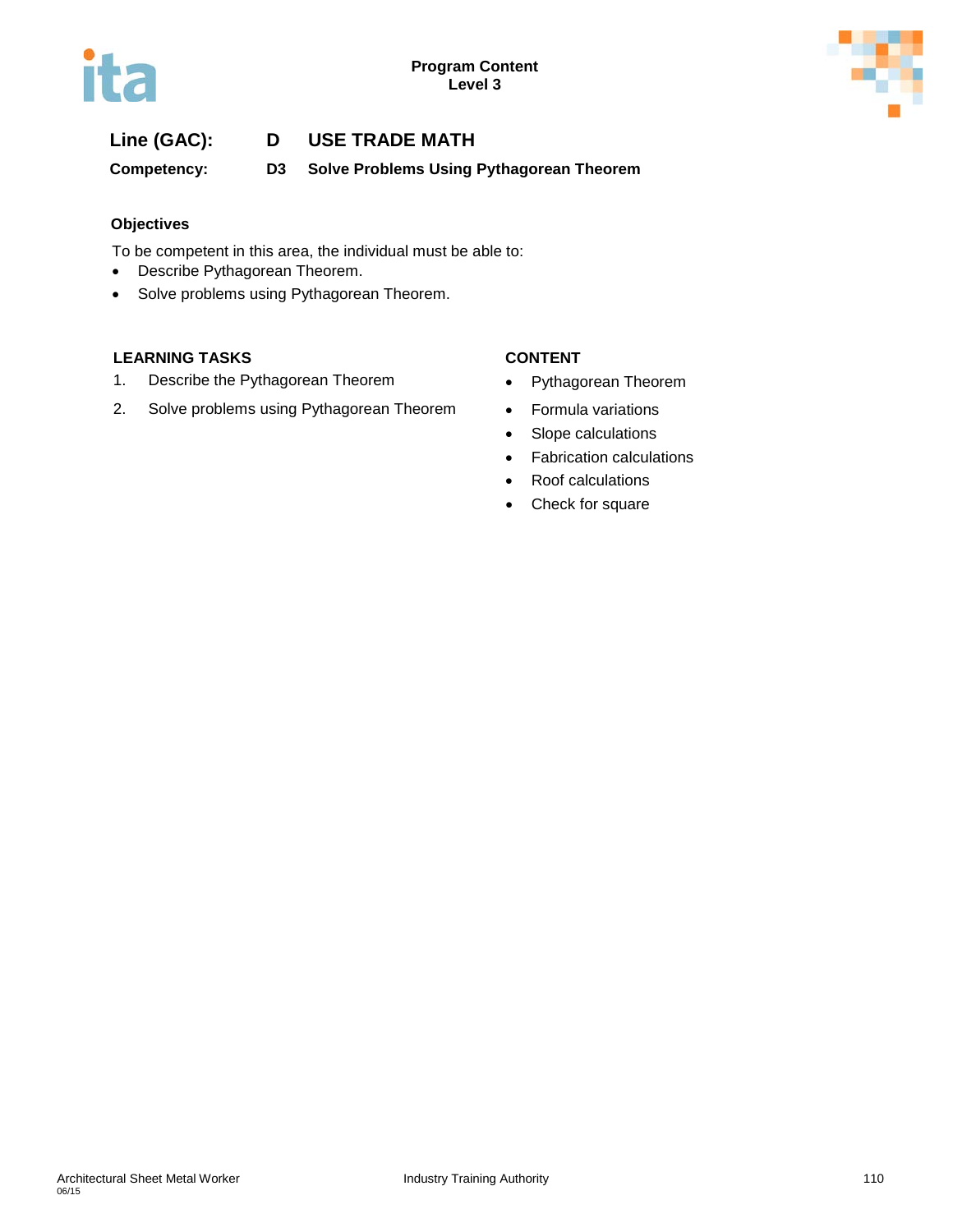



**Competency: D4 Solve Problems Using Trigonometry**

### **Objectives**

To be competent in this area, the individual must be able to:

• Describe and use trigonometry functions.

### **LEARNING TASKS CONTENT**

1. Describe trigonometry functions • Tangent

- 
- Sine
- Cosine

- 
- 2. Use trigonometry functions **•** Solve problems using trigonometry functions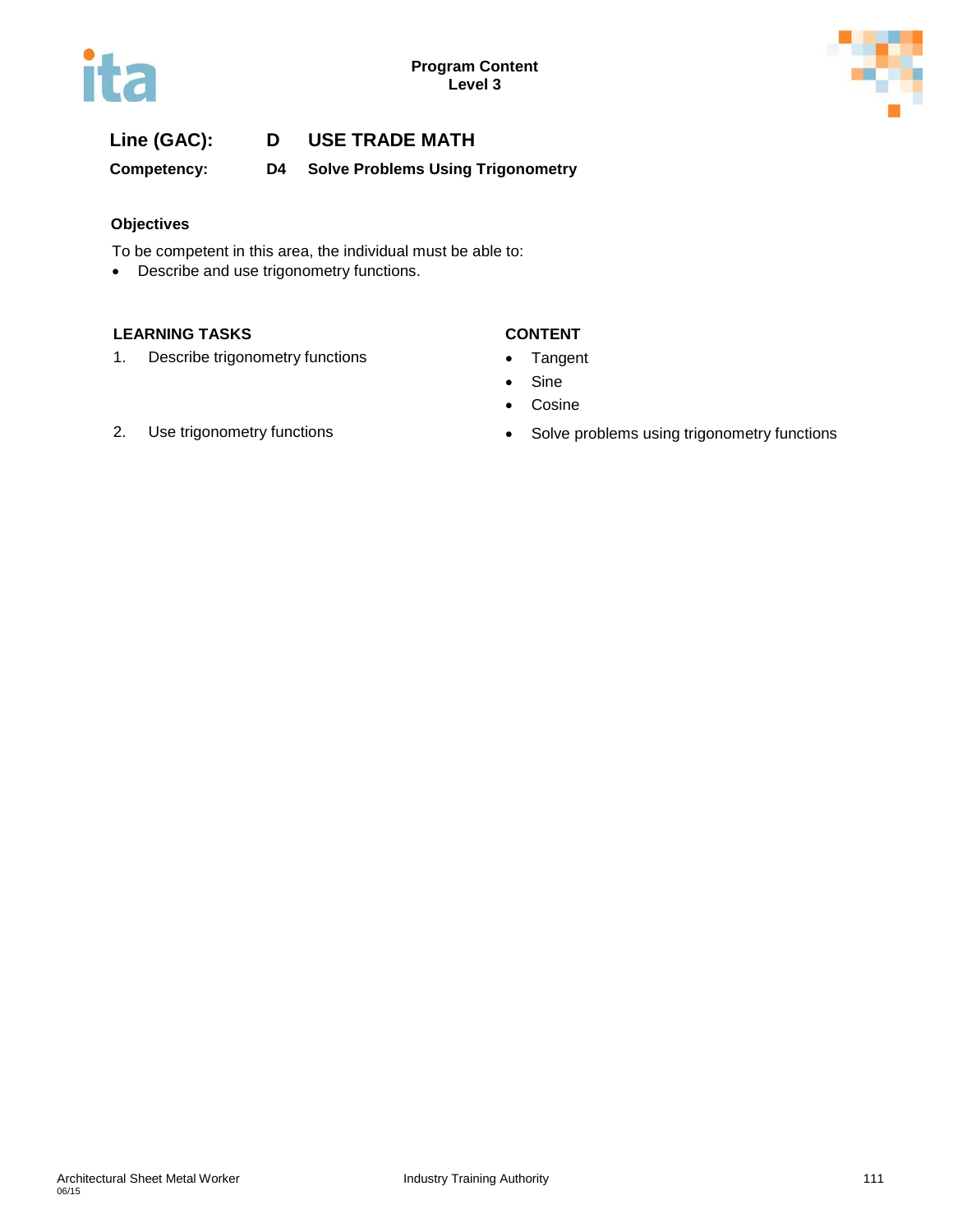

### **Competency: E1 Identify Systems**

### **Objectives**

To be competent in this area, the individual must be able to:

- Identify composite panel systems.
- Identify copper and zinc applications.
- Identify other specialty metal applications.

### **LEARNING TASKS CONTENT**

1. Identify composite panel systems • Metal

- 
- Plastics
- Concretes
- Wood
- Rainscreen applications
- 
- Walls
- Accessory applications
- 
- Stainless
- Aluminum
- 2. Identify copper and zinc applications Roof
- 3. Identify other specialty metal applications Titanium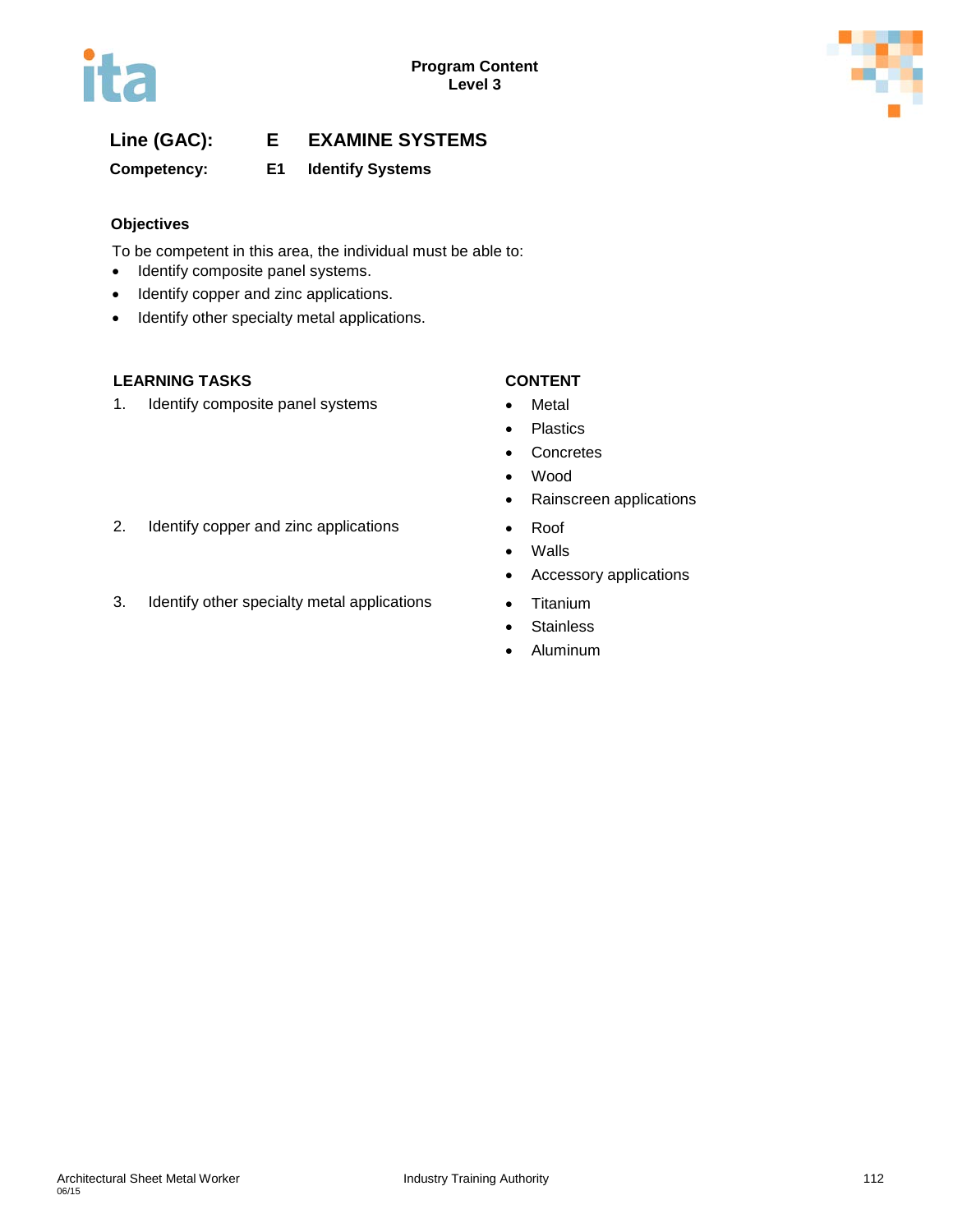

**Competency: E2 Identify Support Structures**

### **Objectives**

To be competent in this area, the individual must be able to:

- Identify concrete support systems.
- Identify expansion joints.

### **LEARNING TASKS CONTENT**

- 1. Identify concrete support systems Typical concrete support structures
	- Typical concrete issues
		- o Spalling
		- o Moisture content
		- o Settling
- 2. Identify expansion/contraction joints Different expansion/contraction joint system
	- o Structural steel
	- o Steel stud frame
	- o Wood frame
	- o Concrete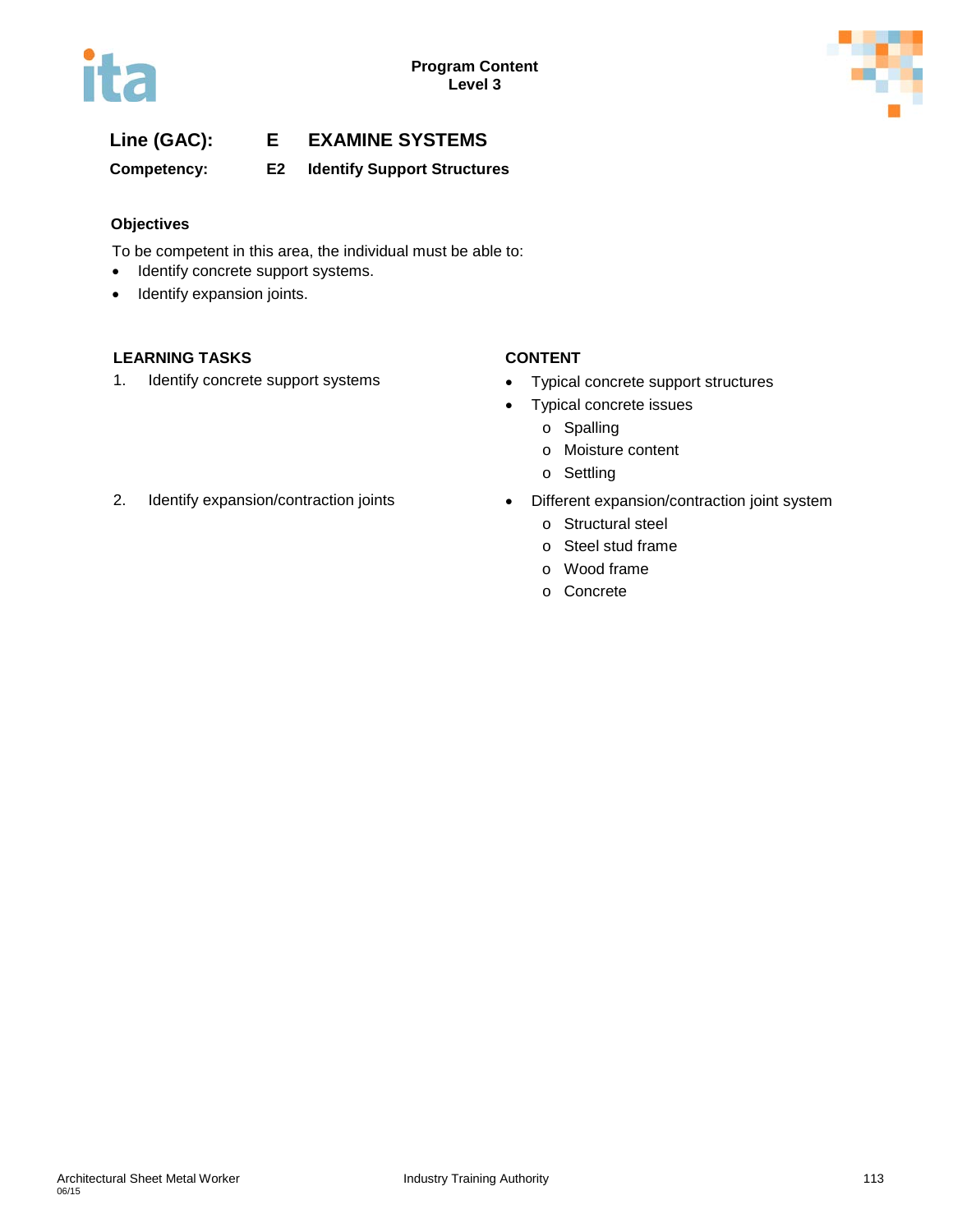

### **Competency: E3 Identify Building Envelope**

### **Objectives**

To be competent in this area, the individual must be able to:

- Describe the factors for building envelope.
- Describe specific wall and roof systens and tie-ins.
- Identify specific building materials.

### **LEARNING TASKS CONTENT**

1. Describe the factors for building envelope • Moisture control

- - o Capillary action
	- o Wind driven rain
	- o Dew point/ condensation
- Air movement
- Pressure differentials
- Temperature control
- Rainscreens
	- o Modular panel wall system
	- o Custom formed wall system
- Non-structural insulated roof systems
	- o Zinc roof system
	- o Copper roof system
- Wall to roof tie-in
- 3. Identify specific building materials **•** Vapour barriers
	- Slip-sheets
		- o Woven
		- o Red rosin
		- o Manufacturers' specified
	- Membrane systems
		- o Peel and stick
		- o Primers and adhesives
		- o Spray applied
		- o Troweled
	- Accompanying insulation

ins

2. Describe specific wall and roof systems and tie-

06/15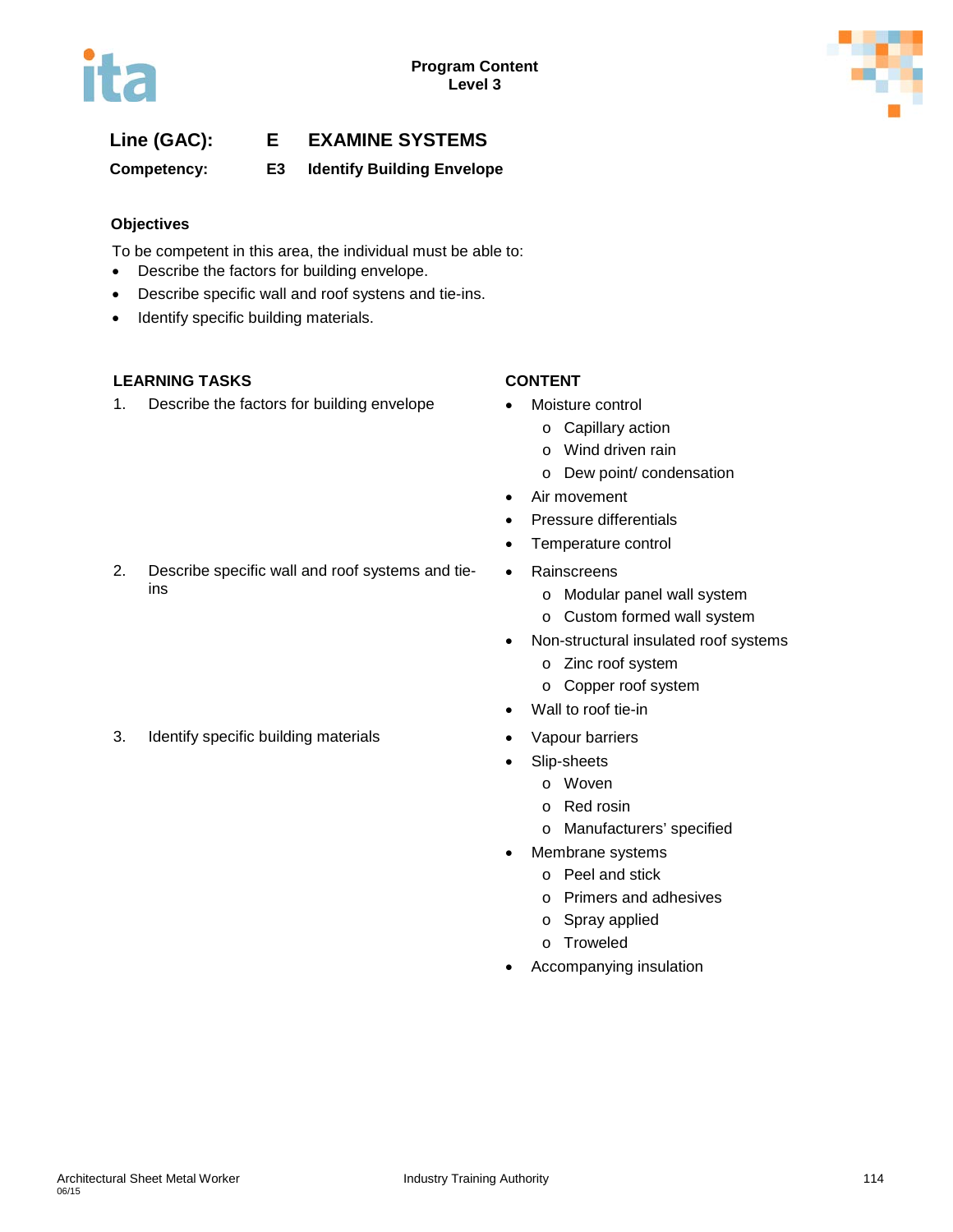

**Competency: E4 Identify Wall Systems**

### **Objectives**

To be competent in this area, the individual must be able to:

- Describe composite panel systems.
- Describe custom profiled wall systems.

### **LEARNING TASKS CONTENT**

1. Describe composite panel systems • Types of composite panels

- - o Aluminum composite materials
	- o Plastic
	- o Porcelain enamel
	- o Wood fibre reinforced panel
	- o Cement fiber reinforced panel
	- o Steel or aluminum panels
	- o Aluminum honeycombed panel
	- o Stone
- Fastening system
	- o Perimeter extrusion and frames
	- o Clips
	- o Rivets, screws and adhesives
	- o Sealants
- **Finishes**
- **Application** 
	- o Internal support system (sub girts)
	- o Glazing shims
- 
- Sub girts
- Insulations
	- o Insulation adhesives
- Clips and fasteners
- Thermal break
- Custom profiled exterior panels

2. Describe custom profiled wall systems • Membrane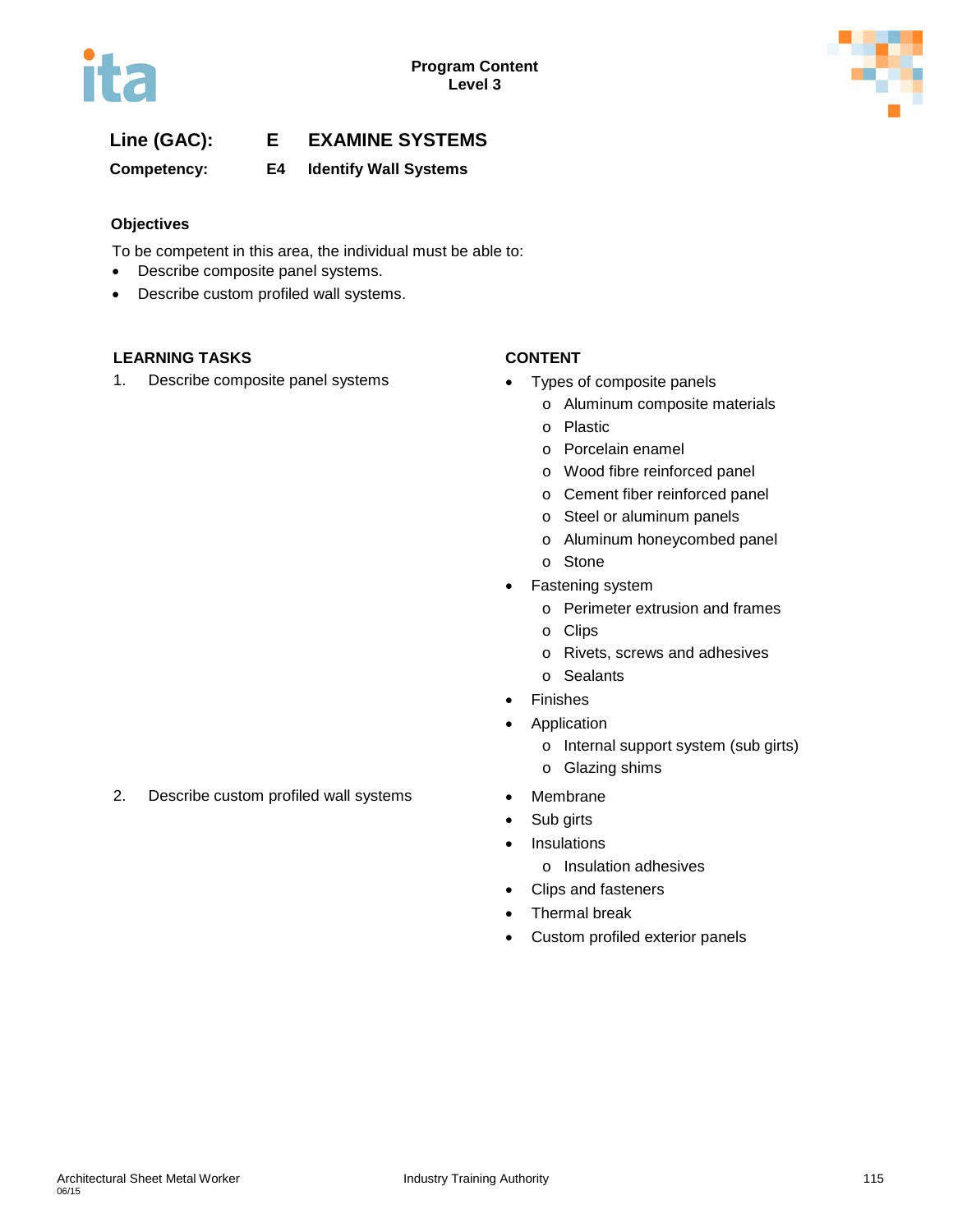

**Competency: E7 Examine Specialty System Components/Accessories**

### **Objectives**

To be competent in this area, the individual must be able to:

• Identify specialty system components and their characteristics.

### **LEARNING TASKS CONTENT**

- 1. Identify specialty system components and their characteristics
- Finial
- Cupola
- Spire
- Cornice
- Crickets
- Chimney caps
- Sun shades and eye brows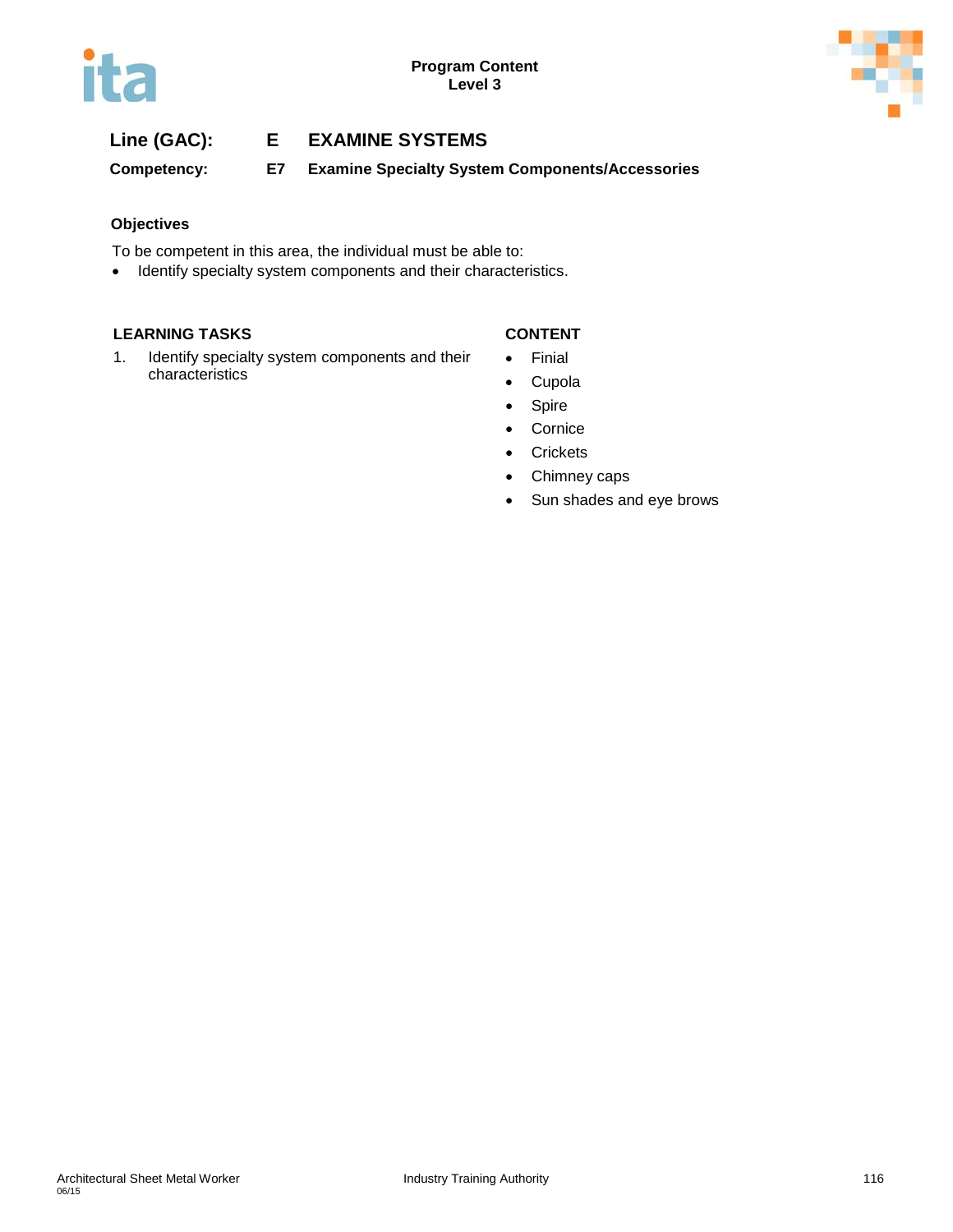



# **Line (GAC): F FABRICATE PRODUCTS AND COMPONENTS**

**Competency: F1 Seams, Locks, Edges and Joints**

### **Objectives**

To be competent in this area, the individual must be able to:

- Describe seams, locks, edges and joints.
- Fabricate ACM panels.

### **LEARNING TASKS CONTENT**

1. Describe common seams, locks, edges and joints

- Allowances
- Forming
- Layout
- Tools
- Materials
- 2. Fabricate ACM panels **•** Calculate allowances
	- Derive information from drawings

### **Achievement Criteria**

Performance The learner will fabricate ACM panels.

Conditions The learner will be given:

- Tools
- Materials
- Project specifications

- Safety
- Conformity to specifications
- Tools usage
- Materials usage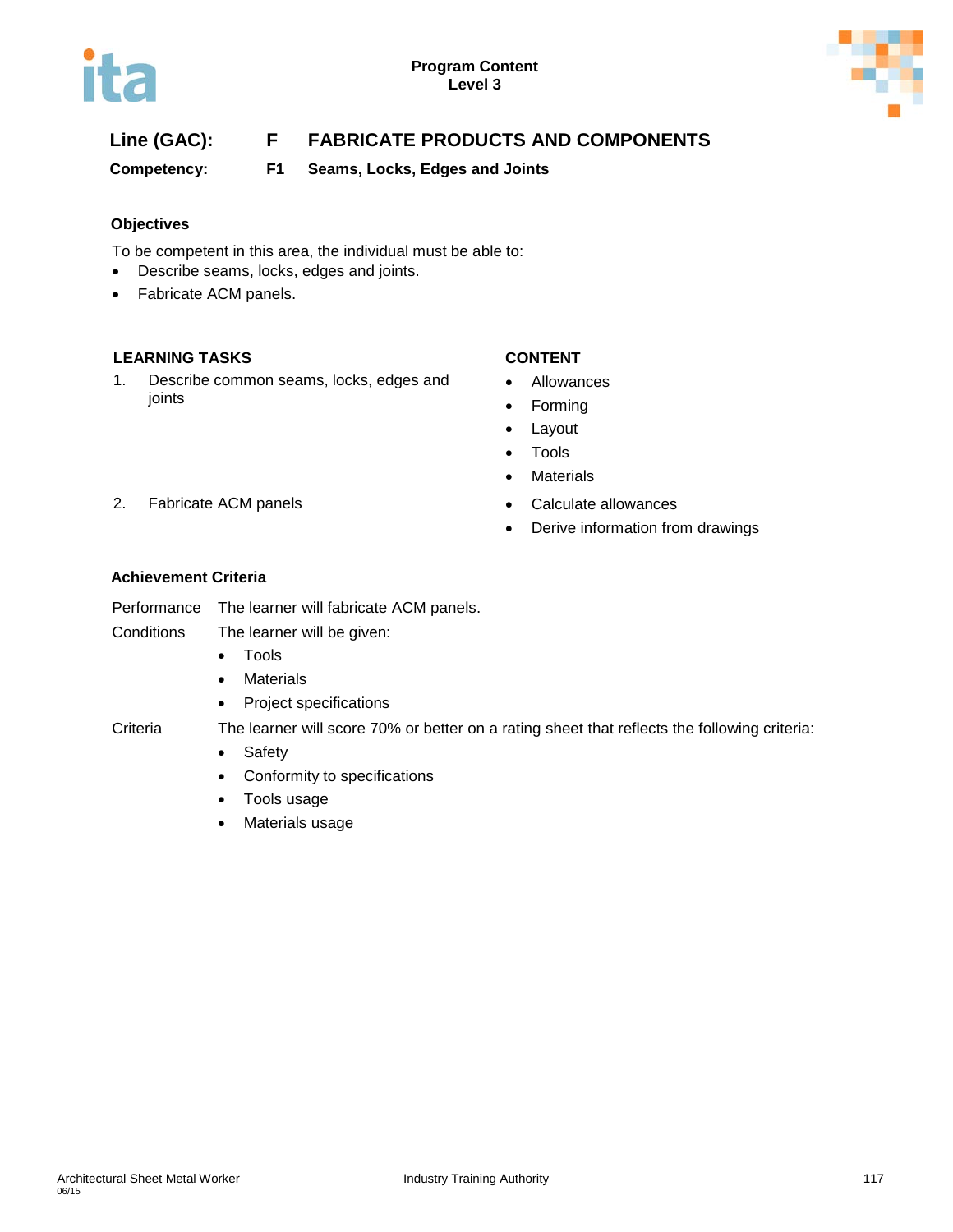

# **Line (GAC): F FABRICATE PRODUCTS AND COMPONENTS**

**Competency: F2 Fabricate Components** 

### **Objectives**

To be competent in this area, the individual must be able to:

- Identify fabrication techniques for zinc and copper.
- Fabricate components.

### **LEARNING TASKS CONTENT**

1. Identify fabrication techniques for zinc and copper

- Cutting
- Notching
- Forming
- Handling
- Soldering
	- o Changing fluxes
	- o Cleaning methods
- Environmental conditions
	- o Temperature
- 2. Fabricate component **•** Trianglulation
	- o Cricket
	- o Square to round on pitch
	- o Square to round on ridge
	- o Round to round off center roof jack
	- o Square weather cap
	- **Parallel line** 
		- o Gutter mitre
		- o Mitre down spout
		- o Cap flashing
		- o Finial structure
		- o Conductor head
		- o Ridge vent
	- Radial line
		- o Weather cap
		- o On centre round taper roof jack on a pitch
		- o Storm collar

### **Achievement Criteria continued next page**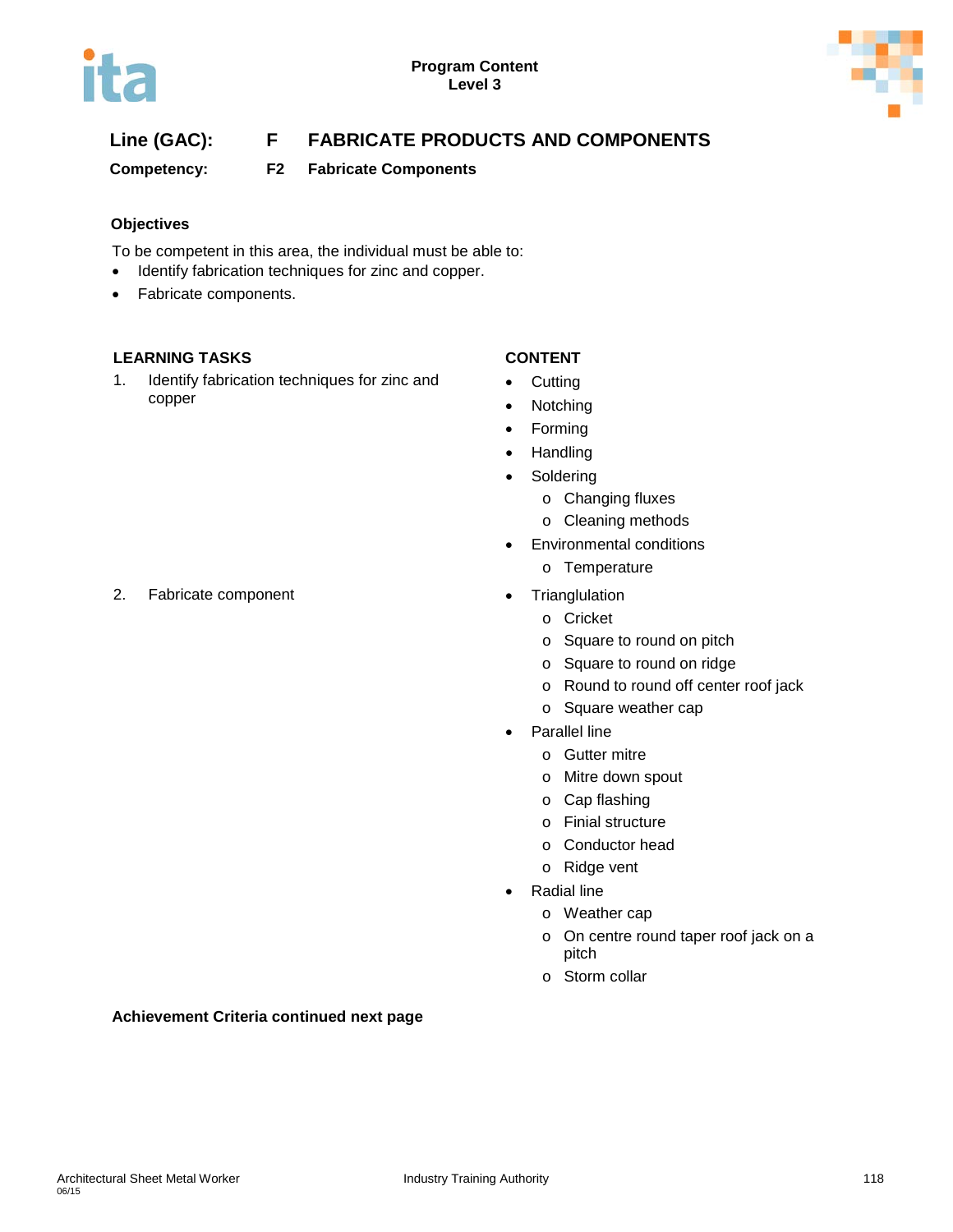



### **Achievement Criteria**

Performance The learner will fabricate component(s). Conditions The learner will be given:

- Tools and equipment
- Materials
- Project specifications

- Safety
- Conforms to project specifications
- Tools usage
- Materials usage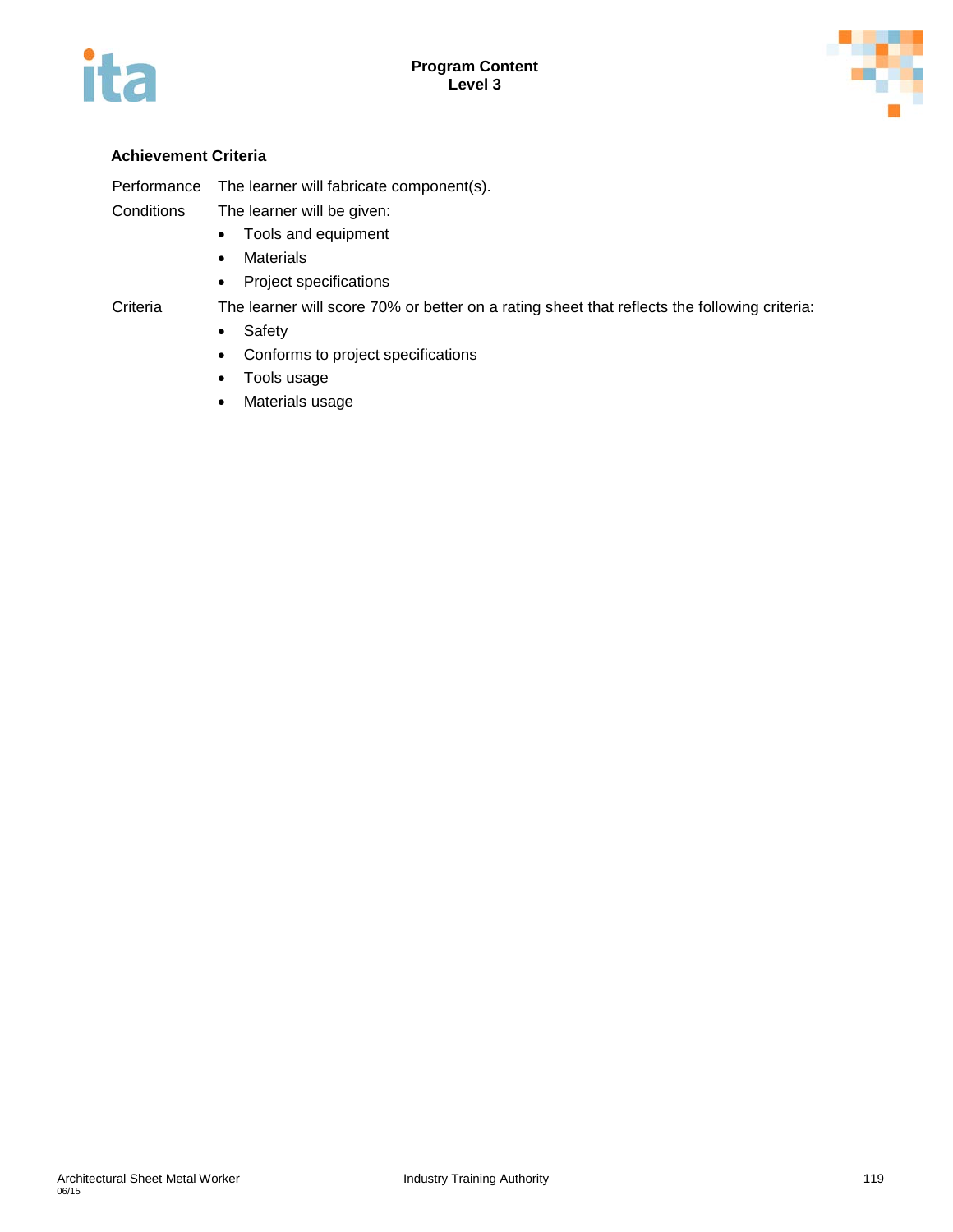

# **Line (GAC): G INSTALLS PRODUCTS**

**Competency: G2 Install Roofing and Wall Components**

### **Objectives**

To be competent in this area, the individual must be able to:

- Identify installation techniques for zinc and copper.
- Install roofing and wall systems.

### **LEARNING TASKS CONTENT**

1. Identify installation techniques for zinc and copper

- **Soldering** 
	- o Changing fluxes
	- o Cleaning methods
- Environmental conditions o Temperature
- Detailing
- Tie-in with other components
- Expansion cleats
- Handling and storage
- Compatibility
- - o Tiles and/or shingles
	- o Standing seam
	- o Roll formed products
	- o Press/stamp formed products
	- o Shop formed products
- Types of fasteners
	- o Concealed and exposed
	- o Through fastener
	- o Cleats
- Layout install techniques for wall and roof penetrations
	- o Applicable seals
- Mitre profile sheet
- Consideration for thermal expansion and contraction of materials
- **Effect of weather conditions**
- Cladding components
	- o Expansion joints
	- o Flashings
- Openings/penetrations
- Sealant usage
- Organize job site

2. Install roofing and wall systems **•** Types of cladding panels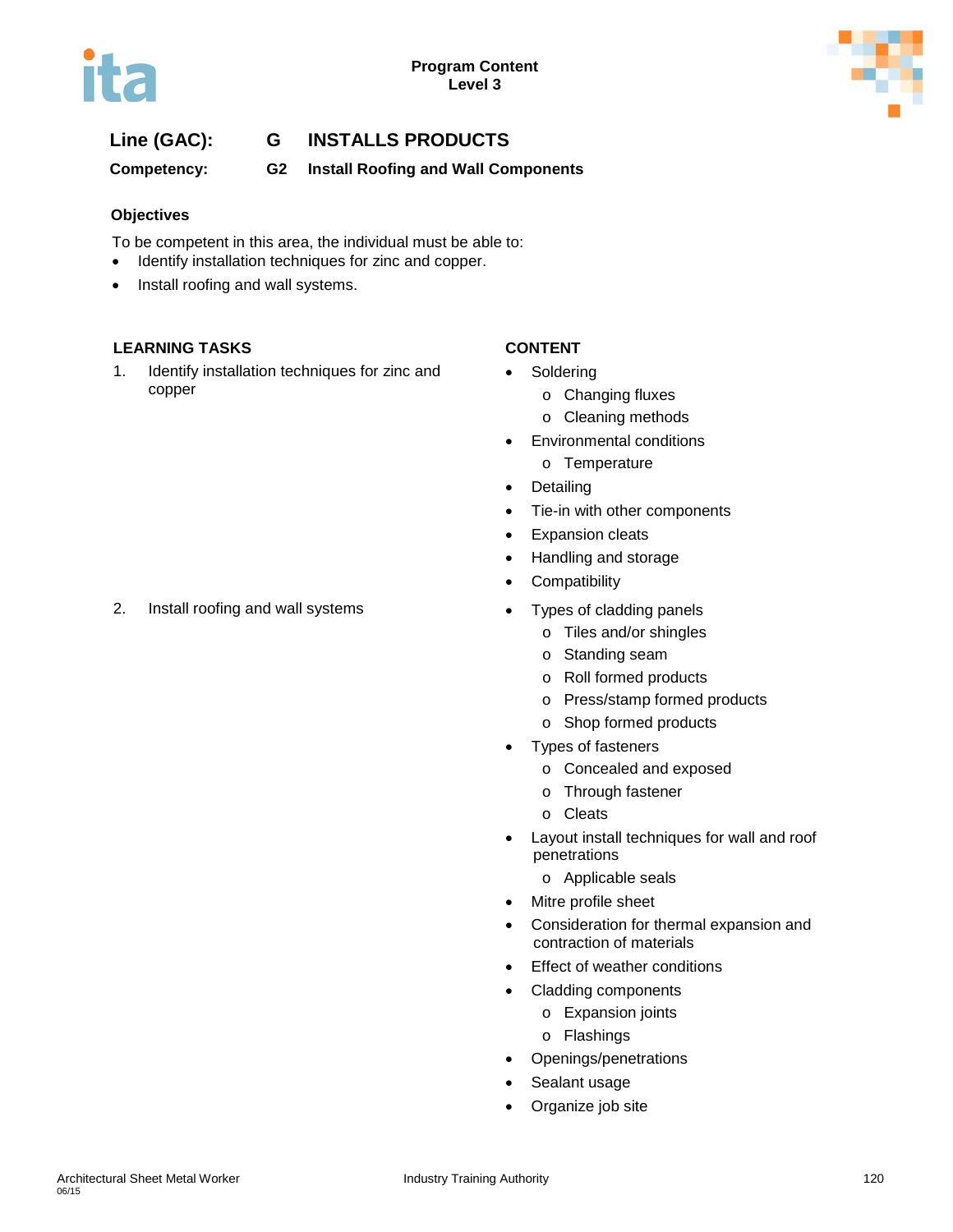



### **Achievement Criteria**

| Performance | The learner will install roofing and/or wall systems. |
|-------------|-------------------------------------------------------|
| Conditions  | The learner will be given:                            |

- Tools and equipment
- Materials
- Project specifications

- Safety
- Conforms to project specifications
- Materials usage
- Tools usage
- Mitre development accuracy (skew)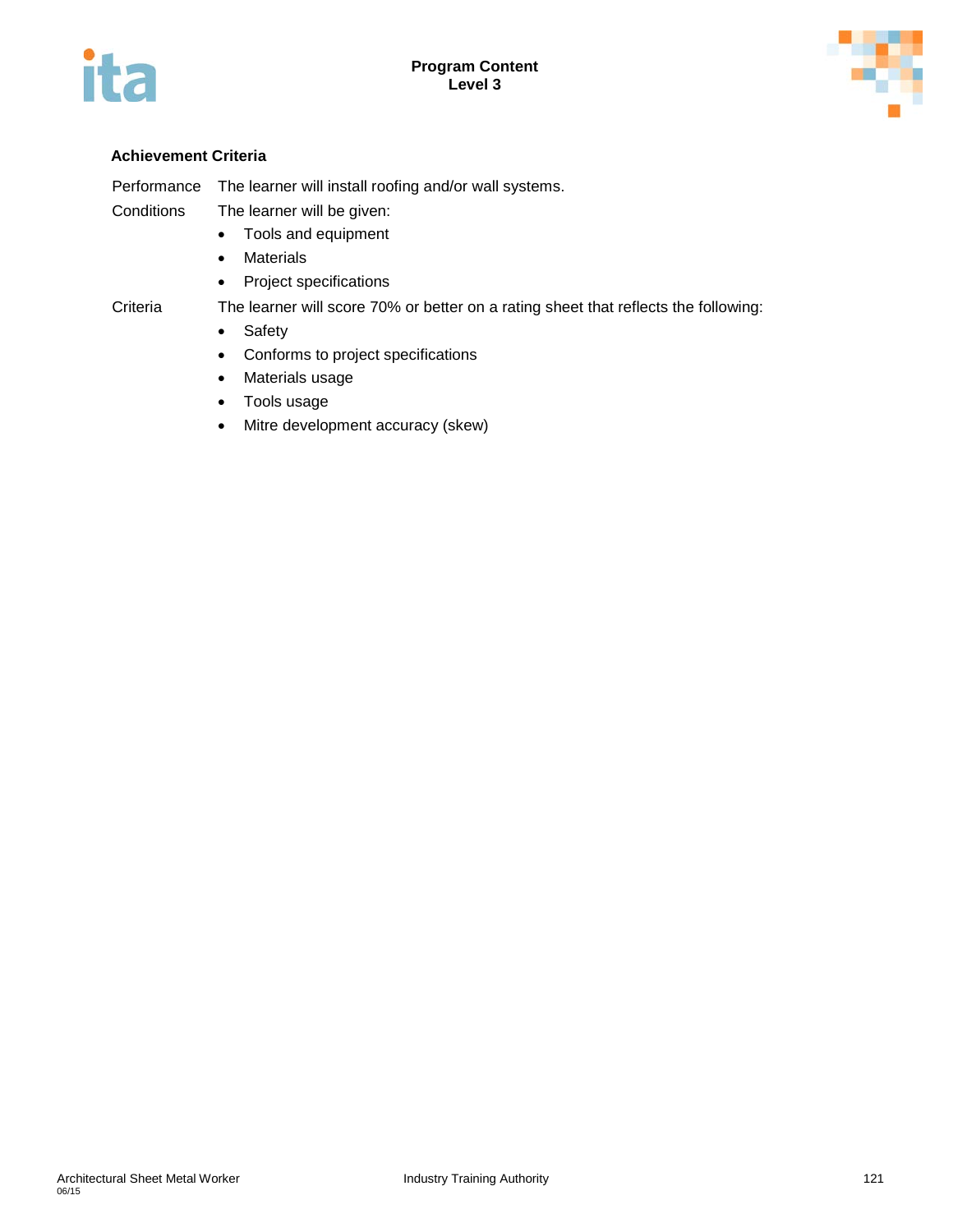

# **Line (GAC): G INSTALL PRODUCTS**

### **Competency: G3 Prepare Substrate**

### **Objectives**

To be competent in this area, the individual must be able to:

- Describe substrate.
- Describe substrate surface preparation.

### **LEARNING TASKS CONTENT**

1. Describe substrate **• Concrete surfaces** 

- 
- Stone and/or brick surfaces
- Metal (structural and steel stud) surfaces
- Wood (plywood and stud) surfaces
- Composite gypsum products surfaces
- 2. Describe substrate surfaces preparation Primer (if required)
	- Membranes
	- Sub grit fastening and leveling of surfaces
	- Penetrations
	- Sealants
	- Compatibility issues o Isolation
	- **Insulations**
	- Organize job site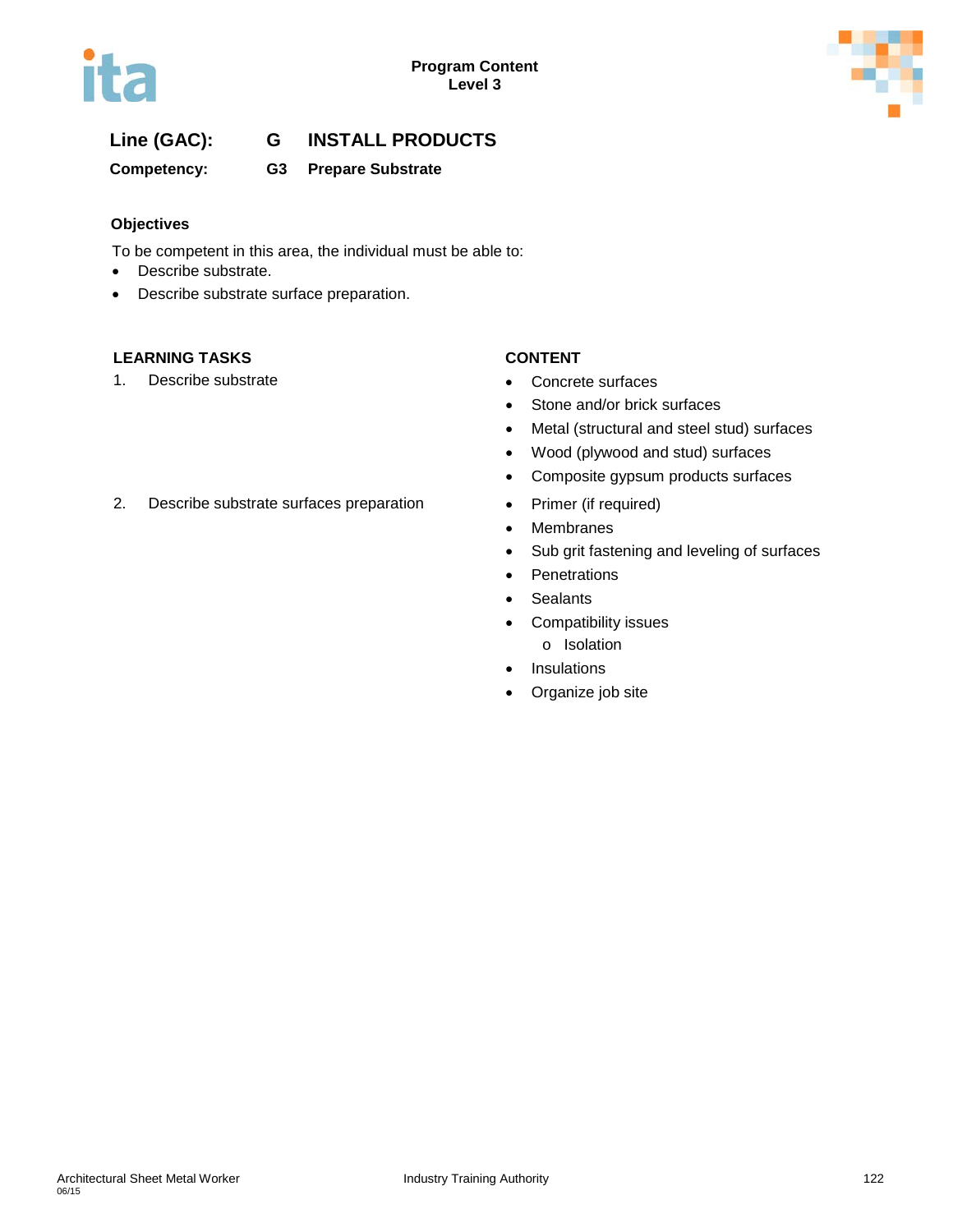

# **Line (GAC): G INSTALL PRODUCTS**

**Competency: G4 Install Specialty Components** 

### **Objectives**

To be competent in this area, the individual must be able to:

- Describe closure strips for pre-formed metal roofing.
- Describe ridge venting.
- Describe snow guards and/or snow fence.
- Describe dormer.
- Describe a cricket.
- Install a specialty component.

### **LEARNING TASKS CONTENT**

- 1. Describe openings and penetrations Cut
- 2. Describe closure strips for pre-formed metal roofing

- 
- Flash
- **Seal**
- **Types** 
	- o Foam
	- o Metal
- Purpose
- **Location**
- Cut, fit and place
- **Fasteners** 
	- o Screws
	- o Caulking
	- o Pop rivets
	- o Staples
- - o Pre-formed
	- o Hood
	- o Custom
- Purpose
- Techniques used
- Determining amount of venting required
- Problems
- 4. Describe snow guards and/or snow fence Types
	- o Metal
	- o Plastics
	- Purpose
	- Fastening methods
	- Installation specifications

3. Describe ridge venting example to the Second Second Contract of the Second Second Contract of the Second Second Second Second Second Second Second Second Second Second Second Second Second Second Second Second Second Se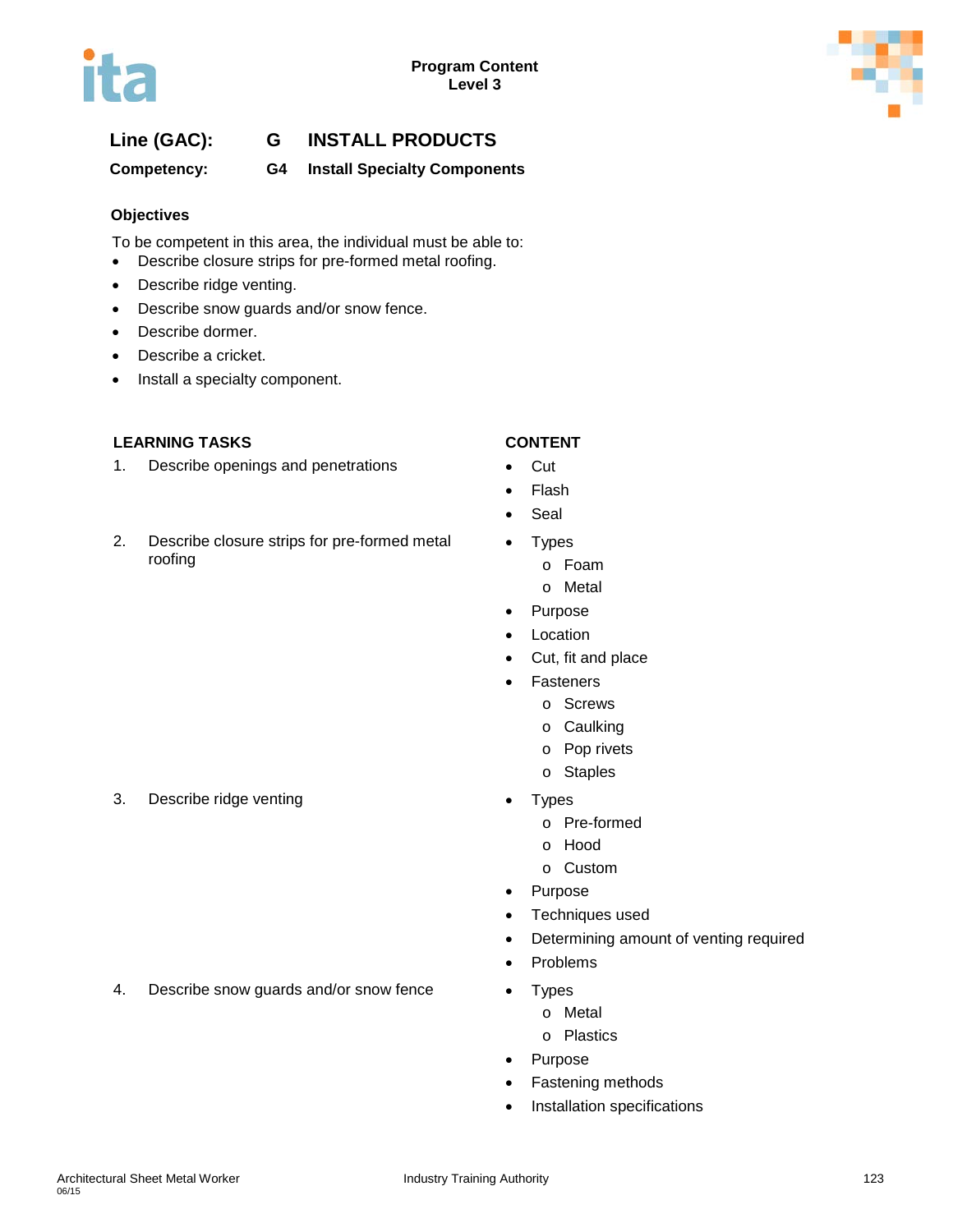

### **LEARNING TASKS CONTENT**

- 5. Describe a dormer **•** Forming
- 6. Describe a cricket **•** Forming
- 7. Install a specialty component **•** Triangulation

- 
- **Layout**
- Flashing tie-ins
- 
- Layout
- Flashing tie-ins
- - o Cricket
	- o Square to round on pitch
	- o Square to round on ridge
	- o Round to round off centre roof jack
	- o Square weather cap
- Parallel line
	- o Gutter mitre
	- o Mitre down spout
	- o Cap flashing
	- o Finial structure
	- o Conductor head
	- o Ridge vent
- Radial line
	- o Weather cap
	- o On centre round taper roof jack on a pitch
	- o Storm collar
- Organize job site

### **Achievement Criteria**

Performance The learner will install a specialty component.

- Conditions The learner will be given:
	- Tools and equipment
	- Materials
	- Project specifications

- Safety
- Conforms to project specifications
- Materials usage
- Tools usage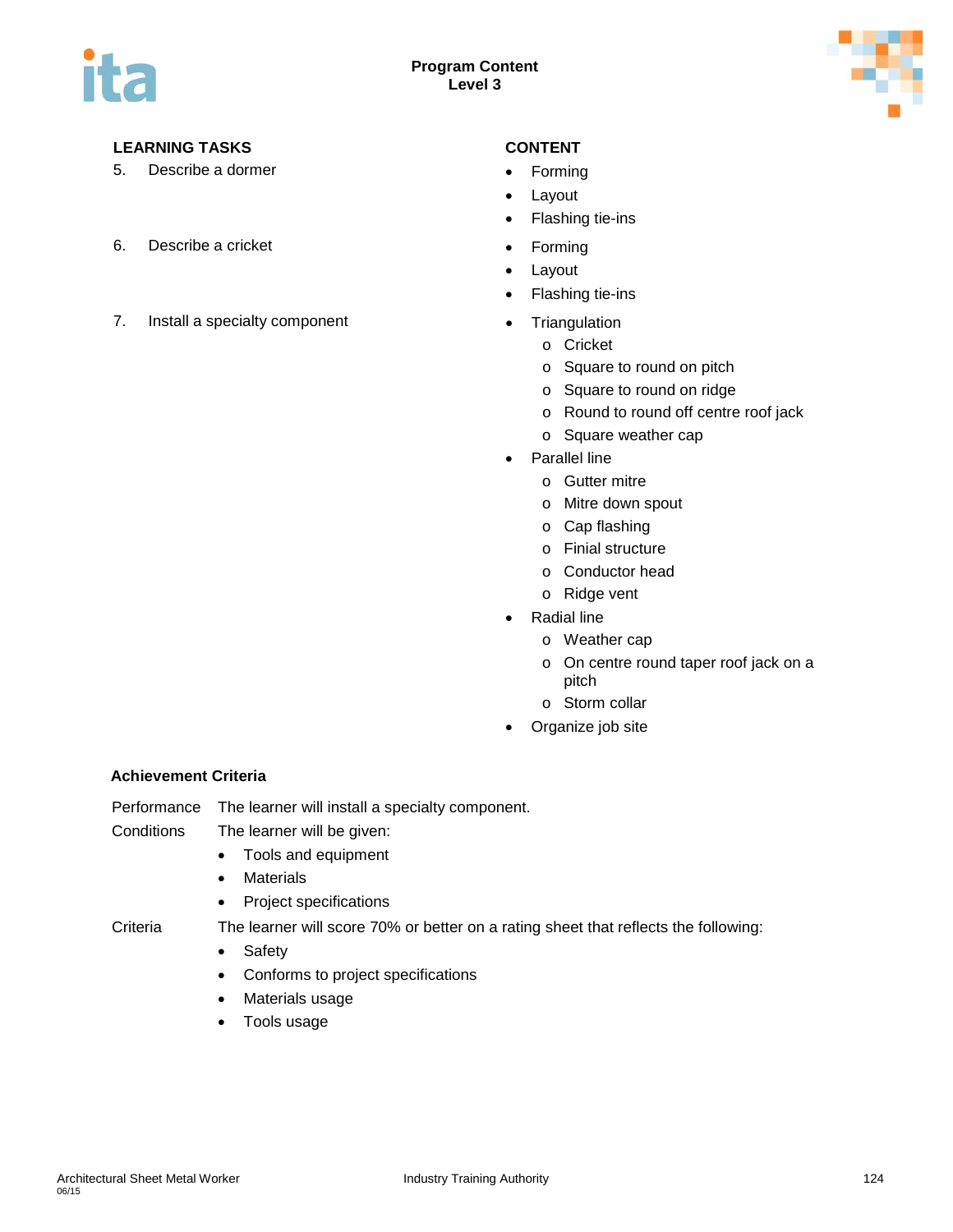

**Competency: H2 Draw Orthographic and Pictorial Drawings**

### **Objectives**

To be competent in this area, the individual must be able to:

- Draw pictorial drawings with circular openings.
- Draw complex objects in orthographic projection.

### **LEARNING TASKS CONTENT**

**Achievement Criteria**

1. Draw pictorial drawings with circular openings • Isometric

- 
- Isometric circle
- 2. Draw complex object in orthographic projection Auxiliary views
- 

# Performance The learner will draw pictorial drawings with circular openings.

- Conditions The learner will be given:
	- Materials
	- Project specifications

### Criteria The learner will score 70% or better on a rating sheet that reflects the following:

- Conforms to project specifications
- Title block
- Line usage
- Dimensioning

### **Achievement Criteria**

Performance The learner will draw complex objects in orthographic projection.

Conditions The learner will be given:

- Materials
- Project specifications

- Conforms to project specifications
- Title block
- Line usage
- Dimensioning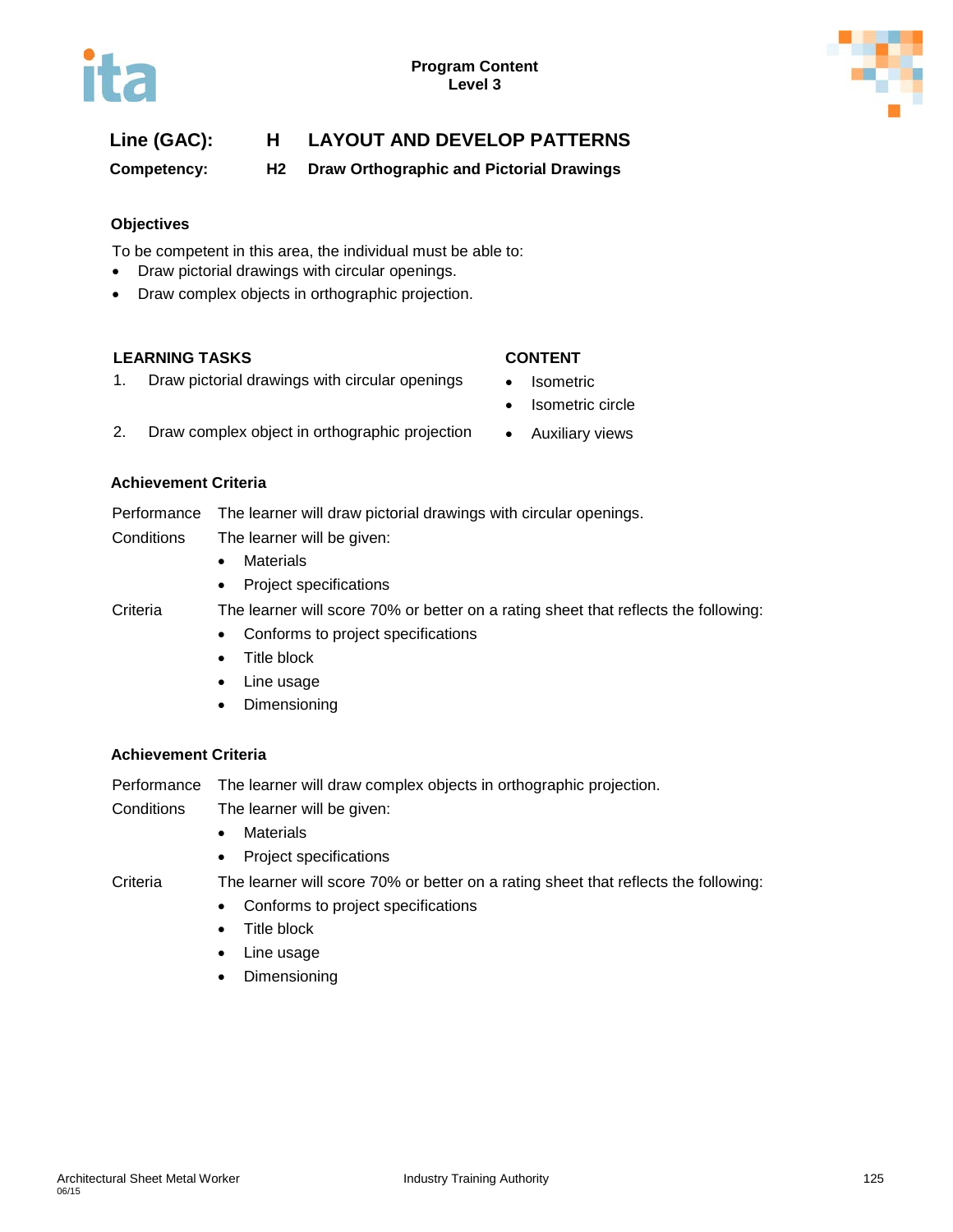



**Competency: H3 Produce Patterns Using Parallel Line Development**

### **Objectives**

To be competent in this area, the individual must be able to:

• Develop drawings using parallel line development.

### **LEARNING TASKS CONTENT**

1. Develop drawings using parallel line development techniques

- Gutter mitre
- Mitre down spout
- Cap flashing
- Finial structure
- Conductor head
- Ridge vent

### **Achievement Criteria**

Performance The learner will develop drawings using parallel line development techniques.

- Conditions The learner will be given:
	- Materials
	- Project specifications

- Conforms to project specifications
- Title block
- Line usage
- Dimensioning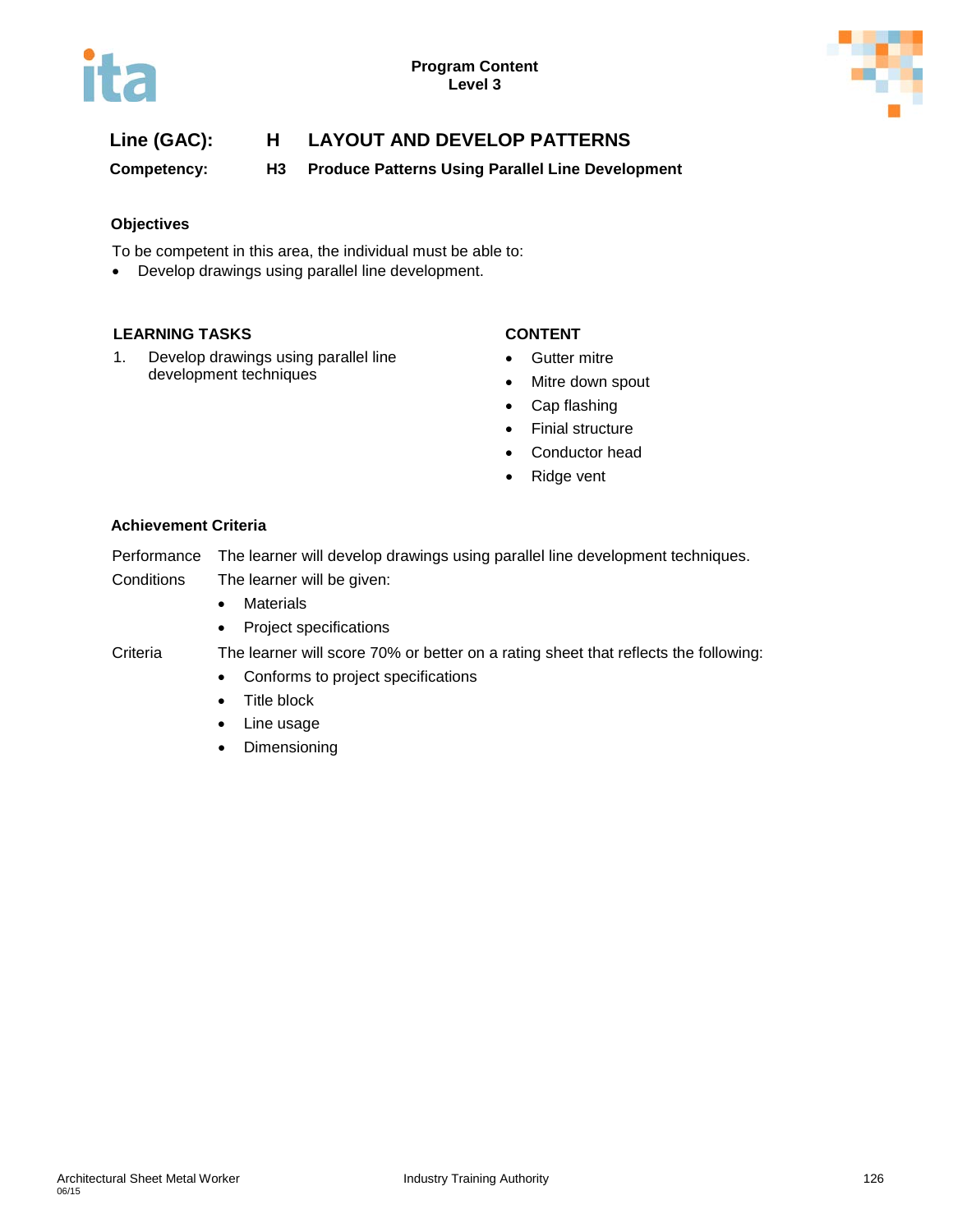

**Competency: H4 Produce Patterns Using Radial Line Development**

### **Objectives**

To be competent in this area, the individual must be able to:

• Develop drawings using radial line development techniques.

### **LEARNING TASKS CONTENT**

- 1. Develop drawings using radial line development techniques
- Weather cap
- On centre round taper roof jack on a pitch
- Storm collar

### **Achievement Criteria**

Performance The learner will develop drawings using radial line techniques.

- Conditions The learner will be given:
	- Materials
	- Project specifications

- Conforms to project specifications
- Title block
- Line usage
- Dimensioning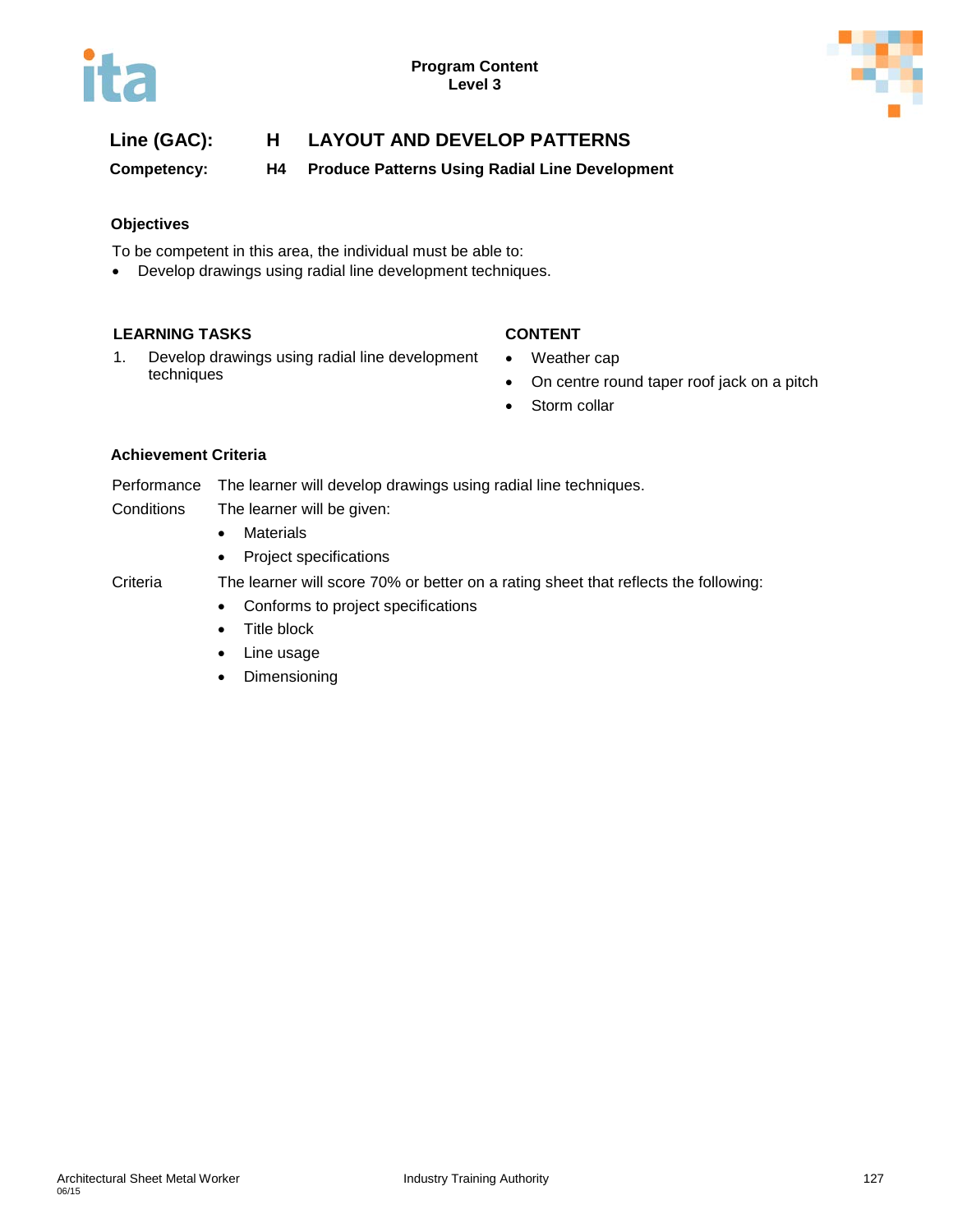



**Competency: H5 Produce Patterns Using Triangulation**

### **Objectives**

To be competent in this area, the individual must be able to:

• Develop drawings using triangulation techniques.

### **LEARNING TASKS CONTENT**

- 1. Develop drawings using triangulation techniques Cricket
	-
	- Square to round on pitch
	- Square to round on ridge
	- Round to round off centre roof jack
	- Square weather cap

### **Achievement Criteria**

Performance The learner will develop drawings using triangulation.

Conditions The learner will be given:

- Materials
- Project specifications

- Conforms to project specifications
- Title block
- Line usage
- Dimensioning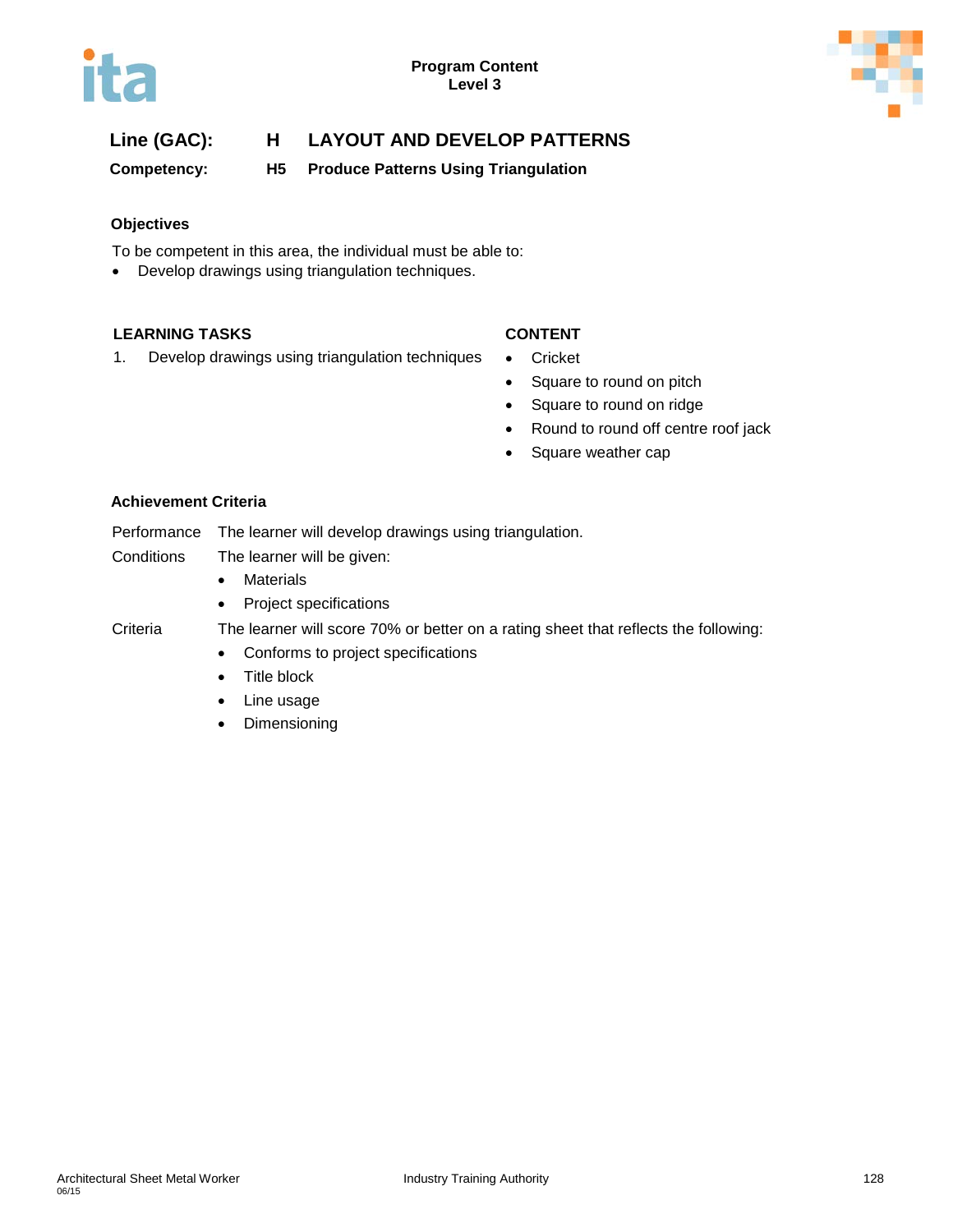

# **Line (GAC): I WELD AND SOLDER**

**Competency: I1 Cutting Techniques**

### **Objectives**

To be competent in this area, the individual must be able to:

• Describe general safety precautions for cutting techniques.

### **LEARNING TASKS CONTENT**

1. Describe general safety precautions for oxy fuel and plasma

- Electrical shock
- UV
- Heat light (burn/fire potential)
- Gas cylinders
- Ventilation
- 
- Plasma
- 2. Describe different types of cutting processes Oxy fuel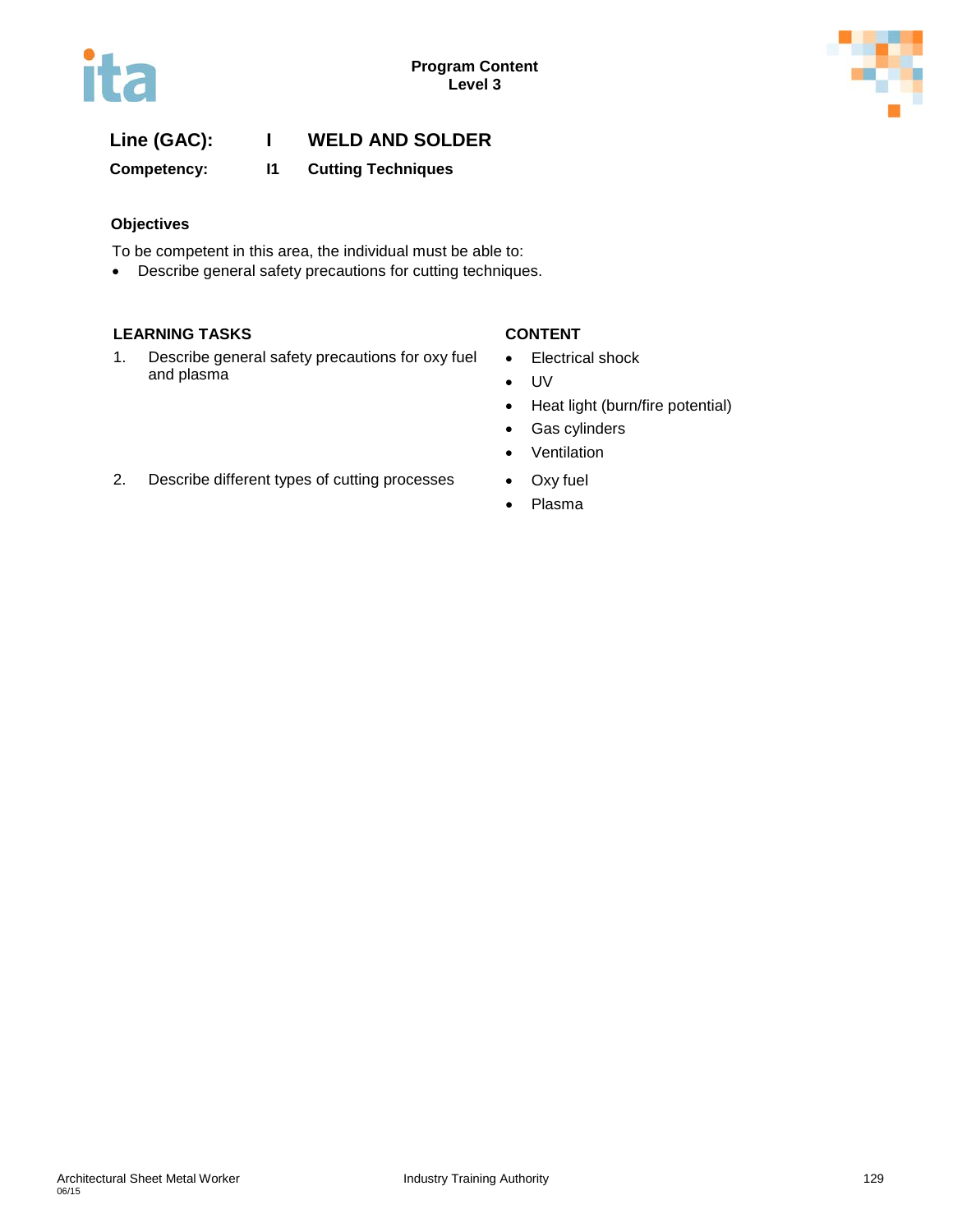

# **Line (GAC): I WELD AND SOLDER**

**Competency: I3 Select and Use Welding Equipment for GMAW**

### **Objectives**

To be competent in this area, the individual must be able to:

- Select equipment for GMAW.
- Set up and maintain GMAW equipment.
- Weld using GMAW.

### **LEARNING TASKS CONTENT**

1. Select equipment • Safety

- - o PPE
		- o Lens selection
		- o Review safety procedures
- **Material**
- Wire/gas selection
- Location/position
- 2. Set-up and maintain equipment Polarity
	- Voltage
	- Wire speed
	- Wire size
	- Drive rolls
	- Material preparation
	- **Maintenance** 
		- o Clean gas cup
		- o Prepare/replace tip
		- o Check whip
		- o Check ground clamp
	-
	- Filet
	- Outside corner
	- Weld coupons of different gauges
	- Weld coupons of different positions

### 3. Weld using GMAW • Lap

**Achievement Criteria continued next page**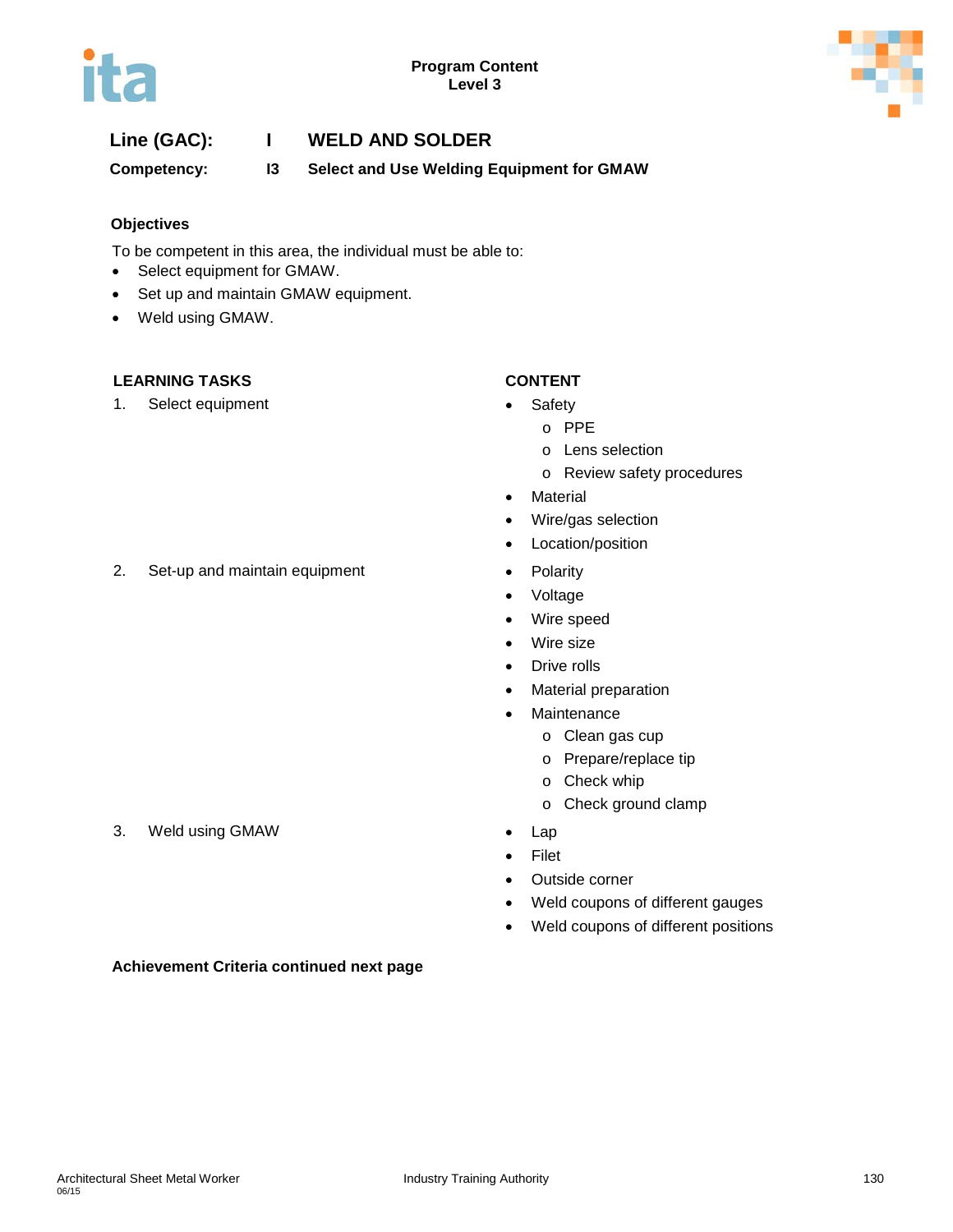



### **Achievement Criteria**

- Performance The learner will weld a lap, filet and/or outside corner using weld coupons of different gauges and positions.
- Conditions The learner will be given:
	- Tools and equipment
	- Materials
	- Project specifications

- Safety
- Conforms to project specifications
- Tools usage
- Materials usage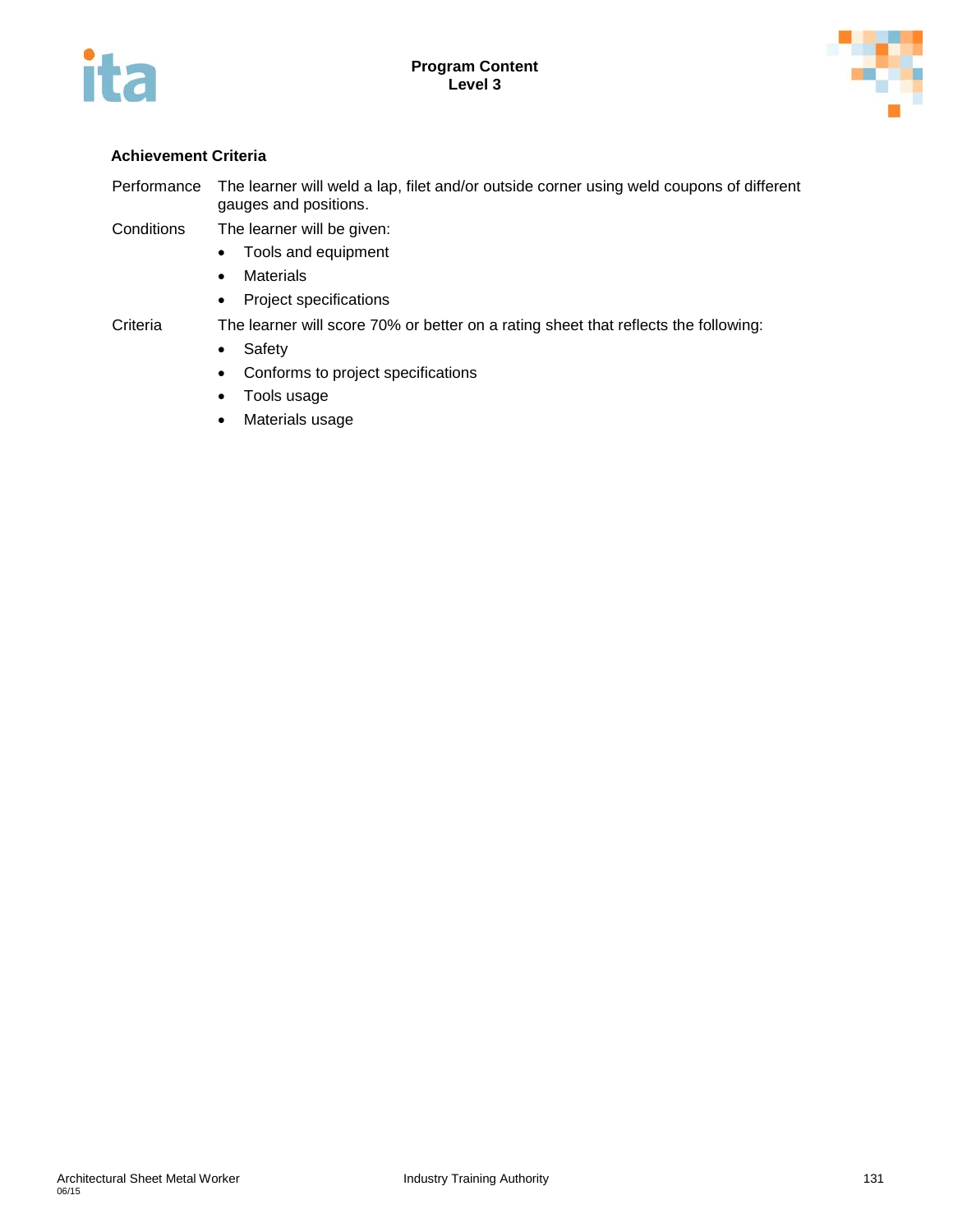

# **Line (GAC): I WELD AND SOLDER**

**Competency: I4 Demonstrate Soldering Techniques**

### **Objectives**

To be competent in this area, the individual must be able to:

- Describe general safety precautions.
- Describe soldering.
- Demonstrate positional soldering techniques for copper.

### **LEARNING TASKS CONTENT**

1. Describe general safety precautions • Gas

- 
- Electric
- Acids/flux
- Lead
- MSDS
- Ventilation
- 
- Soft solder
- Acid/flux
- Sal ammoniac
- Sweating
- Tinning
- **Forging**
- 3. Demonstrate positional soldering techniques for copper
- Select appropriate irons for various positions
- Prepare irons
- Solder vertical joints
- Solder overhead joints

### **Achievement Criteria continued next page**

### 2. Describe soldering example of the Hard solder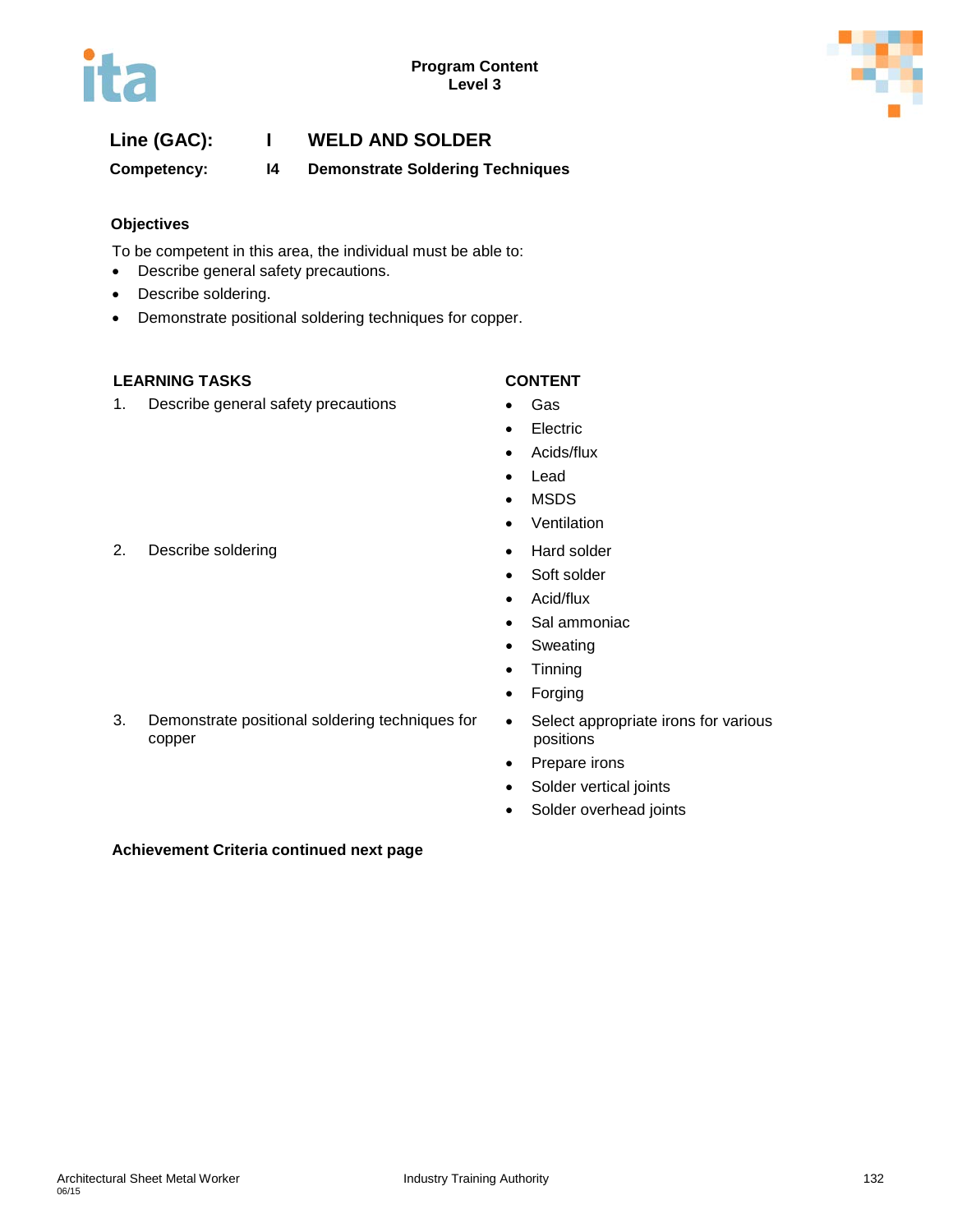



### **Achievement Criteria**

Performance The learner will demonstrate positional soldering techniques with copper. Conditions The learner will be given:

- Tools and equipment
- Materials
	- o Solder
	- o Acid/flux
- Project specifications

- Criteria The learner will score 70% or better on a rating sheet that reflects the following:
	- Safety
	- Conforms to project specifications
	- Tools usage
	- Materials usage
	- Aesthetics
	- Adhesion (sweating)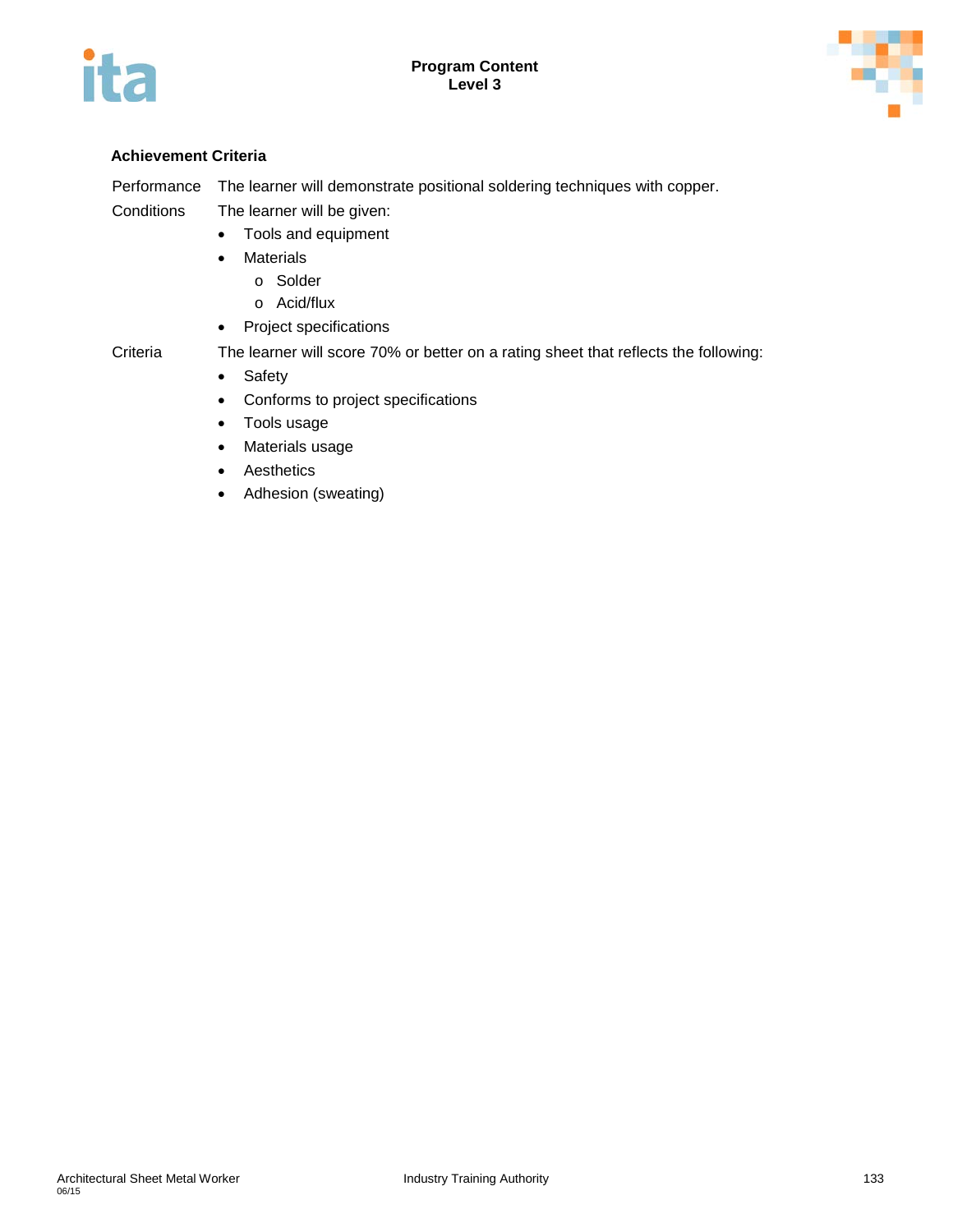



# **Section 4 TRAINING PROVIDER STANDARDS**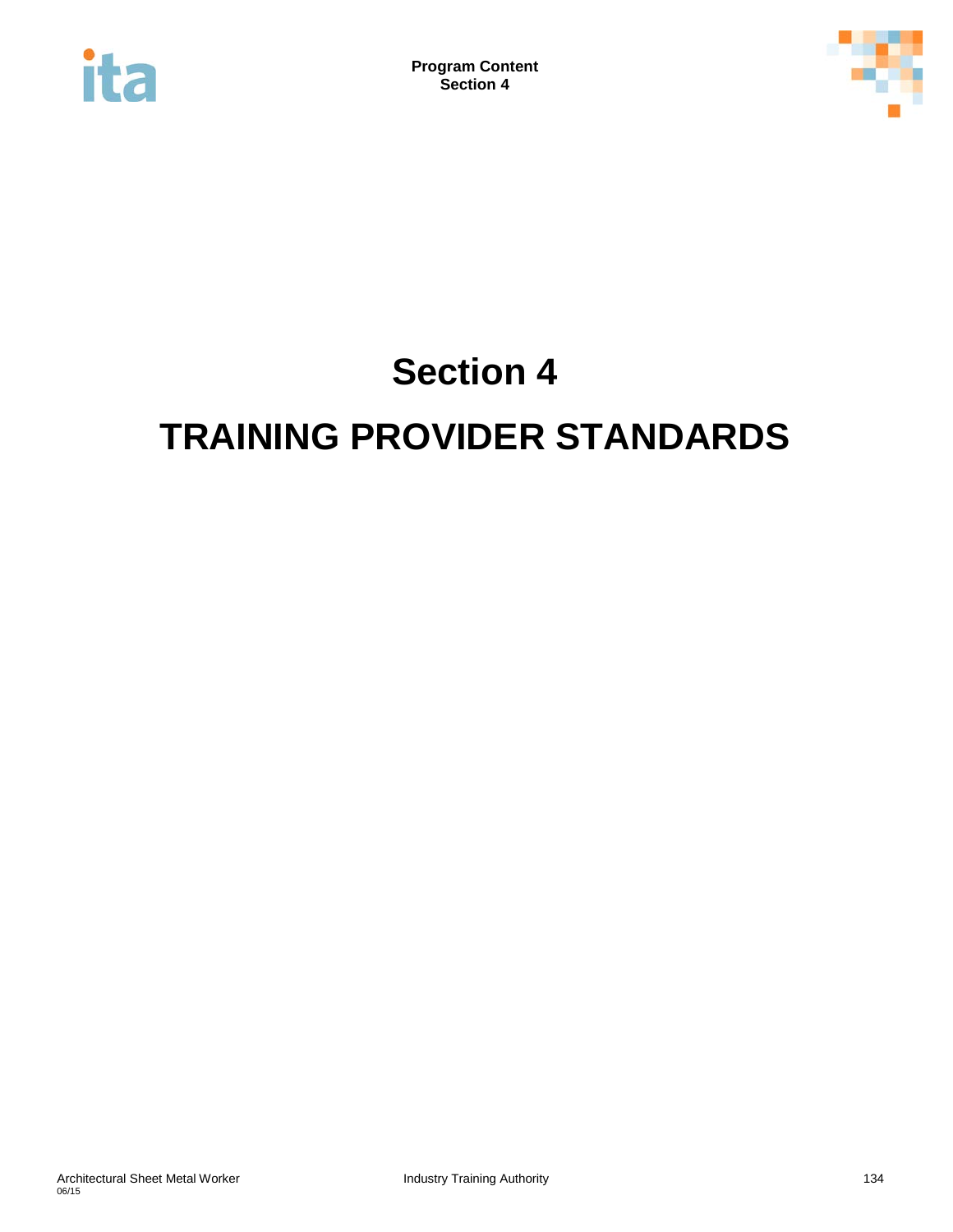



# **Facility Requirements**

### **Classroom Area**

- Minimum 30 square feet per student (accomodates drafting tables)
- Comfortable seating and tables suitable for learning
- Compliance with the local and national fire code and occupational safety requirements
- Meets applicable municipal zoning bylaws for technical instruction and education facilities
- Overhead and multimedia projectors
- Whiteboard with marking pens and erasers
- Lighting controls to allow easy visibility of the projection screen while allowing students to take notes
- Windows must have shades or blinds to adjust sunlight
- Heating/air conditioning for comfort all year round
- In-room temperature control to ensure comfortable room temperature
- Acoustics in the room must allow audibility of the instructor
- One drafting table per student

### **Shop Area**

- Minimum 7,000 square feet of shop area including a tool crib and work stations
- 14 foot high ceilings
- Adequate heating, lighting and ventilation
- Refuse and recycling bins for used shop materials
- First-aid facilities
- Portable fire extinguisher as per WorkSafeBC requirements
- Ventilation as per WorkSafeBC requirements
- Posted evacuation plans
- Eye wash stations
- First aid facilities
- One work table per two students
- Outside storage fenced area of 4,000 square feet (or areas suitable for mock-ups)

### **Lab Requirements**

• N/A

### **Student Facilities**

- Adequate lunch room as per WorkSafeBC requirements (4.84 OHS Regulation and Guidelines)
- Adequate washroom facilities per WorkSafeBC requirements (4.85 OHS Regulation and Guidelines)
- Personal storage lockers

### **Instructor's Office Space**

• Desk and filing space

**Phone** 

**Computer**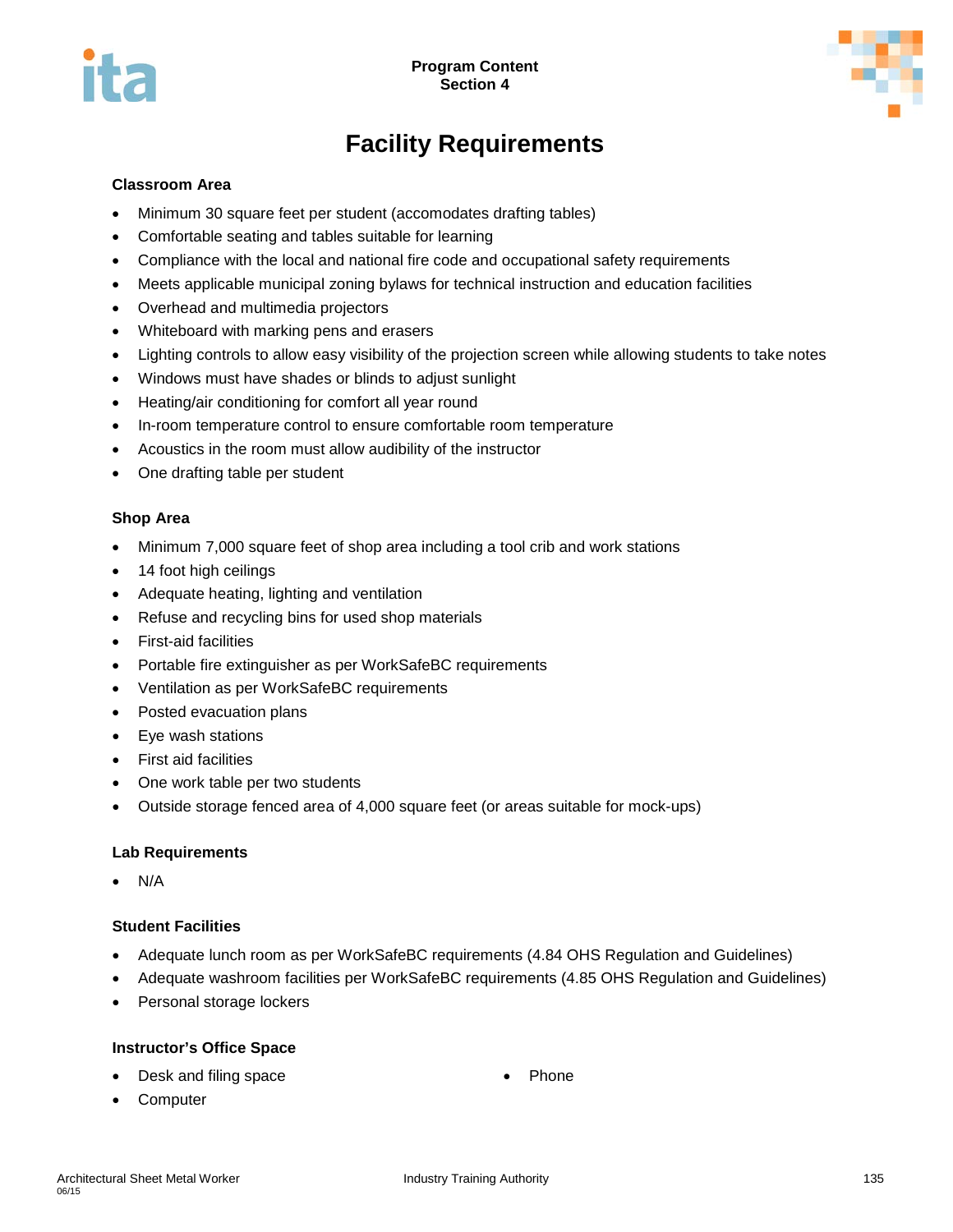

# **Tools and Equipment**

### **Shop Tools and Equipment**

### *Required*

- Abrasive cut-off saw
- Adjustable wrench
- Allen hex keys
- Angle finder
- Angle grinder
- Aviation snips R.H. and L.H.
- Band saw
- Bar folder
- Beading machine
- Beak horn
- Beam Compass
- Bench grinder
- Blind riveter
- Blow horn
- Box and pan brake
- Burring machine
- Cable
- Candle mould
- Caulking gun
- C-clamp
- Center punch
- Chalk line
- Chipping hammer
- Chisels
- Chokers
- Circular saw
- Circumference Rule
- Claw hammer
- Combination square
- Come-Along
- Common square
- Compass
- Compound mitre saw
- Copper smith
- Cordless drill
- Creasing stake
- Crimping machine
- Divider
- Divider
- Double cutter
- Double seaming
- Drafting Table
- Drill index
- Easy edger
- Electric drill
- Eraser Shield
- Eye Protection
- Eye Wash Station
- Face Shield
- Fall Arrest Equipment
- Files
- Fire Extinguisher
- First Aid Kit
- Folding pliers
- Framing Square
- Gloves
- Groove seamer hand groover
- Hacksaw
- Hammer drill
- Hand brake
- Hand crimpers
- Hand dollies
- Hand notcher
- Hand Punch
- Hard Hat
- Hatchet
- Hearing Protection
- Hollow mandrel
- Jigsaw
- Ladders
- Laser level
- **Levels**
- Locking pliers
- Mallet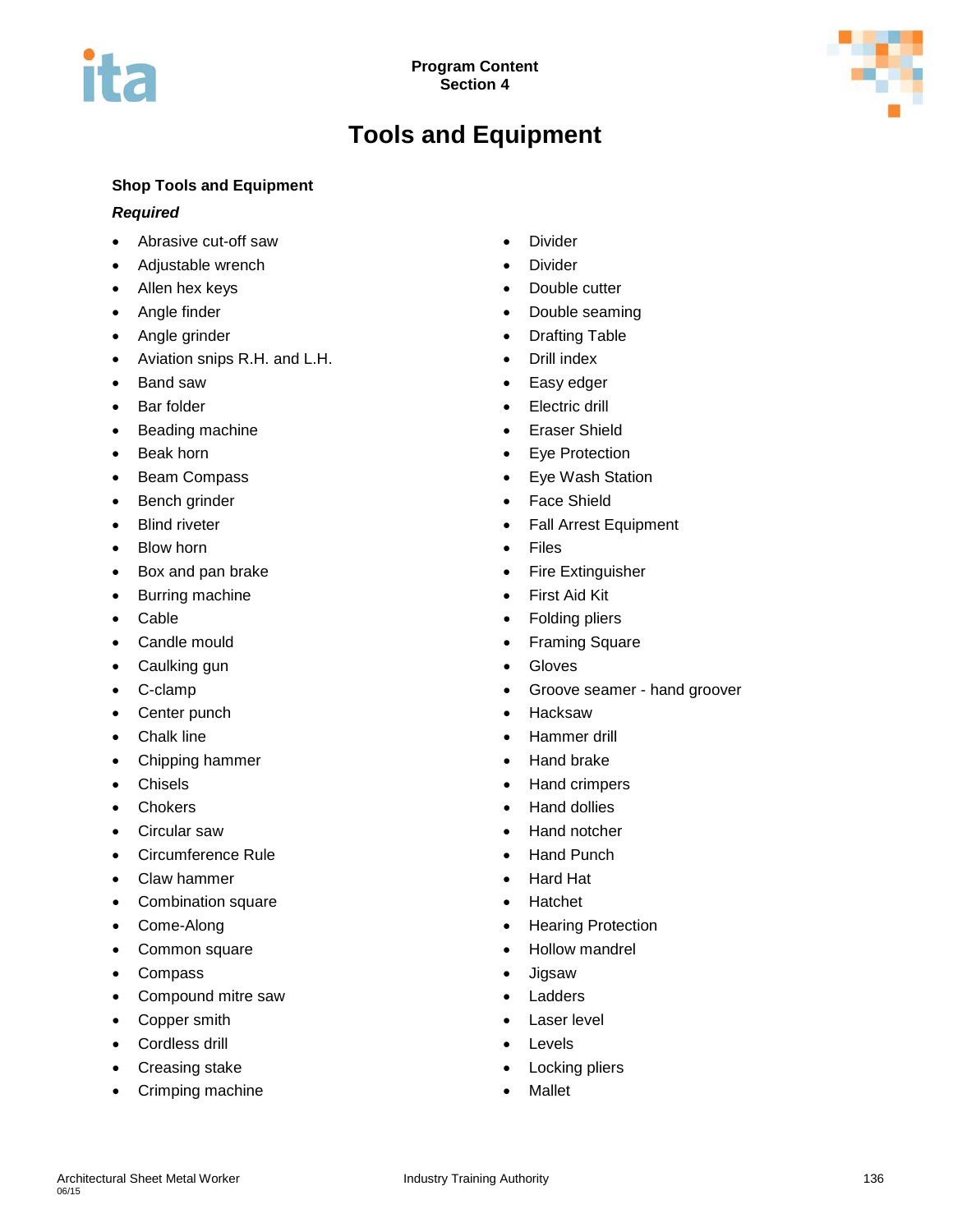### **Program Content Section 4**



- Manual shear
- MIG Welding Equipment (GMAW)
- Nibbler
- Oxy-acetylene Welding Equipment
- Parallel Bar/T-square
- Pelican snips (Bavarian Snips)
- Pittsburgh machine
- Plasma cutter
- Pliers
- Plumb bob
- Portable band saw
- Portable plasma cutter
- Power shear
- Prick punch
- Protractor
- Reciprocating saw
- Reflective Vest
- Respiratory Protection
- Rivet set
- Rope
- Router
- Router jig
- Safety Boots
- **Scaffolds**
- Scale Ruler
- Scraper/ Pry bar
- Scratch awl
- Screwdriver
- Scriber
- Set Square/Triangles
- Setting hammer (Sheet Metal)
- Shackles
- Shielded Metal Arc Welding (SMAW)
- Side cutters
- Slings
- Slip roll former
- Socket set
- Soldering copper
- Soldering equipment
- Spot welder
- Square
- Straight edge
- Tape measure
- Trammel Points
- Turning Machine
- Unishear
- Welding Curtain
- Welding Jacket
- Wire brushes
- Wiring Machine
- Wrenches
- Wuko bending machine

All PPE must comply with WorkSafeBC regulations and facility must supply all equipment for students to complete proper training excluding boots, which shall be the responsibility of the students.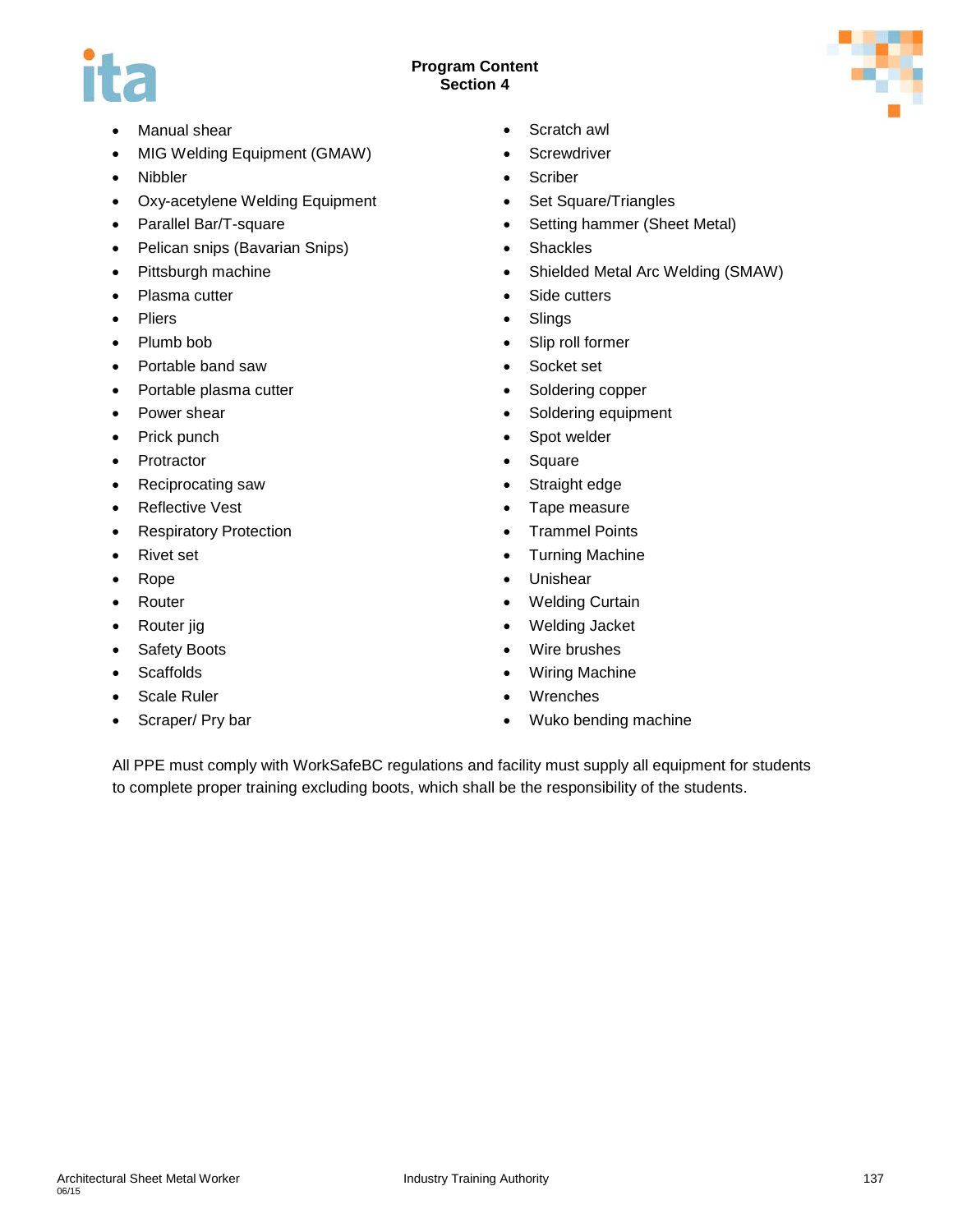# T IS

### **Program Content Section 4**



### *Recommended*

- Air compressor
- Angle drill
- Angle ruler
- Ball peen hammer
- Banding tools
- Bench rule
- Biscuit jointer
- Bulldog snips
- Bumping hammer
- Caliper
- Combination snip
- Crimper (decking)
- Die-grinder
- Drafting Pencil
- Drift pin
- Drill press
- Elbow Seaming
- Electric seamer
- Fork Lift
- Hydraulic press
- Impact wrench
- Leather Apron
- Micrometer
- Notcher
- Nylon hammer
- Pneumatic drill
- Pneumatic hammer
- Pneumatic riveter
- Powder actuated tool
- Power notcher
- Ring and circle shears
- Riveting hammer
- Roll forming machines
- Slitter
- Trifor
- Turret punch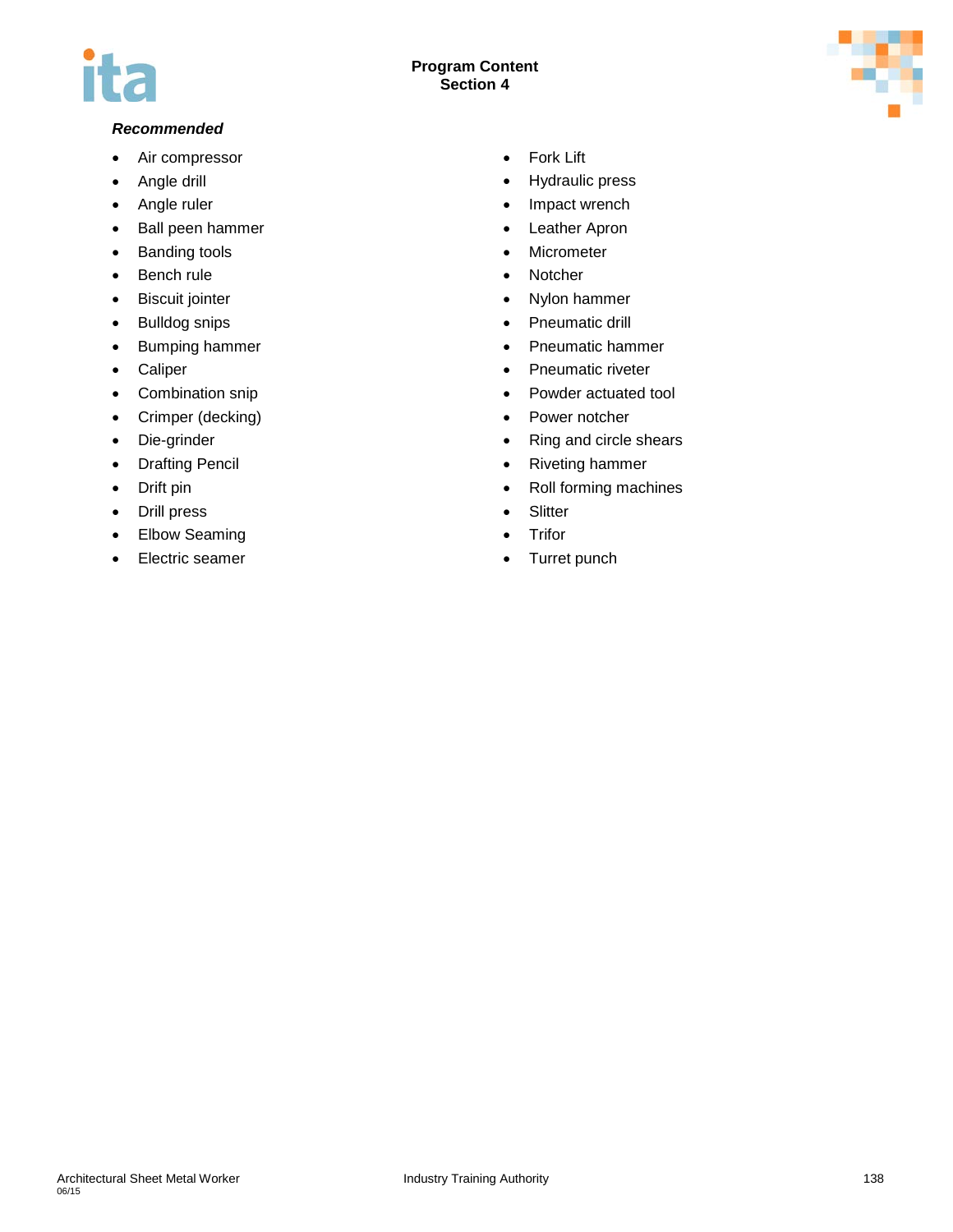

# **Reference Materials**

### **Required Reference Materials**

- SMACNA Architectural Sheet Metal Manual
- RCABC Roofing Practices Manual
- Sheet Metal, Leo A Myer
- Sheet Metal Shop Practices, Leo A. Myer
- Mathematics for Sheet Metal Fabrication, Delmar Learners

### **Recommended Resources**

• N/A

### **Suggested Texts**

- Training Provider Learning Resources
- Construction Sector Council Cladding and Decking
- Alberta Modules

### **NOTE:**

This list of Reference Materials is for training providers. Apprentices should contact their preferred training provider for a list of recommended or required texts for this program.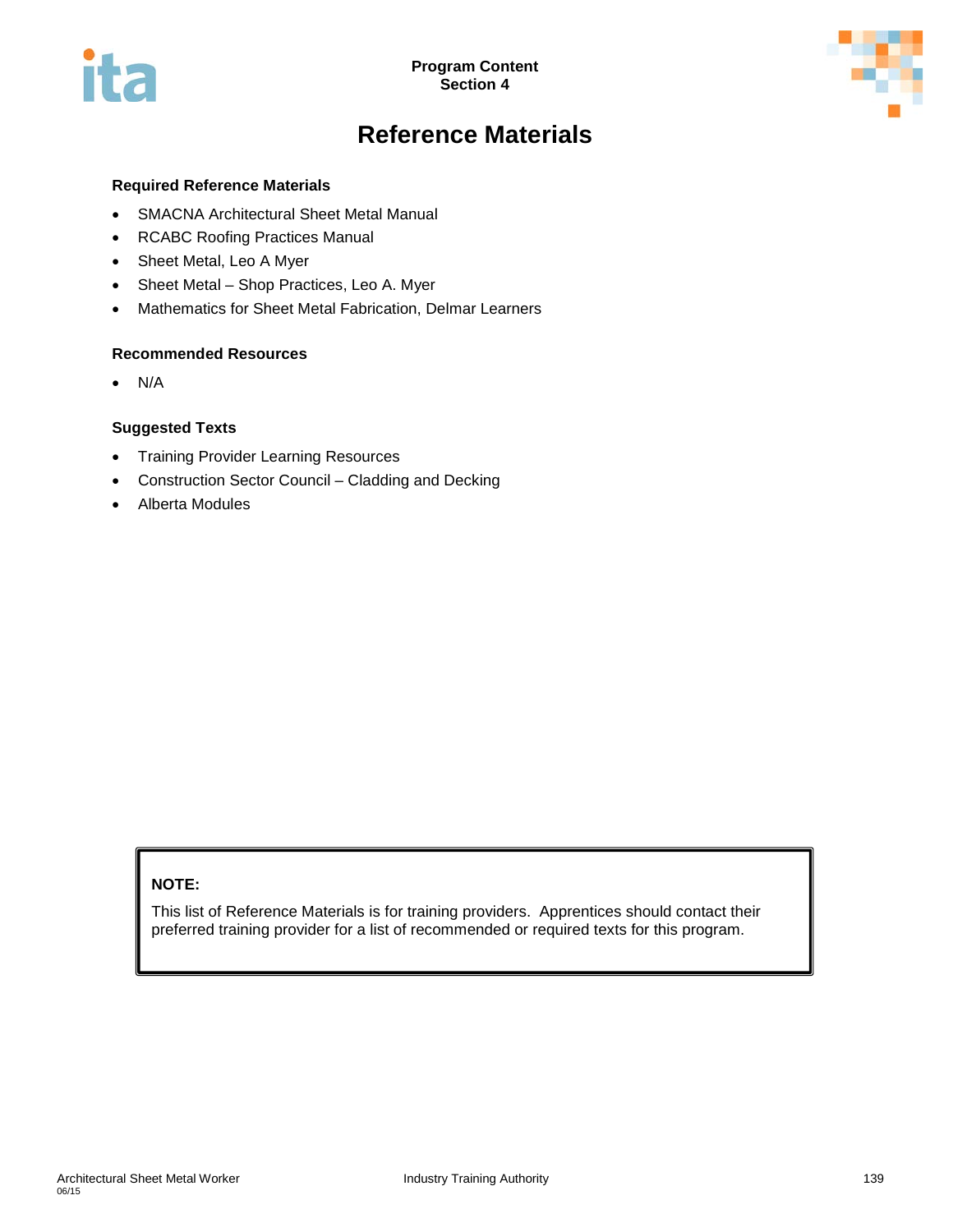

# **Instructor Requirements**

### **Occupation Qualification**

The instructor must possess:

- Architectural Sheet Metal Worker Certificate of Qualification Work Experience
- A minimum of five years experience working in the industry as a journeyperson.
- Diverse experience in the industry (incl. residential, commercial and industrial fabrication and installation)

### **Instructional Experience and Education**

It is preferred that the instructor also possesses:

- Canadian Welding Bureau Welding Supervisor Card (W47.1) or equivalent
- Instructors certificate (minimum 30 hour course); and/or
- Must have or be registered in an Instructor's Diploma program (to be completed within a five year period) or hold a Barchelors or Masters degree in education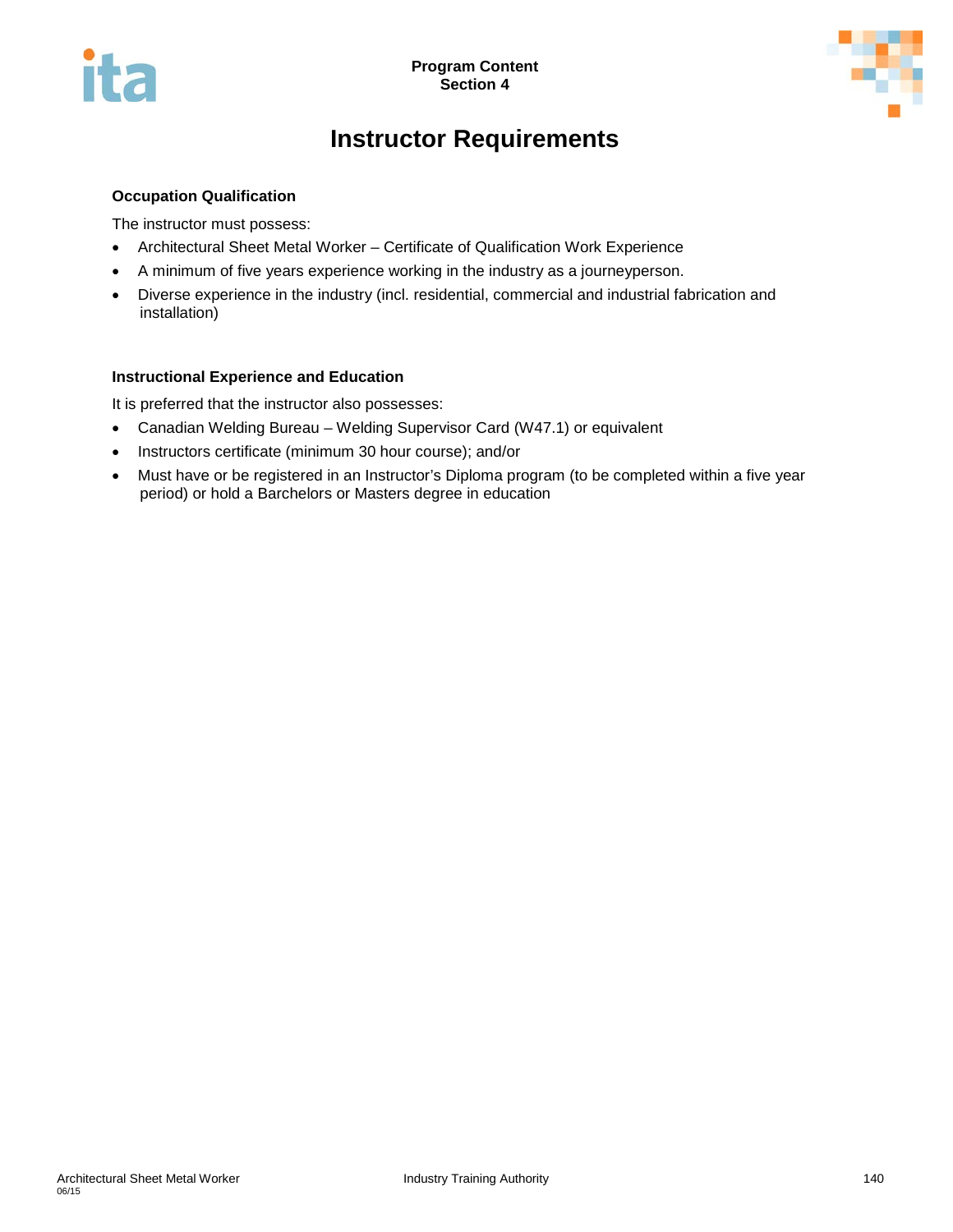



## **APPENDIX A Assessment Guidelines**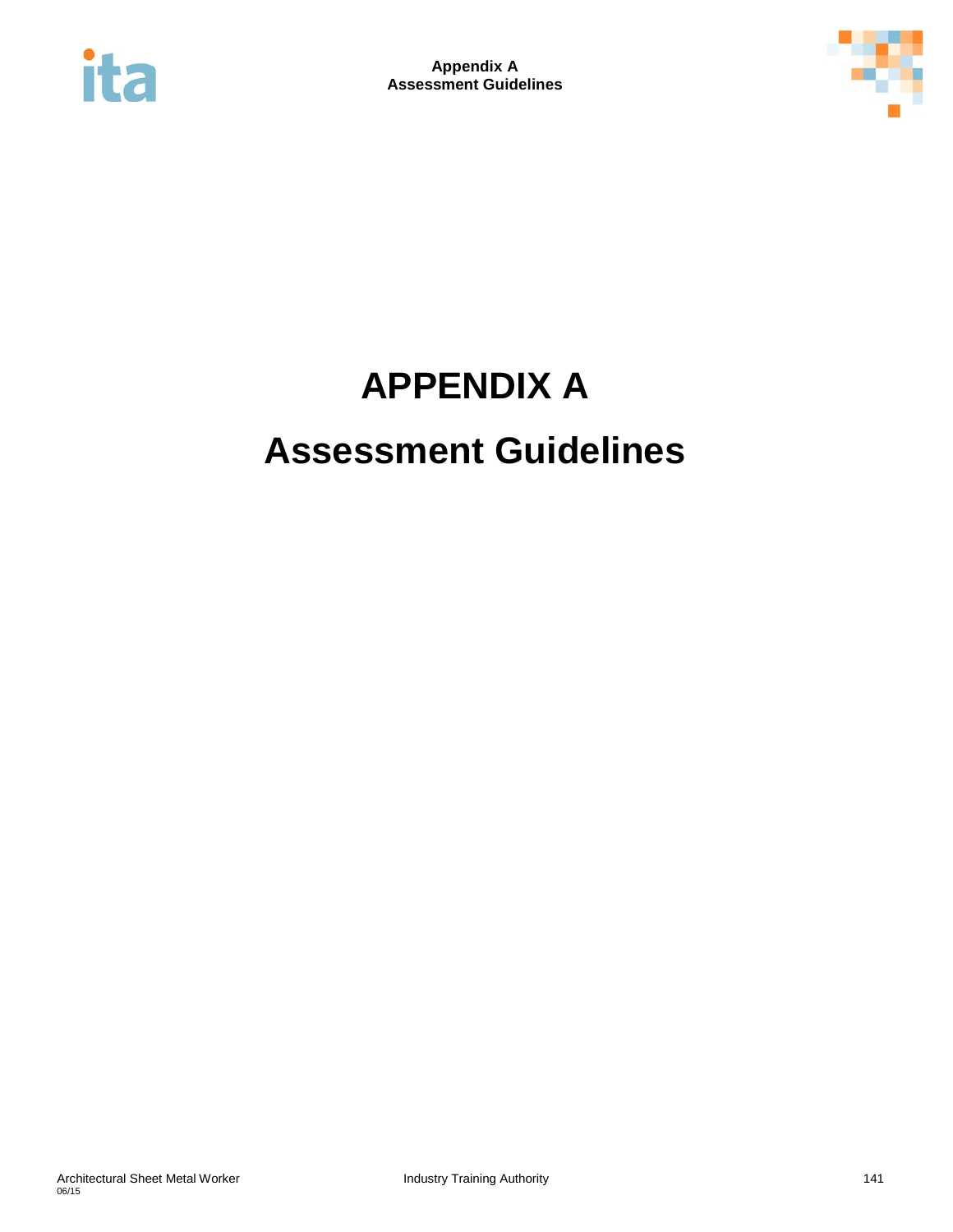

### **Appendix A Assessment Guidelines**



#### **Program: Architectural Sheet Metal Worker**

Training providers delivering Architectural Sheet Metal Worker apprenticeship in-school technical training are required to enter the following information in ITA Direct Access for each apprentice:

 $\triangleright$  An in-school mark in the form of a percentage

The in-school mark for each level is the result of a combination of theory and practical assessments. This mark is then combined with the ITA Standard Level Examination to determine a final mark for the level.

### **Training Provider Component: In-School Technical Training**

Calculation tables showing the subject competencies, level percentage weightings and level examination weightings are shown in the *Grading Sheet: "Subject Competencies and Weightings"* section of this document.

### **Architectural Sheet Metal Worker Level 1, 2 & 3 in-school marks are calculated by:**

- Totaling the level *theory* competency results as noted in the competencies and weightings tables and multiplying the total by 25% to produce a weighted *theory* result;
- Totaling the level *practical* competency results as noted in the competencies and weightings tables and multiplying the total by 75% to produce a weighted *practical* result; and
- $\triangleright$  Adding the theory and practical competency results together to determine the final in-school result.

### **ITA Component: ITA Standardized Level Examinations - Level 1 & 2**

ITA Direct Access (ITADA) automatically calculates the final mark for a level once the in-school training and standard level exam marks are entered into the system. This mark is calculated by blending the standardized exam percentage score and the in-school technical training percentage score to determine the final mark for the level.

In-school technical training (combined theory & practical) is weighted at 80% and the ITA standardized exam is weighted at 20%. These two scores are combined to determine the final level mark. This result is the final mark that is recorded in ITA Direct Access.

 $\triangleright$  A mark of 70% or greater is required to pass the level when combining the final in-school percentage score and the final ITA standardized level exam percentage score.

#### **Architectural Sheet Metal Worker Level 3 - Examinations**

Until further notice, apprentices taking Architectural Sheet Metal Worker Level 3 will write the ITA Architectural Sheet Metal Worker Certificate of Qualification (CofQ) examination as the final examination for the Architectural Sheet Metal Worker program.

The instructor is responsible for calculating and reporting the final in-school mark for Level 3 to ITADA.

Refer to the *Grading Sheet Subject Competencies and Weightings* Level 3 table at the end of this document to determine the calculation process for completing the Level 3 in-school final mark.

In order to be eligible to write the ITA Certification of Qualification exam, apprentices must receive a Level 3 in-school technical training final mark of 70% or greater.

A score of 70% or greater is required for a pass on the Architectural Sheet Metal Worker ITA Certificate of Qualification exam.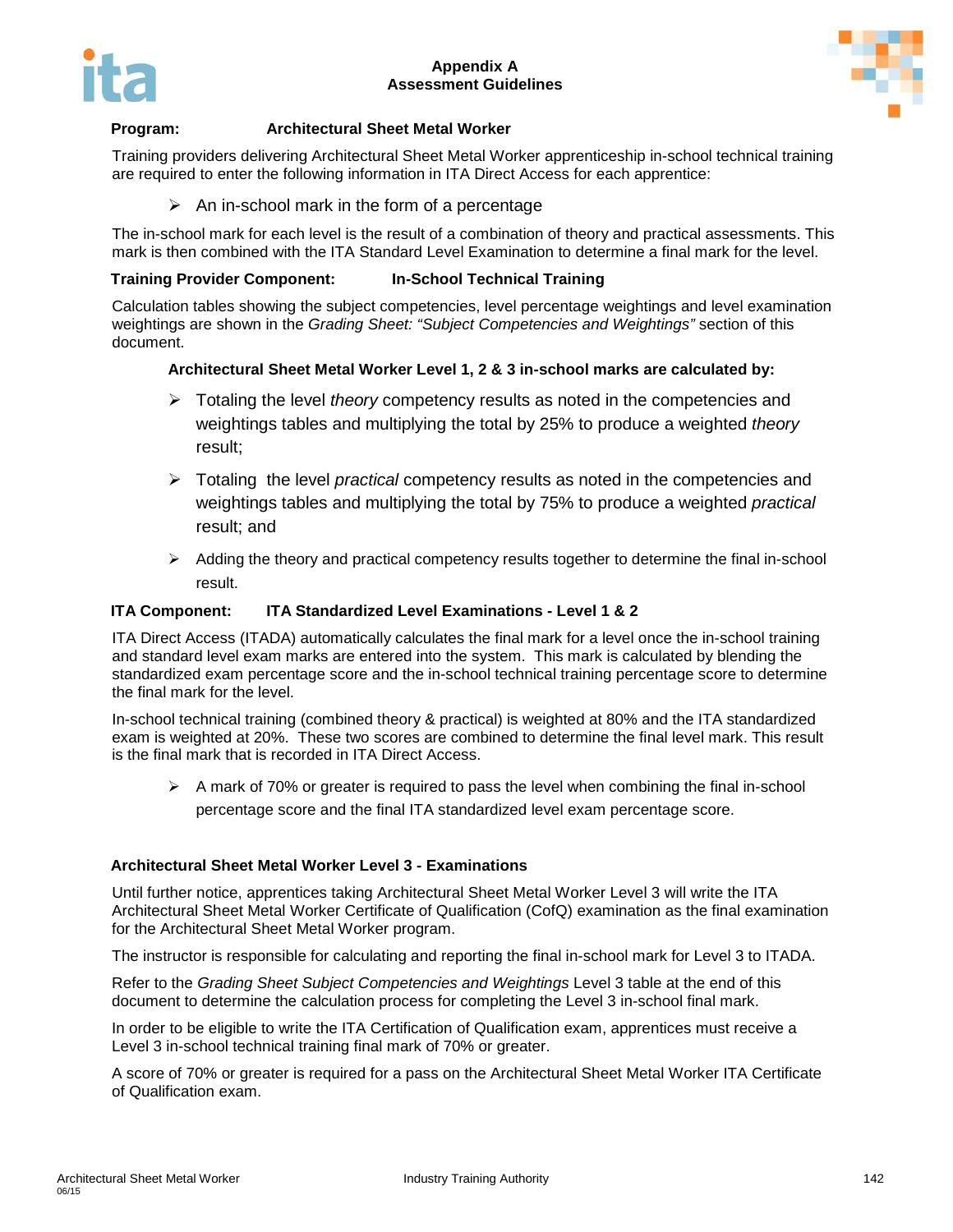



**Grading Sheet: Subject Competency and Weightings**

| <b>PROGRAM:</b><br><b>IN-SCHOOL TRAINING:</b><br><b>LEVEL 1</b><br><b>ITA DIRECT ACCESS CODE:</b><br>0153CL01                               |                                          | <b>ARCHITECTURAL SHEET METAL WORKER</b> |                                   |                                      |
|---------------------------------------------------------------------------------------------------------------------------------------------|------------------------------------------|-----------------------------------------|-----------------------------------|--------------------------------------|
| <b>LINE</b>                                                                                                                                 | <b>SUBJECT COMPETENCIES</b>              |                                         | <b>THEORY</b><br><b>WEIGHTING</b> | <b>PRACTICAL</b><br><b>WEIGHTING</b> |
| A                                                                                                                                           | Use Safe Work Practices                  |                                         | 8%                                | 8%                                   |
| B                                                                                                                                           | Use Tools and Equipment                  |                                         | 12%                               | 12%                                  |
| C                                                                                                                                           | Organize Work                            |                                         | 5%                                | 5%                                   |
| D                                                                                                                                           | Use Trade Math                           |                                         | 9%                                | 9%                                   |
| E                                                                                                                                           | <b>Examine Systems</b>                   |                                         | 10%                               | 10%                                  |
| F                                                                                                                                           | <b>Fabricate Products and Components</b> |                                         | 13%                               | 13%                                  |
| G                                                                                                                                           | <b>Install Products</b>                  |                                         | 20%                               | 20%                                  |
| H                                                                                                                                           | Layout and Develop Patterns              |                                         | 14%                               | 14%                                  |
| $\mathbf{I}$                                                                                                                                | Weld and Solder                          |                                         | 9%                                | 9%                                   |
|                                                                                                                                             |                                          |                                         |                                   |                                      |
|                                                                                                                                             |                                          | Total                                   | 100%                              | 100%                                 |
| <b>Calculated by the Training Provider</b><br>ARCHITECTURAL SHEET METAL WORKER in-school theory &<br>practical subject competency weighting |                                          | 25%                                     | 75%                               |                                      |
| Training Provider enters final in-school mark into ITA Direct Access                                                                        |                                          | IN-SCHOOL%                              |                                   |                                      |

| Calculated by ITA: In-school Mark<br>ITA Direct Access calculates the percentage weighting once the in-<br>school mark is entered. Combined theory and practical subject<br>competency multiplied by        | 80%        |
|-------------------------------------------------------------------------------------------------------------------------------------------------------------------------------------------------------------|------------|
| <b>Calculated by ITA: Standard Level Exam Mark</b><br>ITA Direct Access will calculate the percentage weighting once the<br>standard level exam marks have been entered. The exam score is<br>multiplied by | <b>20%</b> |
| <b>Calculated by ITA: Final Mark</b><br>The final mark for determining credit is calculated by ITA Direct Access.                                                                                           | FINAL%     |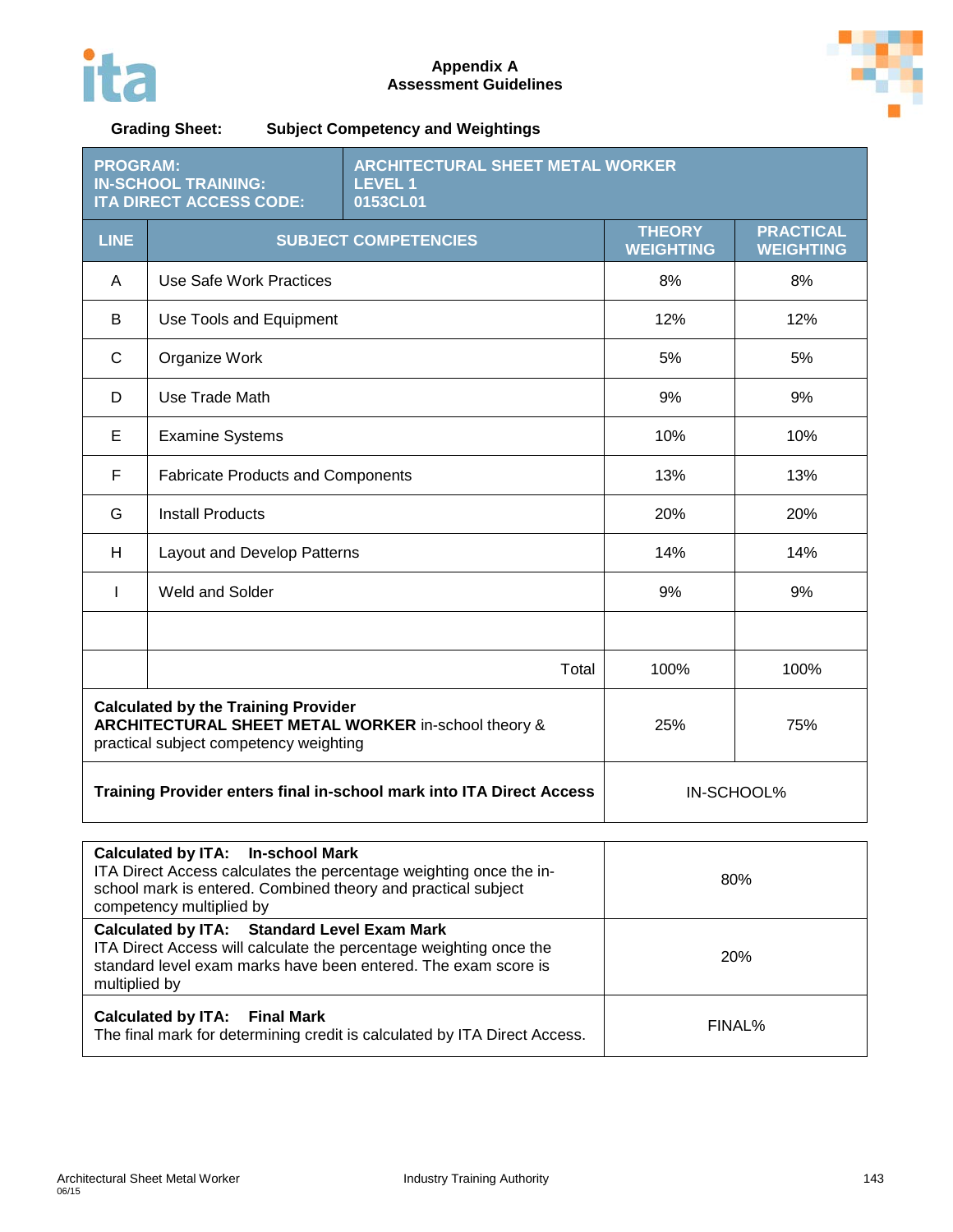# ita

### **Appendix A Assessment Guidelines**



| <b>ARCHITECTURAL SHEET METAL WORKER</b><br><b>PROGRAM:</b><br><b>IN-SCHOOL TRAINING:</b><br><b>LEVEL 2</b><br><b>ITA DIRECT ACCESS CODE:</b><br>0153CL02 |                                          |                             |                                   |                                      |
|----------------------------------------------------------------------------------------------------------------------------------------------------------|------------------------------------------|-----------------------------|-----------------------------------|--------------------------------------|
| <b>LINE</b>                                                                                                                                              |                                          | <b>SUBJECT COMPETENCIES</b> | <b>THEORY</b><br><b>WEIGHTING</b> | <b>PRACTICAL</b><br><b>WEIGHTING</b> |
| В                                                                                                                                                        | Use Tools and Equipment                  |                             | 5%                                | 5%                                   |
| C                                                                                                                                                        | Organize Work                            |                             | 6%                                | 6%                                   |
| D                                                                                                                                                        | Use Trade Math                           |                             | 8%                                | 8%                                   |
| E                                                                                                                                                        | <b>Examine Systems</b>                   |                             | 9%                                | 9%                                   |
| F                                                                                                                                                        | <b>Fabricate Products and Components</b> |                             | 20%                               | 20%                                  |
| G                                                                                                                                                        | <b>Install Products</b>                  |                             | 28%                               | 28%                                  |
| H                                                                                                                                                        | Layout and Develop Patterns              |                             | 13%                               | 13%                                  |
|                                                                                                                                                          | <b>Weld and Solder</b>                   |                             | 11%                               | 11%                                  |
|                                                                                                                                                          |                                          |                             |                                   |                                      |
|                                                                                                                                                          |                                          | Total                       | 100%                              | 100%                                 |
|                                                                                                                                                          |                                          |                             |                                   |                                      |
| <b>Calculated by the Training Provider</b><br>ARCHITECTURAL SHEET METAL WORKER in-school theory &<br>practical subject competency weighting              |                                          | 25%                         | 75%                               |                                      |
| Training Provider enters final in-school mark into ITA Direct Access                                                                                     |                                          | IN-SCHOOL%                  |                                   |                                      |

| <b>Calculated by ITA: In-school Mark</b><br>ITA Direct Access calculates the percentage weighting once the in-<br>school mark is entered. Combined theory and practical subject<br>competency multiplied by | 80%        |
|-------------------------------------------------------------------------------------------------------------------------------------------------------------------------------------------------------------|------------|
| <b>Calculated by ITA: Standard Level Exam Mark</b><br>ITA Direct Access will calculate the percentage weighting once the<br>standard level exam marks have been entered. The exam score is<br>multiplied by | <b>20%</b> |
| <b>Calculated by ITA: Final Mark</b><br>The final mark for determining credit is calculated by ITA Direct Access.                                                                                           | FINAL%     |